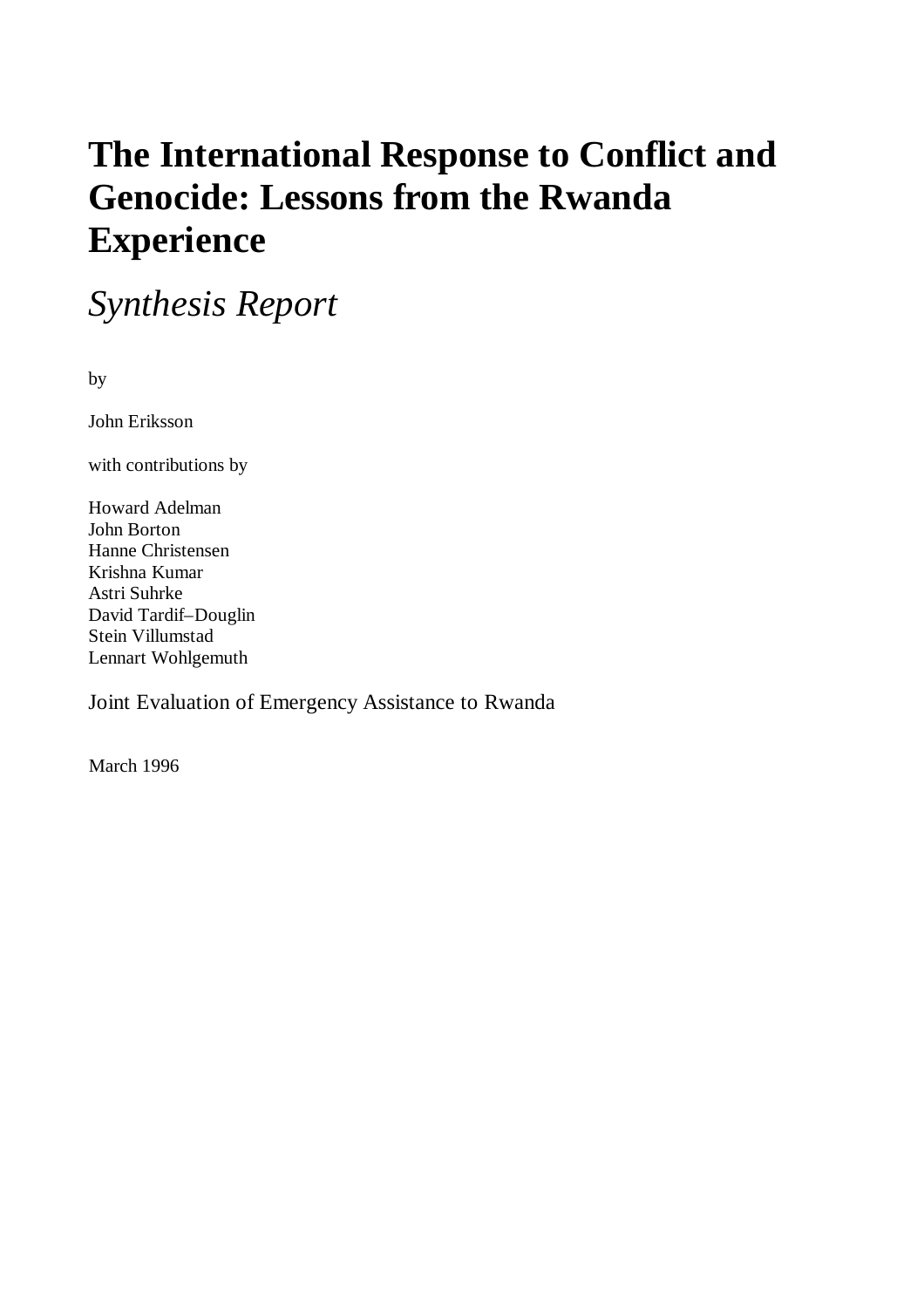### Contents

#### Preface

#### Introduction

- Chapter 1: Historical Perspective: Some Explanatory Factors
- Chapter 2: Early Warning and Conflict Management
- Chapter 3: Humanitarian Aid and Effects
- Chapter 4: Rebuilding Post–Genocide Rwanda
- Chapter 5: Overall Findings and Recommendations
- Annex 1: Terms of Reference
- Annex 2: Chronology
- Annex 3: Abbreviations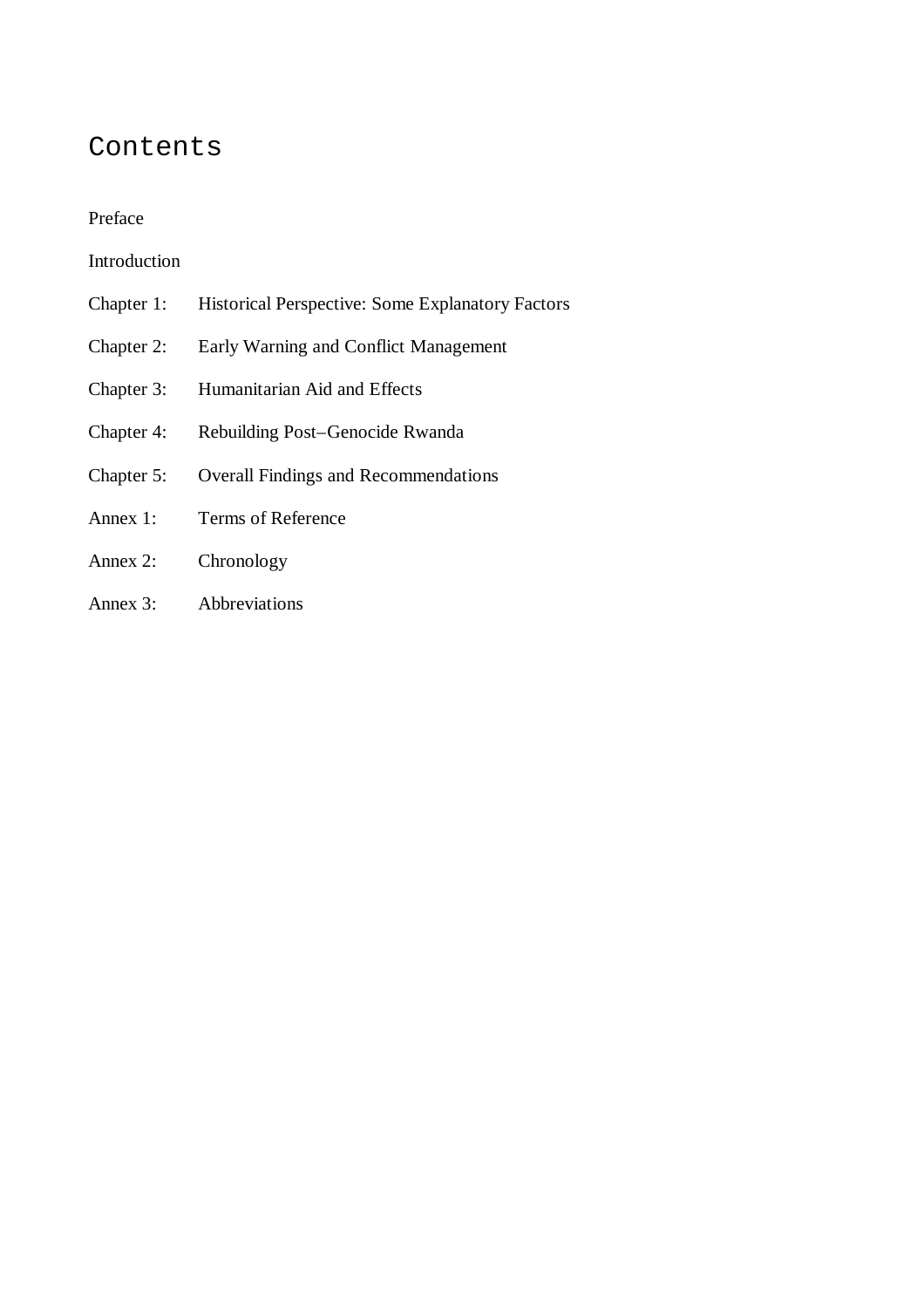### Preface

l

Within a period of three months in 1994, an estimated five to eight hundred thousand people were killed as a result of civil war and genocide in Rwanda. Large numbers were physically and psychologically afflicted for life through maiming, rape and other trauma; over two million fled to neighbouring countries and maybe half as many became internally displaced within Rwanda. This human suffering was and is incomprehensible. The agony and legacy of the violence create continuing suffering, economic loss and tension both inside Rwanda and in the Great Lakes Region.

For several years preceding the massive violence of 1994, the international community contributed to efforts to find a peaceful solution to escalating conflict and it provided substantial assistance to alleviate the human suffering. During the nine months of the emergency in 1994, April to December, international assistance for emergency relief to Rwandese refugees and displaced persons is estimated to have cost in the order of US\$1.4 billion, of which about oneo third was spent in Rwanda and two–thirds in asylum countries. This accounted for over 20% of all official emergency assistance, which in turn has accounted for an increasing share, reaching over 10% in 1994, of overall international aid.

This growth reflects the worldwide proliferation in recent years of so–called complex emergencies. These tend to have multiple causes, but are essentially political in nature and entail violent conflict. They typically include a breakdown of legitimate institutions and governance, widespread suffering and massive population displacements, and they often involve and require a range of responses from the international community, including intense diplomacy and conflict resolution efforts, UN policing actions, and the provision of multilateral and bilateral humanitarian assistance by official and private agencies. A complex emergency tends to be very dynamic, characterized by rapid changes that are difficult to predict. Thus complex issues are raised regarding the timing, nature and scale of response. The Rwanda complex emergency shares all these characteristics and more.

Although some evaluations of international assistance for complex emergencies have been carried out, experience from the planning and execution of large–scale aid for relief, rehabilitation and reconstruction has not been extensively documented and assessed. Recognizing both the magnitude of the Rwanda emergency and the implications of complex disasters for constricted aid budgets, the Danish Ministry of Foreign Affairs, through its development cooperation wing, Danida, proposed a Joint Evaluation of Emergency Assistance to Rwanda.

This initiative resulted in the launching of an unprecedented multinational, multi–donor evaluation effort, with the formation of a Steering Committee at a consultative meeting of international agencies and NGOs held in Copenhagen in November 1994. This Committee<sup>1</sup> is composed of representatives from 19 OECD–member bilateral donor agencies, plus the European Union and the Development Assistance Committee (DAC) secretariat of the OECD; 9 multilateral agencies and UN units; the two components of the International Red Cross and Red Crescent Movement (ICRC

<sup>&</sup>lt;sup>1</sup> Australia, Austria, Belgium, Canada, Denmark, Finland, Germany, Ireland, Italy, Japan, Luxembourg, Netherlands, New Zealand, Norway, Spain, Sweden, Switzerland, United Kingdom, United States of America, Commission of the EU, OECD/DAC secretariat, IOM, UN/DHA, UNDP, UNHCHR, UNHCR, UNICEF, WFP, WHO, IBRD, ICRC, IFRC, ICVA, Doctors of the World, INTERACTION, Steering Committee for Humanitarian Response, VOICE. Several other countries supported the evaluation, but did not participate actively. France suspended its participation in the Steering Committee in December 1995. The cost of the evaluation has been met by voluntary contributions from members of the Steering Committee.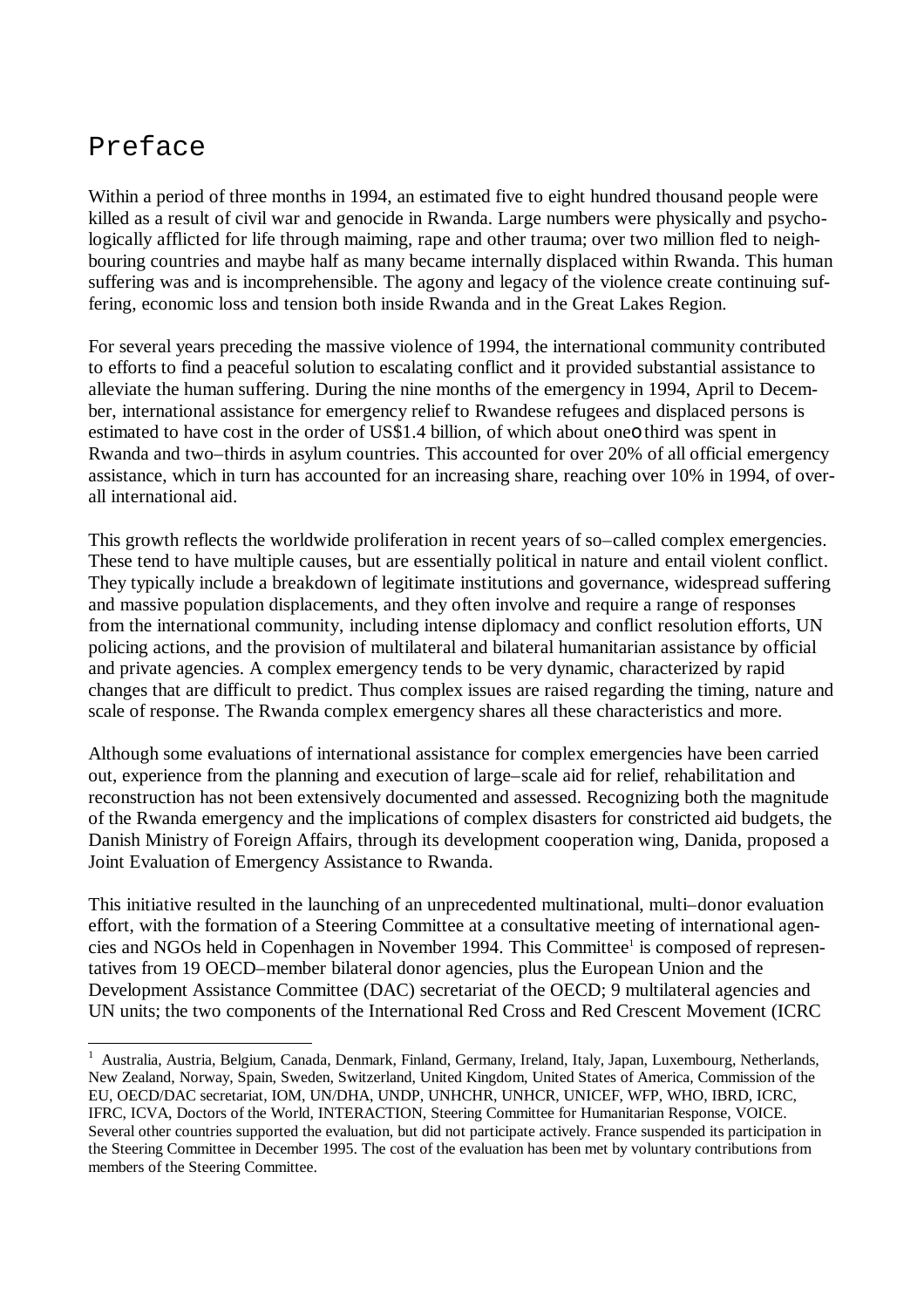and IFRC); and five international NGO organizations.

#### **Objective of the Evaluation**<sup>2</sup>

The main objective of the evaluation is to draw lessons from the Rwanda experience relevant for future complex emergencies as well as for current operations in Rwanda and the region, such as early warning and conflict management, the preparation for and provision of emergency assistance, and the transition from relief to rehabilitation and development.

In view of the diversity of the issues to be evaluated, four separate evaluation studies were contracted to institutions and individuals with requisite qualifications in the fields of (i) emergency assistance planning and management; (ii) repatriation and rehabilitation of refugees; (iii) history and political economy of Rwanda and the surrounding region; (iv) institution and capacity building in development; (v) conflict and political analysis; and/or (vi) socio–cultural and gender aspects. Institutions and individuals were also selected for their proven ability to perform high quality, analytical and objective evaluative research.

The institutions and principal individuals responsible for the four reports are listed below. Space precludes listing all team members for each study, which ranged from four persons for Study I to 21 for Study III; in all, 52 consultants and researchers participated. Complete identification of the study teams may be found in each study report. Several of the studies commissioned sub–studies that are also identified in the respective study report.

| <b>Study I:</b>   | <b>Historical Perspective: Some Explanatory Factors</b><br>The Nordic Africa Institute (Uppsala, Sweden) |
|-------------------|----------------------------------------------------------------------------------------------------------|
|                   | Tor Sellström and Lennart Wohlgemuth.                                                                    |
| <b>Study II:</b>  | <b>Early Warning and Conflict Management</b>                                                             |
|                   | Chr. Michelsen Institute (Bergen, Norway)                                                                |
|                   | York University (Toronto, Canada)                                                                        |
|                   | Howard Adelman and Astri Suhrke.                                                                         |
| <b>Study III:</b> | <b>Humanitarian Aid and Effects</b>                                                                      |
|                   | Overseas Development Institute (London, United Kingdom)                                                  |
|                   | John Borton, Emery Brusset and Alistair Hallam.                                                          |
| <b>Study IV:</b>  | <b>Rebuilding Post-Genocide Rwanda</b>                                                                   |
|                   | Center for Development Information and Evaluation,                                                       |
|                   | US Agency for International Development; Development Alternatives, Inc.;                                 |
|                   | Refugee Policy Group (Washington, DC, USA)                                                               |

Krishna Kumar and David Tardif–Douglin.

Evaluation oversight was performed by the Steering Committee (which held four meetings between December 1994 and December 1995), and by a Management Group, comprised of one lead bilateral agency for each study: Study I: Claes Bennedich, Sida, Sweden; Study II: Jarle Hårstad, Ministry of Foreign Affairs, Norway; Study III: Johnny Morris, ODA, United Kingdom; and Study IV: Krishna

l

<sup>2</sup> See Annex I for the full Terms of Reference.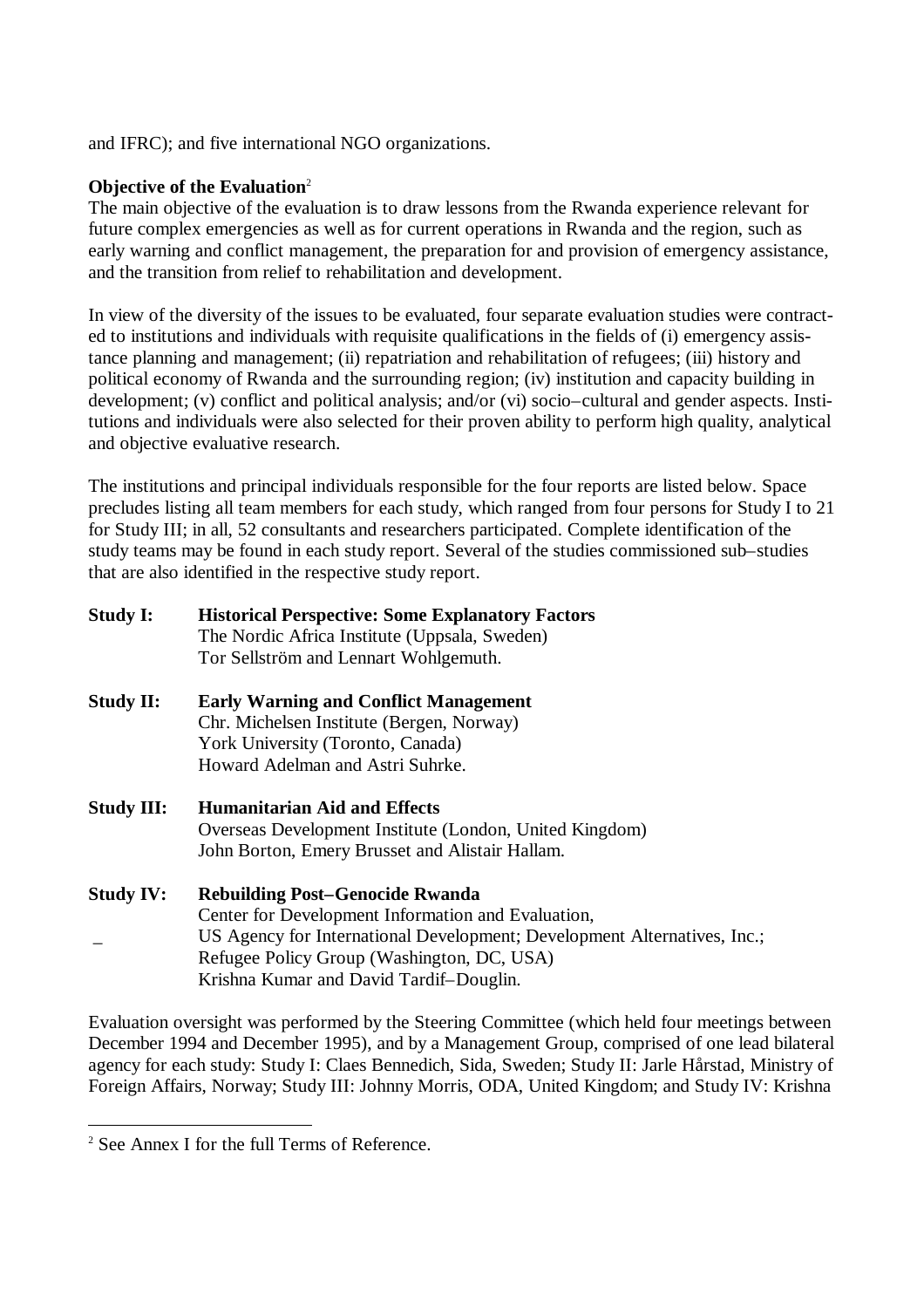Kumar, USAID/CDIE, USA; and Niels Dabelstein, Danida, Denmark as chair. The evaluation teams were responsible to the Management Group and the Steering Committee for guidance regarding such issues as terms of reference and operational matters, including time frames and budget constraints, and they were obliged to give full and fair consideration to substantive comments from both groups. The responsibility for the content of final reports is solely that of the teams.

The approach taken to this evaluation has reflected two concerns:

- ? to try, through involving experienced outsiders, to examine as objectively and critically as possible an experience about which it is impossible for any person with humane values not to be deeply affected;
- ? to engage leading Africans in a critical review of the analysis, findings and recommendations while they were still in draft.

For this last reason, a panel of distinguished experts from Africa has provided a critique of the report through participation in two panel discussions with the authors of the reports and selected resource persons. The panel comprised: Reverend José Chipenda, General Secretary, All–Africa Conference of Churches, Kenya; Dr. Adama Djeng, President, International Commission of Jurists, Switzerland; Professor Joseph Ki–zerbo, Member of Parliament, Republic of Burkina Faso; and Dr. Salim A. Salim, Secretary General, Organization of African Unity, Ethiopia. Also, Mr. Gideon Kayinamura, Ambassador of Rwanda to the UK; Ms. Julie Ngiriye, Ambassador of Burundi to Denmark; and Ms. Victoria Mwakasege, Counsellor, Embassy of Tanzania, Stockholm, made significant contributions through their participation in the December 1995 Steering Committee Meeting.

While the Steering Committee is particularly grateful to these African participants for contributing their wisdom and keen insights at one stage of the evaluation process, it is also acutely aware of the fact that African researchers and institutions were not, with the exception of selected sub–studies, involved in its execution. This omission constitutes a deficiency that cannot be rectified at this juncture. However, the Steering Committee is committed to disseminate the evaluation widely among African leaders and organizations and anxious that they participate fully in discussions about the evaluation's recommendations.

The following resource persons have commented on drafts at various stages and/or participated in panels or workshops: Mary B. Anderson, Consultant, USA; Hanne Christensen, Independent Bureau for Humanitarian Issues, France; John Eriksson, Consultant, USA; Professor André Guichaoua, Université des Sciences at Technologies de Lille, France; Sven Hamrell, Dag Hammarskjöld Foundation, Sweden; Larry Minear, Humanitarianism and War Project, Brown University, USA; Professor Rodolfo Stavenhagen, Colegio de México, México; and Stein Villumstad, Norwegian Church Aid, Norway.

The Synthesis Report was prepared by John Eriksson, with contributions from the authors of the four study reports and assistance from Hanne Christensen and Stein Villumstad in the preparation of findings and recommendations.

This evaluation was initiated on the premise that in spite of the complexity and chaos that characterize Rwanda's experience, it would be possible to identify applicable lessons to be learned by the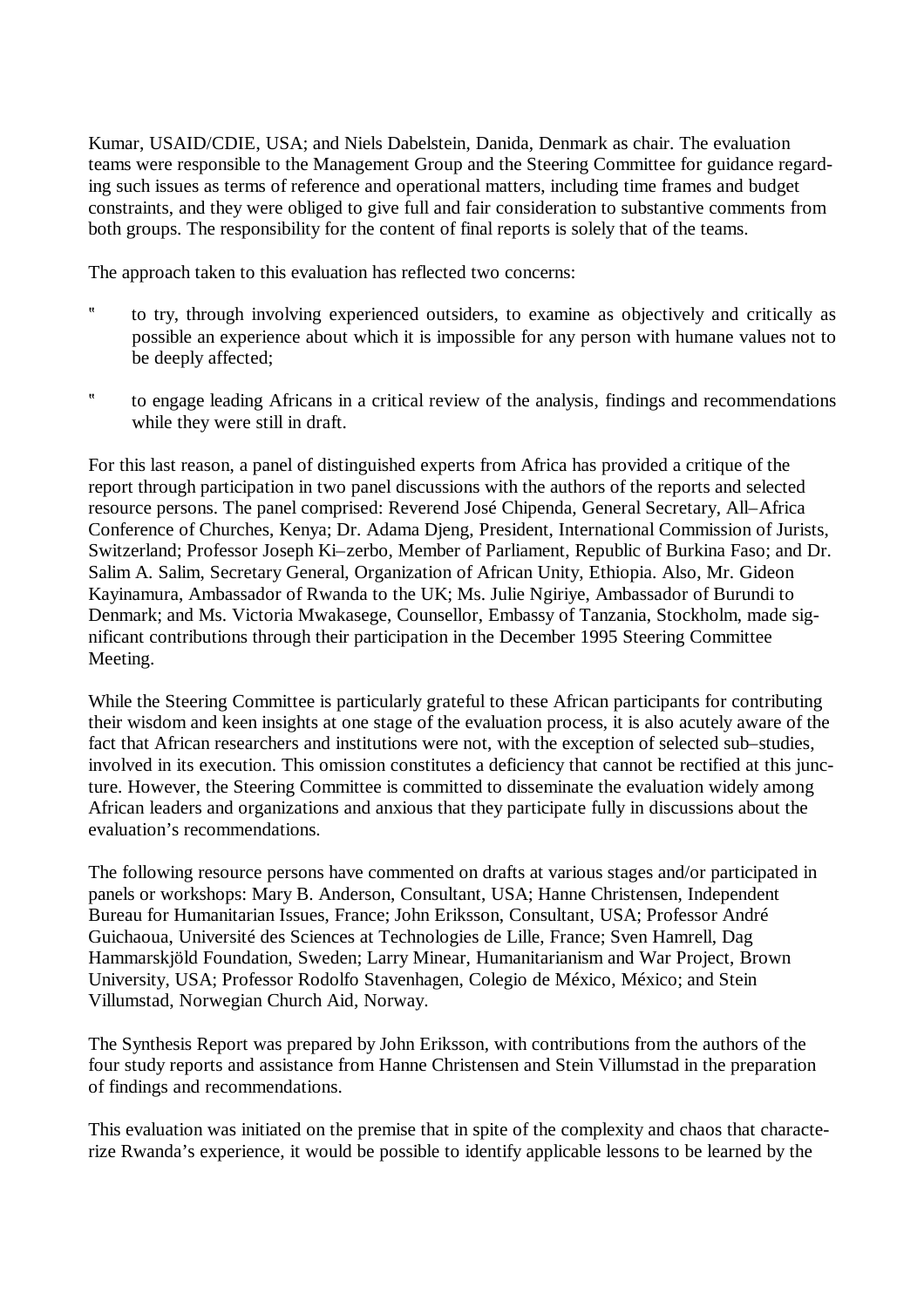international community in attempting to respond to future complex emergencies and in its continuing attempt to help Rwanda rebuild its society. The international teams who have produced this evaluation believe they have identified such lessons. It will be up to the governmental and non– governmental leaders of the international community for whom this evaluation has been prepared to apply the lessons.

*Niels Dabelstein* Chairman of the Steering Committee for Joint Evaluation of Emergency Assistance to Rwanda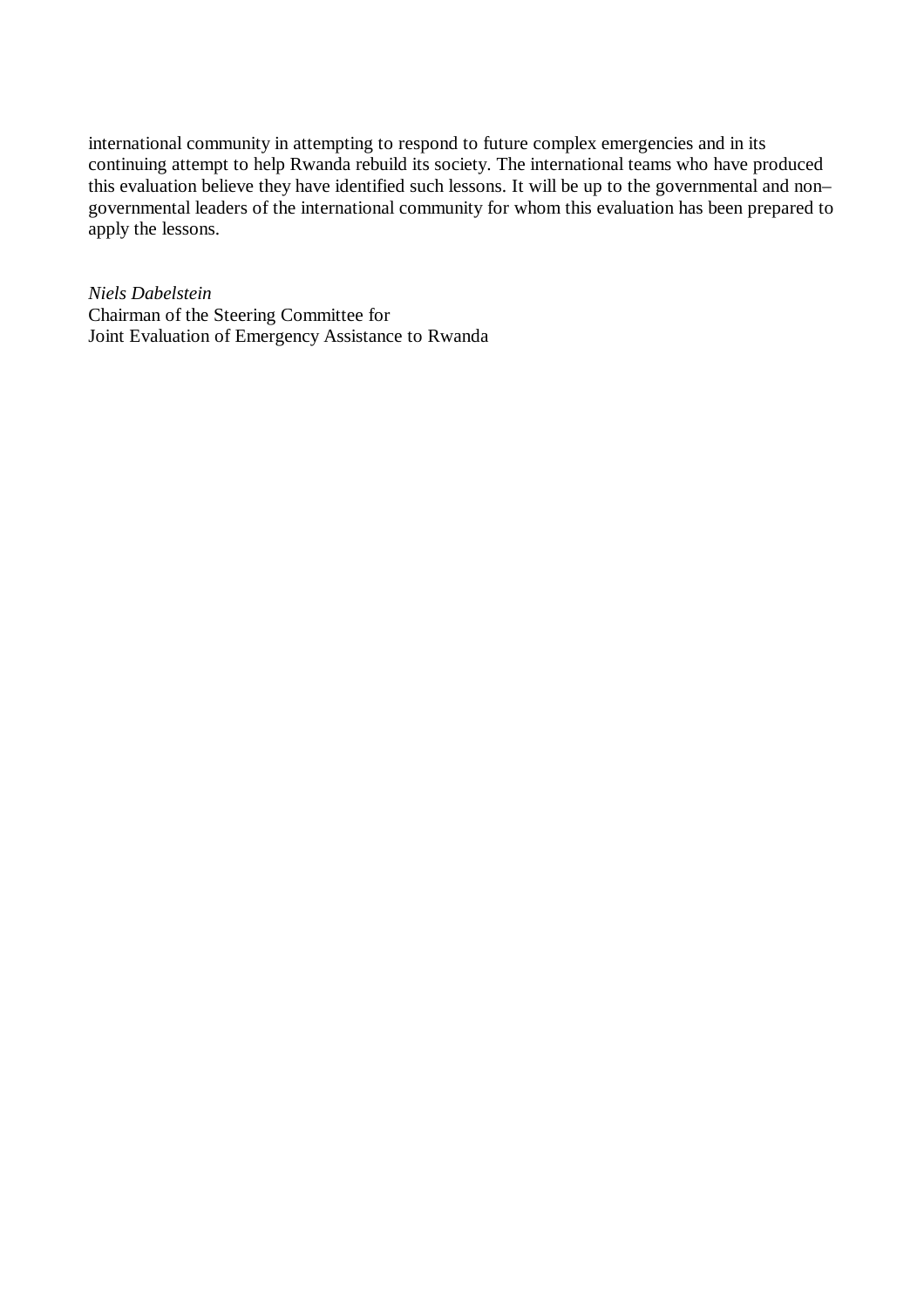## Introduction

-

#### Structure of the synthesis

The Synthesis Report is comprised of five chapters. The first four summarize the main themes, issues and conclusions of each component study of the evaluation, beginning with an historical overview of the causes and development of the crisis in Chapter One; an analysis of early warning and attempts to contain the conflict in Chapter Two; an evaluation of the international humanitarian response in Chapter Three; and an assessment of the prospects for reconstruction and development in Chapter Four. These chapters have been prepared by the lead authors of the respective studies. Chapter Five presents main findings and recommendations addressed to members of the international community.

The fifth chapter as well as this introduction are based on the four study reports and also draw on contributions from the panel of African experts, the resource persons and members of the Steering Committee. The individual study reports contain more in–depth analyses as well as a number of additional conclusions and recommendations. Thus not every study recommendation is reflected in this volume. While the bulk of the issues addressed in the Introduction and Chapter Five come directly out of the four studies, some are "cross–cutting" in nature, deriving from an overview of all four studies, or reflect the complementary perspectives of the African panel, resource persons and Steering Committee members.

The majority of the recommendations set forth in the last chapter are framed to be applicable to future complex emergencies. In view of the continuing crisis in Rwanda as well as the grave situation in neighbouring Burundi, a number of the recommendations are also very relevant to the immediate future. Further elaboration is provided in Chapter Five.

#### The overwhelming reality of the genocide

The planned, deliberate effort to eliminate the Tutsi population of Rwanda that culminated in the massive slaughter<sup>3</sup> of April–July 1994 fully meets the definition of genocide articulated in the "Convention on the Prevention and Punishment of the Crime of Genocide," adopted by the UN General Assembly in 1948 (see the summary of key articles of the Convention in Chapter One, below). In this evaluation, the overwhelming reality of the genocide soon became clear in ways that had not been envisaged at the outset. As a result, the approach of a ÒtraditionalÓ evaluation with emphasis on impact, efficiency and cost–effectiveness analysis was not always appropriate or sufficient, but had to be supplemented with qualitative analysis of cause–and–effect assessed in relation to contractual obligations or international legal norms. Similarly, the documentary research and, especially, the interviews and field work, repeatedly demonstrated how the genocide, its victims and its perpetrators, shaped the prospects for rehabilitation and recovery, probably for decades to come.

A basic premise of the evaluation was that it would yield applicable lessons for the international community, both in responding to emergencies and helping to rebuild societies. Despite the unique

 $3$  References in the evaluation to numbers killed in Rwanda during this three–month period are expressed in terms of a range of five to eight hundred thousand. Single estimates that have some reasonable basis behind them fall within this range. Some estimates fall outside the range, but there are reasons to doubt their validity.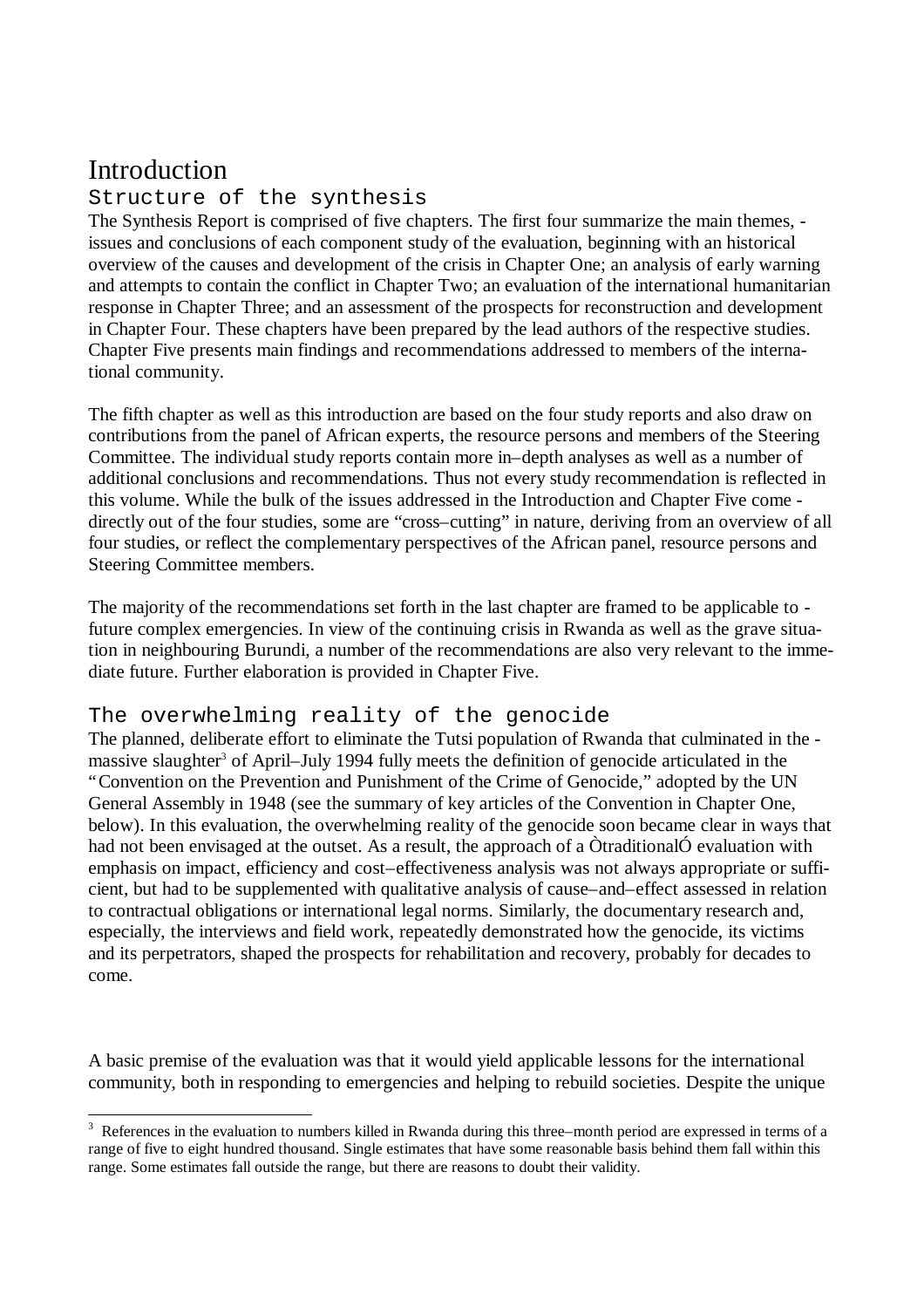character of the Rwanda experience, it also shares many of the characteristics of other complex emergencies. An evaluation of this experience should therefore be able to frame recommendations that have relevance for complex emergencies more generally.

#### The dynamic nature of the crisis

The dynamic nature, unpredictablity and complexity of the Rwanda crisis raise many difficult issues for the international community in terms of timing, nature and scale of response. For Rwanda, with almost two million refugees just outside its borders, the crisis is far from over. Most of the field research for this evaluation was conducted in the spring and early summer of 1995. Efforts have been made to update the field work findings through documentary research and long–distance communication. However, as the situation continues to evolve, there is an inescapable tradeoff between timeliness and completeness. There has already been sufficient experience regarding the response of the international community to yield findings with important implications for the future.

The range of responses to the Rwanda crisis may be categorized as follows:

- ? the international community's responses to the civil war and the civil violence that preceded the crisis of April–July 1994;
- ? the early warning information available to the international community about a likely genocide and reactions to such warnings;
- ? the international responses to the genocide that started after the April 6, 1994 shooting down of President Habyarimana's plane;
- ? the international humanitarian assistance to the survivors inside Rwanda and to the huge refugee communities in neighbouring countries;
- ? the international assistance to repatriation and rehabilitation of refugees and displaced persons, and to recovery and reconstruction of the Rwandese government and society after the upheaval.

The continuation of the crisis has imposed a limitation for the evaluation with respect to this last category. A complete evaluation of the repatriation and rehabilitation experiences of refugees who fled from Rwanda in 1994 has not been possible. Most have resisted repatriation due to intimidation from camp leaders and the perpetrators of genocide, and out of fear of reprisals inside Rwanda. An assessment of the impact of assistance for recovery and reconstruction has not been possible because until recently little of the pledged assistance had been committed and disbursed.

A related limitation is incomplete analysis of the important regional context. While account is taken of the recent evolution of the Rwanda crisis and its implications for the surrounding Great Lakes Region, neither the Synthesis nor the four studies have analyzed the situation in Burundi and the other Great Lakes countries sufficiently to provide a definitive assessment. Notwithstanding this deficiency, several of the recommendations set out in Chapter Five are believed to be relevant for the international communityÕs response to the current crisis in Burundi and should receive urgent attention. These considerations are discussed further in the fifth chapter.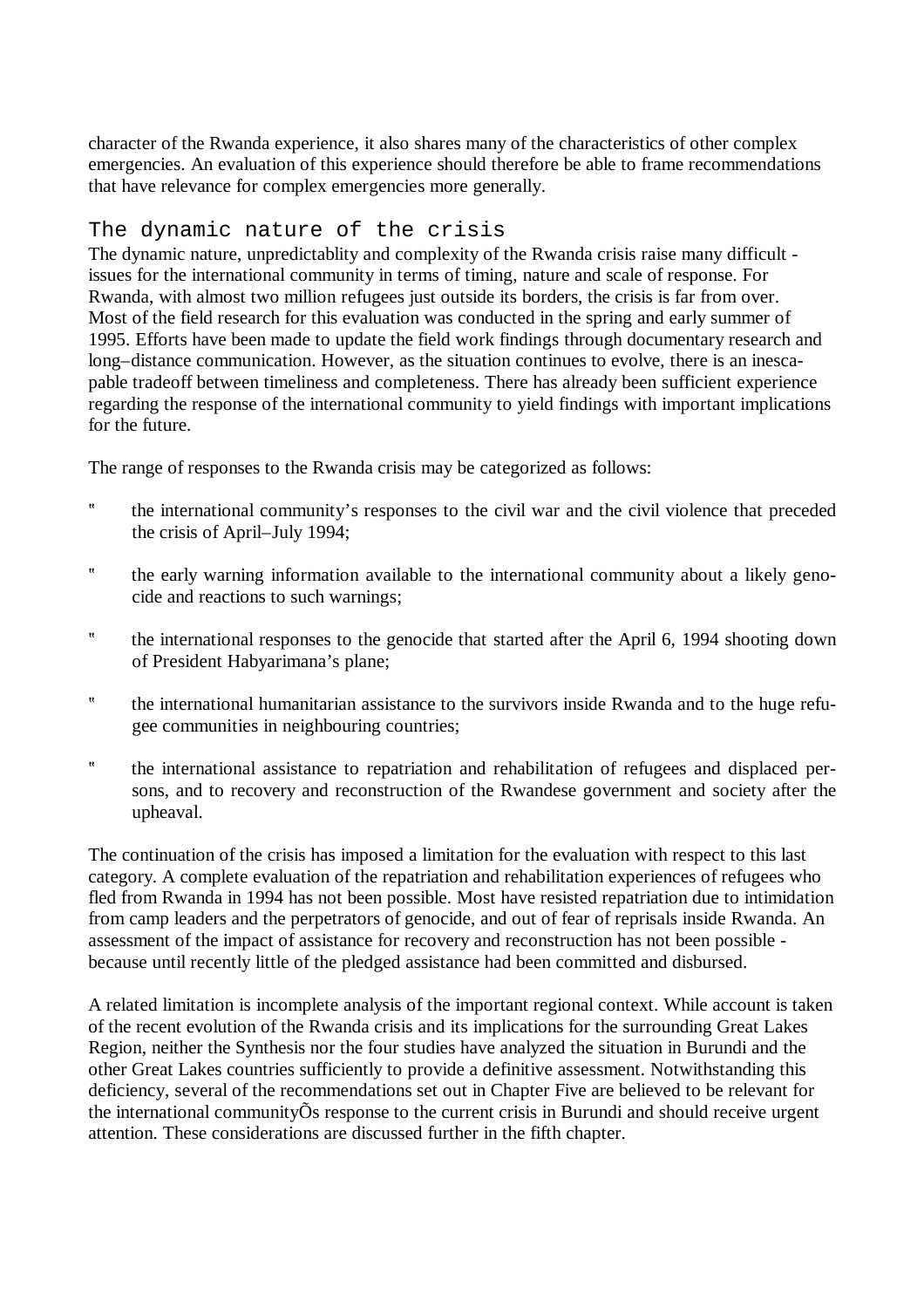#### The audience: the international community

The audience for this evaluation is the "international community," defined to include all those who are affected by, and/or respond to, a "complex emergency" (as defined in the Preface). This includes governments, official international and inter–governmental organizations, nono governmental organizations (NGOs) and the components of the International Red Cross and Red Crescent Movement<sup>4</sup>. The audience includes such entities based in neighbouring countries, the region and the world–at–large. The governmental and official entities can be further differentiated as bilateral donor agencies; various elements of the United Nations; international financial institutions; and other inter–governmental organizations such as the OECD, the European Union and OAU. In addition to entities at the apex of bilateral and multilateral policy–making, such as foreign ministries and the UN Security Council and General Assembly, included are organizations devoted to such functions as the protection of human rights and refugees, to the provision of humanitarian emergency aid, and to longer–term development aid. Some organizations concentrate exclusively on one of these functions and others combine two or more functions.

The primary audience for the evaluation is the leadership and management of the above–mentioned entities who make decisions regarding responses to complex emergencies. In the last chapter of the Synthesis, recommendations are targeted to the greatest extent possible to specific entities for suggested follow–up responsibilities.

#### Some salient findings and issues

l

To set the stage for the following chapters, several significant findings and issues that emerge from the evaluation are set out below:

- 1. A complex, interacting combination of factors, some based in the history of Rwanda and others more proximate, contributed to the genocide in Rwanda.
- 2. There were significant signs that forces in Rwanda were preparing the climate and structures for genocide and political assassinations. However, people both in the region and the broader international community ignored, discounted or misinterpreted the significance of these signs, thereby not only indicating an unwillingness to intervene, but communicating that unwillingness to those who were planning genocide. Key actors in the international community thus certainly share responsibility for the fact that the genocide was allowed to begin.
- 3. Moreover, as it began, through hesitations to respond and vacillation in providing and equipping peacekeeping forces, the international community failed to stop or stem the genocide, and in this regard shares responsibility for the extent of it.
- 4. Thus the essential failures of the response of the international community to the genocide in Rwanda were (and continue to be) political. Had appropriate political decisions been taken early on, it is apparent that much of the humanitarian operation subsequently required would have been unnecessary. In effect, humanitarian action substituted for political action. Since key political issues have yet to be resolved, the crisis continues, as does the necessity for mas-

<sup>&</sup>lt;sup>4</sup> The components of the International Red Cross and Red Crescent movement include the International Committee of the Red Cross (ICRC) and the International Federation of Red Cross and Red Crescent Societies (IFRC) along with the National Red Cross and Red Crescent Societies.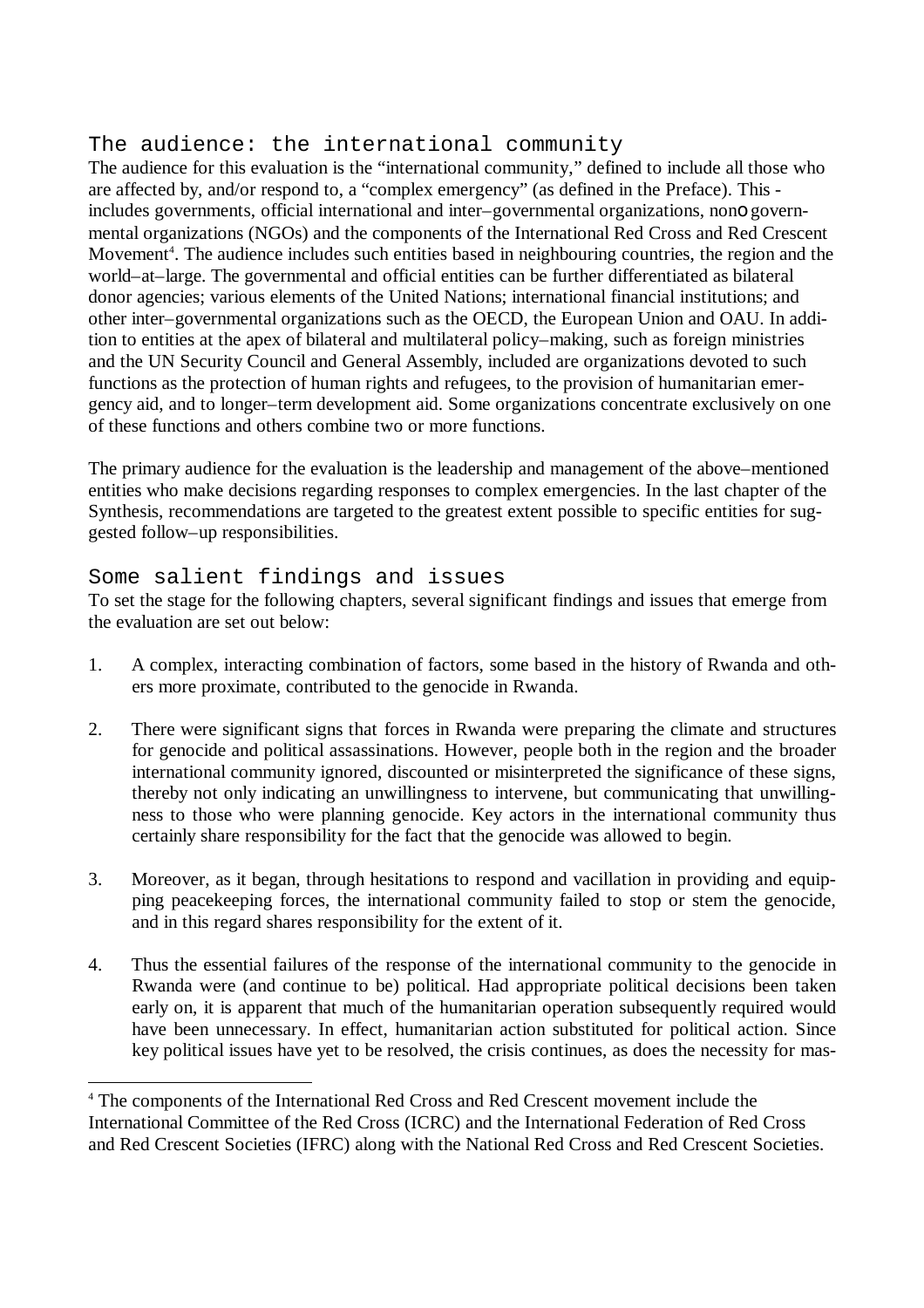sive allocation of humanitarian resources.

- 5. As the extent of flight of people from Rwanda became clear, the international humanitarian assistance system launched an impressive and, on the whole, effective relief operation. In spite of the extreme challenges of massive cross–border population movements, the international response saved many lives and mitigated large–scale suffering. Nonetheless, improved contingency planning and coordination, increased preparedness measures and adoption of more cost–effective interventions could have saved even more lives, as well as relief resources.
- 6. Several distinct factors shape the current prospects for Rwanda's recovery. These include the following:
- a. Overt rearming and reorganization of the former leadership, military and militia in or beside internationally–supported camps in Zaire have posed a threat of war in the region for well over a year. However, with recent arrests of a number of former Rwandese government officials by Zairian authorities and proposed joint plans with UNHCR to begin substantial repatriation in the latter part of January 1996, a significant barrier to repatriation may be reduced. The inability or unwillingness of numerous refugees to return also results from insecurity, harsh detention and uncertain or conflicting government policy inside Rwanda.
- b. While some donors have been quite forthcoming, the failure of the international community as a whole to provide adequate support for the government of Rwanda has also undermined future stability and development efforts. In particular, insufficient attention and resources have been given to the survivors of genocide and the war inside Rwanda.
- c. An essential element of reconstruction in Rwanda must be the establishment of an effective system of justice through which perpetrators of genocide are held, and seen to be accountable and punished, thus thwarting the "culture of impunity" that has been allowed to persist over the decades by Rwandese governments and by the international community.

The return of pre–1994 refugees, many of whom left Rwanda after the 1959 "social revolution," raises serious problems regarding property, land use rights and other requirements for their successful economic and social integration. These issues and those surrounding successful repatriation of the 1994, "new caseload" refugees, weigh heavily on the government.

- d. Real and lasting resolution of problems in the Rwandese political arena will be achieved only in the broader context of:
- (i) the creation of a domestic inclusive political system that reflects the underlying principles of the Arusha Accords, and
- (ii) the Great Lakes Region, itself confronted by similar issues, especially in Burundi, where politicallyo motivated violence has created an explosive situation that threatens regional security and stability.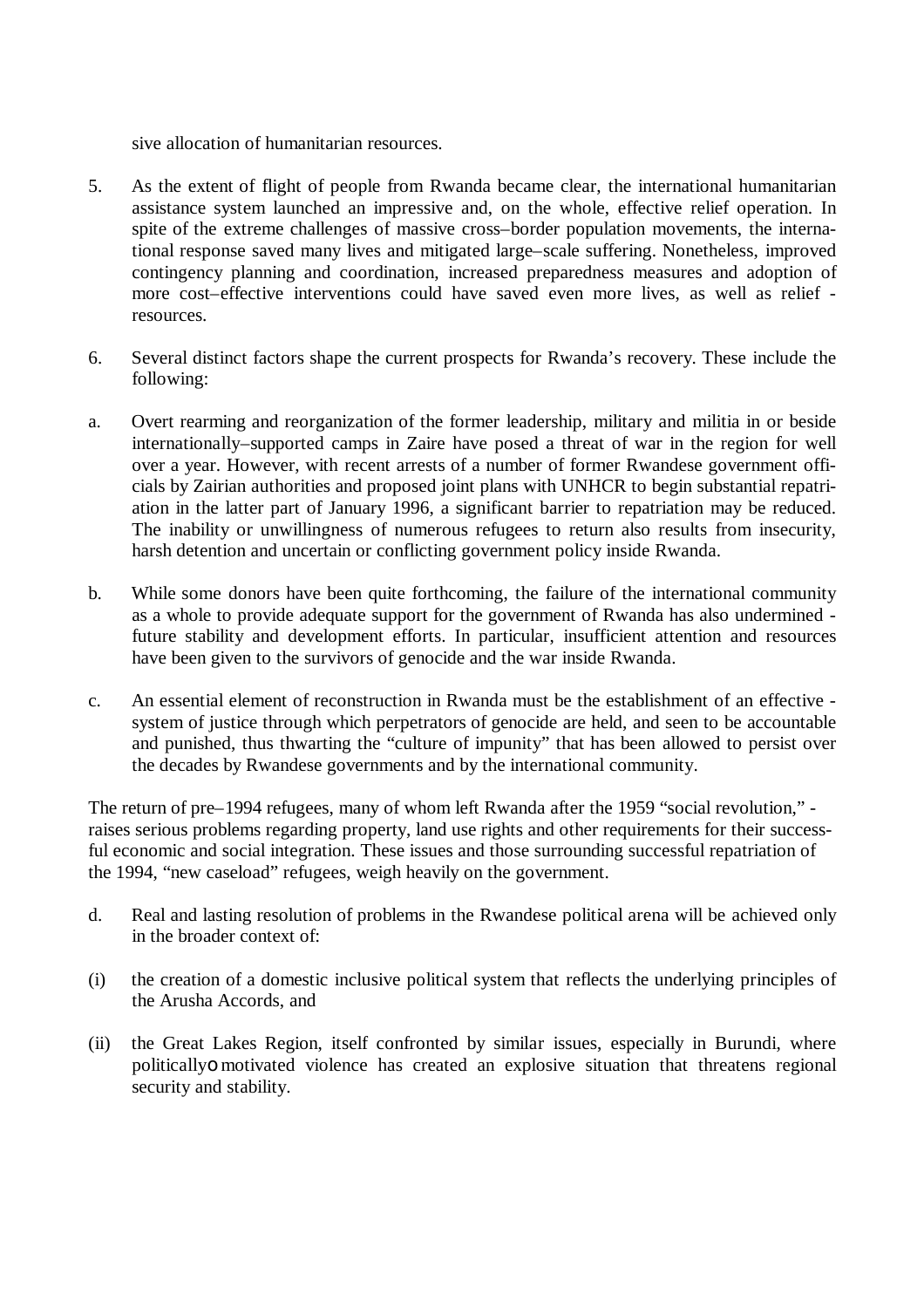### Chapter 1

l

# Historical Perspective: Some Explanatory Factors<sup>5</sup>

The purpose of Study I, which this chapter summarizes, is to present a historical background to the developments in contemporary Rwanda that culminated in the genocide beginning in April 1994. The study relies on available written materials supplemented by interviews with established scholars on Rwanda (both Rwandese and foreign).

The review of this historical background has not led to any easy answers or to pinpoint one or two ultimate reasons for the tragic events. On the contrary, it has rather led to the conclusion that recent events result from a cumulation of events of the past, with one factor forming a building block for the next, and all actors and factors interrelating and interacting.

However, this summary is used to highlight a few specific developments in RwandaÕs history that we think have been of decisive importance, and need to be understood in order better to comprehend what led to the tragedy in 1994 and what is going on in Rwanda today. We think that they are all important and hesitate to stress one more than the other. The scholarly debate on Rwanda has often been "reductionist", trying to establish whether one or the other factor has been more important – a debate that has helped to clarify the different standpoints, but has led to little conclusive result. The aspects to be stressed are:

- 1) **The build–up of indigenous social and political structures towards the end of the pre– \_colonial period,** in particular under the reign of the Tutsi king Rwabugiri during the second half of the 19th century. Rwabugiri's administration (1860–1895) imposed a harsh regime on the formerly semi–autonomous Tutsi and Hutu lineages, confiscating their lands and breaking their political power. Rwabugiri amplified feudal labour systems, in particular the uburetwa, i.e. labour in return for access to land, a system that was restricted to Hutu peasant farmers while exempting Tutsi. He also manipulated social categories, and introduced an "ethnic" differentiation between Tutsi and Hutu based on historical social positions. Polarization and politicization of ethnicity thus began before the advent of European colonialism.
- 2) **The German colonial (1899–1916) and Belgian trusteeship (1916o 1961) policy of indirect rule,** favouring the strengthening of Tutsi hegemony and resulting in a political and administrative monopoly in the hands of the aristocratic Tutsi overlords of the Nyiginya clan from the 1920s. Under the influence of the so–called hamitic thesis, this policy culminated in 1933 with the introduction of compulsory identity cards, reinforcing and accelerating the late pre–colonial process towards a separation of Tutsi and Hutu (and Twa). From then on, all Rwandese had to relate to "their" respective ethnic group, which in turn determined avenues and fortunes in society. Under European colonialism, a policy of "ethnogenesis" was actively pursued, i.e. a politically–motivated creation of ethnic identities based on socially–constituted categories of the pre–colonial past. The minority Tutsi became the haves and the majority

<sup>&</sup>lt;sup>5</sup> This summary of Study I, Historical Perspective: Some Explanatory Factors, was prepared by Lennart Wohlgemuth and Tor Sellström.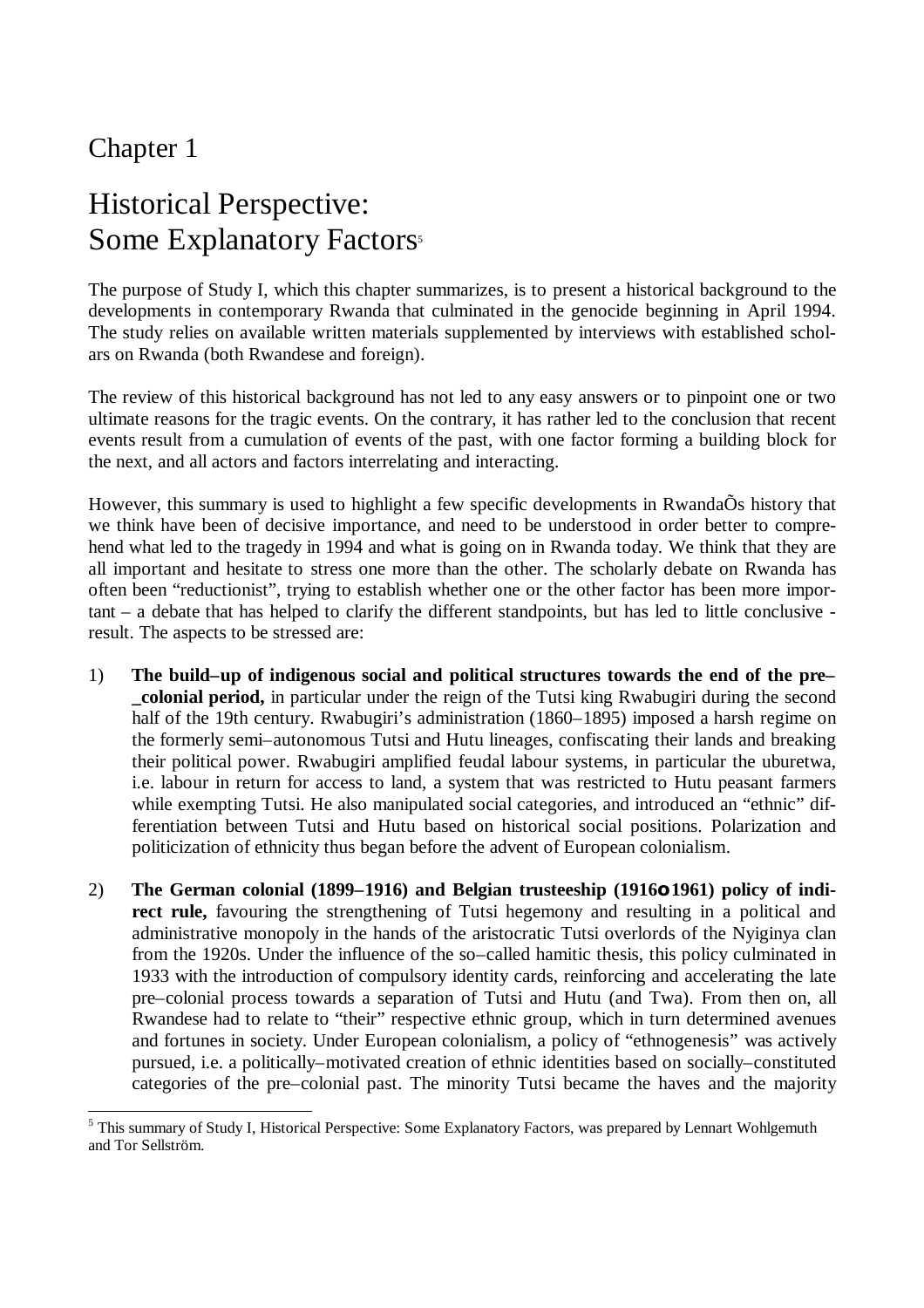Hutu the have–nots.

- 3) **The abrupt change by Belgium only some 25 years later,** when under the influence of the general decolonization process in Africa, the build–up towards political independence in the Congo (Zaire) and in a belated attempt to redress past injustices – the colonial administration (and the Catholic church) shifted support from the minority Tutsi to the majority Hutu. This eased the way for the so–called peasant, or Hutu, revolution of 1959–61, through which Rwanda underwent a profound transition from a Tutsio dominated monarchy to a Hutuo led independent republic in less than three years. The replacement of one political elite by another introduced a new dimension of political and social instability and a potential for future ethnic violence. The events of 1959–61 also forced tens of thousands of Tutsi into exile in neighbouring countries, from where groups of refugees began to carry out armed incursions into Rwanda, sowing the seeds of the country's ethnically–defined refugee problem.
- 4) **The Rwandese society developed over the centuries into a remarkably organized state, with a high degree of authoritarian social control from the centre,** largely due to extreme population pressure, in addition to complex agricultural production systems and competition for land between crop–farmers and cattle–owners. This was not only the case with the core Tutsi–\_dominated pre–colonial feudal kingdom (i.e. excluding the northern and south–western areas of present Rwanda) o in which a vertical chain of command through layers of chiefs regulated the economy and the life of peasants through various social contracts – but also during the German and Belgian administrations, through which a policy of indirect rule continued, and strengthened, the control from above.

What is important in the context of this study is, first, that the highly–organized and centralized Rwandese state formation over the years constrained the scope for the emergence of nono governmental organizations and independent interest groups. Political parties did appear on the scene towards the end of the 1950s, but on the whole the development of an independent, NGO–based civil society has been largely dwarfed by the state. Thus, along with the oppression and exploitation of Rwandese women farmers – who carry out most of the agricultural work and become physically drained through constant pregnancies – there are, for example, in male–dominated Rwanda only a few associations of rural women to voice their interests.

Second, – and most importantly – the political culture of centralized social control has facilitated policies aiming at mobilization or manipulation of the rural people, for peaceful as well as violent purposes. Subjugated receivers of instructions from above and without means to disobey, the peasant population has largely joined campaigns launched by the government, whether the essentially constructive umuganda labour regime from the mid–70s or the later fatally destructive interahamwe militias.

5) **Increasing intra–Hutu tensions – mainly between groups from the northern Gisenyi and Ruhengeri regions and those from the rest of the country** – developed during the First and Second Republics (1962–1990) and came to form an important factor underlying the cleavage between Hutu in the 1990s. In addition to competition over political spoils, at the core of this division is the historical fact that the northern Hutu were independent until the first decade of the 20th century, when they were militarily defeated by combined German and Tutsi–led southern Rwandese troops. To this day, the northerners form a distinctive Hutu sub–culture in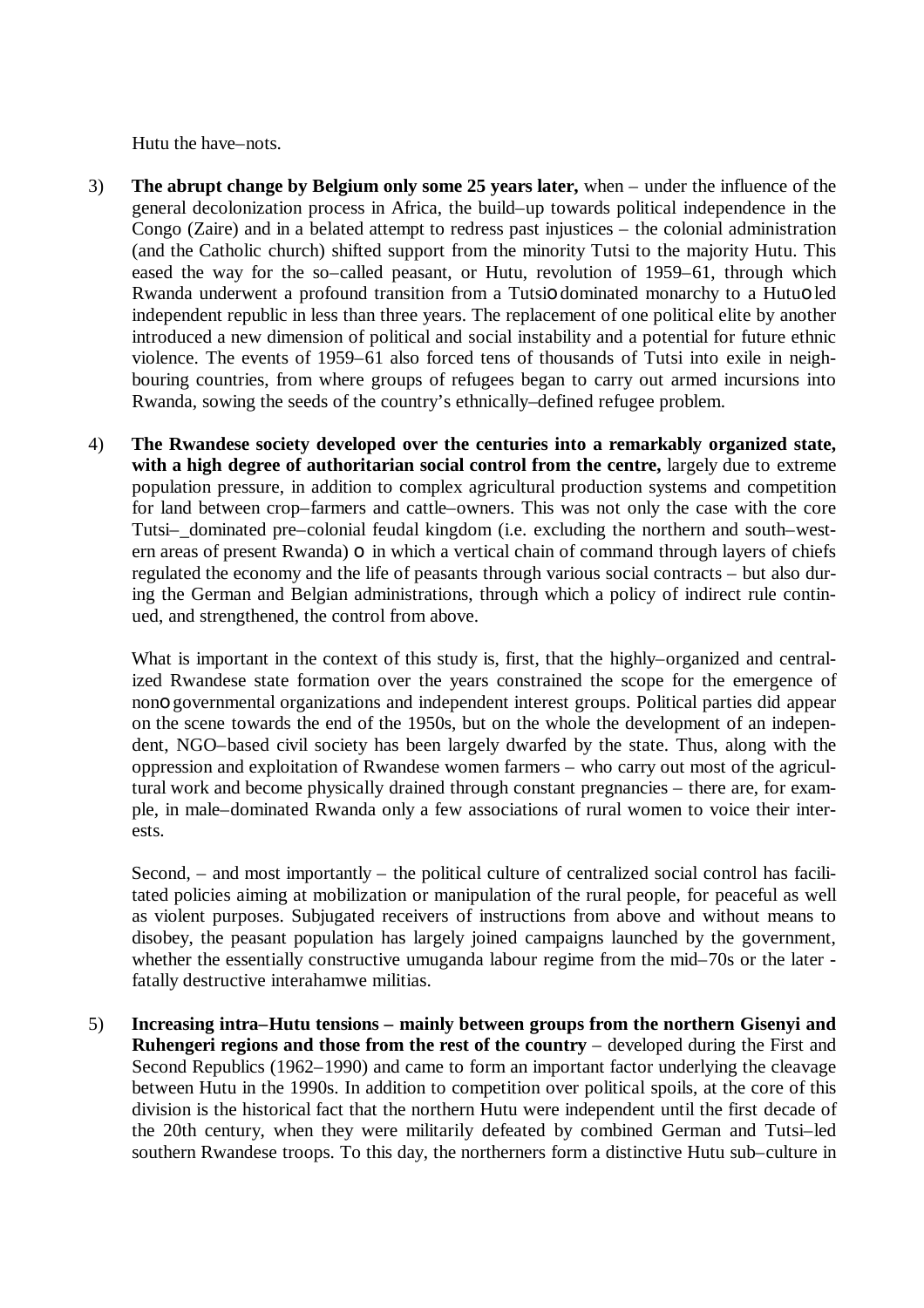which the awareness of a pre–Tutsi past is more pronounced than in other parts of Rwanda. President Habyarimana's informal council – or akazu; constituted around his wife and brothers–ino law o represented this independent Hutu tradition, deeply suspicious of any reconciliatory gestures towards the exiled Tutsi community and, therefore, also essentially hostile to the Hutu political groups favouring a dialogue with the Tutsi–led Rwandese Patriotic Front (RPF). The slow and often flawed democratization process in 1990–94 was to a great extent due to this intra–Hutu division. The akazu was also behind the genocide from April 1994, preparing the tragic events through instructions to presidentiallyo appointed bourgemestres (mayors), building up the interahamwe militias and mobilizing the Burundian Hutu refugees who poured into southern Rwanda after the assassination of the Burundian Hutu president Ndadaye in October 1993.

- 6) **The economic slump starting in the late 1980s and the effects of the actions subsequently taken by the government in consultation with the international donor community,** i.e. the structural adjustment programmes of 1990 and 1992. The economic deterioration, largely due to a sharp decline of world market prices for coffee – Rwanda's prime export earner – as well as to unfavourable weather and economic policies such as increased protectionism, price controls and other regulations, affected the whole society. In US dollar terms, GDP per capita fell by some 40 percent over the four years 1989–1993. The slump hit the Rwandese peasantry particularly hard. Combined with the effects of the civil war from October 1990, continued demographic pressure on available resources and decreasing agricultural yields, the economic crisis introduced yet another element of stress and instability into the Rwandese political and social fabric. The international community, including the World Bank and the International Monetary Fund, overlooked these potentially explosive social and political consequences when designing and imposing economic conditions for support to Rwanda $\tilde{O}$ s economic recovery.
- 7) **The refugee crisis, starting in 1959 and developing into a constant political and social problem throughout the history of independent Rwanda.** Tens of thousands of Tutsi in several waves from the Hutu revolution onwards were forced into exile in neighbouring countries. Largely due to the intransigence of the Rwandese Hutu–led governments regarding their demands to return, and to the unwelcoming policies of some of the host countries, the exiled Tutsi communities became over the years increasingly militant. In turn, this led to the creation of the Rwandese Patriotic Front (RPF), the military attack on Rwanda in October 1990 and the ensuing civil war.
- 8) **The two–generations–old unsolved issue of impunity for genocidal and other violent crimes in Rwanda is of crucial importance in this context.** The International Convention on the Prevention and Punishment of the Crime of Genocide, adopted by the United Nations General Assembly in 1948, confirmed by the International Court of Justice in 1951 and ratified by Rwanda in 1975, stipulates that persons committing genocide shall be punished, " whether they are constitutionally responsible rulers, public officials or private individuals". In addition to the crime of genocide as such, punishable acts according to the Convention are conspiracy to commit genocide, direct and public incitement to commit genocide, attempt to commit genocide and complicity in genocide. In Rwanda, those who over the years have been responsible for ethnic mass killings have not, however, been brought to justice. For the psychological health of the people, and the political health of the country, the crimes must be addressed. If a culture of impunity is allowed to continue, the spiral of violence seems almost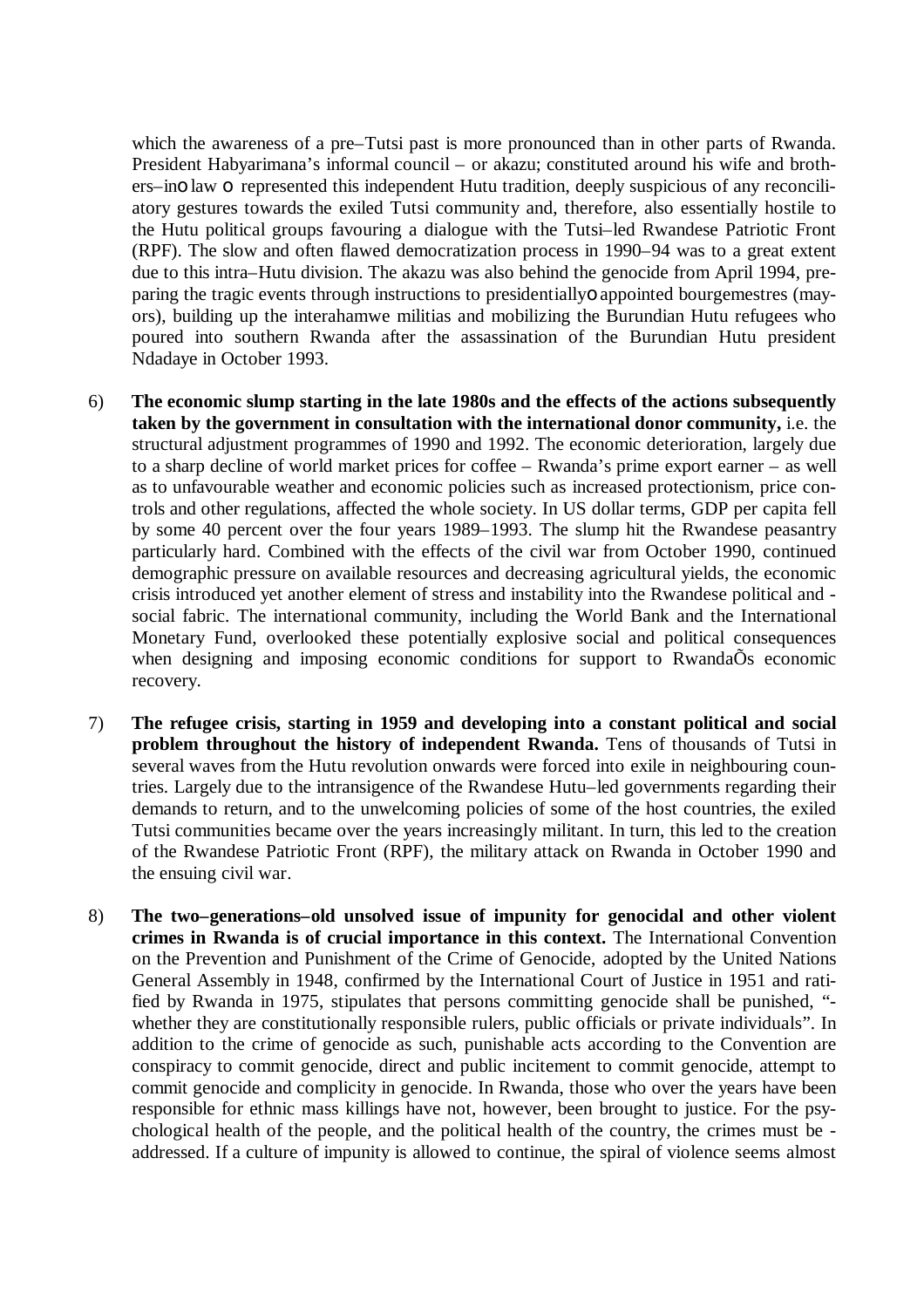bound to be repeated in the future.

- 9) **Linked to the problem of impunity is the legacy of fear that exists in the Rwandese social fabric as a result of repeated mass killings since 1959,** and which has its origins in the process of ethnogenesis and division between privileged Tutsi and under–privileged Hutu during the colonial period. With the creation of the ethnicity issue followed a social construct of Tutsi superiority and Hutu inferiority, contempt and mistrust, which ultimately permeated the entire society and developed into a culture of fear. It largely contributed to the outburst of violence at the time of Rwanda's independence, when the tables were turned and the fear among the majority Hutu gave way to a fear among the minority Tutsi. Since then, it has been repeatedly exploited for purposes of political manipulation.
- 10) **Developments in Rwanda are, finally, closely related to developments in the Great Lakes region,** comprising Rwanda, eastern Zaire, Uganda, north–western Tanzania and Burundi. This is the historical region of the Banyarwanda, i.e. the people who speak the language of Rwanda, Kinyarwanda, and who throughout modern history share a common heritage. It was violated by European powers, who at the turn of the century divided the region and the people into Belgian, British and German colonial dominions, with far–reaching consequences for later, including the most recent, events. Thus regional political, economic, social and cultural dynamics – taking the form of, among other things, cross–border flows of refugees, weapons, ideas and fears – must be borne in mind when considering solutions to Rwanda's problems, as well as the problems of – above all – Burundi and Zaire. If not, the ghastly events in Rwanda in 1994 could easily draw the entire region into similar, or still greater, human tragedies.

All these factors, sometimes fuelled and sometimes constrained by interventions from the international community, led to the political manipulation of ethnicity in the 1990s, which in turn led to the genocide from 6 April 1994. This study of the history of Rwanda will hopefully help the reader to understand that the causes of polarized ethnicity are not easily defined. On the one hand, the conclusion should not be drawn that such ethnicity stems only from differences based on ancestry, culture or social position. As shown in the full report of Study I, the complexity of the pre–colonial society was such that differences could just as well be explained by lineage, clan, occupation, class etc. On the other hand, neither can the conclusion be drawn that the contemporary antagonistic cleavages along ethnic lines are attributable solely to specific events during the colonial period, nor in the period thereafter. There are no simple answers. The present can be explained only as a product of a long and conflict–ridden process, in which many factors contribute to the total picture.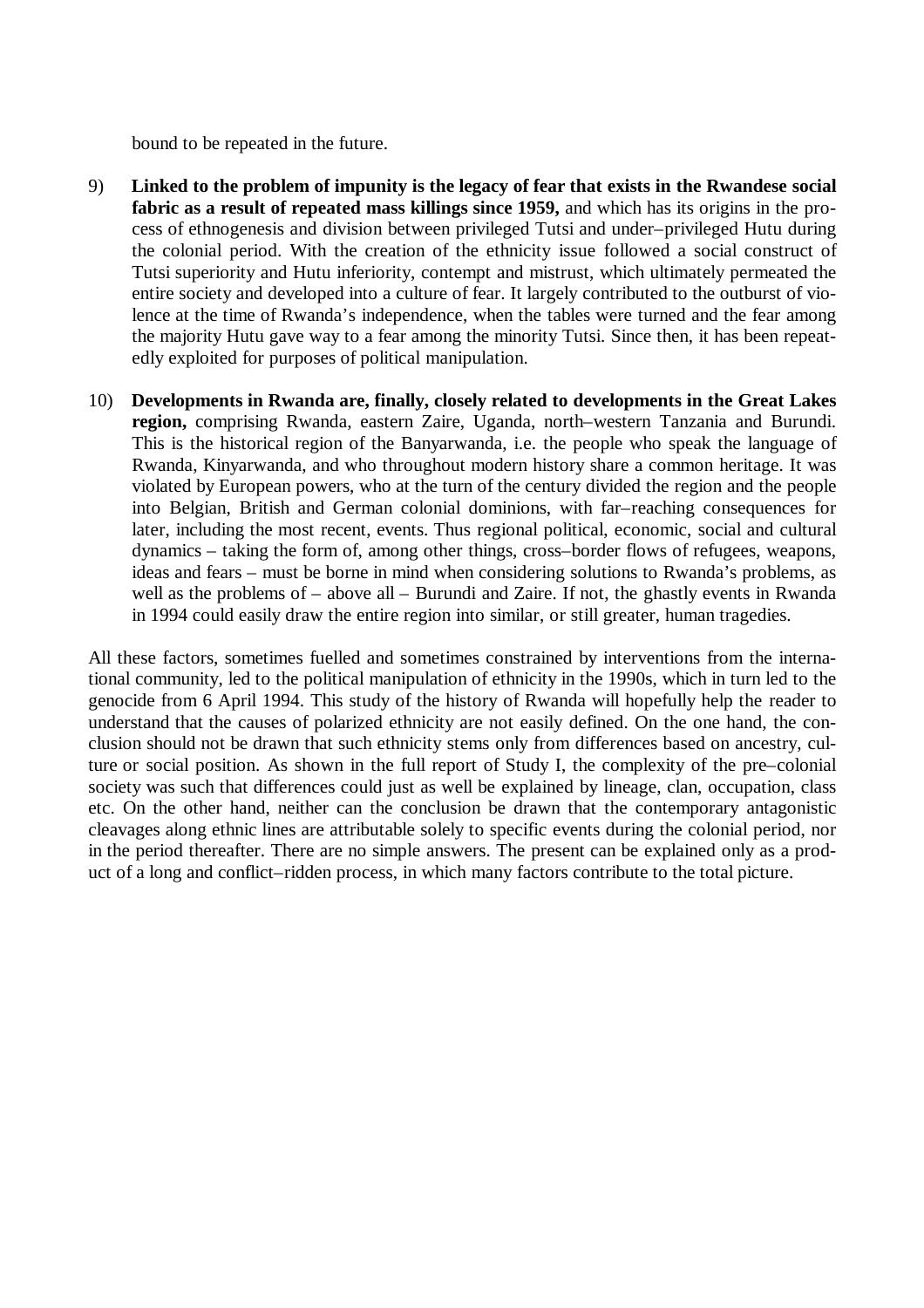### Chapter 2

-

### Early Warning and Conflict Management<sup>6</sup>

Study II, which this chapter summarizes, examines the effectiveness of international monitoring (early warning) and management of the Rwanda conflict. Using the techniques of critical policy analysis, the study weighs the formulation and execution of policies against their stated objectives as well as accepted international norms for the behaviour of states and organizations. The research is based on a number of sub–studies, secondary sources (books and articles by academics and journalists, media studies, reports, etc.) as well as considerable primary data collected through interviews and document searches in the UN system (New York and Geneva), the NGO community, and visits to national capitals in Europe and North America (Paris, Rome, Brussels, London, Washington and Ottawa), and in Africa (Nairobi, Kigali, Kampala, and Dar–es–Salaam).

The study begins with the refugee problem prior to 1990, follows the civil war, then covers the build–up to the coup on 6 April 1994. The following 10 weeks are traced to understand the tardy international response to the genocide of more than a half a million persons mainly belonging to the minority Tutsi community, but including moderate Hutu political opponents of the regime. The concluding historical analysis reviews the security issues of the refugee camps in Zaire and the displaced persons camps in the south–west corner of Rwanda.

#### Actions and reactions in the developing conflict

By failing to deal with the festering refugee problem prior to 1990, both the Rwandese and the Ugandan governments set the stage for future conflict. Although the issue of Rwandese refugees in Uganda defied easy solutions, opportunities that existed remained unexplored or were not aggressively pursued. With the exception of Tanzania, the regional states were either indifferent or part of the problem. States further afield showed little interest. UNHCR was overburdened, understaffed, and lacked political or economic leverage to develop the requisite pressure to help resolve the issue, which, at that time, seemed minor in the global scale of refugee problems.

However, the refugee problem was becoming explosive. The build–up of tension leading to the 1990 invasion by the Rwandese Patriotic Front (RPF) forces was accompanied by many tell–tale signs, but was inadequately monitored. When the invasion was a fait accompli, however, it caused considerable international concern and reaction, both in the region and in Europe. France and Zaire came to the aid of the Rwandese government. Other actors, including Belgium, the OAU, and key regional states initiated diplomatic efforts to defuse the conflict.

One source of concern related to the principles at stake. The RPF forces who attacked across the border from Uganda consisted not only of refugees invoking their right of return, but constituted a significant segment of the army of Uganda. The invasion violated basic norms designed to ensure

<sup>&</sup>lt;sup>6</sup> This summary of Study II, Early Warning and Conflict Management, was prepared by Astri Suhrke and Howard Adelman.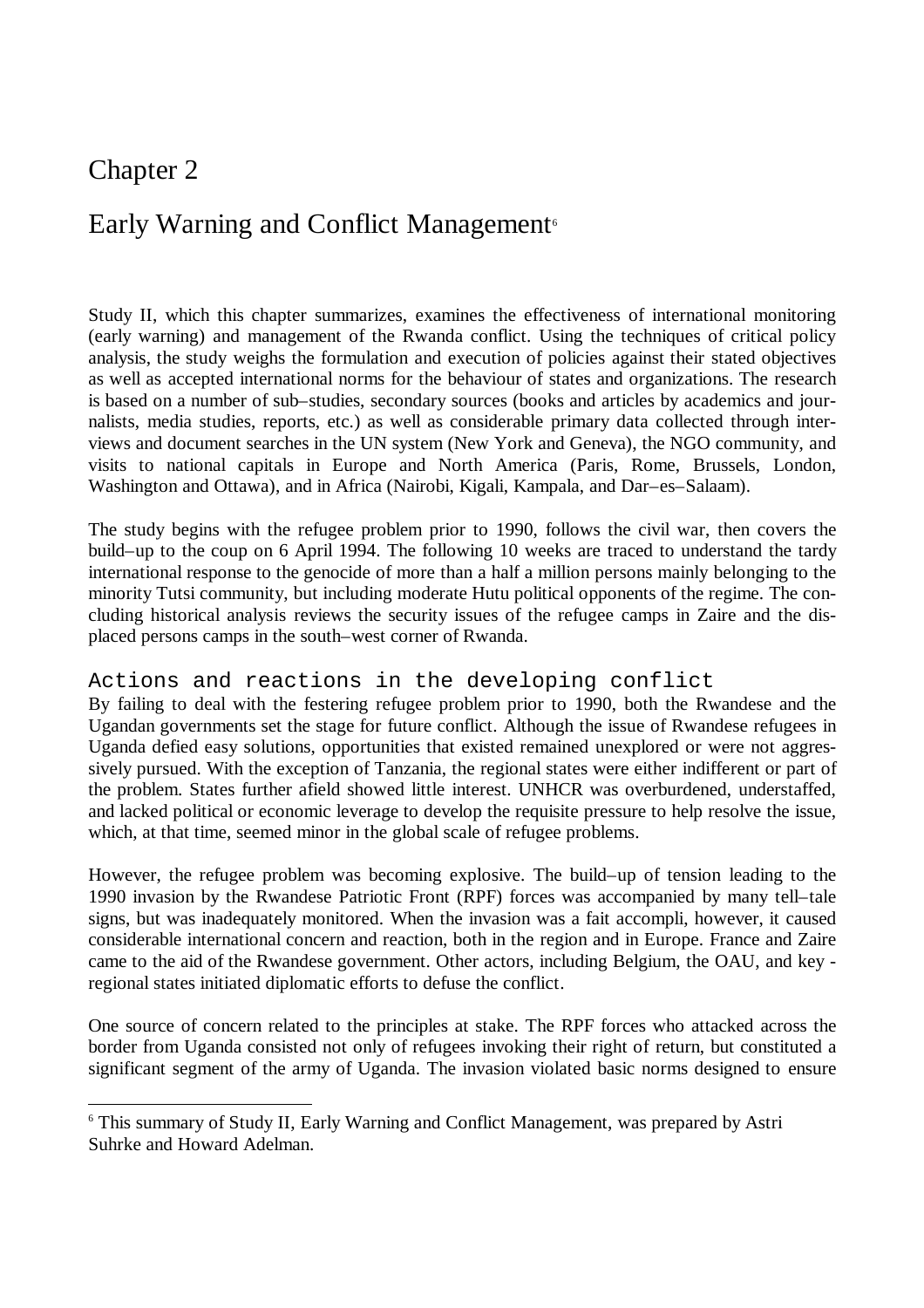stability in relations among states; these are particularly well–developed in African regional international law. Moreover, those who undertook the early diplomatic rounds recognized that the ethnopolitical situation in the Great Lakes Region was delicately balanced, had recurringly exploded in Rwanda and Burundi, and could do so again.

The initial diplomatic efforts eventually led to the Arusha peace talks, initiated and led by the OAU and Tanzania. The process received considerable international attention and support and resulted in a comprehensive settlement. The United Nations assumed formal responsibility for overseeing the implementation of the Arusha Accords, but failed, however, to make adequate use of the OAU and local African states in this regard. As a consequence, there was a disjuncture between the mediation and implementation phases that contributed to undermining the Accords.

From 1990 onwards, civil violence against the minority Tutsi community and regime critics gradually escalated. Observers commonly linked the violence to the civil war, either as retaliatory measures or as warnings to the advancing RPF forces. However, two authoritative reports – one by an independent International Commission of Inquiry, and another prepared for the UN Commission on Human Rights **o** suggested a more radical and comprehensive design that foreshadowed events to come. Both reports determined that the killings were genocidal in nature and that existing authorities were substantially involved. As the war continued and the outlines of a peace formula took shape, additional reports indicated that Hutu extremists were organizing and arming themselves to derail the peace process and massacre "internal enemies". The creation of documented structures of violence (death squads, death lists, and, later, hate propaganda inciting violence) provided warnings of a potential genocide.

The UN Commission on Human Rights took little notice of its own report. Except for pointed diplomatic protests by Belgium, the findings of the international human rights inquiry were mostly filed away in national ministries and the UN system. With the partial exception of Canada, no state observed the recommendation to impose strict human rights conditionality on aid transfers. Some states were indifferent, others were concerned but concluded that the ongoing democratization process and the peace talks required their continued economic and political support, particularly since the peace agreement under negotiation would produce a new governmental structure that it was hoped would address human rights abuses. In this way, donors became hostage to their own policies.

Human rights organizations and states were also at odds on the issue of arms supplies. In 1992 and 1993, the former recommended that states (France and Uganda were obvious targets) cut off all arms supplies to the parties in the conflict. France openly defended its role and the right of a sovereign state to support a beleaguered friendly government. Uganda denied any involvement in helping the rebel army, yet its territory constituted the rear base for the RPF forces.

Would aid conditionality and an international arms embargo in the 1990o 93 period have defused the conflict and prevented the genocide? Effective use of human rights conditionality is difficult, requiring fine–tuned and timely intervention. Arguably, there were windows of opportunity, particularly in mid–1992, when more pressure could have been put on the Habyarimana regime to deal with the extremist forces as well as the critical issue of impunity. Also military assistance (direct and indirect) to the Rwandese protagonists could have been calibrated better with the continuing peace process, particularly in dealing with the central issue of extremist forces who opposed the Arusha process and resultant Accords.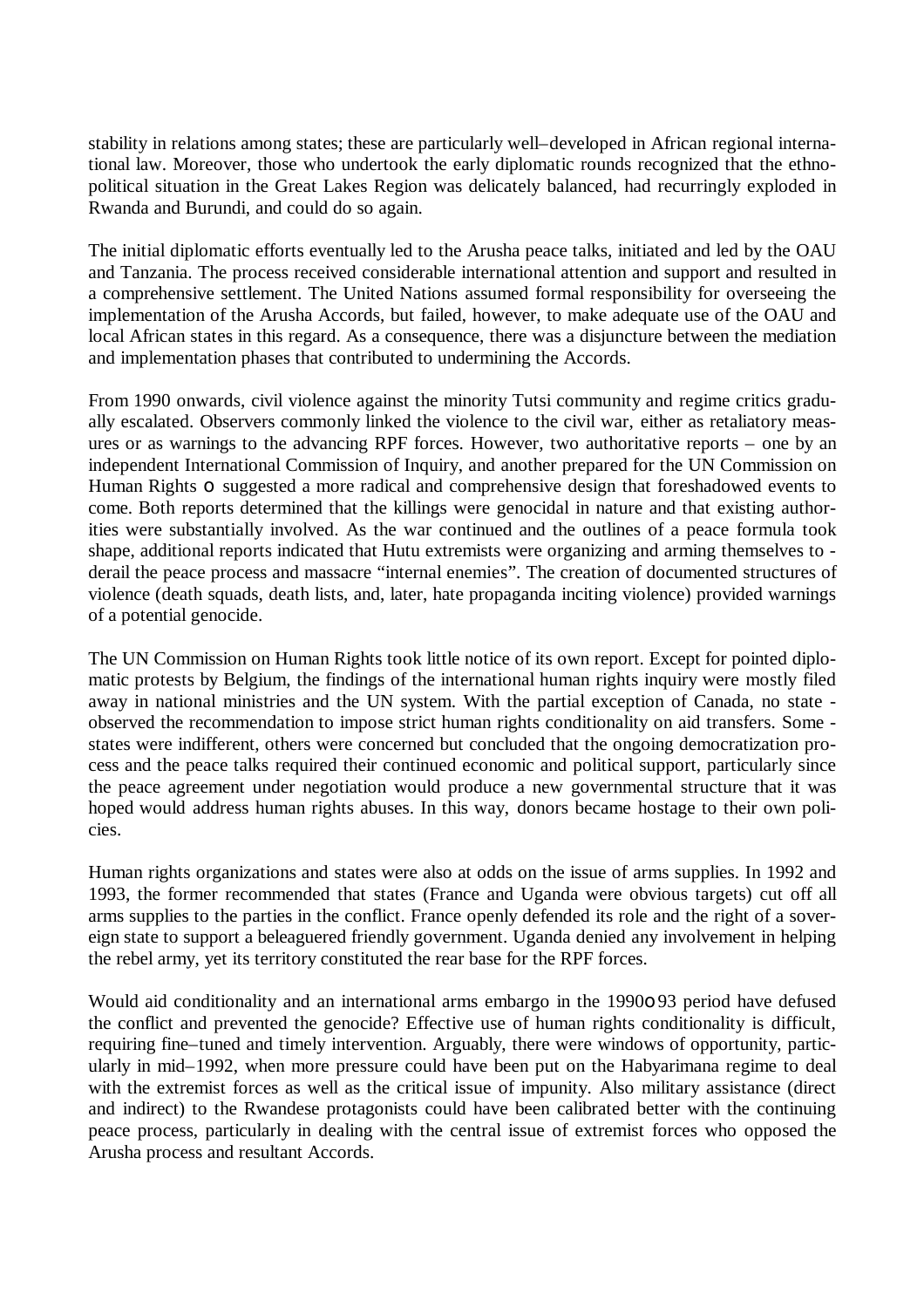Though such speculations are debatable, firmer conclusions can be drawn about what did happen. By not standing firm on human rights conditionality, donors collectively sent the message that their priorities lay elsewhere. By permitting arms to reach the Rwandese protagonists, the possibilities for demilitarizing the conflict were reduced. Arms supplies reinforced the determination of both parties to seek a military and forceful solution to a political conflict. They strengthened the RPF's ability to advance militarily. They permitted the government to equip and expand its armed forces as well as para–military units, both of which became involved in the genocide.

When, as a result of the Arusha process, the Hutu extremists were excluded from the key instruments of the Broad Based Transitional Government (BBTG) and marginalized in the political process, alternative strategies were not developed to defang those extremists. The UN force (UNAMIR) sent to oversee the implementation of the peace agreement was given a mandate tailored to a classic, minimalist peacekeeping operation. Yet the force faced a situation considered by many – including some of those who planned the operation – as dangerously unstable. As the architects of the Arusha Accords had foreseen, conditions in Rwanda suggested a mandate with broader powers to protect civilians and seize arms caches. Further, the UN Security Council established a force that was structured and financed to satisfy a cost–conscious United States, increasingly unwilling to support UN peacekeeping, rather than to meet the needs on the ground. The force was inadequately supported and slowly deployed relative to the need for speed o considered essential to maintain the peace process – though relatively rapidly given the normally cumbersome UN procedures. The operation had no flexibility to respond to changing circumstances, in particular those caused by the crisis in neighbouring Burundi in October 1993.

In the months immediately preceding the genocide, many additional signs indicated that the implementation of the Arusha Accords was faltering and that massive violence was being planned. The air was full of extremist rhetoric on radio, in public rallies and at official cocktail parties. There were assassinations and organized violence. Detailed intelligence reports were passed to New York and the Belgian military authorities by the unofficial UNAMIR intelligence unit documenting the military training of militias, hidden arms caches, and plans for violent action. Unequivocal warnings reached the UN Secretariat in January regarding a planned coup, an assault on the UN forces to drive them out, provocations to resume the civil war, and even detailed plans for carrying out genocidal killings in the capital. The cable was placed in a separate Black File, designed to draw attention to its content, and circulated to several departments in the UN Secretariat. However, senior officials in the Secretariat questioned the validity of the information and made no contingency plans for worst–case scenarios. Similar intelligence failures were evident on the state level, particularly in France and Belgium, both of which had a considerable capacity for overt and covert information gathering in Rwanda at the time.

Thus pieces of information were available that, if put together and analyzed, would have permitted policy–makers to draw the conclusion that both political assassinations and genocide might occur, and that the scale would be different from past patterns (1959–1963; 1991–1993) of "just" hundreds or thousands of victims. Yet this analysis was not done. Although some had available fragments of prescient and significant information, the enormity of the genocide took virtually all by surprise. The failure to anticipate planned and targeted mass murder was particularly significant given the political commitment and actual involvement of the UN in Rwanda, the legal right and moral obligation to act to prevent genocide according to the Genocide Convention, and the enormous cost of a miscalculation.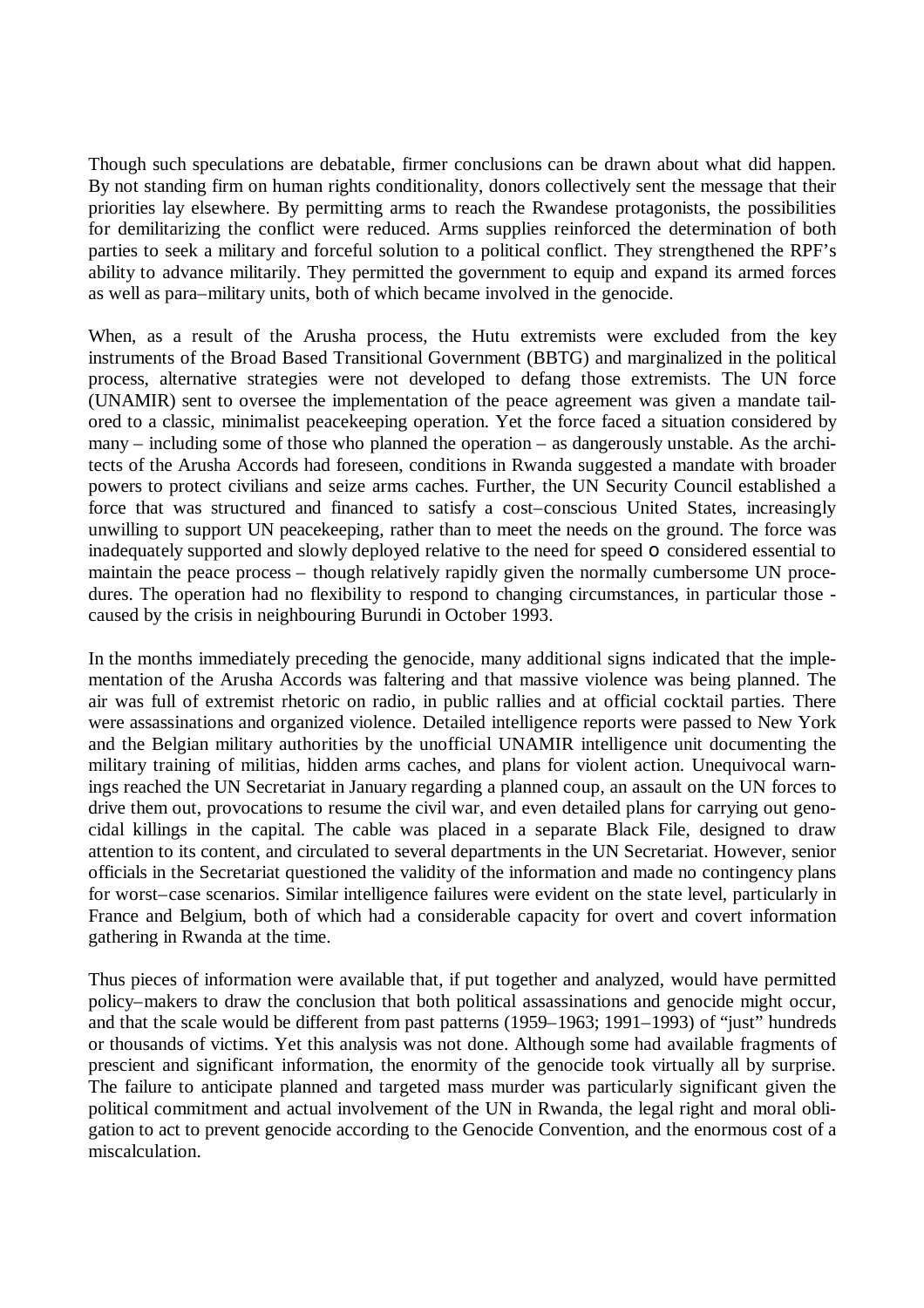While mandated to help implement the peace agreement, the UN made no preparations to deal with a breakdown of the Accords, except to withdraw. Nor were there contingency preparations to deal with the plans to scuttle the Accords or the massive violence plotted by the extremists. Generally, the UN Secretariat interpreted UNAMIR's mandate and terms of engagement narrowly, and on several occasions denied the Force Commander permission to search for and seize arms caches. When developments in early 1994 further eroded the peace accords, the Secretary–General and the Security Council threatened to withdraw the UN force, hence strengthening the hands of the extremists. No member of the Security Council came forward to suggest a different course of action. On the contrary, the Council kept UNAMIR on a tight leash with only a three months' authorization, accompanied by admonitions of caution and cost–cutting.

#### Crisis and response

In the months before the crisis struck, UNAMIRÕs presence contributed to a false sense of security in Rwanda. When events came to a head on 6 April, the UN collectively failed. There was an absence of leadership at UN headquarters in New York. The Secretary–General, travelling at a brisk pace through Europe, misread the nature of the conflict. The understaffed and overstretched Department of Peace–Keeping Operations seemed paralyzed. In the Security Council, the killing of 10 Belgian peacekeepers created a political surge to withdraw, although this was not recommended by UNAMIR's Force Commander nor African countries contributing troops. Information on the genocide under way was already available when the final decision was made to reduce the force drastically.

Once the direction and magnitude of the genocide became undeniable, the UN reversed itself and accepted an obligation to protect civilians. However, the realization of this peacekeeping mission \_(UNAMIR II) was hampered by the unwillingness of key members to pay for or provide troops, and to match troops with equipment in an expeditious manner. The force was deployed only after the genocide and the civil war had ended.

France's role in Rwanda was significant but marked by multiple contradictions. While warning the Security Council in early 1993 that massacres were a real possibility, France supported a regime that was deeply compromised by human rights violations. France urged the UN, rather than the OAU, to take the lead in monitoring and implementing the peace agreement, but subsequently did little to support UNAMIR I. Nor did France pledge support for UNAMIR II, even though the French Foreign Minister was the first cabinet member of a government holding a permanent seat on the Security Council to identify the massacres as genocide (16 May 1994). With the aid of some of its African ex–colonies, France subsequently undertook a unilateral intervention, Op\_ration Turquoise, endorsed by a Chapter VII Security Council resolution. The action saved many lives and undoubtedly prevented an additional mass outflow of refugees from the south–west of Rwanda, but came very late – two and a half months after the genocide commenced and when the civil war was almost over. Further, the intervention was open to misinterpretation, and did not serve to disarm the extremists or prevent suspected organizers of the genocide from escaping.

After massive numbers of refugees, retreating government forces, and the assumed perpetrators of the genocide crossed into Zaire and Tanzania in April–July 1994, UNHCR warned the UN in New York about the attendant security problems in the refugee camps. The Secretariat took the unprecedented step of examining the issue in a peacekeeping context, but the Security Council proved unsupportive. After significant delays, the problem fell back into the hands of UNHCR, which -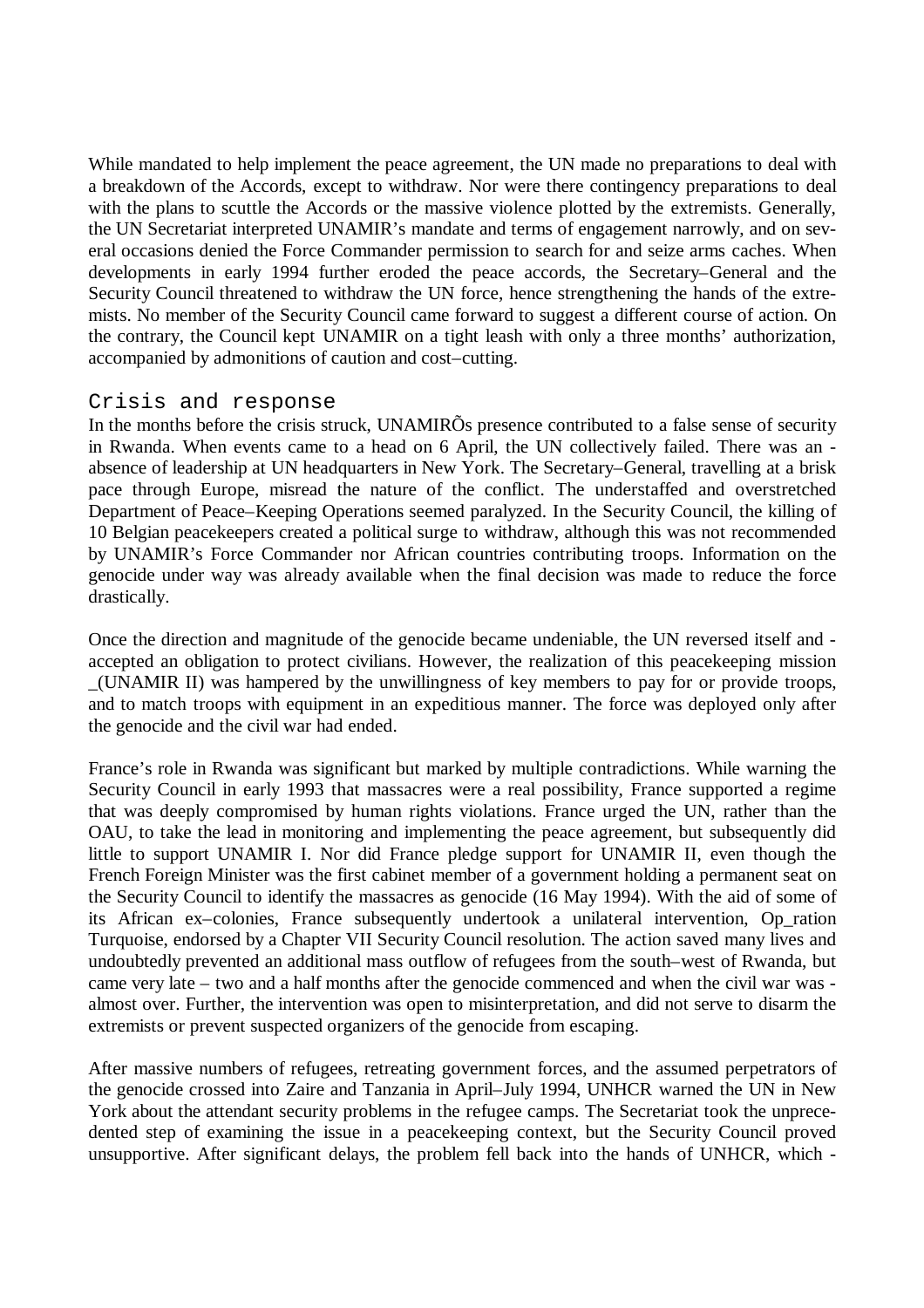resorted to a novel and reasonably effective solution to police the refugee camps. The arrangement did not and could not deal with the broader security threats posed by the existence of militarized communities in exile, and this problem was left to fester.

The large concentrations of internally displaced persons in south–west Rwanda presented a domestic version of similar problems. These came to a head when the Kibeho camp was closed in April 1995. The operation resulted in the killing of large numbers of men, women and children, mostly by Rwandese government forces firing on IDPs, but also by extremists within the camp. The disastrous outcome notwithstanding, the coordinated efforts that went into the planning of the Kibeho operation by UN agencies, NGOs and the new Rwandese government were steps in the right direction. Although the execution was faulty, the faults were not inherent in the decision–making model of coordination, which could be utilized in the future. Similarly, the arrangement for providing security for refugees in Zaire exemplifies a workable solution to a difficult problem.

During the whole conflict, but especially after the coup on 6 April, the overall failure of the media to report accurately and adequately on a crime against humanity significantly contributed to international disinterest in the genocide and the consequent inadequate response.

#### Early warning

Whatever the failures in media coverage, prime responsibility for the failure to read the signals and to respond adequately cannot be placed on the media. Why were the signals that were sent ignored? Why were they not translated into effective conflict management? Failures of early warning are attributable to many factors. The UN was poorly organized to collect and flag information about human rights violations and certainly genocide. There was a failure in both the UN system and the NGO community to link human rights reports to dynamic analyses of social conflict so as to provide strategic policy choices. There existed an internal predisposition on the part of a number of the key actors to deny the possibility of genocide because facing the consequences might have required them to alter their course of action. The mesmerization with the success of Arusha and the failure of Somalia together cast long shadows and distorted an objective analysis of Rwanda. The vast quantity of noise from other crises preoccupied world leaders. The confusion between genocide as a legal term, referring primarily to an intent, and the popular association of genocide with massive murder in the order of hundreds of thousands, created confusion. Finally, a general desensitization developed with respect to mass slaughters, and the possibility of a massive genocide actually occurring seemed beyond belief.

Major states with the capacity to monitor and anticipate the crisis were either not interested, or, if interested, were unwilling to undermine a friendly government. In such a situation, international organizations exist in part to pick up the slack, but neither the UN nor the OAU did so in the Rwanda case. The UN had poorly–developed structures for systematically collecting and analyzing information in a manner relevant to preventive diplomacy and conflict management. The newlyo formed inter–agency arrangement for early warning (HEWS) was oriented mainly towards humanitarian operations; it was not equipped to detect or analyze political and military warning signals. Within the Secretariat, information collection and policy analysis was divided among the DPA, DPKO and DHA. There was also a disjuncture between information collection, analysis, and the development of strategic policy options. Thus DPA was assigned the responsibility for monitoring events in the region, but not for developing related strategic policy options. One of the most significant sources for early warning, the UN human rights monitoring system, was not part of the information–gathering structure in the Secretariat and, arguably, became isolated from the decision–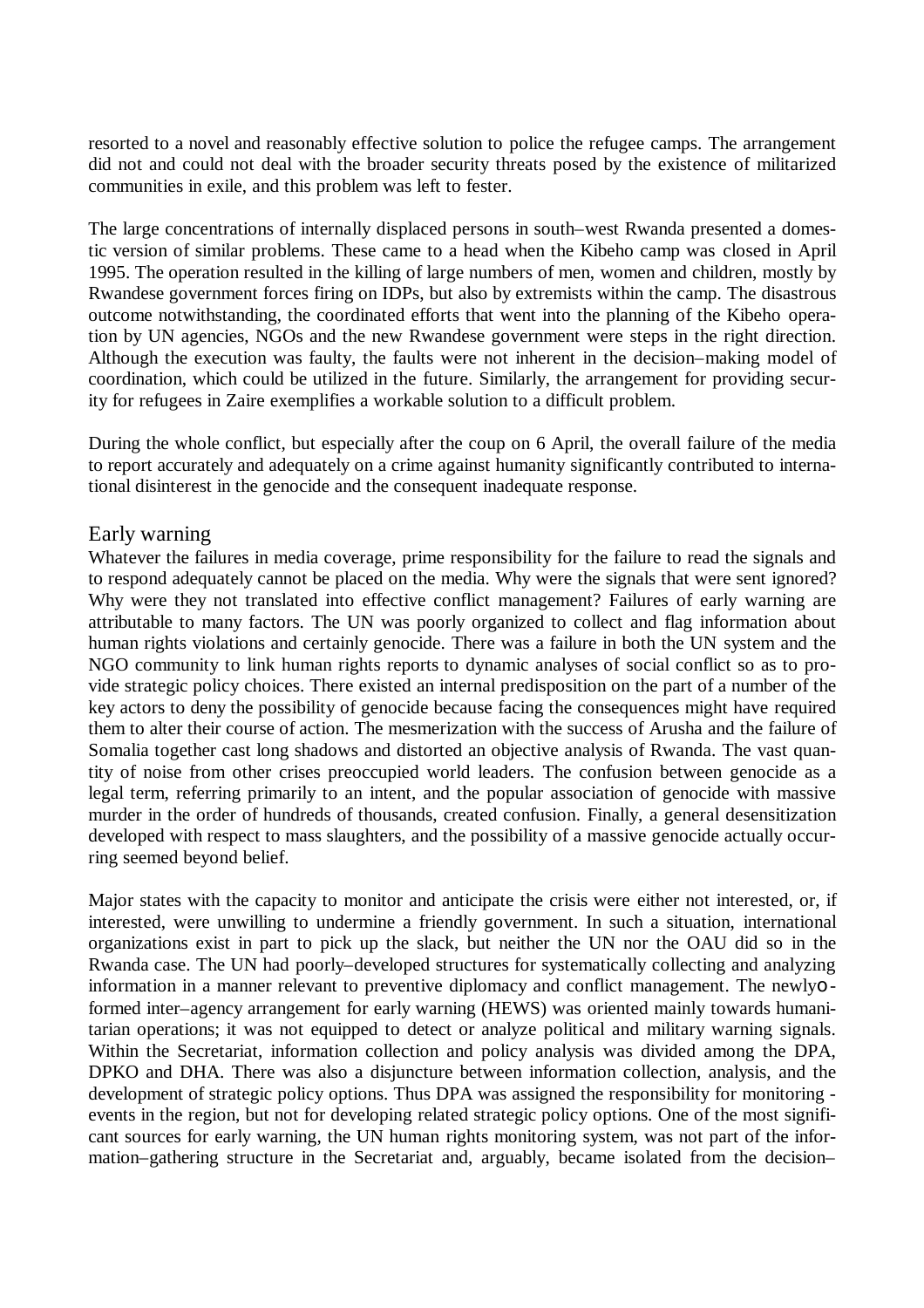making process. In the field, the UN had no formal capacity for collecting intelligence; never- theless, UNAMIR, through the initiatives of both the Canadian Force Commander and the Belgian Kigali–sector Commander, succeeded in running minimalist, if irregular, intelligence operations. The other main organization concerned – the OAU – had virtually no capacity at all for early warning data collection and policy analysis.

The shortcomings of early warning in the Rwanda case go further. The issue is not better quantitative data or formal modelling. More simply, the UN lacks a system for drawing on existing information sources, in the region and outside, from specialists in state agencies, academic institutions, rights monitoring agencies, and the various agencies of the UN itself. The UN lacks a specialized unit, without operational responsibilities, for analyzing such information and translating that analysis into evolving strategic options that can be channelled directly to the Secretary–General. Both the UN and NGOs failed to relate human rights monitoring to analysis of the development of social conflict and, hence, to assess the direction of events. When the UN became involved in a peacekeeping mission, the monitoring of political developments was not linked with contingency pre-\_ paredness. Without contingency planning, the UN was left with a short time–frame and few resources to respond to sudden changes in the situation. This point is critical for two reasons: even under the best of circumstances, it is impossible to pinpoint specific future outcomes of complex social conflict; secondly, the absence of contingency planning limits both what the decision–makers will hear and the options they are willing to consider.

Despite the shortcomings of early warning, at the critical stage the relevant actors dealing with Rwanda knew that the situation was unstable and dangerous. Yet the sustained and careful attention so necessary to successful conflict management was lacking. In part, early action is problematic and preventive diplomacy is inherently difficult because outcomes are uncertain, reflecting the typical complexity of cause–and–effect relations in social conflict. Moreover, policy–makers who are continuously faced with actual crises are disinclined to pay attention to hypothetical ones, even though experience tells us that "prevention is better than cure". The lack of international investment in early conflict regulation signified a more fundamental disinterest in Rwanda. The UN Security Council authorized only a minimalist peacekeeping force, and the Secretariat insisted that - UNAMIR maintain a low profile. When the crisis struck, and it became clear that massive genocide was under way, there was still no effective international action.

#### Conflict management

Throughout, some individual and collective actors did the most with the least under difficult or adverse circumstances. Human rights NGOs monitored the situation. Tanzania struggled to turn the Arusha process into effective preventive diplomacy. UNAMIR I tried to function proactively despite tight reins prior to 6 April; many remaining units – along with the ICRC – bravely sought to save civilians once the killings started.

This could not compensate, however, for the overall failure of the international community to attempt to prevent or stop the genocide, or its very inadequate efforts to mitigate it. In one sense, the inaction can be seen as a result of the propensity of states to be guided by narrow self–interest rather than moral obligations to uphold international norms of justice. However, this propensity has historically varied over time and place; its prominence in the Rwanda case, therefore, requires additional explanation.

No state involved in the conflict happened at the time to have the optimal combination of interest,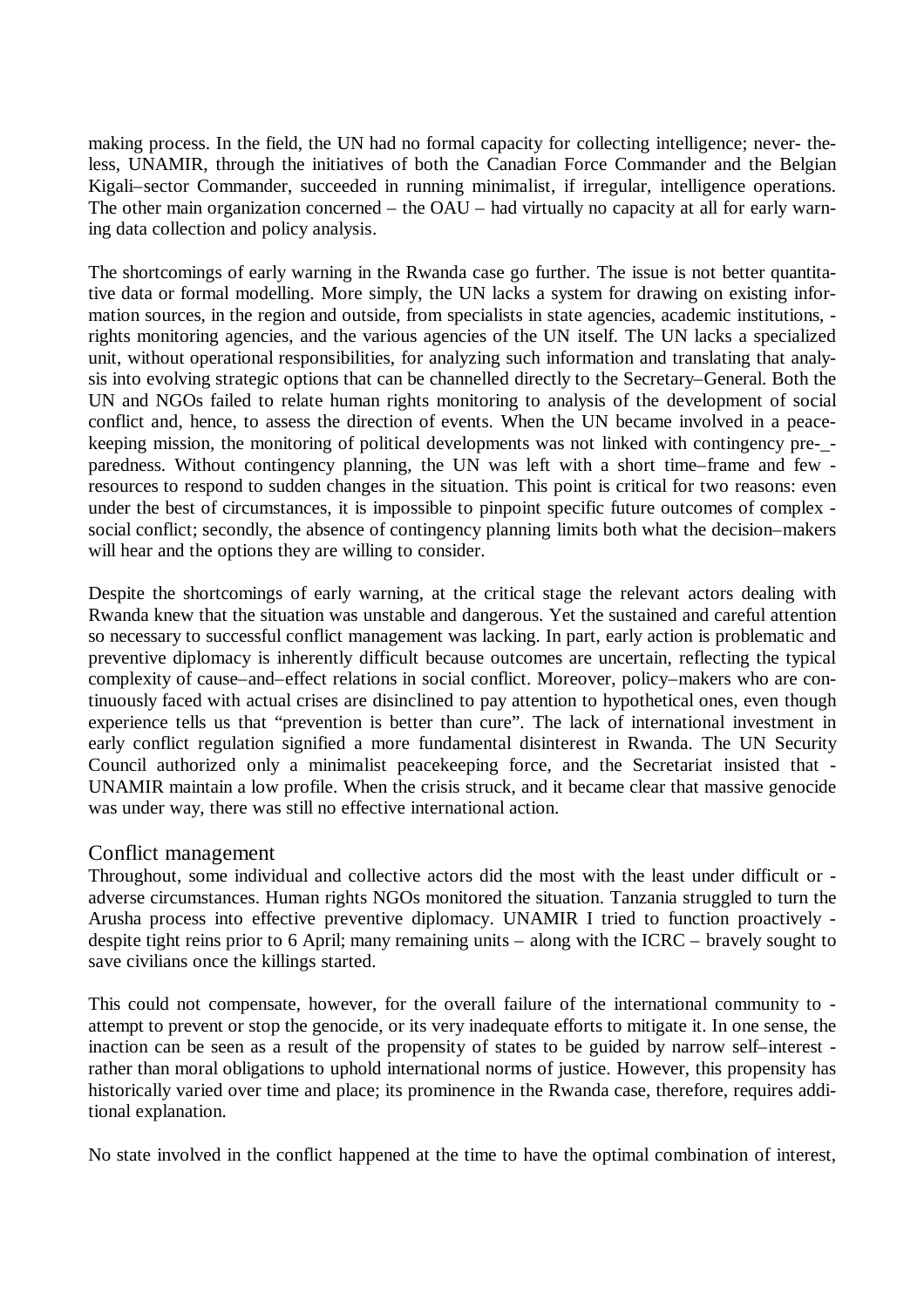capacity and neutrality that could have generated appropriate early warnings and translated them into conflict–mitigation strategies. More fundamentally, the Rwanda conflict occurred in a period when the United Nations was acting in an expansive yet highly selective fashion, reflecting a structural mismatch between the responsibilities of international institutions and interests of states in the post–Cold War world.

Revitalized by the end of the Cold War, the UN in the 1990s rapidly expanded its peacekeeping operations throughout the world. Rwanda was added to the list in October 1993. However, the framework for peacekeeping was set by the distribution of power in the Security Council, which represented the world as it was half a century ago. Apart from France, the major powers on the Council were uninterested in a small Central African country that was marginal to their economic or political concerns, and peripheral to international strategic rivalries. By their power of veto and finances, the Permanent Five controlled the peacekeeping and enforcement operations of the UN. The only state with a demonstrated ability to energize the Council in a crisis – the United States – was haunted by memories of Somalia and determined not to get involved in another African conflict. It was also preoccupied with crises elsewhere, especially in Bosnia and Haiti. The lack of interest in Rwanda on the part of the major Western states left France to define a large part of the policy field; the result was to magnify the consequences **o** negative as well as positive **o** of unilateralism.

Within the UN system as a whole, there was no locus for assessing key policy questions. How, for instance, can the democratization process be promoted without exacerbating ethnic and regional tensions or creating excuses for human rights violations? How are extremists to be controlled? Moreover, there was too little effort at policy coordination when opportunities appeared.

The rationale for UN peacekeeping is that it provides a neutral force, independent of partisan interest. However, partisan interests can provide motivation and energy to be directed at a problem when a commitment to conflict resolution per se is lacking. This is the conundrum. Without either kind of interest, the UN as a collective actor was unable to mount an adequate peacekeeping force expeditiously and cut through the byzantine problems endemic to UN peacekeeping. The mixo ando match system of deployment was slow and inadequate. Lacking a powerful patron in the Security Council, the Rwandese operation was subject to cumbersome and bureaucratic procedures that involved delays and inflexibility, and gave insufficient autonomy to the leadership in the field.

The international community might have responded better had the early warning systems generated a clearer anticipation of forthcoming events. On the other hand, conflict management is a function of interest and capacity, not only to ensuring that information is collected and communicated, but to react. In this respect, regionalism appears as a critical and positive force that was not sufficiently recognized or utilized. Structures of conflict resolution and peacekeeping could have been strengthened by more involvement of regional and sub–regional actors – the OAU and the sub–regional grouping of the states in the Great Lakes area o in the decision and management structures. After all, these actors had definite interests in the conflict and a critical stake in the outcome. Strengthening regional mechanisms for conflict resolution and peacekeeping will require financial support from richer states since most of the world's conflicts occur in regions where the parties have the fewest resources to deal with them.

The consequence of these cumulative fault lines in the international system was an inability to stop or significantly mitigate a genocide of immense proportions.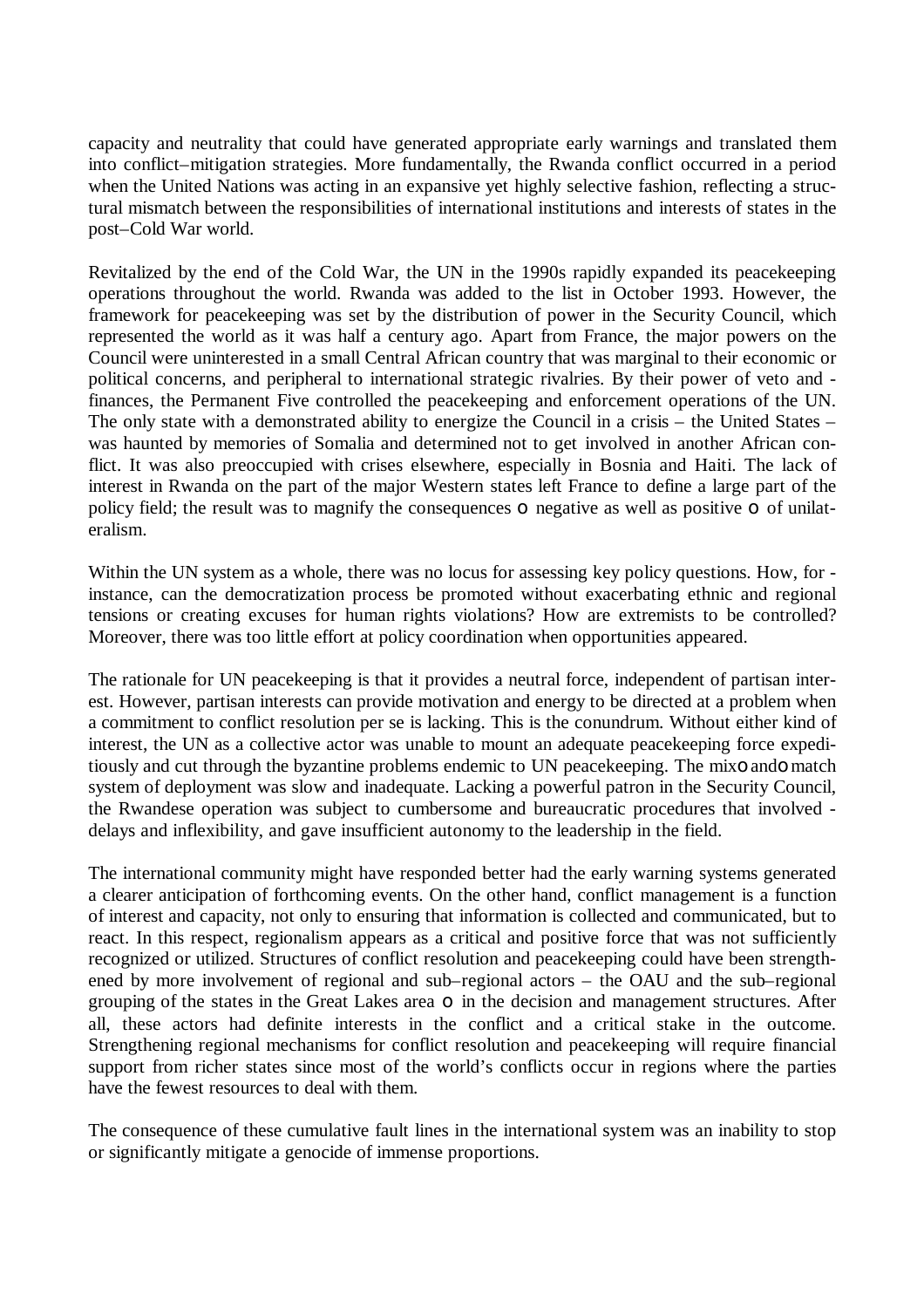### Chapter 3

### Humanitarian Aid and Effects<sup>7</sup>

#### Scope and method

Study III, which this chapter summarizes, examines the provision of humanitarian aid and physical protection by the international community in response to the Rwanda crisis. It combined a detailed technical assessment of the principal sectors and phases of the response with an attempt to draw out the principal conclusions and policy lessons from the experience. The period covered was broadly that from April 1994 until late 1994 for operations inside Rwanda, but for refugee operations in Tanzania and eastern Zaire it extended to July 1995. Humanitarian operations prior to April 1994 were described but not evaluated and insecurity in Burundi and the limited time available resulted in refugee operations in Burundi not being evaluated. Time pressures also obliged the study to focus on the main refugee concentrations in Ngara, Goma and Bukavu. Consequently, refugee movements into Karagwe in Tanzania and Uvira in Zaire were not considered.

The study was undertaken by a team of 21 people, representing eight nationalities and a wide range of backgrounds and experiences. Initial consultations with key UN agencies, the International Red Cross and Red Crescent Movement and NGOs began in January 1995. A reconnaissance mission by five Team members to the Great Lakes region was undertaken in April and the principal block of fieldwork by more Team members was undertaken during June and July. Within the Great Lakes region a total of 235 donor, UN, NGO and government personnel were interviewed and approximately 140 beneficiaries of assistance. These were complemented by interviews with 245 personnel of donor organizations, UN agencies and departments, the International Red Cross and Red Crescent Movement and NGOs in Europe and North America and a document collection that eventually exceeded 2,000 items. A database to enable analysis of financial flows during 1994 was created, and two sub–studies on the 1994 dysentery epidemic and UK TV coverage were commissioned.

#### Overview of humanitarian relief operations

The protection and humanitarian crisis of 1994 did not begin with the shooting down of the Presidential plane on 6 April, but was preceded by at least three and a half years of developing operations inside Rwanda and in neighbouring countries within the Great Lakes region. By mido 1992, for instance, attacks by the RPF in the north of the country and ethnic violence and insecurity elsewhere had created 200–300,000 IDPs. Following the February 1993 advance by the RPF, this number increased sharply to perhaps 900,000, though, by the end of the year, 60% of these had returned to their homes. Large–scale relief operations were mounted, particularly by the ICRC and the Rwandese Red Cross and WFP undertook a massive airlift of food that transported twice the tonnage carried by the 1994 airlift operations. In October 1993, the attempted coup and subsequent wave of ethnic violence in Burundi resulted in the death of 50,000 to 100,000 and an influx of almost 700,000 refugees to neighbouring countries, principally southern Rwanda and eastern Tanzania. Documentation reviewed by the study indicated that the international community's response to the refugees in eastern Tanzania was poor and exceptionally high rates of mortality were experienced as a result of the combined effects of inadequate water and sanitation, food

l  $7$  This summary of Study III, Humanitarian Aid and Effects, was prepared by John Borton.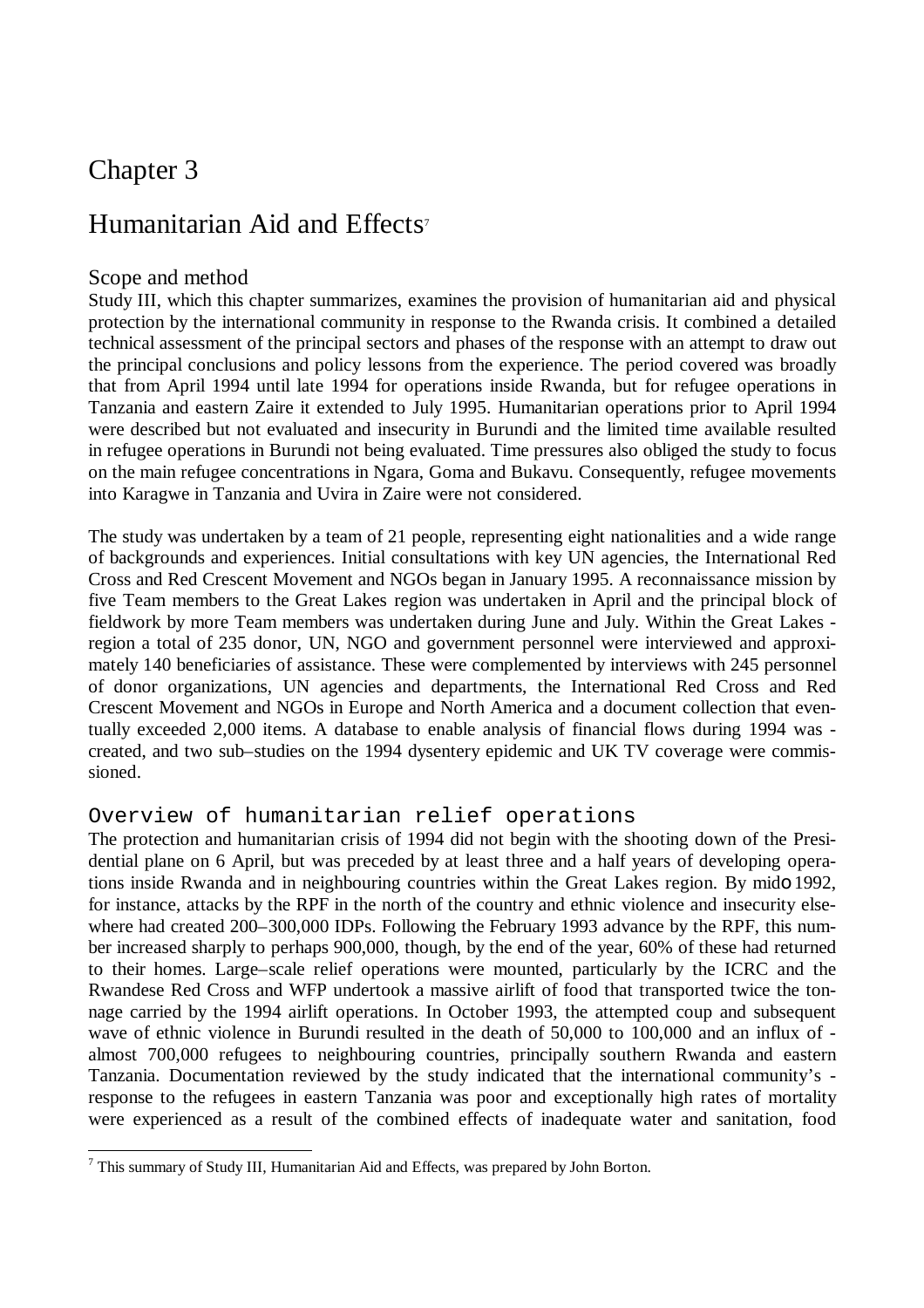supplies and health care. For those who moved into Rwanda the response was better as relief agencies involved in the IDP Programmes were able to rapidly divert personnel and resources to the Burundian refugees.

The events that followed 6 April were an extraordinary human tragedy consisting of genocide and civil war that caused the violent death of between 500,000 and 800,000 people, the movement of over two million Rwandese into neighbouring countries and the temporary displacement of well over one million people inside Rwanda. This study estimates that approximately 80,000 people died in the refugee and IDP camps in Zaire, Tanzania and inside Rwanda during 1994, principally from cholera and dysentery. This figure would probably exceed 100,000 among Rwandese refugees in Burundi and Rwandese outside the IDP camps if data were available for these populations.

It is highly significant that the number who died as a result of causes that could be considered avoidable (had the humanitarian response been more effective), was several times lower than those who died as a result of the genocide and conflict. The critical failings in the international community's overall response, therefore, lay within the political, diplomatic and military domains rather than the humanitarian domain. Had the international community responded more effectively in the months prior to, or in the days immediately following, the shooting down of the Presidential plane on 6 April, many, perhaps most, of those who died would probably have survived and much of the massive expenditures on the provision of humanitarian assistance been unnecessary.

Over the period April to December 1994, approximately US\$1.4 billion was allocated by the international community to the response. Of this amount, approximately 85% was from official sources with the remainder being provided from private sources. By a substantial margin, the European Union (principally ECHO) and the US Government (USAID, Department of Defense and the State Department's Refugee Bureau) were the largest official sources of funds, accounting for 50% of total allocations. Approximately 50% of the total allocations were expended by, or channelled through, UN agencies, with just two agencies, UNHCR and WFP, accounting for over 85% of these. A substantial proportion of the resources channelled through these two agencies were allocated onwards to NGO implementing partners. The Red Cross Movement accounted for 17% of all flows.

At least 200 NGOs were involved in the response, but estimation of their relative role (i.e. their direct contributions and as partners to UN agencies) proved difficult as a result of inadequate data and an incomplete response to a questionnaire survey undertaken by Study III. It was clear though that many NGOs played critical roles and that overall NGOs formed an important part of the response.

#### Main findings

The response contained many highly commendable efforts, notably: the initial response in Ngara; the impressive performance of UNHCR Emergency Response Teams in Ngara and Goma; the work of ICRC inside Rwanda, mainly between April and July 1994, particularly in the field of protection of survivors and with its hospitals in Kigali and Kabgayi; and the courage and commitment shown by UN, ICRC and NGO personnel in extremely difficult and often dangerous situations. Widespread starvation did not occur. For the refugees and many of the IDPs the food aid supply system, dominated by WFP and to a lesser extent the ICRC, was vital to their survival and performed well. Given the magnitude and scale of the population movements and the distance of the beneficiary populations from coastal ports, this was a substantial achievement. For the non–dis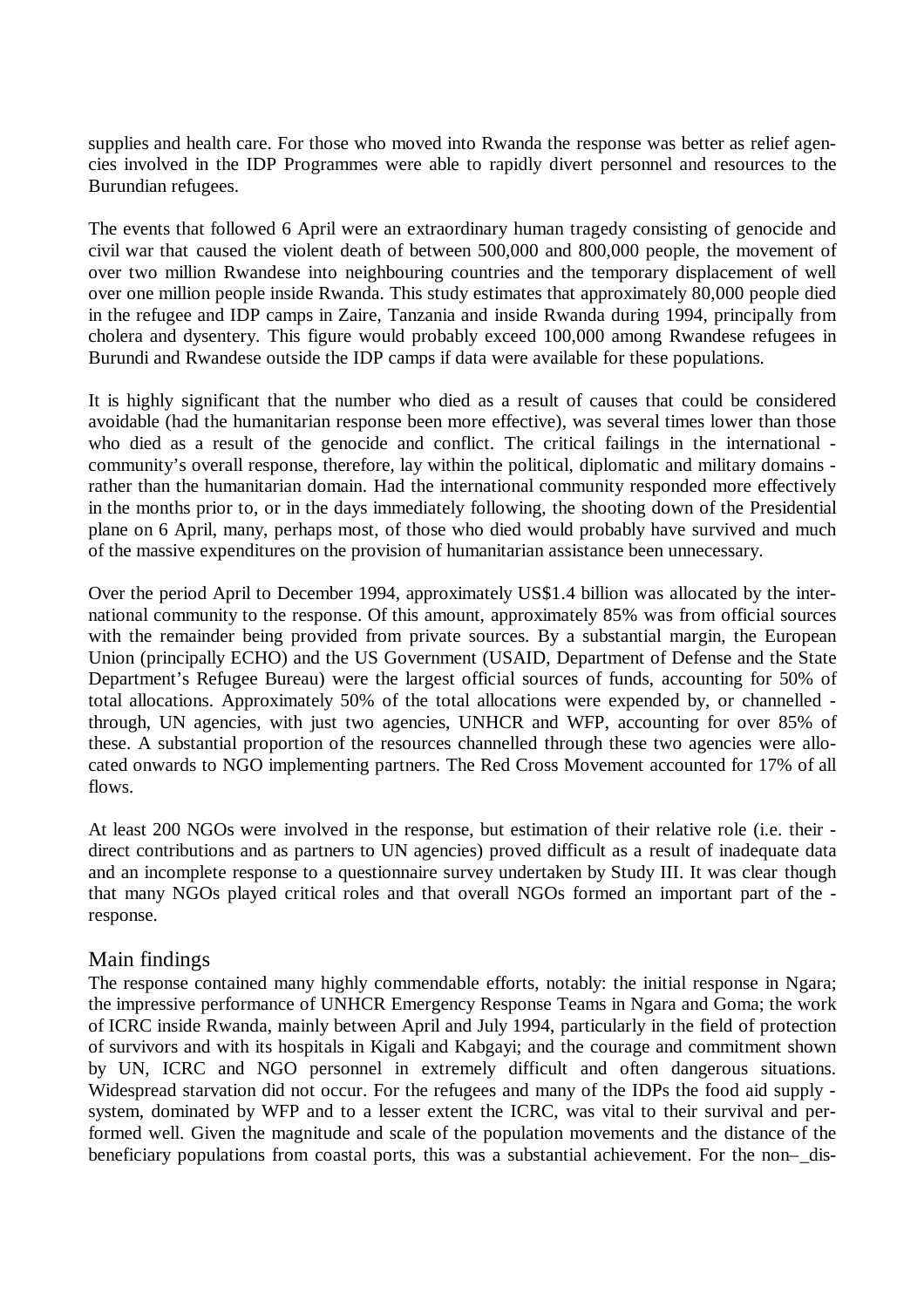placed population within Rwanda the combination of a good crop and the dramatic reduction in population meant that locally–available foods were comparatively plentiful.

Humanitarian operations in Kigali and in FAR–controlled areas after 6 April were severely constrained by the high levels of violence. Only ICRC (with MSF support) and the UN Advance Humanitarian Team were able to operate in Kigali and, though valuable, the volume of humanitarian assistance and protection they were able to provide was limited. The critical need was for security and physical protection, which the much–reduced and ill–equipped UNAMIR force was unable to provide, though it did succeed in protecting perhaps 25,000 threatened civilians. Between April and the end of June, only ICRC, CRS/Caritas and to a lesser extent WFP were able to provide humanitarian assistance in the south and west of the country, though again, the volume was severely limited. In the RPF–controlled areas in the north and east, ICRC, UN agencies and NGOs had greater access and were able to deliver quite substantial volumes of assistance, though their freedom of operation was closely controlled by the RPF and many agencies were not allowed to remain inside Rwanda overnight.

The French–led Opération Turquoise that pushed into western Rwanda on 22 June and then concentrated on the creation of a so–called Safe Zone in the south–west remained in the country for two months. The operation protected approximately 14,000 threatened civilians within Rwanda and the improvement in security in the south–west enabled a dramatic increase in humanitarian assistance activities by the three agencies that operated during the April–June period to at least 15 agencies by August. Such efforts served to spread out over a longer time period the number of displaced Rwandese crossing into Bukavu and to limit their eventual number. Had this not been done, it is highly likely that the mortality rates experienced in Bukavu would have been much higher.

Despite this, judgements of the benefits of Opération Turquoise have to be highly qualified. By concentrating forces in the Safe Zone after the end of June the operation

- ? greatly increased the likelihood of an RPF advance in the north–west and thus of a massive refugee influx into Goma;
- ? did not provide the security necessary for humanitarian agencies to operate freely in the northwest and respond to the needs of the large and growing number of IDPs there;
- ? diverted attention of donor organizations, UN agencies and NGOs to the needs of IDPs in the south–west at a critical juncture for those in the north–west.

The positive contribution of Opération Turquoise in reducing and spreading out the movement of IDPs into Bukavu has to be balanced by the fact that the several hundred thousand Hutu who were encouraged to remain in IDP camps in the Gikongoro area presented the new government and the UN with an extremely difficult problem. Though the majority were eventually returned to their home communes, several thousand IDPs were killed at Kibeho camp in April 1995. The south–west has arguably remained the most insecure area of the country.

The response of humanitarian agencies to the needs of those concentrated in IDP camps in the Gikongoro area was initially slow as a result of: the reluctance by some NGOs to be closely identified with the French military; the time needed to establish operational capacity in the area; the focus of international attention during July and August upon the situation in Goma; and a lack of techni-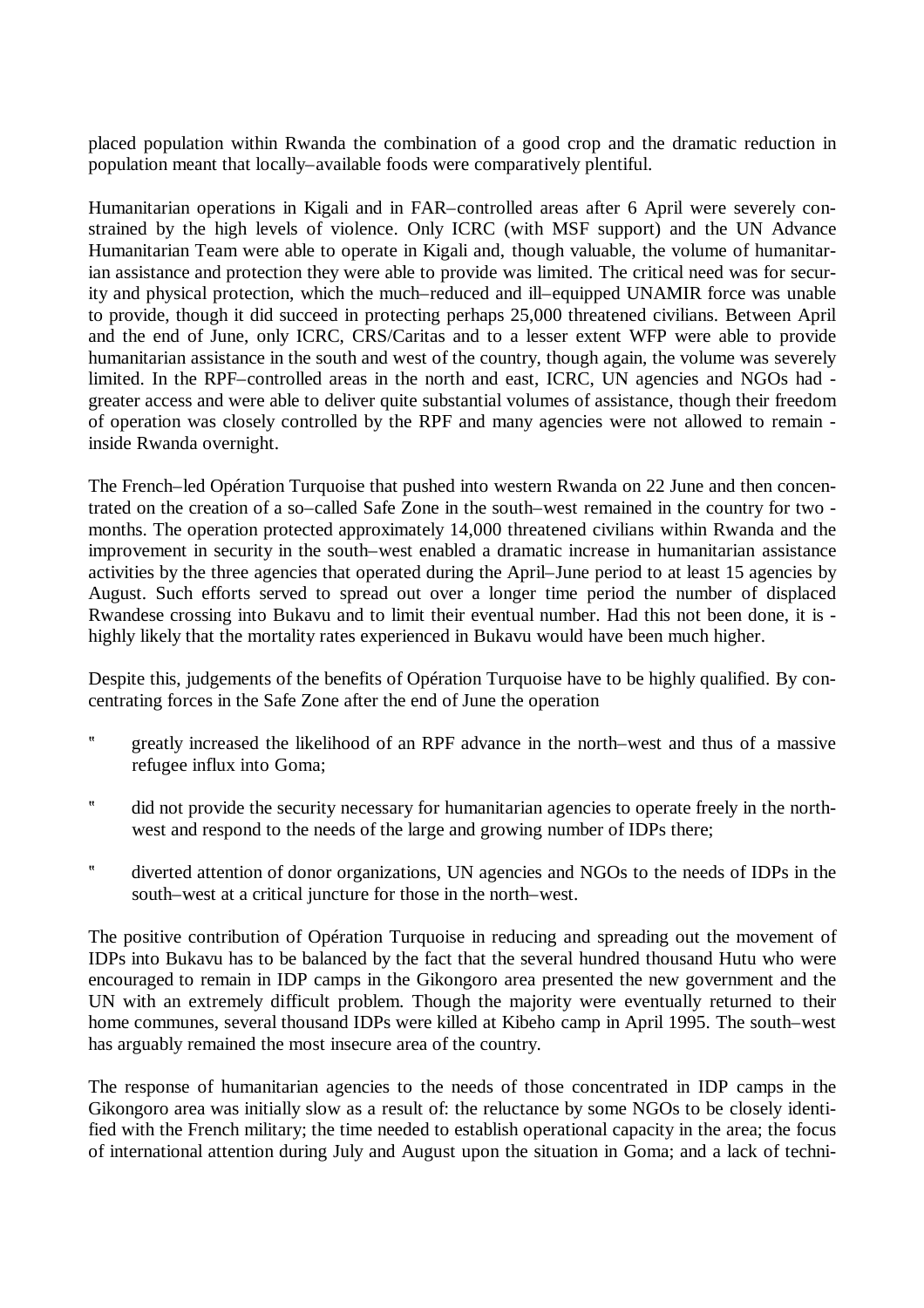cal coordination capacity at field level. The initial lack of food and water and inadequate sanitation resulted in very high rates of dysentery in many of the camps and the death of perhaps 20,000 IDPs.

Because of the insecurity inside Rwanda and the access problems facing not only humanitarian agencies but also the international media, the large–scale movement of Rwandese into neighbouring countries enabled readier access, at the same time as creating substantial humanitarian needs. The international response to the first major influx, that of almost 200,000 into Ngara District at the end of April, which was led and closely coordinated by UNHCR, was highly impressive. Substantial loss of life was avoided.

However, despite the initial successes and the continued impressive performance of most agencies working in Ngara, the programme has remained fragile as a result of a number of factors. Unlike Goma and Bukavu, where the initial influx was not followed by new arrivals, refugees have continued crossing into Ngara. The refugee population in Ngara District in May 1995 was 500,000 – double that of May 1994. Consequently, the situation has never quite stabilized and agencies have been continually needing to increase the scale of their programmes. Another factor contributing to the post–emergency situation in Ngara was that from mid–July onwards the focus of international attention moved to Goma, resulting in the transfer of resources and personnel away from Tanzania. The water sector was one where the initially impressive emergency response was not maintained; on a per capita basis, the amount of water available to refugees by June 1995 was less than half that of July 1994.

Factors contributing to deterioration have been the constantly expanding refugee population, deterioration of emergency boreholes that were not designed or equipped for long–term service, and a lack of investment in more sustainable supply systems. Initial expectations that the refugees would repatriate, the high capital costs involved in developing sustainable supply systems and the government of Tanzania's reluctance to see investments that seemed to confirm that the refugees would be in the country for a long period, have all served to deter the necessary investments.

The number moving into Bukavu during July and August was approximately 300,000. The influx was not as intense as the initial influxes into Ngara and Goma and, because of the lack of camp sites for them to immediately move to, the town effectively served as a huge temporary transit camp until UNHCR, NGOs and the local authorities were able to identify and open new sites. A combination of the continued operation of the municipal water system, substantial levels of initial assistance from the people and local agencies in Bukavu, and the fact that many refugees arrived with disposable assets (much of it looted on leaving Rwanda), meant that disease outbreaks were limited and substantial loss of life did not occur. This result is somewhat paradoxical, because of poor overall coordination and because Bukavu received substantially less financial and human resources than were being deployed to Goma.

#### The Goma influx

The influx into Goma was of unprecedented scale and rapidity: in the space of just five days between the 14th and 18th of July, approximately 850,000 refugees crossed into Goma town and at points further north. The capacity of the agencies present in Goma was quickly overwhelmed despite an unprecedented and rapid response. Within the first month approximately 50,000 refugees died as a result of a combination of cholera, dysentery, dehydration and violence. Given the massive scale of the influx, many deaths were likely and the fact that there were not substantially more is a credit to the agencies involved in the response.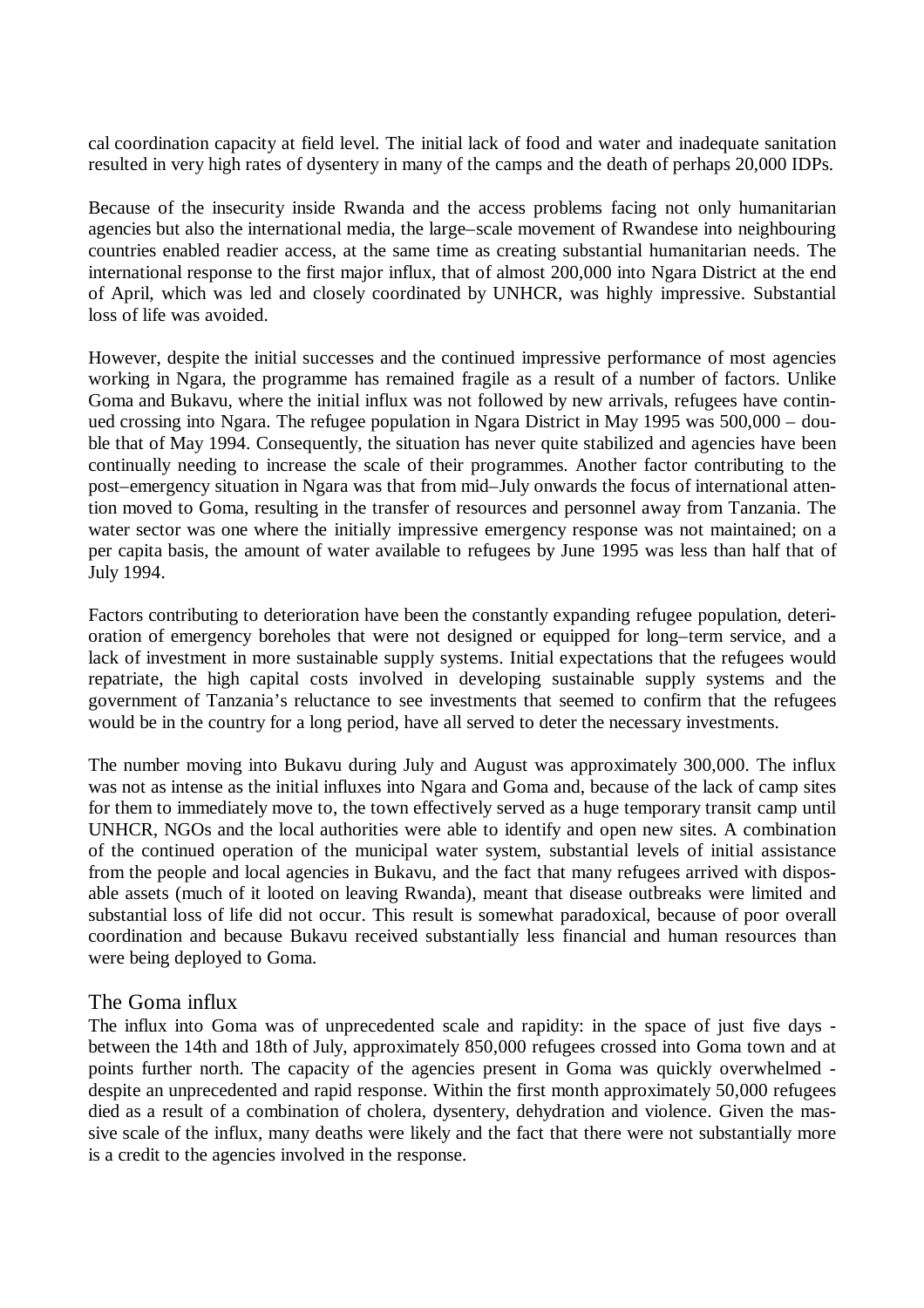The study assessed the performance of the system both in terms of providing warning of the event and in preparing for a large influx. This assessment identified a fundamental weakness within the humanitarian system in that it did not possess a mechanism for monitoring and analyzing information to provide warning of population movements that was either sufficiently integrated or capable of gathering information in areas that were poorly covered by relief agencies. UNREO and its daily Sitreps came closest to performing such a role, but UNREO's capacity directly to collect information was wholly inadequate and it had to rely heavily on relief agencies in different locations providing it with any monitoring that they were carrying out. The reduced UNAMIR force was not able to monitor the situation in the north–west and the system was therefore reliant upon the ICRC operating out of Goma, whose monitoring of the build–up of IDPs was confined to the area around Ruhengeri, though within this area there were already 250,000 IDPs by early June. It was not until the first week of July, when an Oxfam Assessment Mission visited the area between Ruhengeri and Gitarama, that information became available on IDPs in this area. The Oxfam Team "discovered" another 200,000 and also estimated that another 300,000 were moving westward, following the RPF capture of Kigali.

UNHCR had deployed a substantial Emergency Response Team to Goma in April but, with the influx into Ngara, part of the Team was redeployed in early May. At the end of June, just two weeks before the influx, the remainder of the team was withdrawn and the Sub–Office in Goma reduced to a staffing level that the Acting Head of the Sub–Office termed "skeletal". Following the Ngara influx the agency had begun contingency planning measures in early May that had included the build–up of stockpiles of non–food items in Amsterdam for 500,000 refugees. The team in Goma had begun preparing a Contingency Plan for North Kivu that used a planning figure of 50,000. Identification of a contingency site was hampered by the reluctance of the local authorities to consider the possibility of a large influx. The difficulties of making adequate preparations in Goma, coupled with the fact that the Goma airport was able to cope with heavy–lift aircraft, appears to have led UNHCR to rely more on its ability to respond rapidly by air rather than on the ground preparations, such as local stockpiling. This relative emphasis on rapid response rather than on–the– ground preparedness may also have reflected the agency $\tilde{O}$ s conception of the term ÒpreparednessÓ, which traditionally within UNHCR has effectively meant "contingency planning aimed at facilitating a rapid response once an influx occurs". This more narrowly conceived than that used by other UN agencies.

The North Kivu Contingency Plan was finalized in the third week of June. Follow–up on the numerous action points by UNHCR Headquarters and the (much reduced) Sub–Office in Goma to convert the plan into reality was slow. Staff were severely overo stretched and a rapid sequence of events in the three weeks following the finalization of the Plan, including the RPF capture of Kigali and the creation of the Safe Zone in the south–west, generated additional work. Consequently, the contingency plan was not "ready–and–waiting" for an influx of even 50,000 by mid–July.

During June sufficient evidence was available from two sources, the ICRC Sub–Delegation in Goma and the figures being used by an intero agency contingency planning process led by UNREO, to warrant a substantial increase in the planning figure. Poor relations between the ICRC Sub– \_Delegation and the UNHCR team in Goma appear to have prevented the ICRC estimate of 250,000 IDPs around Ruhengeri reaching the UNHCR Team. The UNREO–led process was initially taken seriously by UNHCR and the agency went to considerable lengths to ensure that a critical meeting in Nairobi was attended by key staff from Geneva and Goma. However, the meet-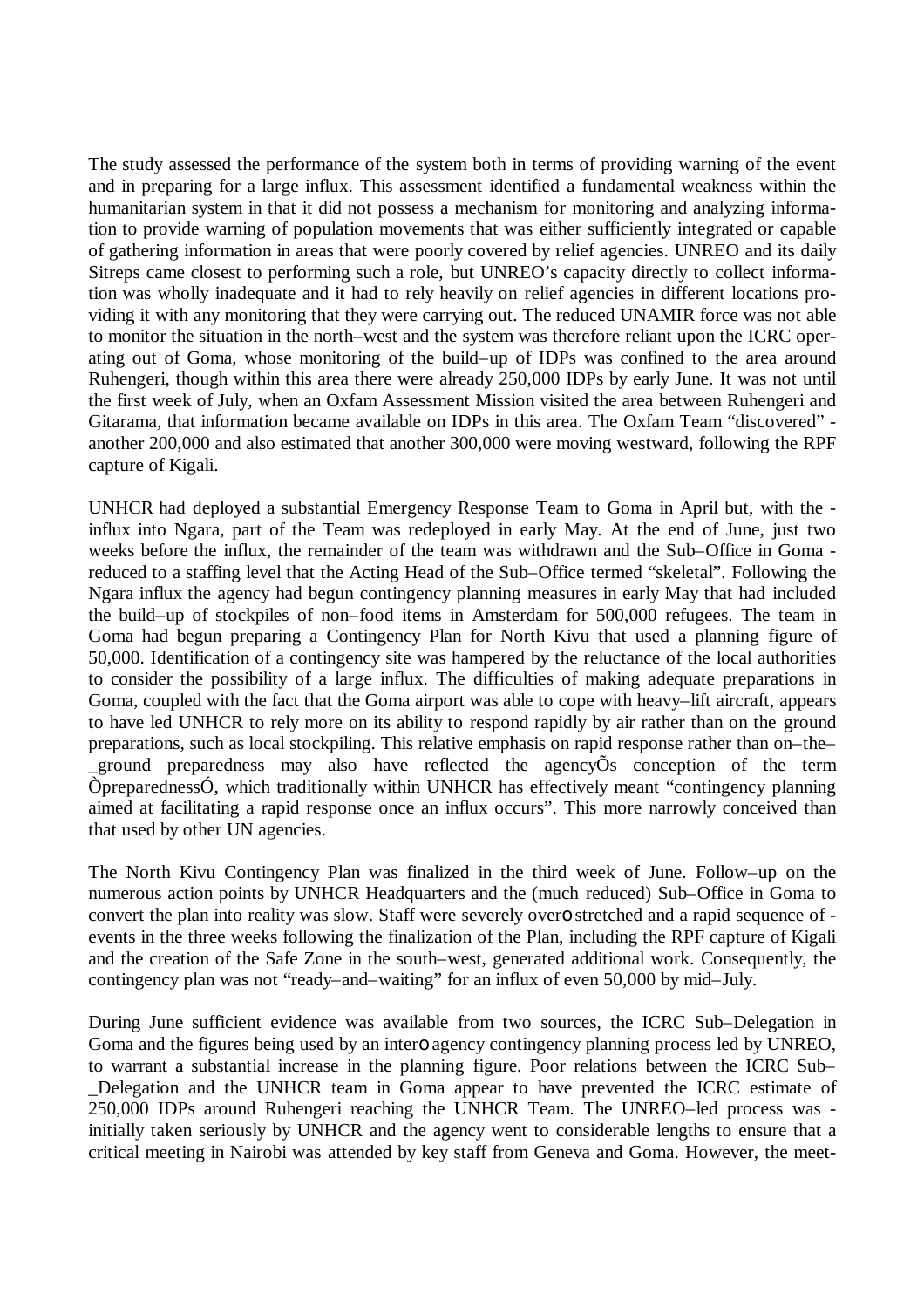ing ended before it had considered the implications of the various scenarios and despite UNHCR requesting that the meeting resume the following day (a Saturday) this was not supported by representatives of other UN agencies present. After this fiasco, key UNHCR personnel do not appear to have taken the UNREO–led process seriously and the final document, which included a "worst case" scenario of large numbers of displaced moving into eastern Zaire and Burundi, was not copied to the UNHCR Team in Goma. The coincidence between the completion of the UNREO–led process and UNHCR's North Kivu contingency plan with the start of Opération Turquoise was unfortunate as the French operation quickly altered the situation and dynamic of the conflict. As noted earlier, the concentration of Turquoise upon the Safe Zone in the south–west had a critical impact on the outcome in the north–west.

In the event, the fall of Ruhengeri and the sudden increase of civilians and FAR military moving towards Gisenyi coincided with a joint DHA, UNHCR, UNICEF, IOM and UK–ODA assessment mission into the north–west that resulted in the first steps in mobilizing a major relief effort. Thus UNHCR took the decision to deploy a new Emergency Response Team the day before the start of the influx and, with the exception of a Water and Sanitation Coordinator, the full team was deployed within the next few days.

The scale of the response to the crisis in Goma was extraordinary. Prompted by intense media coverage of the influx and the subsequent cholera outbreak, the international community poured assistance into the area. The response involved not just the usual UN agencies and NGOs, but also civil defence and disaster response agencies from within donor countries, several military contingents providing support to the humanitarian activities and a large number of comparatively inexperienced NGOs. Assessed overall, the results were impressive. The speed with which water was supplied to most camps, health care facilities established and general ration distributions initiated was commendable.

However, there were several aspects of the response where performance of the system was less impressive and the performance of some agencies was poor. Almost all the non–food assistance arrived by air and so management of the airlift and the limited capacity of the airport became a critical \_constraint. UNHCR played a central role in the management of the airlift operation using the Air Operations Cell in Geneva, which had been established two years previously to coordinate the Sarajevo airlift. It appears that the Air Operations Cell had difficulty adjusting to a multi–destination operation (Bukavu and Kigali were served as well as Goma), and several agencies complained that the airlift had been treated as a UNHCR airlift and not as a common resource for all agencies. Cargoes arriving did not always conform to the priorities established in the field, though this may have owed more to donors sending whatever was available rather than what had been requested. There is ample evidence also that the airlift, or at least substantial components of it, such as the US Air Force operation out of the Entebbe AirHead, continued for several weeks longer than was required.

Coordination of the arrival of critical inputs was not impressive. For instance, while the ability to pump water from Lake Kivu was quickly increased by a US private company supported by the US military, the arrival of water tankers to transport it, particularly to the spontaneously settled camp at Kibumba, which had no water sources, took much longer. Similarly, given the hard volcanic rock in the area, a critical need was for heavy equipment to construct access roads into the camps to enable the siting of health facilities and water storage and distribution systems. However, as a result of commitments by the US Army not being implemented and faulty information flows between Goma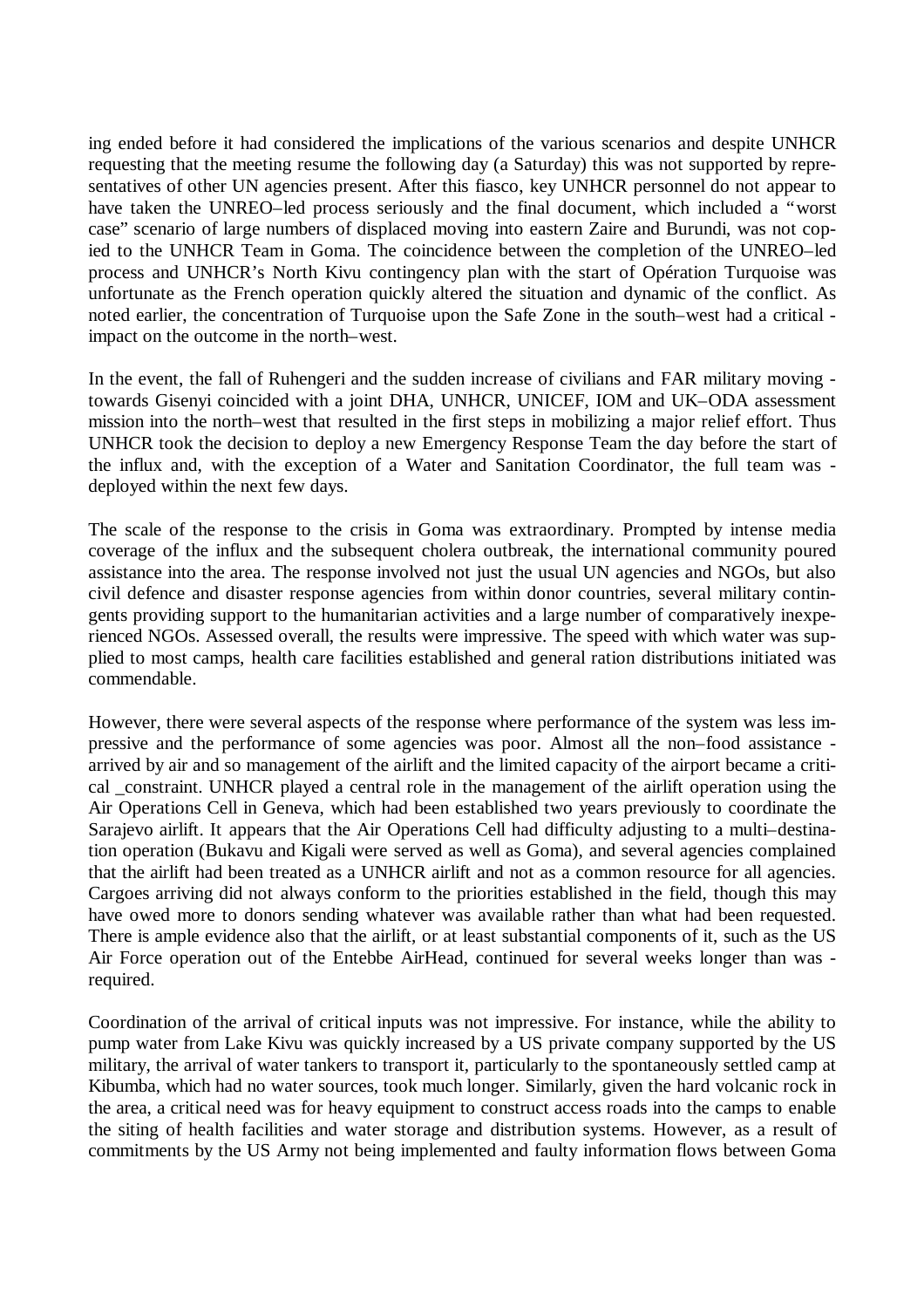and the US Army base in Germany, it was not until the end of September that the heavy equipment capability was substantially increased.

The level of violence within the camps was extremely high, with one estimate based on a retrospective survey in one camp suggesting that 4,000 refugees died as a result of violence at the hands of the militia, undisciplined Zairian soldiers and other refugees. The high levels of insecurity in the camps directly affected the effectiveness of the relief efforts as most foreign personnel were unable to remain in the camps overnight and the ability of medical personnel to maintain continuous care of patients was hampered. The performance of the Zairian authorities and the international community in addressing the violence was also unimpressive. The fact that Western military contingents were in Goma to assist with the relief efforts but were not mandated to address the problem of insecurity in the camps appeared illogical. It was not until March 1995 that a satisfactory solution was implemented involving a contingent of the Zairian Presidential Guard, paid and equipped by UNHCR, and supervised by an international monitoring team.

Many of the military contingents, civil defence and disaster response organizations that worked in Goma did so in response to a UNHCR request to donor governments to provide eight "Service Packages". This was a relatively new concept devised as a means of rapidly increasing management and implementation capacity within the system, and the intention was that individual governments should assume responsibility for entire packages. The results were very mixed, with several governments providing capacities that were broadly similar, leading to coordination problems. Within the critical water sector, for instance, there was confusion between the respective roles of the US military, the German agency Technisches Hilfswerk (THW) and Oxfam. At one point Oxfam was informed by UNHCR Headquarters that the US military was responsible for the whole sector and that the very substantial outlays by Oxfam would not be met by UNHCR.

#### Principal policy conclusions

The close relationship between the level of security and the effectiveness of humanitarian assistance highlights the need for coherence in the strategies adopted by the political/military and humanitarian domains. However, the Rwanda crisis has been characterized by the lack of a coordinated political strategy within the international community for "managing" the crisis. Differences between key members of the UN Security Council and governments of neighbouring countries in terms of their attitude towards the RPF and the former government and an apparent inability to confront and overcome these differences appear to have been responsible for the lack of a coordinated political approach. Despite this lack of an agreed framework, donor countries were prepared to allocate substantial resources, particularly in the second half of 1994, to humanitarian assistance programmes. This readiness with which the international community appears prepared to fund humanitarian assistance programmes contrasts with the lack of concerted efforts to devise coordinated political solutions to the crisis.

In the absence of a coherent political approach, it seems that humanitarian agencies, encouraged by the new government and certain Western political leaders, developed and pursued strategies, such as encouraging the early repatriation of the refugees, that attempted (but failed) to substitute for political solutions to the crisis. In a society that had just experienced genocide, apparently carried out by a substantial proportion of the society, the approach adopted by key elements of the international community of reintegrating Hutu refugees into Rwanda was unrealistic and broadly unsuccessful. Reports or events that questioned the new government's commitment to respecting human rights and threatened to undermine these strategies were suppressed or played down in pub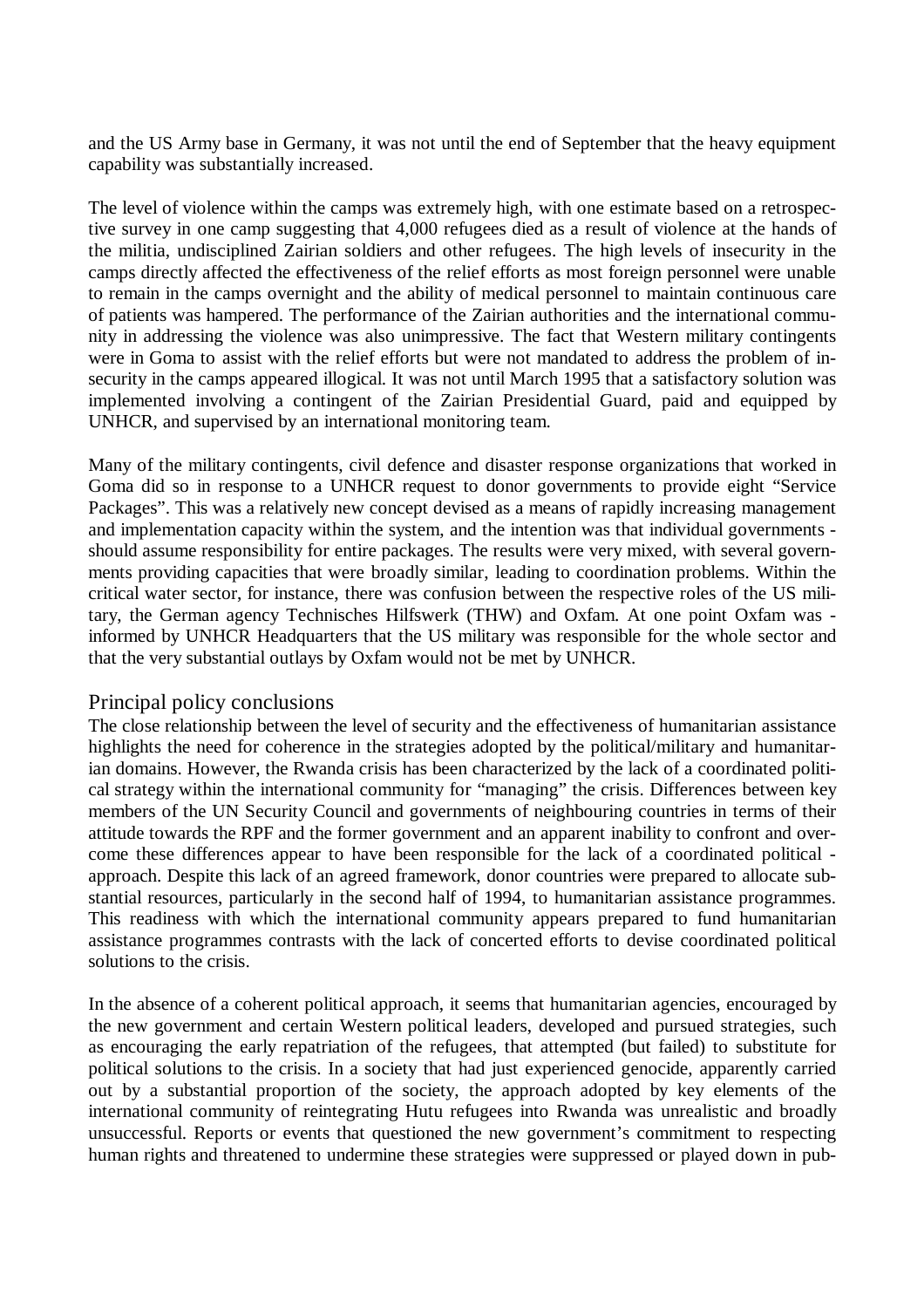lic, though some governments did press the human rights question in private. Despite the massive loss of life and the expenditure of enormous sums of money, an estimated 1.8 million Rwandese remain in camps outside their country and many observers expect the civil war to be resumed at some point. A solution remains distant.

The Rwanda case demonstrates the need for much closer linkages between humanitarian and political policies in the principal donor countries and the UN system and also with the neighbouring countries and regional bodies such as the OAU. The creation of task forces or contact groups composed of key interested parties may serve to encourage closer linkages.

The response was resourced through a variety of mechanisms but ultimately donor organizations and donor governments accounted for the bulk of the resources provided. The extent to which funding was reactive to events was striking. There was a marked contrast in resource availability between the "tap–on" period from mid–July to September, when funding appeared limitless, and other periods, when it was less readily available. The factors contributing to this reactive characteristic are many and their relationship complex. Media coverage and the concern of almost all organizations (donor organizations and the military as well as NGOs and UN agencies) involved in the response for "profile" and "visibility" were clearly significant. What was clear from the study is that the way the system was resourced was sub–optimal, limiting the effectiveness of the response and substantially increasing eventual costs. Preparedness and contingency planning were not encouraged, a position not helped by variations in conceptualization of preparedness between agencies and donors. Investments that would have yielded substantial savings, such as opening road routes and increasing the capacity of low–cost railway routes, were not made. While donor organizations did provide some "up–front" funding this was quite inadequate in the face of such a large and highly dynamic emergency and in some cases did not even reach the levels previously agreed by donor organizations.

Foreign military forces were heavily involved in the response, with some contingents concentrating solely on provision of security, others concentrating solely on provision of relief assistance or providing support to relief agencies and several other contingents mixing these two roles. For those contingents providing relief assistance and/or support to relief agencies, logistics support (airlifting, trucking, etc.) formed the bulk of the military contribution, though several were involved in intermediate services (water production, laboratory services) and in the actual delivery of assistance to the affected population. Generalizations about the performance of the military are difficult, particularly when they were involved in such a wide range of roles and information on their impact and cost was so limited. The performance of those contingents assessed was very mixed, with some performing critical roles well while others performed poorly in key sectors and thereby reduced the effectiveness of the overall response. Information on costs that could be compared to commercial or NGO activities was difficult to obtain apart from air–lifting, where commercial companies proved considerably more cost–effective. The Rwanda experience suggests that though the military may be able to fulfil a useful role in extreme situations, their comparative advantage is often of short duration and restricted to very particular situations. Their use may be questioned from several stand points, including their predictability, effectiveness, cost and ability to participate collaboratively in operations involving several agencies and numerous NGOs.

The study reviewed available studies on the impact of the large refugee populations upon their host communities and complemented these with additional but still limited investigations. It found that within the neighbouring countries there were gainers as well as losers, with the losers often being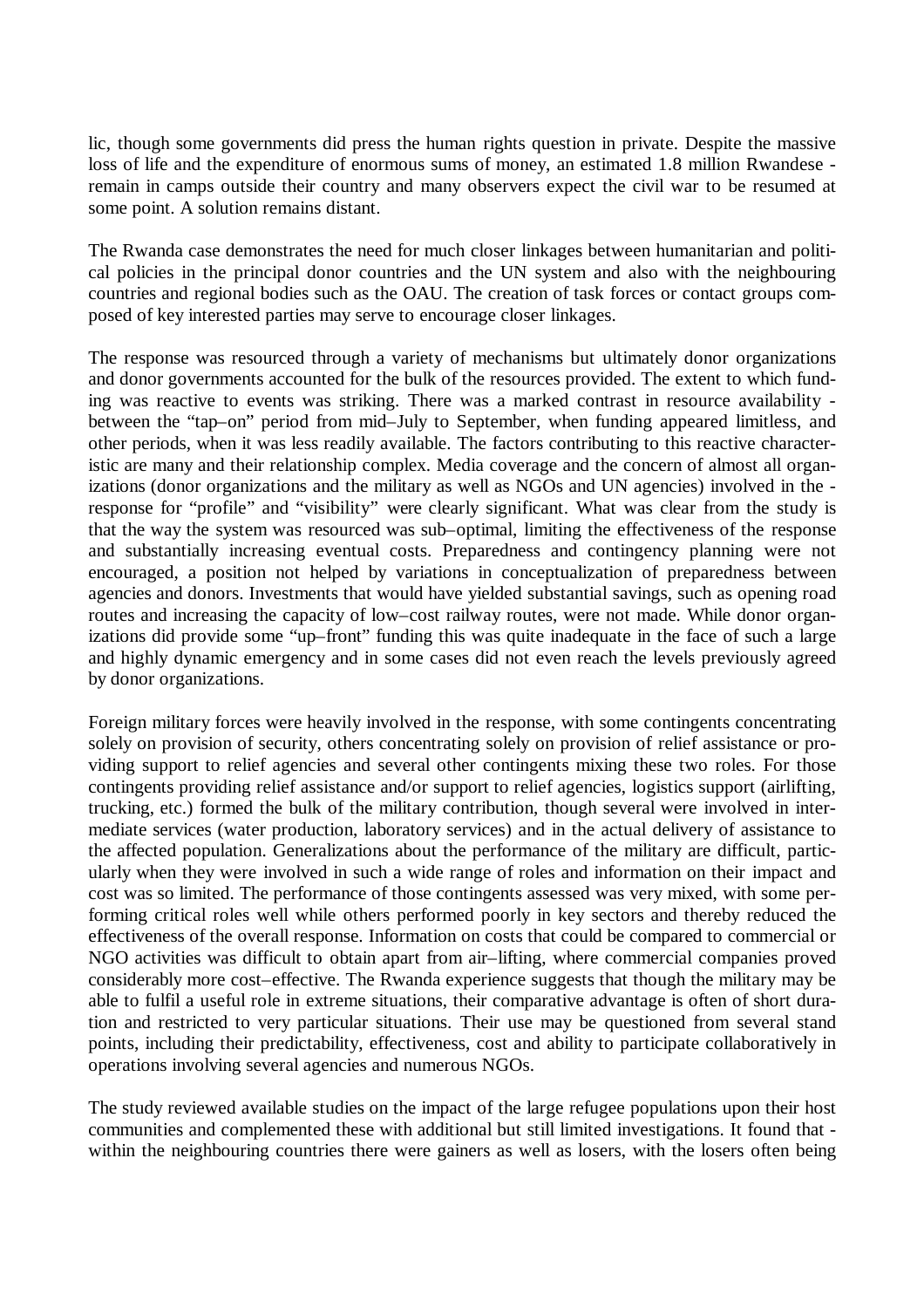those communities in the immediate vicinity of the refugee camps, though farmers were able to take advantage of cheap labour and the gainers often being those involved in supplying goods and services to the camp populations. The international communityÕs mechanisms for compensating the local populations for the detrimental effects on their assets, livelihoods and environment were found to have been inadequate, with losers having to wait long periods before being compensated. In \_several cases the level of services available to refugees after the initial emergency period exceeded those available to the local population. Actual and perceived differences contributed to resentment towards the refugees within the host community. In the case of Tanzania these may have contributed to the government's closure of the country's borders with Burundi and then Rwanda during 1995.

The response involved an unprecedented number of agencies and organizations and this must have increased overall costs and the difficulties of ensuring a coordinated response. The unprecedented number of NGOs involved reflects not only a genuine and widespread desire to provide assistance but also the reality that participation in largeo scale, higho profile relief operations has become an important factor in the formation and development of NGOs. The performance of many NGOs was highly impressive and many cooperated closely with each other. However, there were numerous examples where this was not the case. Some NGOs sent inadequately–trained and –equipped \_personnel, some undertook to cover a particular sector or need and failed, and others were unwilling to be coordinated. The conclusion drawn by the study is that the current mechanisms for ensuring that NGOs adhere to certain professional standards are inadequate.

Approximately 50% of total resources allocated during 1994 were expended by or channelled \_through the UN system, with WFP and UNCHR accounting for 85% of these. With so many UN agencies, NGOs and other organizations involved in the relief operations, there was a critical need for a strong capacity at the centre to provide leadership and overall coordination. In regard to refugee operations, UNCHR came close to fulfilling such a role by virtue of its clear mandate, support from host governments (particularly in the case of Tanzania), highly–competent technical coordination personnel, and control over a significant proportion of the funds available for agencies and NGOs responding to the refugee problem – in large part due to a bold decision by ECHO to channel all its funds for refugees through UNHCR.

However, coordination arrangements in relation to other areas and levels of the system were less satisfactory. The fact that the roles of the SRSG, the UNAMIR Force Commander and the Humanitarian Coordinator/Head of UNREO were limited to operations within Rwanda hampered coordination between the policies and operations inside Rwanda and those relating to refugees in neighbouring countries. Within Rwanda UNREO performed several useful functions, though it suffered as a result of its ad hoc status and lack of clarity over its relationship to DHA and UNDP, its relationship with operational UN agencies and its relationship to the SRSG. In addition it did not have adequate resources and some of its personnel (many of whom were UNDP and seconded NGO personnel), lacked emergency coordination experience. Consequently its role was limited, principally to that of information sharing. At the préfecture level within Rwanda, UNREO's Field Offices provided a useful forum for information sharing among NGOs, but technical coordination was the responsibility of other UN agencies such as UNICEF, WHO and FAO. As a result of their initial concentration on developing the capacity of the new government in Kigali, the provision of technical coordination in the south–west with its 300,000 IDPs was slow.

As well as supervising UNREO, DHA undertook a wide range of coordinating actions spanning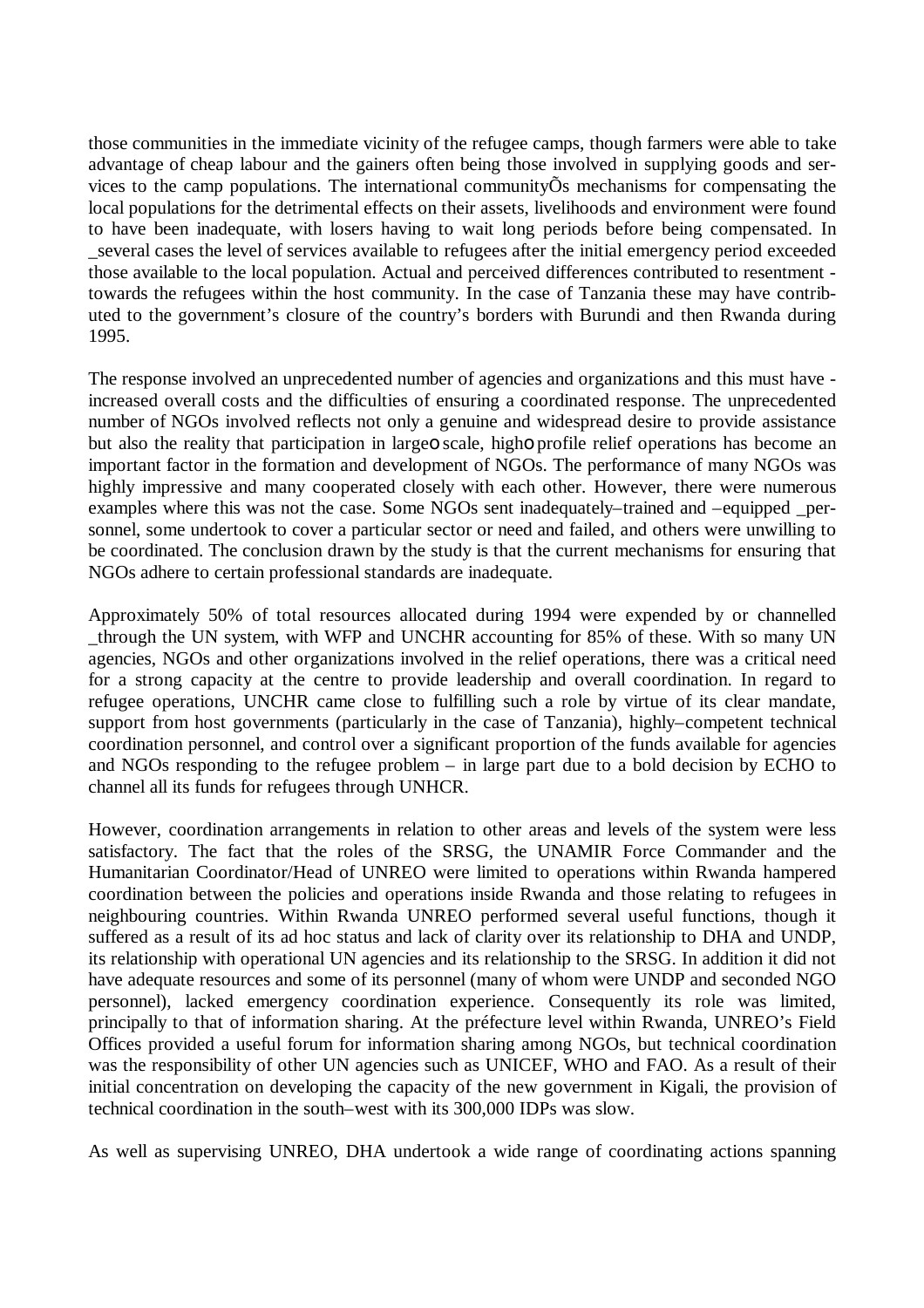from the initiation and leadership of the UN Advanced Humanitarian Team to coordination of Consolidated Appeals and the chairing of the Inter–Agency Standing Committee. Whilst assessment of the effectiveness of such non–operational coordination is difficult, it was clear that DHA was substantially more effective in providing coordination than it had been during the Somalia operations in 1992 when DHA was created. Nevertheless, it was apparent that DHA experienced substantial institutional and financial obstacles and faces continuing uncertainty over its future. By virtue of its lack of control over the funding of UN agencies and ambiguity over its representation in the field, it was unable, despite the best efforts of its personnel, to provide strong leadership and directive coordination. As a result of all the above difficulties in the area of coordination, and the dominance in resource terms of WFP and UNHCR, Study III concluded that the term "hollow core" was an apt characterization of the humanitarian relief system during the response.

The performance of WFP and UNHCR, the two largest agencies within the UN humanitarian system, was of critical importance to the overall response. Though the Team was impressed by many aspects of the performance of the two agencies, the relationship between them was subject to unproductive tensions stemming from the division between them of the general ration supply/distribution chain. Despite development of a detailed Memorandum of Understanding between them, these tensions persist and are likely to continue, given their different perspectives on the same problems and the inherent difficulty of splitting such a critical function between the two largest agencies. One aspect of this split is that accountability is diluted as each may shift the burden of responsibility for problems encountered onto the other. Such tensions resulted in unnecessary expenditures and reduced the effectiveness of their combined actions.

Another principal conclusion drawn from the Study is that the present accountability mechanisms within the humanitarian aid system are quite inadequate. The Team found remarkable variation in the amount and quality of information on the situation in a given area depending on the agencies involved. Thus for some areas, especially the refugee camps, detailed information on morbidity and mortality was readily available whereas inside Rwanda such information was extremely patchy. In part this reflected UNHCR's clear coordination role in relation to refugees and the presence of highly–competent technical coordinators, in contrast to the unclear responsibilities inside Rwanda and the lack of technical personnel within UNREO. Thus large parts of the response could not be properly assessed, either because information on process and impact indicators was not available or it had been collected differently by different agencies. This is an unsatisfactory state of affairs. While accountability to donors is important, it should not be forgotten that relief agencies should also be accountable to the populations they are seeking to assist. The Team was struck by the very limited attempts by agencies to obtain the views of beneficiaries on the assistance they were provided with. Finally, a potentially more disturbing problem is that in a context of increased concern for profile by, and competition between, humanitarian agencies, the objectivity of their reporting may suffer as a result of their emphasis on the positive aspects of their programmes and playing down of the negative.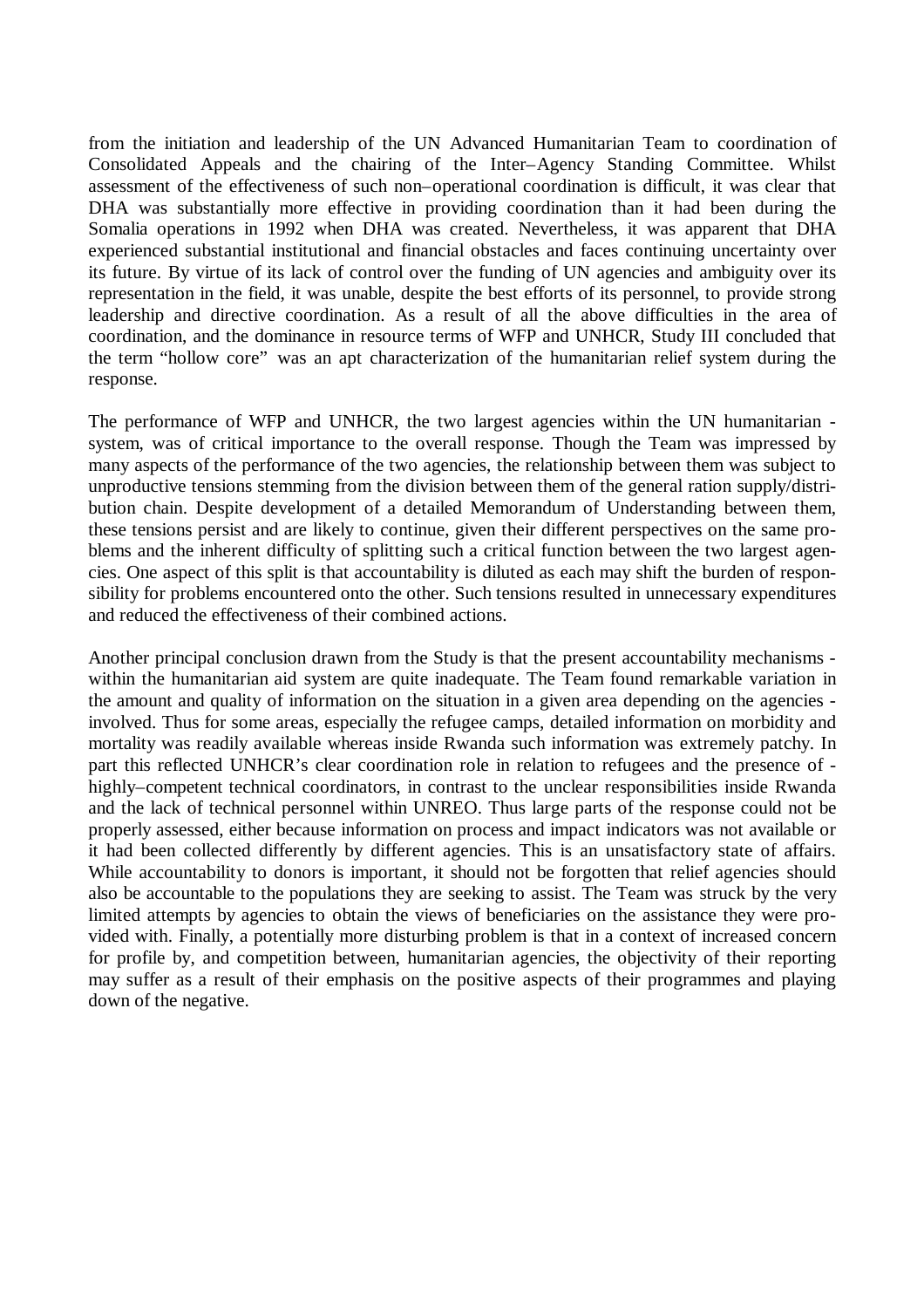# Chapter 4

-

### Rebuilding Post–Genocide Rwanda<sup>s</sup>

This chapter summarizes Study IV, which examines the effectiveness, impact and relevance of international assistance to Rwanda on repatriation and on rehabilitation, reconstruction and long– term development of the country. The primary aim of the study was to draw lessons from the experience of the international community in order to formulate specific recommendations for Rwanda and for future complex emergencies. Two considerations are of particular relevance to this study. First, its focus, as with the other studies, has been on the activities of the international community. Second, it focuses, as do all ex-post evaluations, on the completed or continuing activities. It is not meant to be a needs assessment, therefore the areas in which the international community was not involved are not focused upon. The study is based on interviews with relief and development agencies in the US and Europe, and on field visits to Rwanda and neighbouring countries. During field visits in late April to early May, a team of 10 relief, refugee and development experts met with agency representatives, government officials and a cross–section of Rwandese. The report is a synthesis of the sectoral and topical reports prepared during the field visit.

#### Overview of assistance to Rwanda

Aiding the people of a war–torn nation rehabilitate and reconstruct their society is a politically delicate process that requires substantial financial commitment and programmatic coherence from the international community. It requires a multi–faceted, coordinated effort to rebuild not only economic but also, and perhaps more importantly, social and political institutions devastated by war and violence, tasks for which the international community is ill–prepared. In the case of Rwanda, the challenge has been especially daunting because of the genocide, which resulted in the deaths of five to eight hundred thousand people and the subsequent exodus of two million. As a whole, the international community has made a considerable effort, with varying degrees of success, to meet the unprecedented challenge of helping post–genocide Rwanda rebuild.

From April 1994, to the end of the year, the international community focused largely on saving lives by providing food, shelter and medical and sanitary services to refugees and internally displaced persons (IDPs). The vast majority of the assistance was expended to support refugee populations in Zaire, Tanzania and Burundi.

Attention within Rwanda began to shift from emergency relief towards rehabilitation and reconstruction in August–September 1994, when the international community began to realize the severity of human and institutional devastation brought about by the civil war and genocide. Even before that, relief agencies had embarked on more limited programmes of rehabilitation. A significant early initiative in July was the establishment by UNDP and the Rwandese government of the "UNDP Trust Fund for Rwanda," intended to be a streamlined mechanism for channeling donor funds for the rehabilitation of governmental capacity. This was followed at the beginning of August by the launching by UNDP of the first comprehensive programming mission for rehabilitation and reconstruction and at the end of the month by a World Bank Emergency Grant of US\$20 million

<sup>&</sup>lt;sup>8</sup> This summary of Study IV, Rebuilding Posto Genocide Rwanda was prepared by David Tardifo Douglin and Krishna Kumar.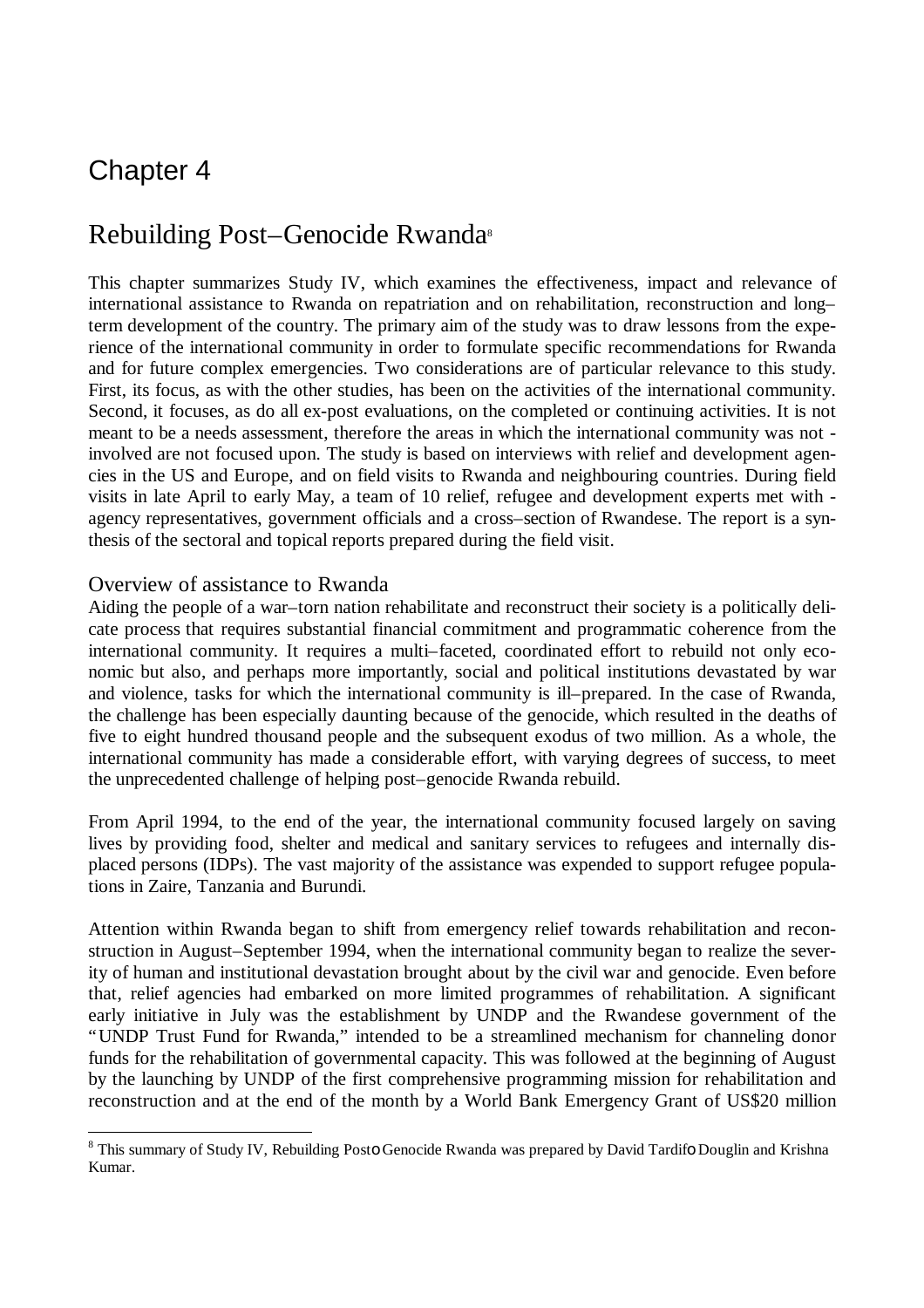that \_funded rehabilitation activities undertaken by FAO, UNHCR, UNICEF and WHO.

Since September 1994, the UN and donor agencies have supported a wide array of projects and programmes in different sectors and regions throughout the country.

Additionally, many of the 102 international NGOs present in the country in December 1995 moved into the rehabilitation phase through their initial participation in emergency humanitarian assistance. Much of the initial "first phase" rehabilitation was funded through the January 1995 UN Consolidated Appeals Process. However, the primary framework for the transition from emergency to rehabilitation and recovery assistance has been the January 1995 Round Table Conference for Rwanda Reconstruction, sponsored by UNDP and the Rwandese government, which provided funds for reconstruction and a mechanism by which disbursement of those funds could be tracked.

Disbursement of financial assistance to the new Rwandese government faced a range of problems **o** absorptive capacity, questions of legitimacy and accountability, to name a few, and consequently has been slow. In light of the potential social, political and economic costs of delays, financial support for national recovery has been surprisingly slow. This is especially so of funds pledged at the Round Table Conference. Of US\$707.3 million pledged, only US\$68.1 million had been disbursed mid–way through the year, which amounted to less than 10 percent of the pledged amount. Only about one–third of the funds disbursed was left for direct assistance to the government for balance of payments support, purchase of vehicles and equipment, technical assistance and so on. This remaining amount, US\$22.8 million, represents three percent of the total pledged amount. The delay in disbursement of pledged funds has been caused by many factors; however, it undermined the governmentÕs overall capacity to pursue timely initiatives for economic recovery and political stability. According to UNDP, by September 1995, nine months from the initial pledging conference, about one–third (US\$244.3 million) of the initial funds pledged had been disbursed. Partly as a result of persistent lobbying efforts by UNDP, the level of pledges at year's end had risen to slightly over US\$1 billion and roughly half the funds initially pledged had been disbursed. If Rwanda's requirements were entirely for traditional project activities, this would be considered a good record, but in view of the need for flexible, fast–disbursing assistance, disbursements have been slow to materialize. On the other hand, to provide such assistance – essentially budget support – many donors need more assurance than they have been given about the transparency and accountability of budget preparation and execution by the government.

Of the more than US\$2 billion estimated to have been spent on the Rwanda crisis since April 1994, the vastly larger share has gone to the maintenance of refugees in asylum countries. Independent analysis of UN/DHA financial tracking figures and financial information from key individual donors broadly confirms this point. Although such a disproportionate allocation is understandable – refugees must be supported – it appears to Rwandese who have lived through the horror of genocide that the international community is more concerned about the refugees than the survivors.

#### Support for economic and public sector management

The war destroyed the macro–economic and institutional infrastructure necessary for successful and balanced growth of a modern market–based economy. In spite of this and the numerous difficulties involved in regaining control of the economy and the public sector, the present government appears committed to continuing and accelerating reforms begun under the structural adjustment programmes of the previous regime. In consultation primarily with the World Bank and the International Monetary Fund, the government has taken a series of measures – de–monetization and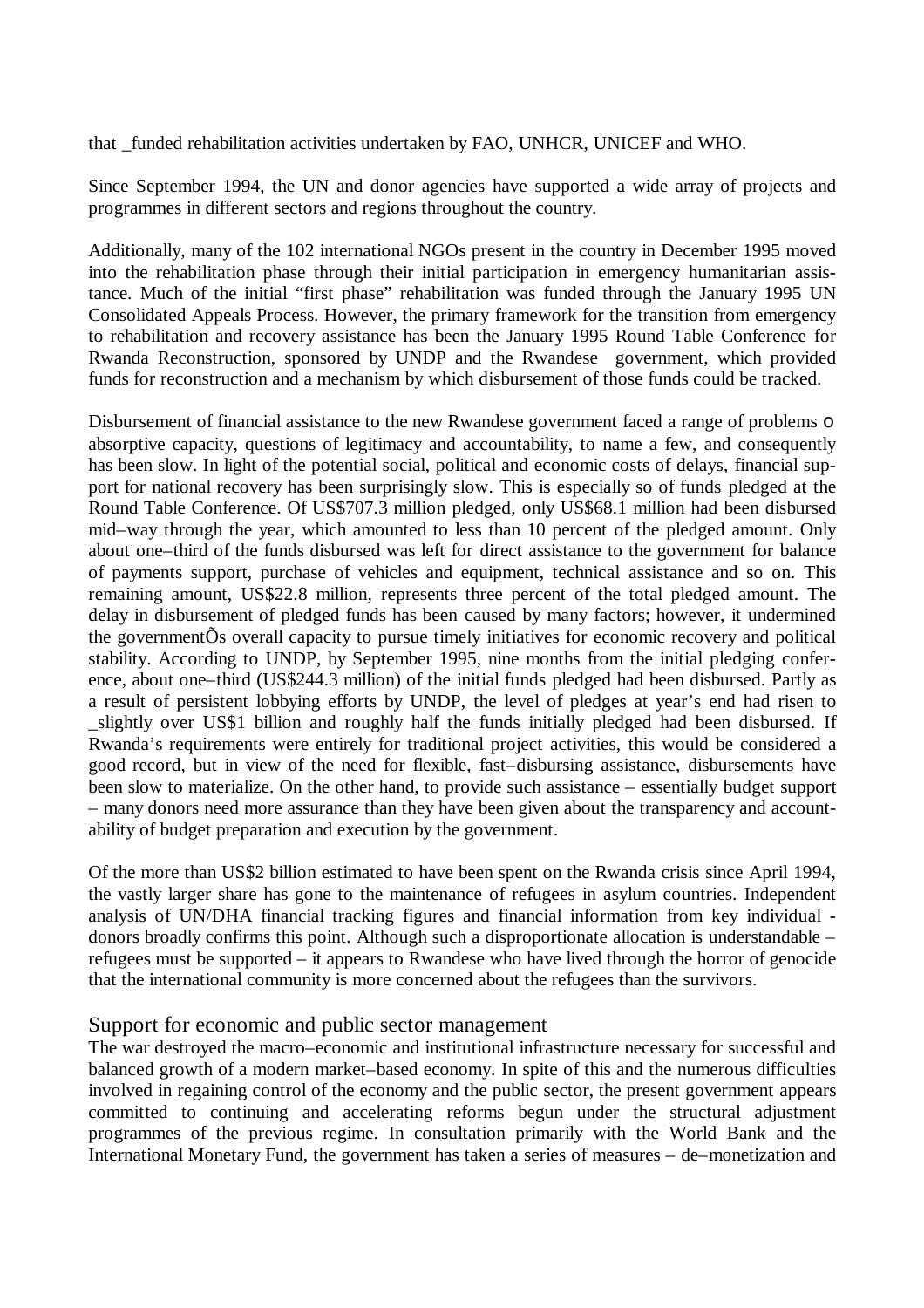reduction in money supply, devaluation and reliance on market determination of exchange rates – that confirm its seriousness about economic reform. It adheres to the principle of keeping the public wage bill to no more than 50 percent of its pre–war level, but is finding that exceedingly hard to do for a variety of reasons. It is not clear if the government will be able to exercise the monetary and fiscal control necessary for economic stability in the future. Special conditions – a large volume of foreign currency in the economy, and a low stake in the value of the Rwanda franc, for example – early in the process of reconstruction facilitated monetary reforms.

Maintaining macro–economic policy in favour of growth and development, and keeping public \_recurrent expenditure under control are important challenges for the government as well as for the international financial institutions. The World Bank has reopened its local mission and initiated an Emergency Recovery Programme. The IMF has sent consultative missions to Rwanda. Other donors have provided a number of experts to key branches of the government, provided salary supplements and helped furnish offices so the economic and public management apparatus of the government can begin to function again. In spite of the relatively good start in economic management, there have been frustrating delays in the rate of disbursement of the World Bank Emergency Recovery Credit, a major component of the Emergency Recovery Programme. The December 1995 resignation of Rwanda's Central Bank governor, and his request for political asylum, signal turmoil within the macro–economic management apparatus.

#### Assistance to agriculture

The war had a devastating effect on agriculture and the rural economy. In response, the international community undertook a variety of agriculture rehabilitation programmes, most notable of which were the provision of seeds and tools to farm households, the multiplication of local varieties of major crops, and assistance to the Ministry of Agriculture. In particular, over two seasons each household received a "package" of bean, sorghum, maize and vegetable seeds and one or two hoes. Fifty percent of farmers were reached in the first season of seeds and tools distributions, while 80 percent were aided in the second season. Subsequent analyses estimate that 62 percent of farmers received seeds and 72 percent received tools. In conjunction with the distribution of seeds and tools for the resumption of agricultural production, relief agencies, guided by the World Food Programme, provided food aid for "seeds protection.Ó This activity was guided by the logic that provision of food aid would reduce consumption of more expensive selected seeds.

General distribution of seeds and tools, as well as food aid through the first two seasons, is feared by some Rwandese relief personnel to have begun to induce dependency on the part of some recipients. Continued general distribution into the third season will certainly exacerbate this dependency. If the WFP follows through on its announced plan, based on a recent WFP/FAO survey, to target more closely on the vulnerable and needy, the potential for encouraging dependency should be mitigated. However, the criteria by which some aid is to be targeted by some NGOs appear so inclusive as to be of little use for targeting. Many farmers who have received material assistance for agriculture are squatters on land vacated by persons killed or having fled during the war. An unanticipated effect of seeds and tools distribution may be to entrench and appear to validate their hold on the land. This may be an unavoidable part of agricultural rehabilitation in Rwanda, but its potential negative ramifications must be understood. Equitable resolution of property rights and land tenure issues is of paramount importance to peaceful return of refugees and the achievement of peace in the countryside.

Although seed multiplication has focused primarily on volume and local adaptation, much remains to be done to re–establish seed development, focusing ultimately on pest and disease resistance.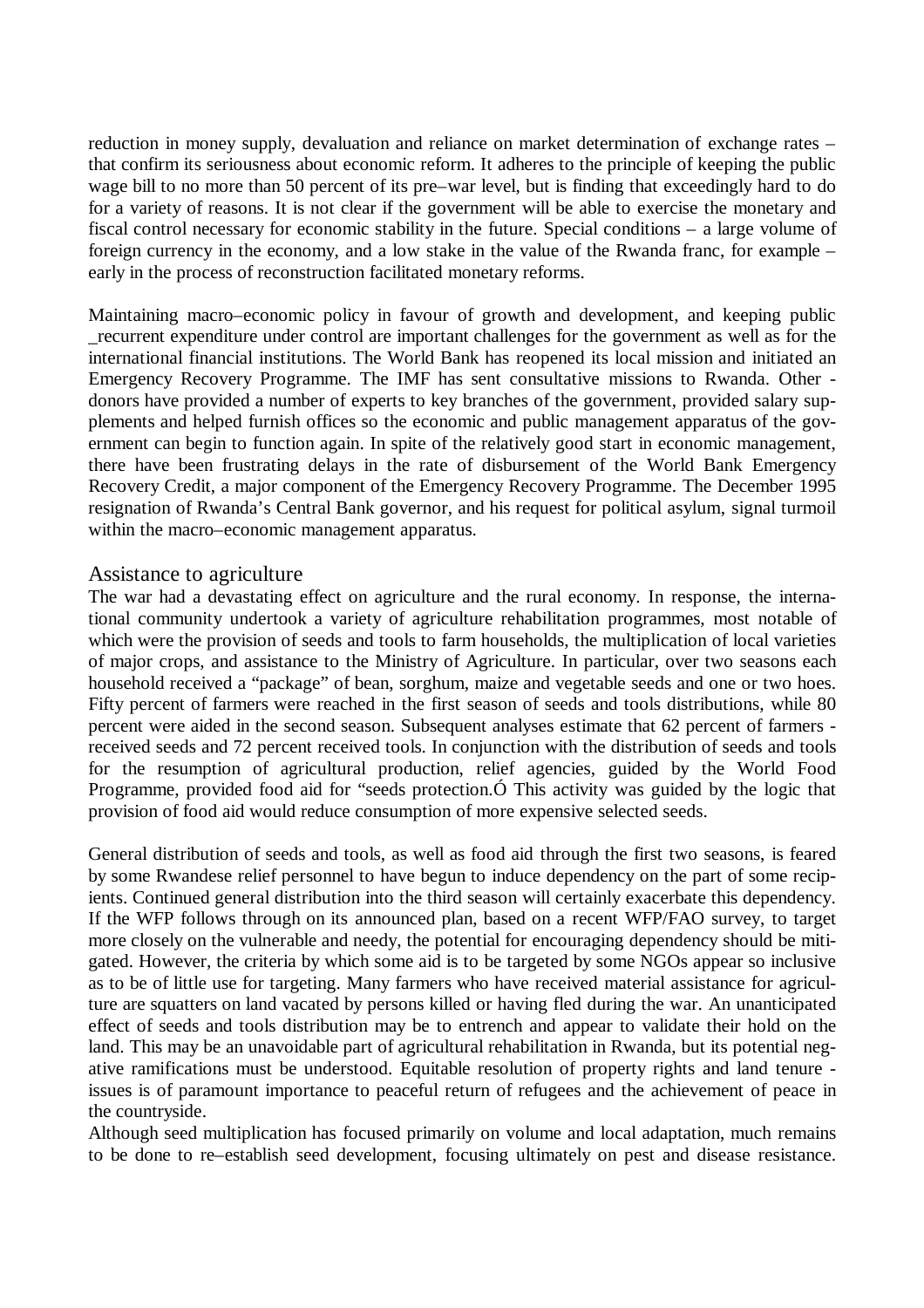There has been little progress rehabilitating livestock herds throughout the country. At the same time there is a serious problem of over–stocking in the north–east. Another area of relative neglect is the export sector, specifically coffee. Projects have been identified and funds committed for the export sector, and, toward the end of 1995, activities began. But earlier rehabilitation of localized processing centres and assistance in coffee harvesting and marketing could have rapidly injected funds into the rural community. The international community has played a very small role in the rehabilitation of rural enterprises, especially small and medium enterprises.

#### Rehabilitating the health sector

By mid–July 1994, Rwanda's entire health delivery system had collapsed and was in complete disarray. Over 80 percent of its health professionals were killed or had fled the country. NGOs, UN agencies, the ICRC and bilateral donors arrived with trained health professionals, medicines, supplies and equipment. They re–established basic curative services in urban and rural areas and helped repair and restore damaged water systems. Non–governmental organizations were instrumental in delivering primary health services to the population. Yet because many NGOs lacked previous experience in the region, did not conduct proper needs assessments, and were poorly coordinated, there was much duplication of effort and waste of scarce medical resources. Donors have provided limited direct assistance to the government for strengthening its management, coordination and information systems capacity in the health sector. One exception is WHO, which has provided direct technical assistance to the Ministry of Health in health policy formulation, guidelines and health sector reform. Early in the process of rehabilitation, UNICEF prepared a report proposing a range of programming actions, subsequently undertaken during the year. The Ministry, with assistance from WHO and UNICEF, has reconstituted the country's vaccine stocks, immunization equipment and system for immunization. The re–establishment of a safe blood supply has been made a priority, and the National AIDS Prevention Programme is again receiving some direct support from donors. Implementation of STD/AIDS interventions, however, has been unacceptably slow given the potential magnitude of the HIV–infection problem in Rwanda. Water and sanitation systems are being rebuilt with the assistance of donors and NGOs, with most progress in Kigali.

The impact of international assistance for rehabilitation of the health sector has been positive, on balance. Health delivery systems have largely been brought back to pre–war levels, but weak initial needs assessments and programme strategy development and ineffectual programme monitoring and evaluation on the part of some agencies have hampered interventions in the health sector. The inability or unwillingness of some NGOs formally to engage the Ministry of Health in the project assessment, design and approval process further diminished successes in the health sector, and has contributed to a perception on the part of government officials that emergencies are perpetuated so as to allow relief agencies to "stay in business." Lack of coordination between NGOs and the government remains an impediment to effective rehabilitation.

#### Rehabilitating the education sector

International assistance for rehabilitation and reconstruction of education, initially focused on the primary level, has played a limited but valuable role, emphasizing emergency supplies of materials, rehabilitation of structures and food aid salary supplements to teachers. The UNICEF/UNESCO Teacher Emergency Programme, "school–in–a–box," co–designed by UNHCR, was provided to most of the primary schools that opened in September 1994. WFP, through its programme of food aid salary supplements to teachers, helped keep teachers on the job in the absence of funds with which to pay their salaries. In spite of these interventions, international assistance in education has been largely characterized by ad hoc emergency interventions with limited sustained impact. The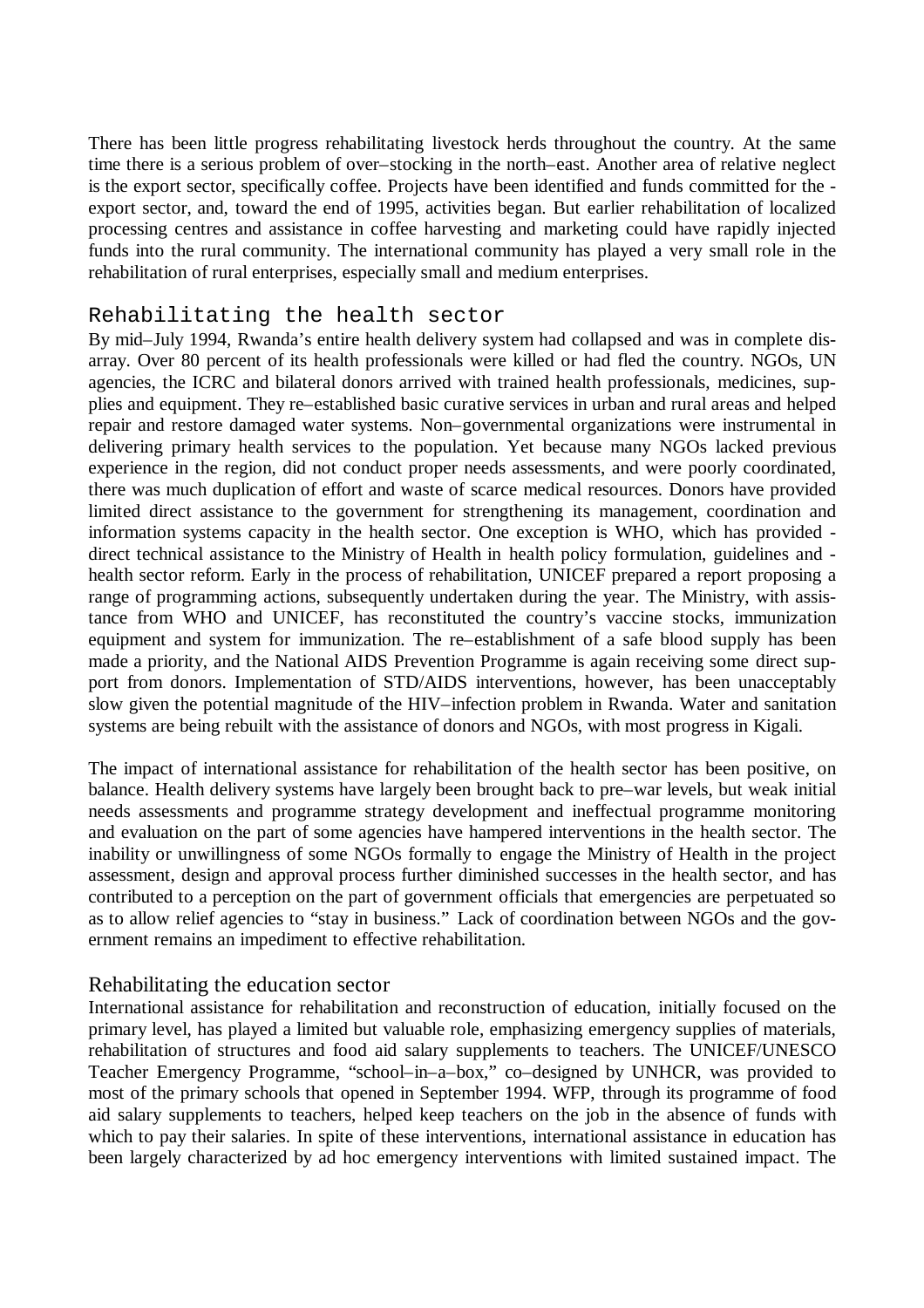international community's weakness in support for the rehabilitation and restoration of education is due in part to the programming limitations of emergency funds. Education activities are, for the most part, excluded from eligibility for these funds because they are not deemed life–saving. Later in the year, funding became available through the Round Table process. Of US\$18 million requested in January 1995 by the Rwandese government for rehabilitation of the education system, US\$4.1 million had been disbursed (as per Round Table tracking) by year's end. By then, pledged assistance to formal education programmes had grown to US\$50.4 million. The World Bank Education Project, which became operational in Spring 1995, had by fall supported the training of 3,000 teachers, rehabilitation of 1,000 schools and provision of 120,000 textbooks.

#### Assistance to vulnerable populations

Genocide and war altered the countryÕs demographic composition so radically that women and girls now represent between 60–70 percent of the population. By some estimates, between one– third and one–half of all women in the most hard–hit areas are widows. Further, several thousand women were brutally raped. During the initial stages of emergency assistance, women as a group were not given special treatment. Rather, it was assumed that they, like other beneficiaries, would benefit from the assistance provided to various sectors. The exceptions were WFP and CARI-TAS/Catholic Relief Services food support programmes specifically targeted toward vulnerable groups, including female heads of households.

Under existing Rwandese law, property passes through male members of the household. As a result, widows and orphaned daughters risk losing their property to male relatives of the deceased husband or father. Consequently, there is an urgent need to change judicial guidelines and legal interpretations of laws pertaining to property, land and women's rights. Save the Children (UK and US) and - UNICEF are supporting the Ministries of Family and Rehabilitation and women's groups in their advocacy efforts in this area, as well as funding technical assistance to the judiciary. Numerous Rwandese NGOs are disseminating information and creating awareness of this problem. However, one year after the genocide, there were no comprehensive national programmes of family support for the survivors. Over time, however, those NGOs working in the community began to recognize the distinctive needs of women – widows, victims of violence and rape, and heads of households – and developed ad hoc initiatives to support communities in caring for the most vulnerable.

Estimates of the number of unaccompanied children in the region vary between 95,000 and 150,000 although there is substantial debate on the numbers. Some relief agencies believe the number well exceeds the higher figure, while other organizations consider it vastly exaggerated. There is a wide array of international and national NGOs implementing mostly ad hoc programmes for unaccompanied children. Only the larger and more experienced have developed longer–term comprehensive national programmes that support institutional capacity building and have established strong working relationships with the government. The key areas of intervention are in registration, tracing and reunification; the provision of foster care; and capacity building. By the end of 1995, over 10,000 children in Rwanda and the camps had been reunited with their families. This resulted from cooperation between ICRC, which established a data bank with the names of 85,000 children, sharing the information with other agencies, including Save the Children (UK and US), UNICEF and UNHCR, which with ICRC played major roles in tracing and reunification.

Some NGOs rushed into the country staking claim to, or opening up new unaccompanied children centres and orphanages without any long–term planning and without the guidance and direction of a strong coordinating body. There was also a lack of collaboration with or support of national organ-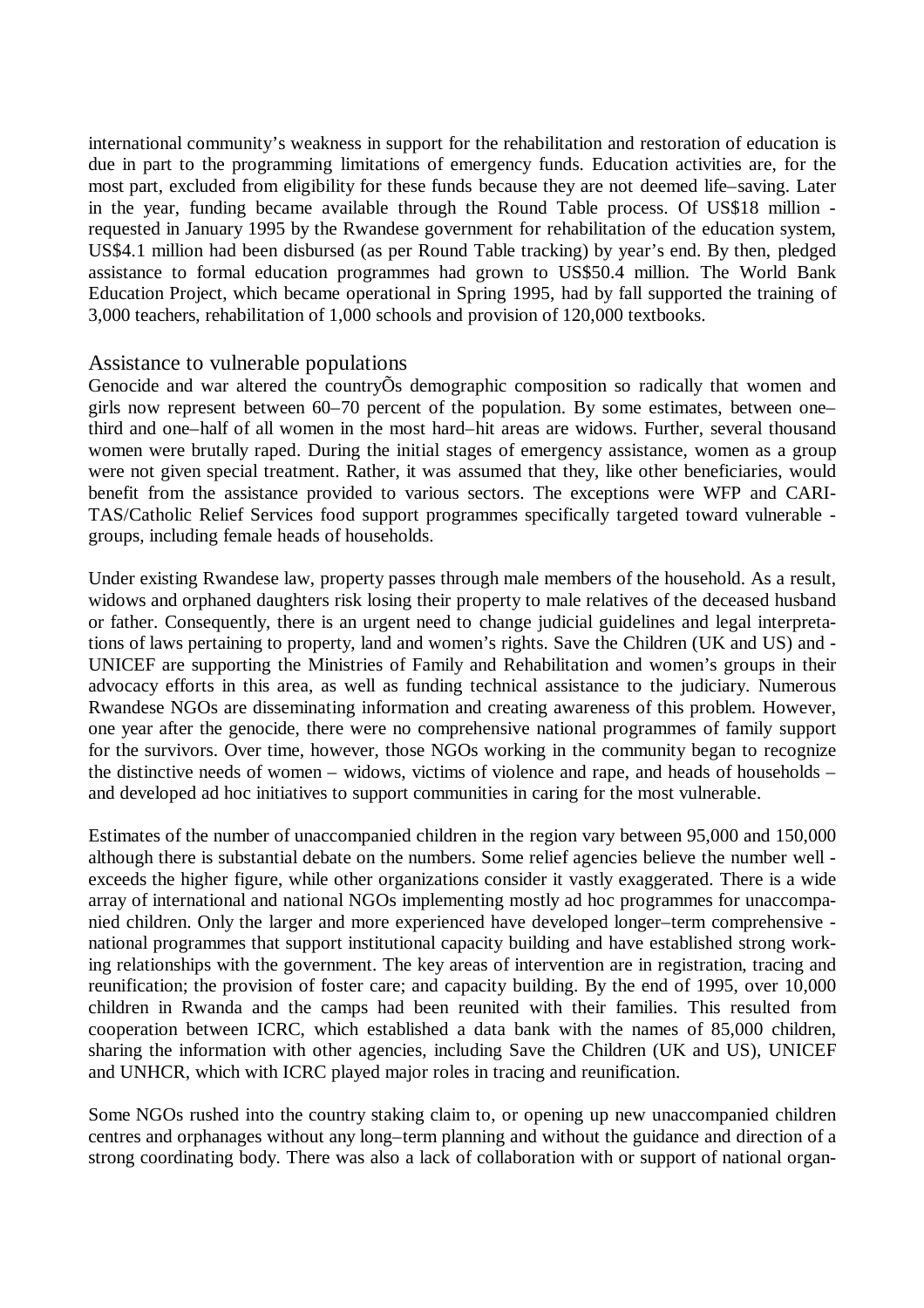izations, which was particularly inexcusable after the situation had stabilized. Creation of centres for unaccompanied children was a necessary, short–term response that was not intended to be a long–term solution. Unfortunately, the establishment of centres has provided a livelihood to too many people to be discontinued easily. The only way current interventions can be sustained is if donors are willing to make long–term commitments financially to support child care institutions.

#### Psycho–social healing

The brutal nature and extent of the slaughter, along with the ensuing mass migration, swiftly and profoundly destroyed Rwanda's social foundation. Vast segments of the population were uprooted, thousands of families lost at least one adult and tens of thousands of children were separated from their parents. Because neighbours, teachers, doctors and religious leaders took part in the carnage, essential trust in social institutions has been destroyed, replaced by pervasive fear, hostility and insecurity. The social upheaval has affected interpersonal and community interaction across ethnic, economic, generational and political lines. Some groups, unaccompanied children, for instance, are relatively visible as "victims of violence," whereas the victimization of others, such as women and individuals who were forced to kill, is less apparent.

Relatively little attention has been paid to the problem of psycho–social healing. Donor efforts have concentrated primarily on trauma counseling for children. In addition, some organizations, mostly those religious in nature, have attempted to confront the ethnic animosity directly through reconciliation workshops and community healing initiatives, and indirectly within the context of their other programmes. What few programmes there have been for psycho–social healing have tended to overlook the needs of women. Also, the international community may be misapplying its experience with post–traumatic stress disorder. Missed opportunities in exploring indigenous concepts of mental health and methods of healing conceivably stem from initial lack of understanding of Rwandese society, psyche and culture, and the absence of adequate language skills, so vital to confidential communication.

# Promoting human rights and building a fair judicial system

The international community has supported human rights initiatives in three key areas so as to promote the process of national rebuilding: establishment of the International Tribunal for Rwanda, reconstruction of the justice system and assistance to the UN human rights field operation. The impetus for these initiatives was the findings of the UN Special Rapporteur and a Commission of Experts, asked by the UN High Commissioner for Human Rights to investigate alleged human rights violations during the war. By May 1995, six months from the establishment of the Tribunal, it had made only limited progress. From the outset, it had been facing problems of logistics, funding and staffing, which caused long delays. With staffing changes in October 1995, the pace of investigations stepped up. Thirteen months from its establishment, the Tribunal in January 1996 issued its first indictments of suspected war criminals, eight alleged leaders of the genocide. Despite recent progress, delays in establishing the Tribunal and making it operational have postponed reconciliation, which can hardly be expected to occur in the absence of justice. Further delays will reinforce the perception that the world is indifferent to the Rwandese genocide.

The justice system of Rwanda was manipulated by the former regime despite constitutional provisions ensuring its independence. Human rights abuses relating to arrests, detention, trial without counsel and widespread corruption were frequent in the past. If Rwanda is to establish a legal system that helps to ensure the rights of all citizens, it must construct a justice system that substantially improves on that which previously existed in the country. Several assistance initiatives are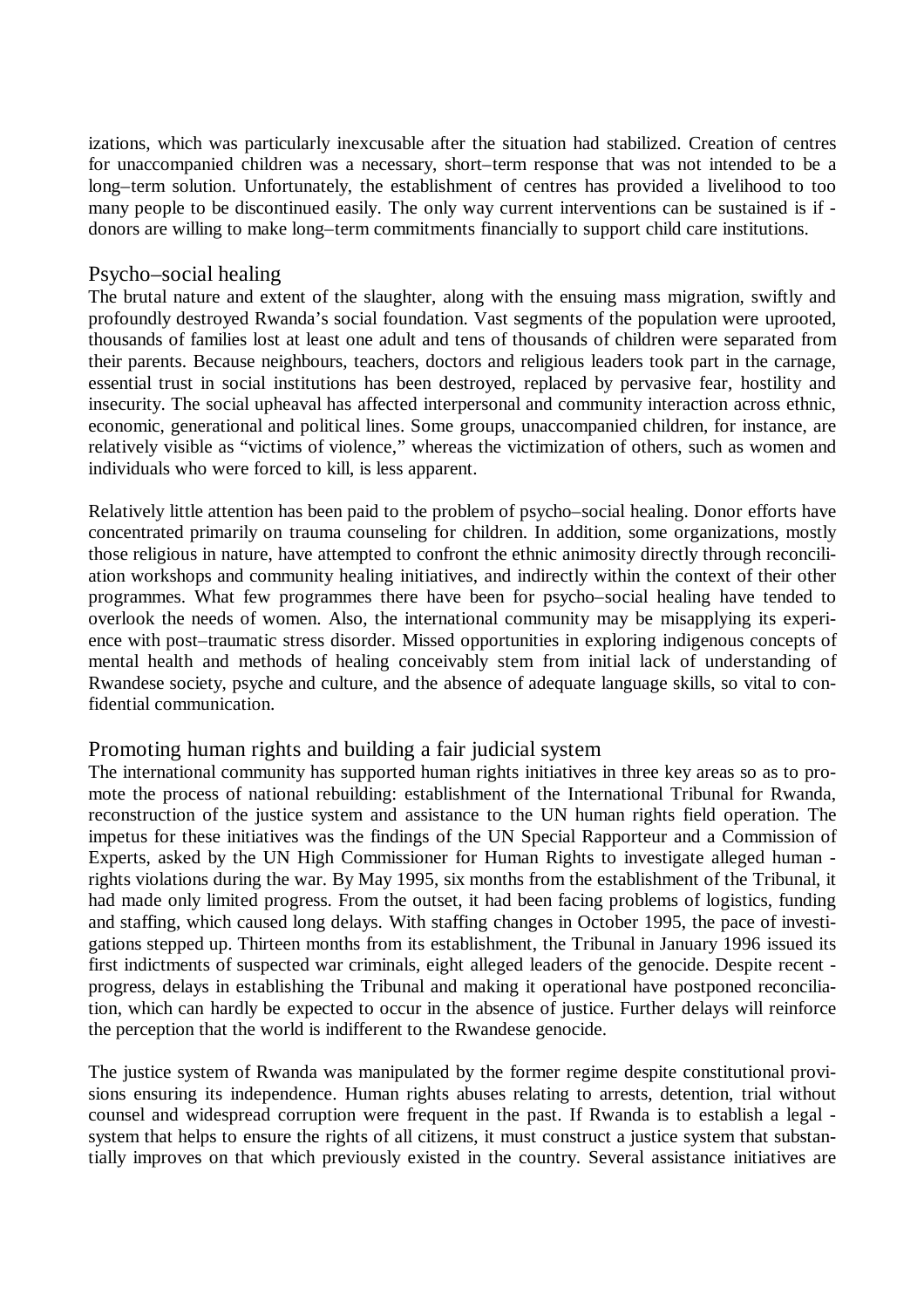under way. These programmes, however, do not approach the level of assistance that was broadly recognized as being required to "restart" the justice system. The real challenge is not so much that of marshalling sufficient human and technical resources as of institutionalizing a new political culture in which differences are settled through discussion and accommodation and not through violence and bloodshed. The paralysis of judicial process and the inability to try suspected criminals is not solely due to lack of staff and equipment, which could be alleviated with outside assistance. There also appears to be a lack of political will to proceed. Even though conditions have improved with assistance from ICRC, the Netherlands and UNDP, they remain very harsh for many of the roughly 60,000 detainees in Rwandese prisons and jails. Also of high priority are improved security in the countryside and acceleration of progress in resolving property disputes involving pre–1994 (old–caseload) refugees.

The human rights field operation for Rwanda was the first field operation to be undertaken under the auspices of the UN High Commissioner for Human Rights and to be administratively supported by the UN Center for Human Rights in Geneva. The Commissioner for Human Rights and the government of Rwanda agreed to the deployment of 147 human rights field officers, one for each of the country's communes, although subsequently the 114 field officers were not deployed by commune. The objectives of the field operation were to investigate the genocide, monitor the human rights situation, help re–establish confidence, and provide technical assistance in the administration of justice.

The human rights operation in Rwanda is perceived among experts and informed people to have failed to accomplish its stated mission. Its impact on the prevention of human rights violations and promotion of human rights has been minimal. However, it should be recognized that several factors, many of which were beyond the control of the human rights field operation, contributed to its poor performance to date. Informants identified the following set of factors: a broad and ambiguous mandate, inferior recruitment procedures, poor preparations prior to deployment, limited logistics and resource support, ineffectual leadership, absence of a coherent strategy, poor coordination between headquarters and field staff, bureaucratic infighting within the UN system, apathy, if not hostility, of the Rwandese government, and a highly politically–charged environment. Obviously, the entire blame for the failure cannot be laid on the leadership of HRFOR and the Centre for Human Rights. In October 1995, a new chief assumed leadership of the field operation in Rwanda. Initial reports indicate that he is re–examining and re–evaluating the entire operation to make it more relevant and effective. It is too early to tell the outcome of his efforts.

#### Return of refugees and internally displaced persons

After the victory of Rwandese Patriotic Front forces in July 1994, the old caseload refugees, primarily Tutsi who had left Rwanda beginning in 1959, began returning in large numbers. The government has estimated a total of over 700,000 to have returned. Old caseload returnees have benefitted from international assistance through direct aid to families, rehabilitation of commune structures and services, and assistance to government ministries, particularly the Ministry of Rehabilitation. However, the slow process of disbursing funds pledged for repatriation and reintegration at the Round Table Conference constrains the capacity of the government to facilitate the process.

Further, despite the efforts of the international community, very little has been accomplished in the repatriation of two million new caseload refugees who fled to Zaire, Tanzania and Burundi largely between April and July 1994. Most of these refugees were intimidated or terrified into flight through a premeditated, orchestrated attempt on the part of hard–line elements of the fleeing government to maintain leverage and a claim to legitimacy. The many accounts, both actual and false,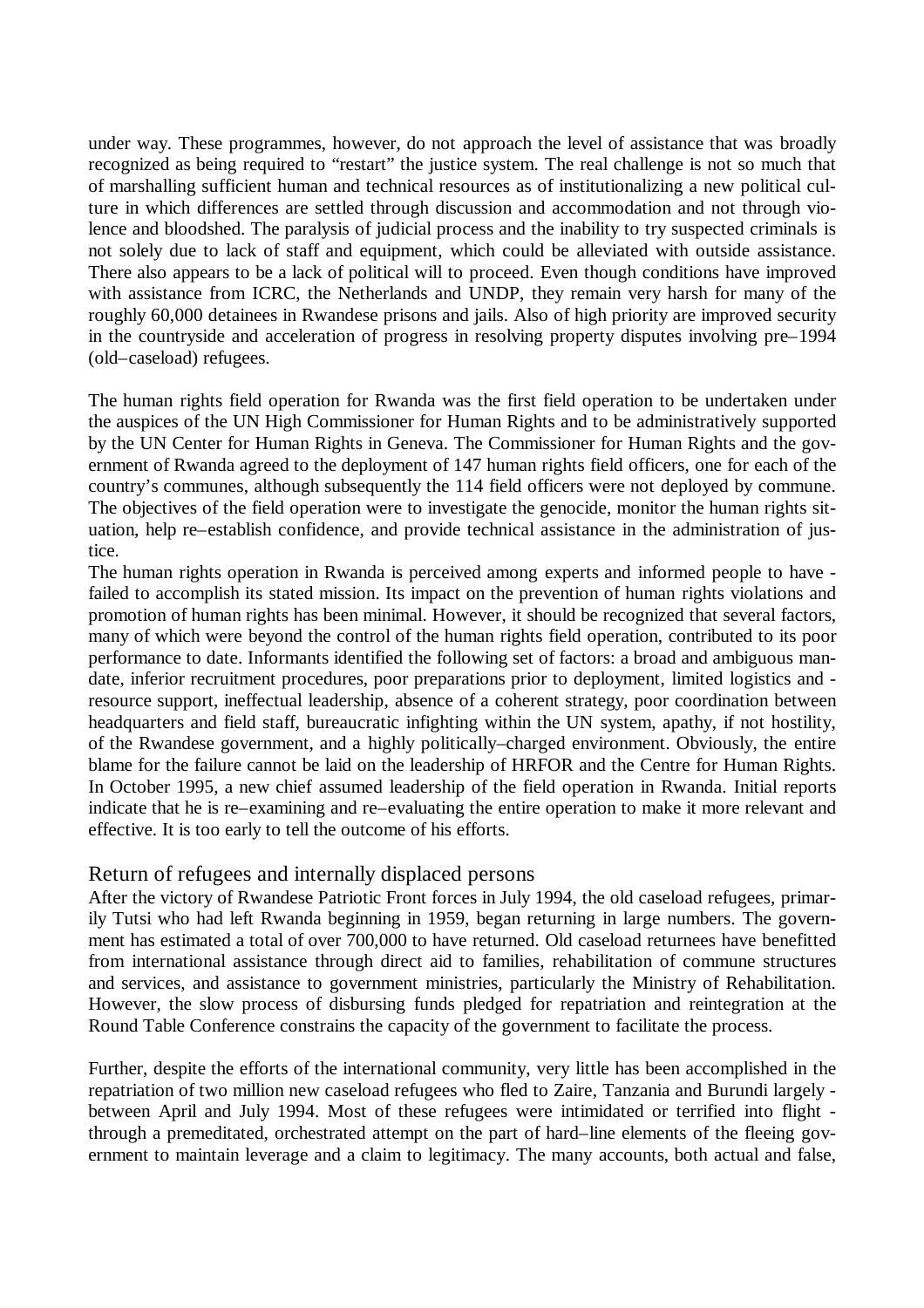of violent reprisals, arbitrary arrests and detentions of Hutu in Rwanda have also significantly discouraged repatriation. Only a small number of refugees, not more than 200,000 in 1994 and 100,000 in 1995, according to UNHCR, have returned thus far. While the pace of repatriation can be accelerated by implementing the recommendations outlined (in the section that follows), and the recent arrests of former extremist leaders in Zaire may have some effect, the international community should prepare itself for the eventuality that a substantial portion of the refugee population is still unlikely to repatriate soon for three reasons. First, between 10 to 15 percent of the refugees in the camps (adult and adolescent) are alleged to have participated directly in mass killing. These refugees and their families would be understandably reluctant to return. Second, the transmigration of people has been common in the Great Lakes region in the past. Many Kinyarwanda–speaking Òethnic Rwandese" live in Uganda, Tanzania, Burundi and Zaire. Consequently, refugees are not in totally foreign milieus; there are bonds of history and language that help mitigate refugees' nostalgia. Finally, the experience of past complex emergencies shows that it usually takes years, even decades, before significant voluntary repatriation takes place. Even then, rather than going back to their country of origin, many refugees settle in host (or third) countries. It is, therefore, imperative that the international community demonstrate more realism in planning its initiatives for the refugees than it has done so far by considering a wider range of solutions to the crisis.

Lastly, the record of the international community in facilitating the return of internally displaced persons has been mixed. The camps posed a potentially explosive threat to national security and essentially prolonged the transition from emergency to rehabilitation and reconstruction. The government maintained that massive repatriation of refugees would not be feasible until the IDP camps had been disbanded. The international community agreed to the need for closures, but was unprepared for the aggressive tactics employed by the government. The tragic events at the Kibeho camp, in which thousands of displaced persons were killed, epitomized the gulf between government exigencies and relief agencies' moral stance and mandates, and the tragic consequences of the lack of real communication. The Kibeho incident, about which facts are scanty, weakened an already tenuous relationship between government and relief and development agencies, making the coordination and cooperation necessary for large–scale rehabilitation and reconstruction efforts that much more difficult.

# The consequences of genocide

Post–genocide Rwanda is dramatically different from pre–genocide Rwanda. The genocide has transformed the social, political and economic landscape of Rwanda. It has also profoundly affected the existing political and cultural institutions. But, above all, it has undermined the social trust that binds people together. Just as the Holocaust redefined the Jewish identity, so has the Rwandese genocide left a profound impact on the psyches of both Tutsi and Hutu.

The International community took steps to investigate the genocide and punish the culprits by establishing an International Tribunal; however, it has largely failed to incorporate the implications of genocide in the design and implementation of assistance programmes in Rwanda. It has treated and continues to treat the present crisis like other civil wars in which the international community intervened and assisted the suffering population. Such an approach has distorted assistance priorities, undermined the effectiveness of assistance programmes and alienated the present government. For example, the international community has tended to overlook the plight of the survivors of the genocide; by and large, they have not been treated any differently from other segments of the population. On the other hand, the international community has spent immense resources on the refugees. It is not that the refugees do not deserve assistance but that such assistance should be balanced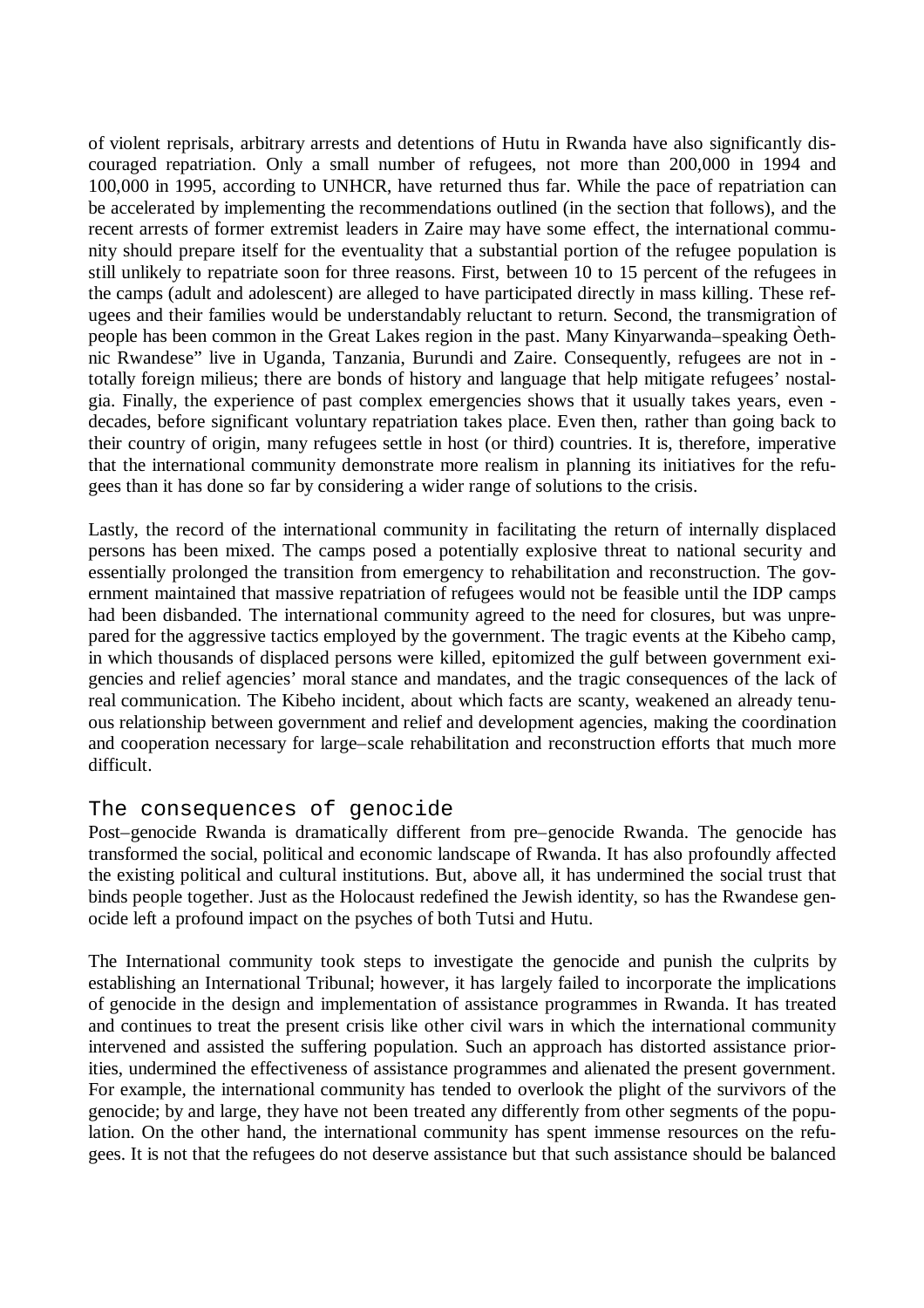#### with assistance to survivors.

The international communityÕs apparent lack of understanding of the psychological impact of genocide has also contributed to the distrust – and even the open hostility – of the Rwandese government towards the UN human rights field operation. Its legitimacy has been vastly compromised because it is perceived as one–sided, focusing on current human rights violations instead of on crimes against humanity. Overall, limited mandates of the bilateral and multilateral agencies, the established modalities for allocating resources, and the procedures for delivering aid in the field are institutional factors that have led to the inability of the international community to respond adequately to the unique consequences of genocide. However, beyond institutional roadblocks, the cultural insensitivity of the international community at times devalued the tragic social and human dimensions of the genocide as perceived by the Rwandese. Perhaps the most lamentable example was the rush to promote reconciliation over the understandable resistance of those who had suffered immensely.

# Long–term development of Rwanda

In examining the question of long–term development of Rwanda, two considerations should be kept in mind. First, the success of Rwanda's march towards a politically stable and economically sustainable society will depend upon a complex set of conditions and circumstances. For example, Rwanda will be shaped by its distinctive social, cultural and economic institutions, emerging regional alignments and interests, and the vision shown by its leadership. The international donor community can influence such factors, but cannot control them. Second, the transition process is not likely to be a smooth one. Rather, as has been the case with many complex emergencies, the process is most likely to be characterized by periods of ups and downs, stagnation, and even regression. There is a need to take a long–term perspective.

A broad consensus seems to be emerging that the country should give top priority to building an effective judicial system based on the rule of law; ensuring physical security to returning refugees and survivors of genocide; and promoting rapid economic growth in agriculture and small business sectors. In this regard, past social and economic policies can not be the model for Rwanda's future integrated development, which emphasizes human resources. The government will have to face the problem of ethnicity and political participation, and encourage a culture of tolerance and respect for democratic principles and human rights.

However, it appears increasingly probable that efforts at the national level alone are not sufficient to solve the refugee return problem. Because of the growing political and ethnic tensions in Burundi, the presence of two million Rwandese refugees in neighbouring states, and the high population density of the country, a regional approach will be key to longer–term resolution of the crisis. Such an approach may require resettlement of populations and greater regional political and economic integration. Whether Rwanda, its neighbours and the international community will take the bold steps necessary to achieve a durable regional solution to this complex problem is a question that history alone can answer.

# Conclusion

International response to the humanitarian crisis provoked by the civil war and genocide has been generous and, in the emergency phase, rapid. Greater ambiguity about objectives, the legitimacy and capacity of the new government and the durability of peace, coupled with more deliberate (and hence time–consuming) processes for development assistance, have led to delays in assistance for reconstruction and development. In some cases simple political miscalculations have led to dead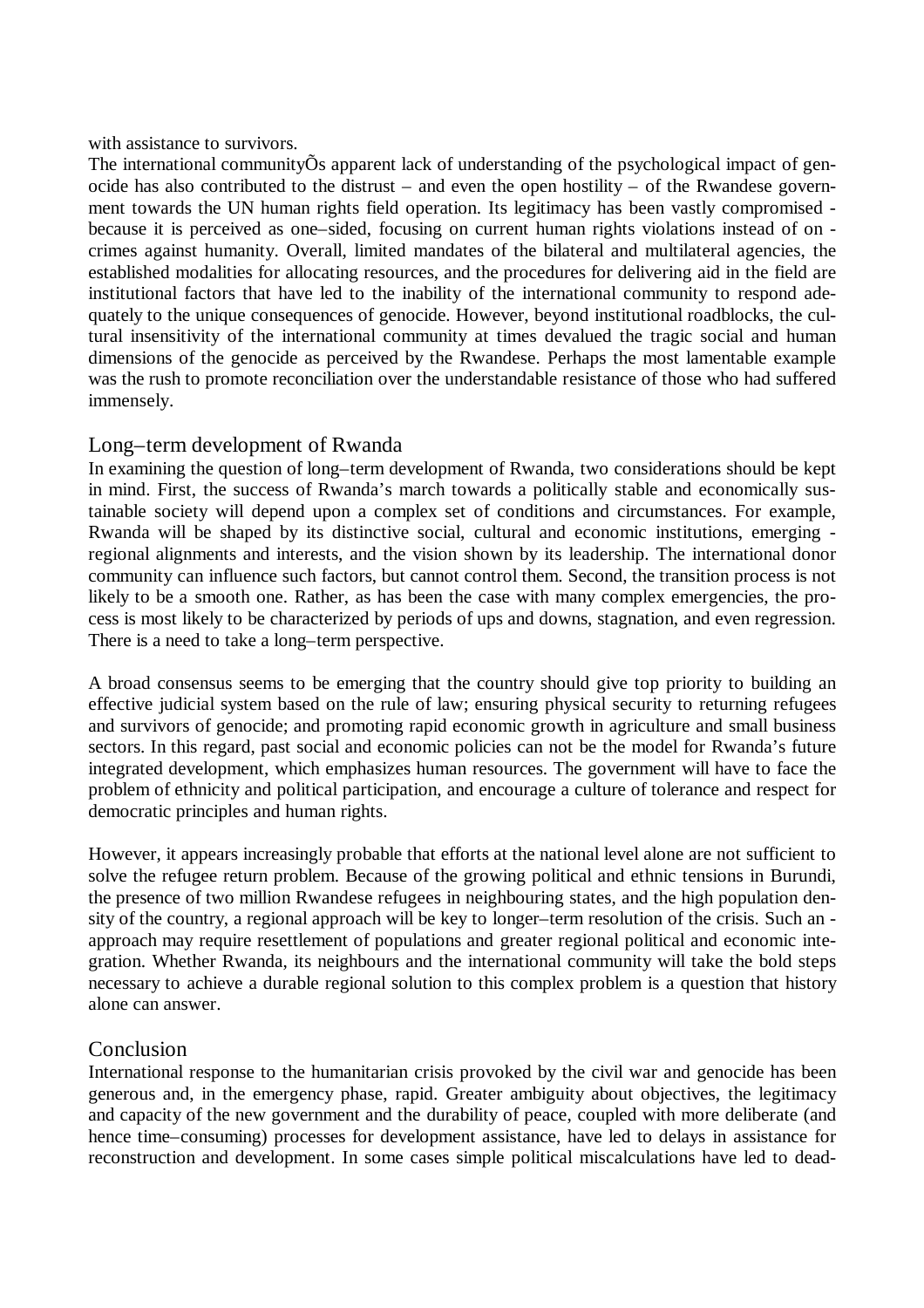lock between government and donors.

Finally, the international community cannot be expected to do everything, nor should it try to do so. Most of the responsibility for reconstruction, rehabilitation, reconciliation and recovery belongs to the Rwandese. The ultimate determinant of the durability of solutions will be the degree to which they themselves believe in them and have, or would have, instituted them even without outside assistance. Nonetheless, the international community has already brought and can bring many resources to bear on the crisis. How these are used can tilt the balance in favour of peace and reconciliation and away from war and destruction.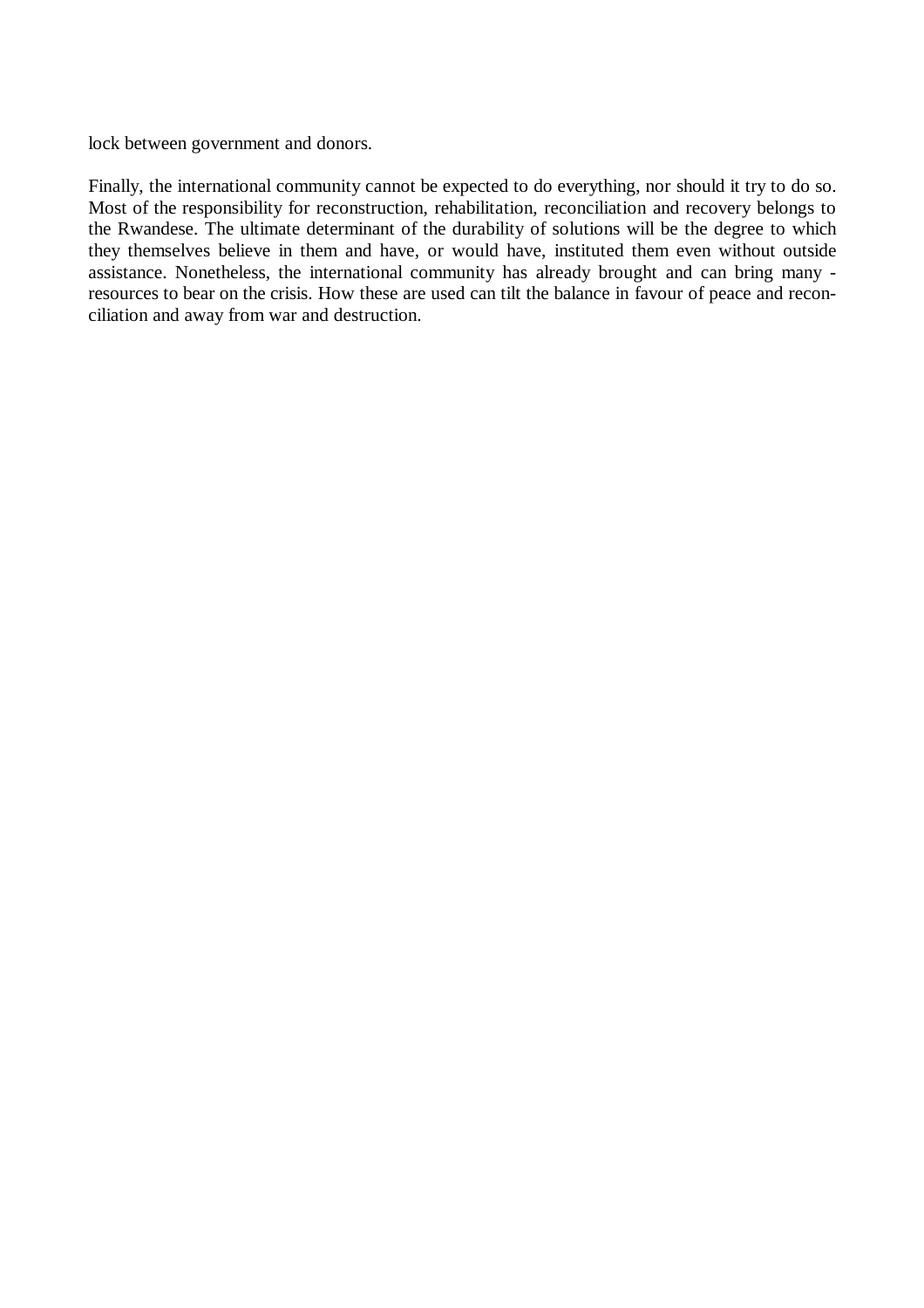# Chapter 5

# Overall Findings and Recommendations

# **Introduction**

This chapter presents the critical findings and recommendations that emerge from the four study reports summarized in the previous chapters. While these reports are the main sources for this chapter, it also draws on discussions with the resource persons and panel of African experts. Though the four teams had different tasks and carried out their research in different ways, using different materials, each came to roughly the same understanding of a set of factors that inform and underlie their reports and inform the presentation that follows.

## Some cross–cutting issues

## **The "continuum" of relief, rehabilitation and development**

The Rwanda crisis in some respects does not represent a linear "continuum" from relief-torehabilitation-to-development. Rehabilitation efforts necessarily began soon after the new government assumed power in July 1994. Massive relief operations continue, 18 months later, in refugee camps on Rwandese borders. In other respects, a shift from one stage to the next has occurred, as for example, when IDPs, who had been sustained by relief for almost a year, returned to home communes where they received agricultural rehabilitation assistance and should now be moving to self–sustaining status.

The evaluation did not systematically address all the issues surrounding the relationships between relief, rehabilitation and development in the Rwanda crisis. However, the studies have identified instances where linkages between relief and development were and were not taken into account. In the first example, there has probably been on balance an adverse impact on the development status of local populations surrounding the massive refugee camps in Tanzania and Zaire. While the relief operations have created employment and provided an injection of income into local areas, these effects will end with the repatriation of refugees. On the other hand, physical security, infrastructure and the environment have deteriorated for local populations, who also tend to perceive services to refugees as being superior to their own. Another example suggests a positive relationship in which the forging of a "Corridor Group" by WFP with the Tanzanian Railways Corporation and Tanzanian Harbours Authority resulted in more efficient transport of massive food shipments and should also rebound to the longer–term efficiency of Tanzania's transportation system.

The third example refers to the continued free provision of seeds and tools kits to Rwandese farmers. Study IV raises the issue of whether this effort has gone beyond the point of rehabilitation, potentially creating dependency among farmers and inhibiting the development of private channels of production and distribution. It is possible that the continuation of this programme, without effective targeting on needy farmers, may be detrimental to Rwanda's longer–term agricultural development prospects.

#### **The impact of previous development aid**

It is clear that substantial development aid to Rwanda over a 30-year period before the crisis did not prevent it. On the other hand, the crisis can not be attributed to aid as a primary cause. While the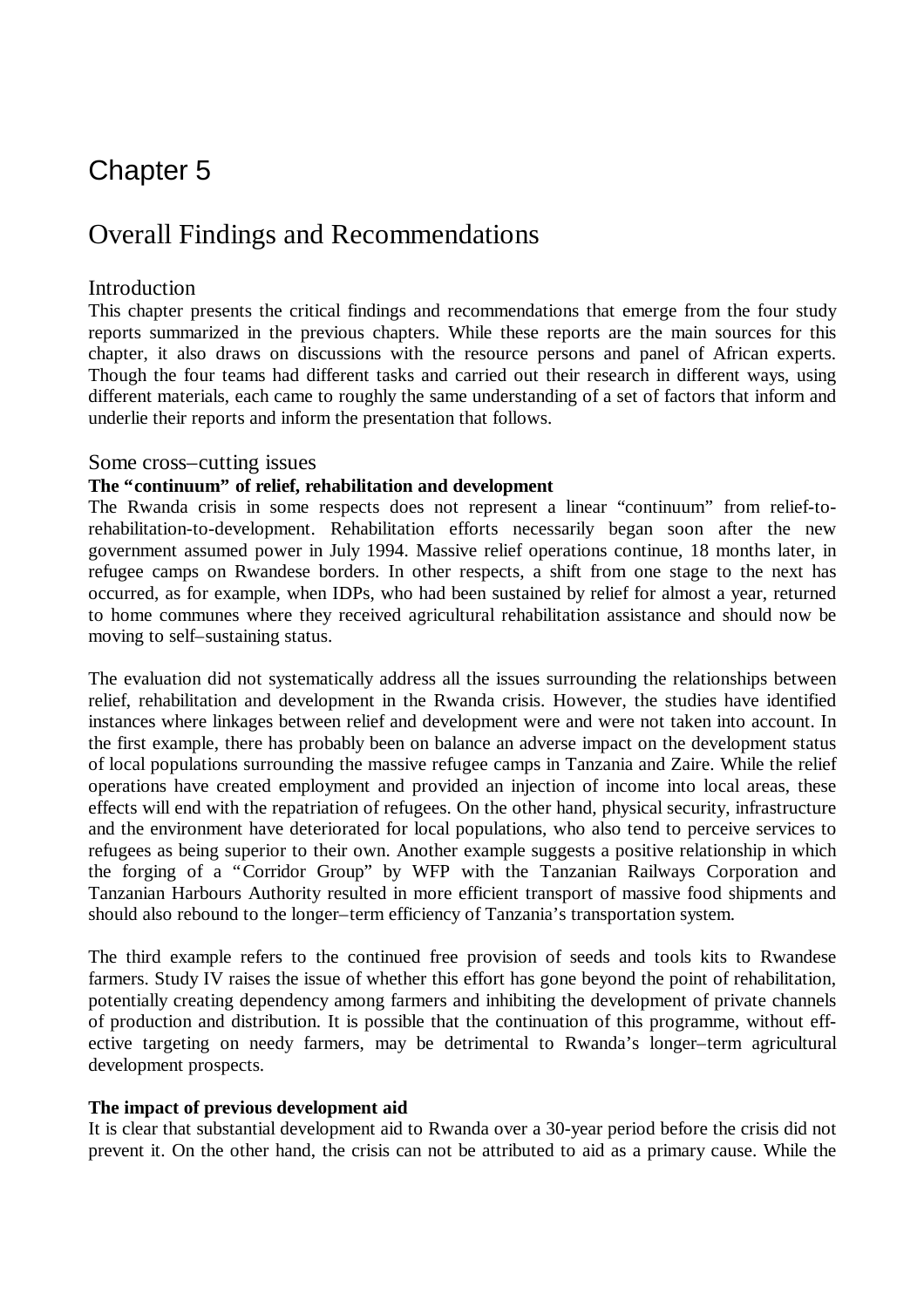evaluation did not attempt to assess the net influence on the crisis of development aid, it did undertake some analysis of a major preo crisis component of aid. The Structural Adjustment Programme of 1991 contained some provisions that should have ameliorated tensions (a "safety net") and others that may have fanned resentment (civil service and parastatal reform, and abolition of the coffee equalization fund, had the government implemented the abolition). It is not clear whether other donor–supported programmes favoured one political or ethnic group more than another. The evaluation did not systematically examine this question, which could be a worthwhile subject for future research and analysis.

It should be noted that UN/DHA has initiated, in collaboration with Brown University, a research project to study the role of development assistance activities in conflict–prone settings.

# Responsibility of the crisis country

Throughout the various phases of a complex emergency the constituted authority of the country in crisis always bears major responsibilities for resolving it. This has been true at virtually every stage of the Rwanda crisis since there has always been a duly constituted authority, with perhaps the exception of several weeks during May–July 1994. The responsibilities range from protecting human, civil and refugee rights to peaceful conflict resolution; to ensuring an open and fair system of justice; to creating a stable and open enabling environment for economic activity; to protecting the poorest and the most vulnerable. As concluded by Study IV, the responsibilities for rehabilitation, recovery and reconstruction belong to the Rwandese.

A current example is repatriation. With the possibility of significant external impediments being removed by the recent arrests in Zaire of former extremist leaders, political, judicial and economic conditions inside Rwanda have become even more important for successful repatriation. However, the international community, which has urged progress on these fronts, needs to continue to find ways to assist Rwandese and their government in their efforts to rebuild society.

Upholding international law: a reproach and admonishment to UN member states The Rwanda crisis is replete with instances of violation of international law by some member states as well as derelictions of responsibility of others to champion action directed at violators.

The types of international law that were violated fall into three broad categories

- First and foremost is The Convention on the Prevention and Punishment of the Crime of Genocide, adopted by the General Assembly on 9 December 1948. The perpetrators of genocide in Rwanda clearly stand guilty of violating the Convention. The rest of the international community violated the spirit if not the letter of Article VIII of the Convention, which states that "Any contracting Party may call upon the competent organs of the United Nations to take such action under the Charter of the United Nations as they consider appropriate for the prevention and suppression of acts of genocide or any of the other acts enumerated in Article III".
- ? Second is International Humanitarian Law, in particular the Geneva Conventions of 1949 and their additional Protocols of 1977. Member states have an obligation to disseminate knowledge of international humanitarian law as widely as possible and to adopt any national measures and enact any legislation to provide for effective implementation of international humanitarian law.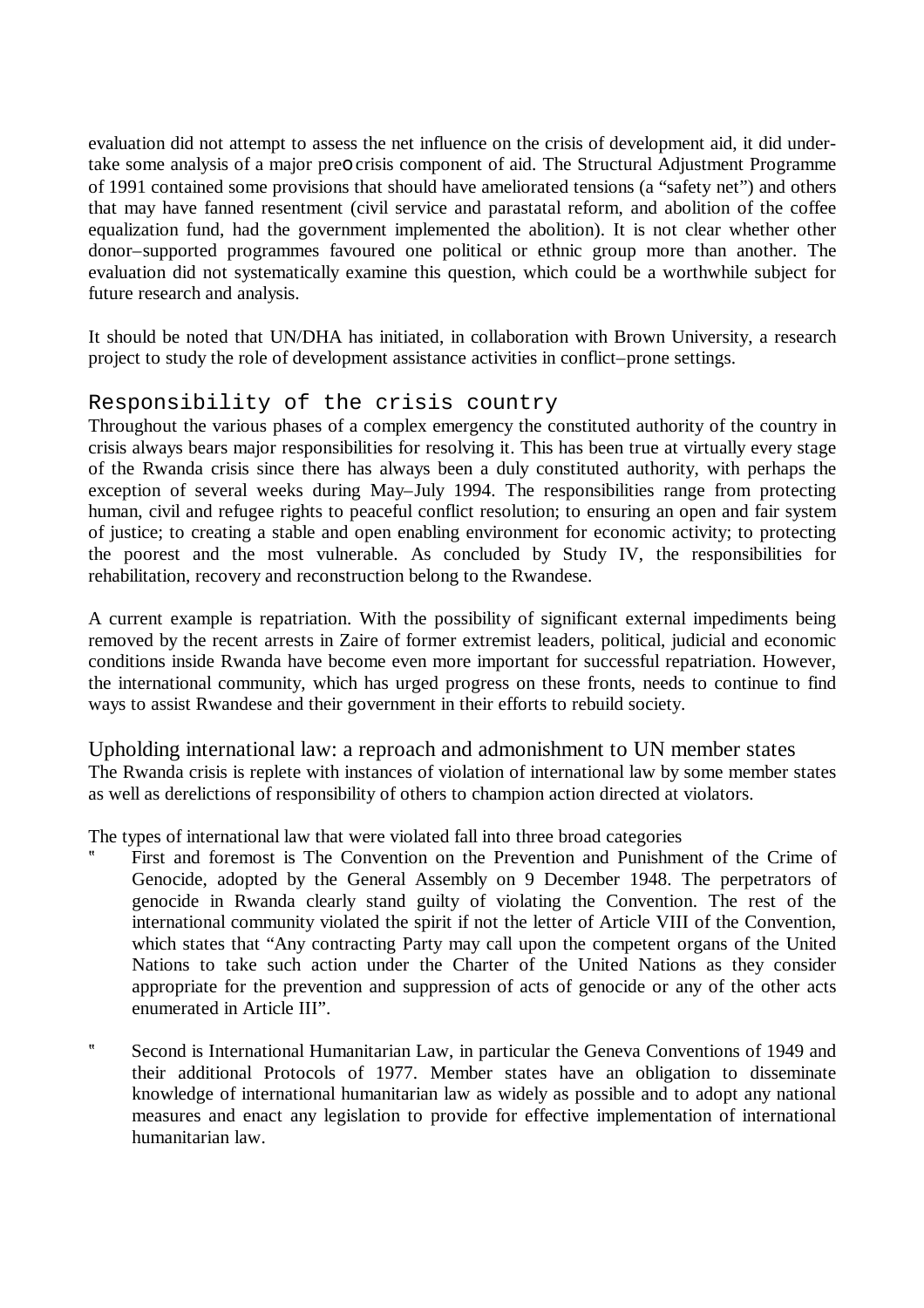? Third are international norms, particularly well–developed in African regional international law, regarding the rights of refugees to repatriate and stability of relations among states. Member states must take invasions across borders seriously, initially at sub-regional and regional levels, to defuse and contain the resulting conflict. The international community must also support states most directly concerned to ensure that refugees are not left in limbo, but within a reasonable time obtain secure membership in a state. Had effective and prompt action successfully addressed these issues involving Rwanda and Uganda in the 1980s and in 1990, the tragedies of the ensuing years could have been averted.

Member states must uphold and adhere to these international laws and norms.

# Findings and recommendations

The following presentation of key findings and recommendations is grouped into six sections relating to major issues and phases of the Rwanda crisis.

- A. Critical Findings and Recommendations
- B. Detection, Prevention and Suppression of Genocide and Civil Violence
- C. Management of Relief
- D. Supporting the Rebuilding of Society
- E. Roles of the Media
- F. The Regional Dimension

The first section consists of seven critical sets of findings and recommendations that require high priority attention by key actors of the international community, such as the UN Secretary–General and members of the Security Council, heads of bilateral and multilateral agencies and NGO network organizations, and representatives of the components of the International Red Cross and Red Crescent Movement. The recommendations in the following five sections are not necessarily less important than those in the first section, but they tend to be more operational in nature or they may in some cases require further review or study before being acted upon.

Various members of the international community, prompted by their experience with complex emergencies, including that of Rwanda, have launched initiatives that could well lead to the adoption of some of the recommendations presented below. These initiatives include studies, discussion papers, working groups and task forces intended eventually to produce new policies, strategies and operating procedures. Among the groups involved in such efforts are the Inter– Agency Standing Committee of the UN System, the OECD Development Assistance Committee (DAC), the European Union and the World Bank, as well as several bilateral agencies. One product resulting from reviews conducted by the ICRC and the IFRC, together with several NGO organizations affiliated with the Steering Committee for Humanitarian Response, has been the promulgation of a new "Code of Conduct" for the provision of humanitarian assistance. The UNHCR is currently developing new guidelines on contingency planning and, in consultation with WFP, will soon be issuing new guidelines for food distribution.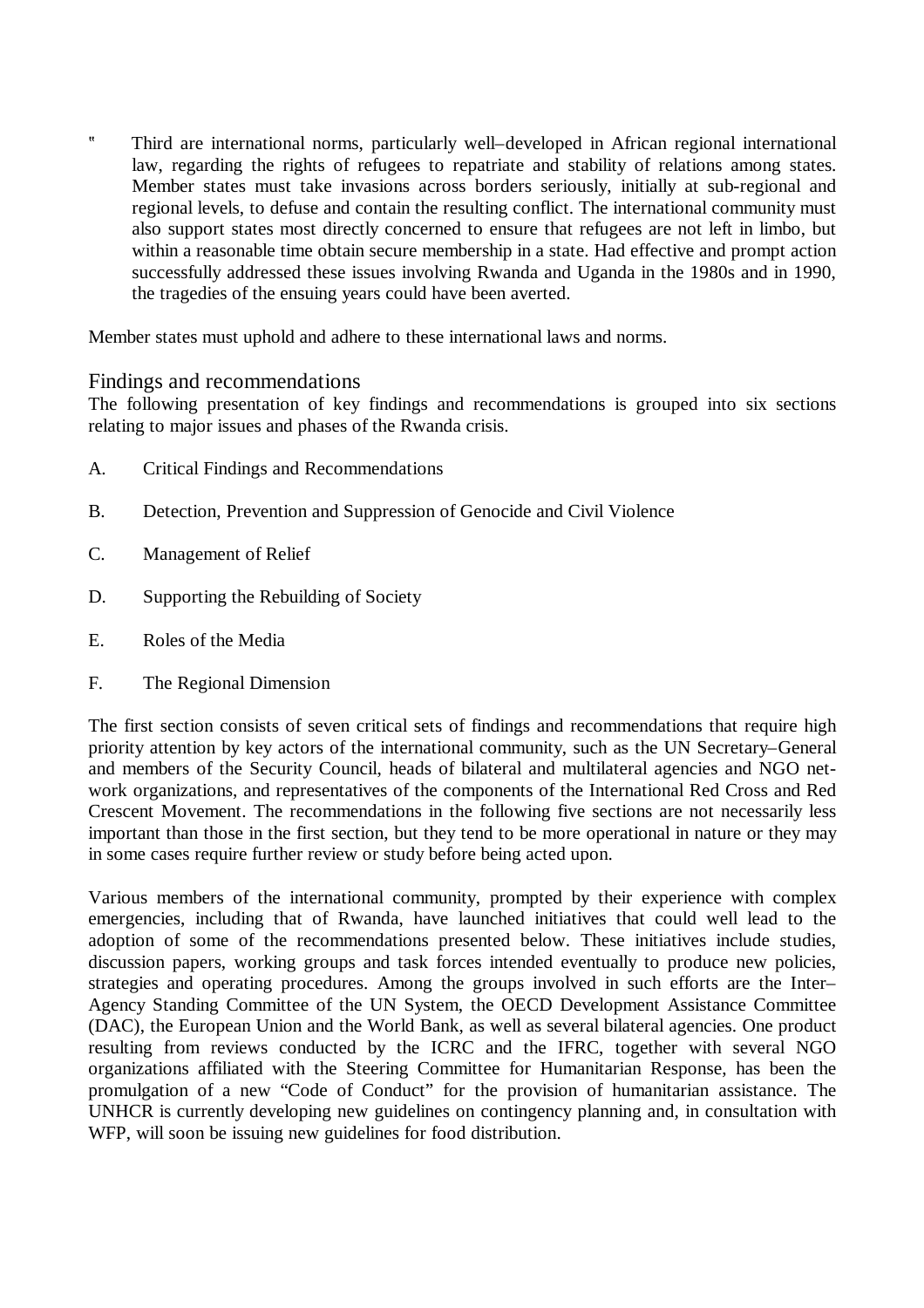# The issue of funding

Implementation of a number of the following recommendations will require additional financial support from member states of the international community. With several major contributors far behind in their financial obligations to the UN system, it may be argued that it is not a propitious time to put forward recommendations with financial implications. These recommendations are nonetheless made in the belief that leadership will emerge from the international community that will understand that their implementation will save financial resources and lives.

However, the increased effectiveness promised by these recommendations will not be realized without the political will from member states that will be required to adopt some of the recommendations, nor without the will, dedication and competence of agency managers to carry them out.

# Follow-up to the evaluation

As part of an assessment of the efficacy of this evaluation, the evaluation Steering Committee will be reconvened in six to eight months, or between July and September 1996. The purpose of the meeting will be to assess the reactions of the international community to the evaluation, the degree of implementation of its recommendations and the lessons to be learned from the evaluation process itself.

# Some positive findings

Evaluations tend to focus on negative findings in an attempt to draw lessons and recommendations for the future. While the main findings and recommendations of this chapter tend to fall into that category, the positive experiences in the responses of the international community to the Rwanda \_tragedy should not be ignored. Preparation for response to future complex emergencies should also build on these positive experiences. Following is a selection of some of the salient "positive lessons" that emerge from the evaluation studies and materials provided by Steering Committee members.

- ? The support and intensive mediation efforts provided by the government of Tanzania and the Organization for African Unity to the negotiation of the Arusha Accords.
- ? The Report of the International Commission of Investigation of Human Rights Violations in Rwanda, undertaken by the NGO, International Federation of Human Rights (known by its initials in French, FIDH), in early 1993, and the first international group to implicate the government in planning systematic killings of Tutsi.
- ? The protection of tens of thousands of Rwandese during the height of the genocide by the residual UNAMIR Force and by ICRC.
- ? Examples of effective UN coordination of emergency relief operations in Ngara, Tanzania (UNHCR) and in the Integrated Operations Centre (IOC) in Rwanda (DHA/UNREO).
- ? Cost–effective preparedness planning and provision of potable water by Oxfam in Goma, Zaire.
- ? Block funding from ECHO for UNHCR Rwanda operations that strengthened the effectiveness of the latter's coordinating role with its NGO implementing partners.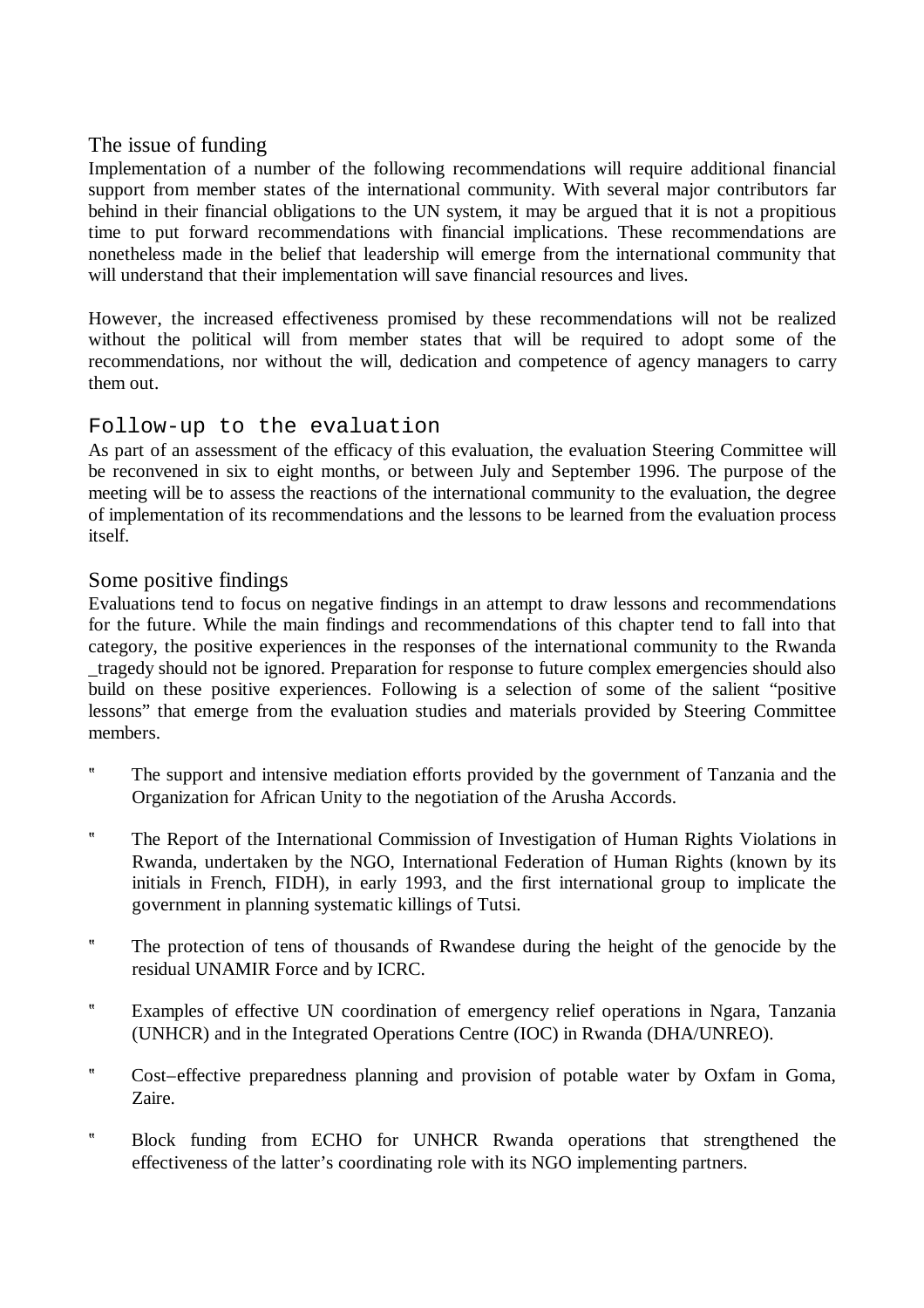- ? Establishment of a "Corridor Group" by WFP for negotiation and maintenance of a cost– effective "Southern Transportation Corridor" for the transport of food aid supplies through Tanzania.
- ? The Netherlands, as the third largest bilateral country donor to post–genocide Rwanda in absolute terms at US\$64 million and the largest relative to its GNP, with about 25% of the total contributed to strengthening the justice system and 25% to the fasto disbursing UNDP Rwanda Trust Fund, established by the government and UNDP in July 1994. With contributions of US\$125 million and US\$119 million, the US and Germany were the first and second largest bilateral country donors, respectively. The World Bank at US\$224 million and the European Union at US\$333 million, exceeded any one country total (based on UNDP data as of \_20 December 1995).
- ? A fast-disbursing World Bank Emergency Grant for relief and rehabilitation in Rwanda, effectively channelled through four UN agencies (FAO, UNHCR, UNICEF, and WHO), beginning in August 1994.
- ? Largely through the work of international NGOs, supplemented by assistance from UNICEF and WHO, primary health care centres in Rwanda were relatively quickly rehabilitated in the summer and autumn of 1994, which alleviated massive human suffering and helped prevent a possible outbreak of epidemics.
- ? UNICEF support for the establishment and operation of a Rwandese National Trauma Centre to train teachers and counsellors in dealing with the aftermath of genocide trauma in children and parents.
- ? A government–sponsored International Conference on "Genocide, Impunity and Accountability: a Dialogue for a National and International Response," held in Kigali, 2–6 November 1995, with financial assistance from Ireland and the US, and with a key objective being to identify alternative forms of justice and degrees of penalties for those who participated in the genocide.
- ? Last but by no means least, the many Rwandese who resisted the genocide and who risked or lost their own lives in trying to save others.
- **A. Critical Findings and Recommendations for the Attention of the UN Secretary–General and Security Council, Heads of Donor Agencies and NGOs, the International Red Cross and Red Crescent Movement and Member States**

Finding A–1: *Lack of Policy Coherence*

> **Humanitarian action cannot substitute for political action. This is perhaps the most important finding of this evaluation.**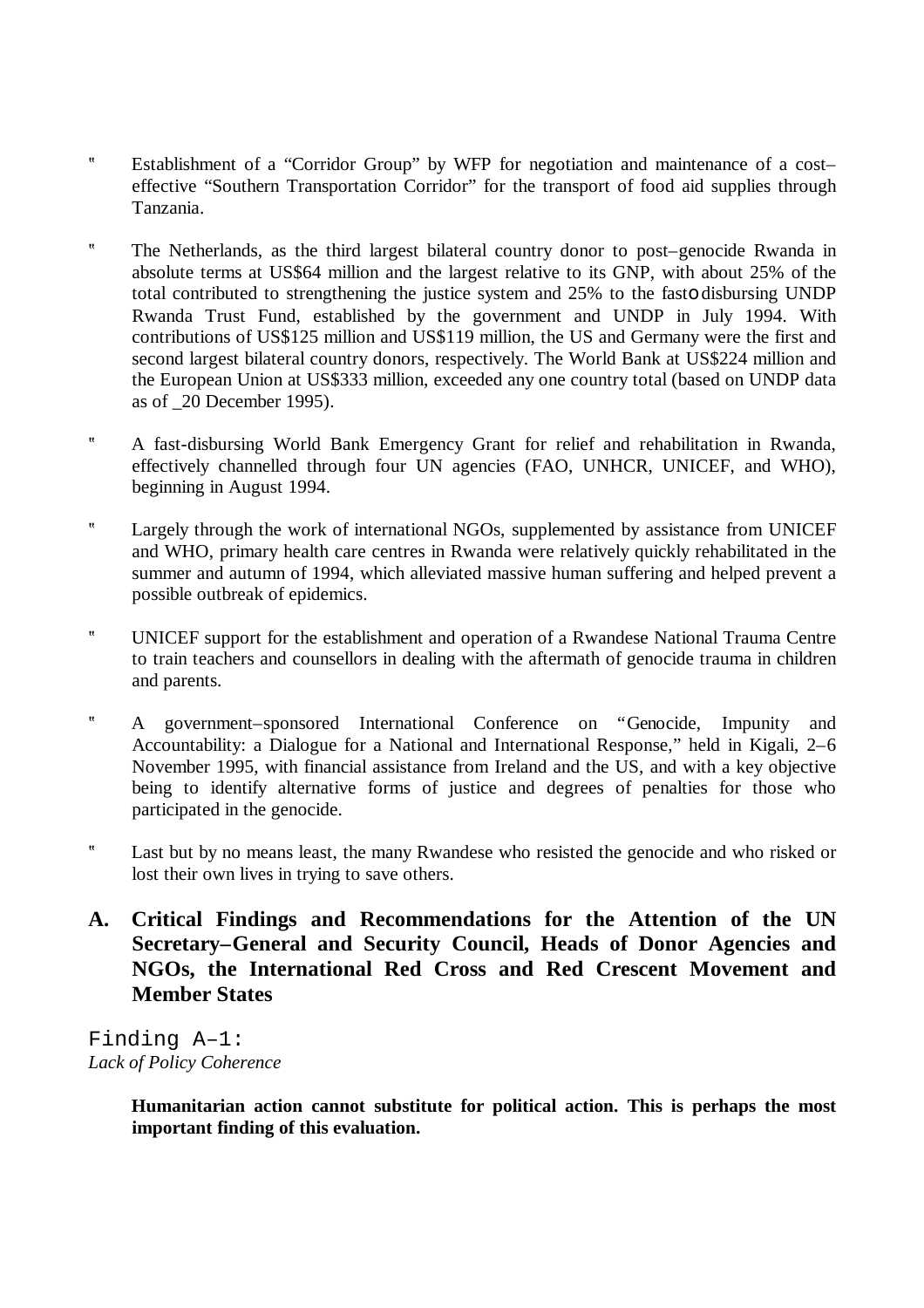One of the hallmarks of a complex emergency is that the political/diplomatic (including conflict resolution), human rights, humanitarian, military/peacekeeping, and development aspects get inextricably intertwined – before, during and after the peak of the crisis. The Rwanda experience is a prime example. The problem in Rwanda was that policy and strategy formulation by the international community seldom, if ever, took these elements into account in an integrated manner.

Among the member states and within the UN system there were:

- ? conflicting interests or relative lack of interest among Security Council members in a crisis involving a country of marginal strategic importance;
- ? discrepancies between the Office of the Secretary–General and the Security Council;
- ? inadequate strategy formulation and communication within the Secretariat and disjointed relationships between its political, military and humanitarian functions;
- ? disjointed relationships between the Secretariat and the field level; and
- ? at the field level, tension between agencies and unclear division of labour among them.

As observed in Study II, one crucial manifestation of the lack of policy coherence was a pattern of behaviour in New York headquarters marked by not drawing on critical information coming from the field in order to formulate a full range of strategic options for the Secretary–General and the Security Council. This pattern contributed to the fateful 21 April Security Council decision to withdraw the bulk of the UNAMIR forces from Rwanda. The Secretariat and the Security Council continued to see the issue in terms of an intervention between two opposing armies engaged in a renewed civil war rather than the need to protect civilians from systematic killings. With a Security Council unwilling to contribute troops or to finance member states willing to do so in a crisis that was of strategic marginality to the major powers, that lacked clear terms of reference and obligations and where the parties to the conflict were once again at war, the Secretariat rejected the requests of the UNAMIR Force Commander for increased resources and the latitude to protect civilians. Other factors, such as the "shadow of Somalia" that restrained the US in the Security Council, and cumbersome and inflexible UN procedures, also played a role in leading to this outcome, but greater coherence in policy formulation would have at least clarified the central issue at stake and might have overcome the "shadows."

As noted in Study III, some agencies worked on the premise that refugees would return quickly, while other agencies maintained that the refugee situation would be a protracted one. There was no overall agreed understanding of the complexity of the situation, the preponderance of factors weighing against early repatriation and the resulting policy implications.

The underlying problem has been and continues to be political. But the international community failed to come to grips directly with the political problem. Thus it has in effect, and by default, left both the political and the humanitarian problems generated by the Rwanda crisis in the hands of the humanitarian community. This is untenable. It puts burdens on the latter that it cannot and should not assume.

# **Recommendations for Policy Coherence:**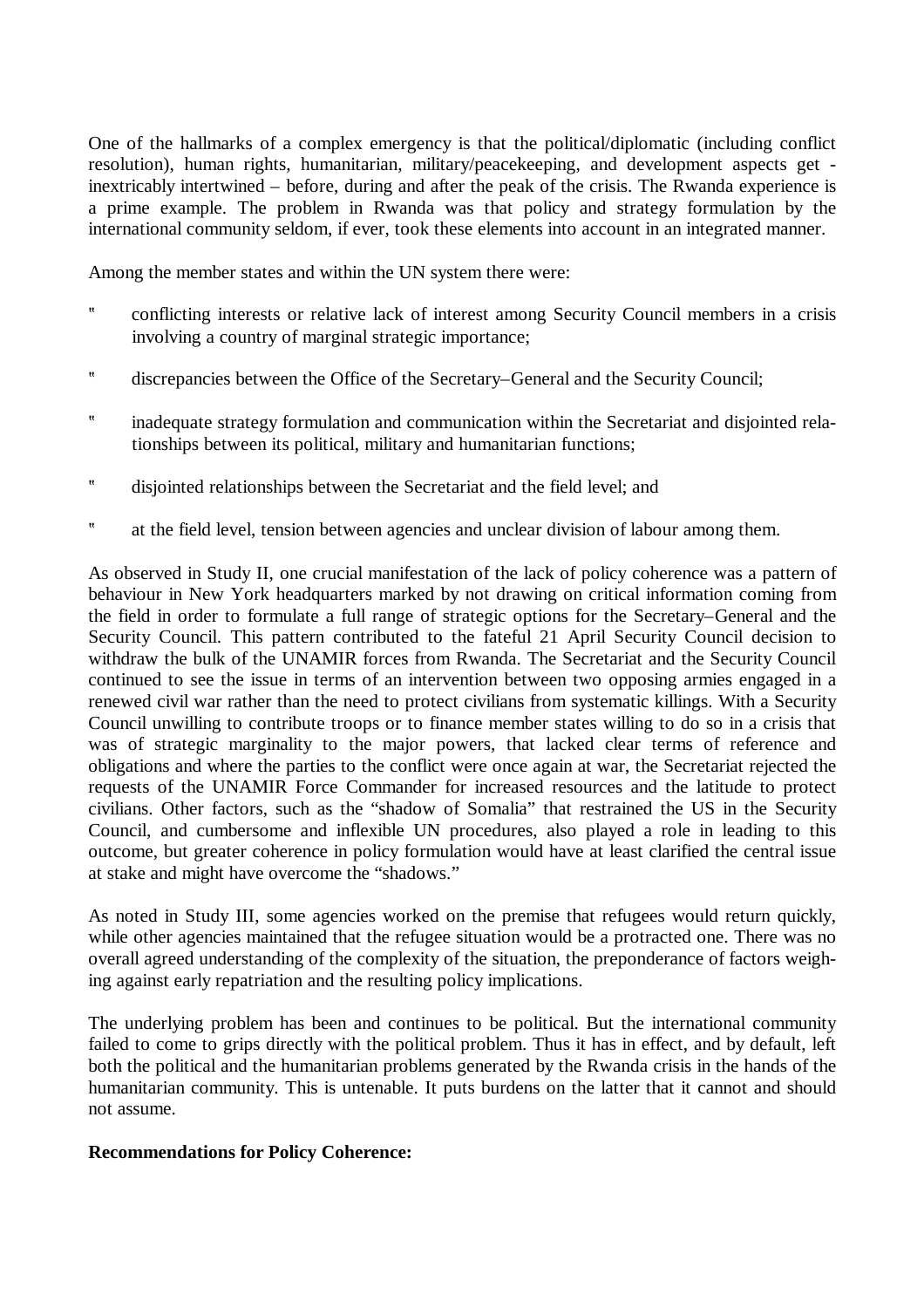# *a. Foster Policy Coherence in the UN Security Council and General Assembly*

## **To the UN Security Council and General Assembly**

First and foremost, a crisis of an essentially political nature requires action at a political level effectively to address it. However, the consequences of such a crisis are often humanitarian in nature and require humanitarian action. To ensure that the humanitarian dimension is adequately considered in decisions regarding complex emergencies, it is recommended that the Security Council establish a Humanitarian Sub–Committee. Its purpose would be to inform fully the Security Council of developments and concerns regarding humanitarian dimensions of complex emergencies and to make appropriate recommendations, taking into account both inter–related and distinctive aspects of political, military and humanitarian objectives.

In the General Assembly an integrated approach to complex emergencies could be fostered through, for example, its incorporation in principles of a "new international humanitarian order", to be taken up again by the UNGA in 1996.

# *b. Ensure Policy Coherence in the UN Secretariat*

## **To the UN Secretary–General and Security Council**

Constitute a team of senior advisers for all complex emergencies, charged with synthesizing crisis information and bringing coherent policy options to the Secretaryo General. The purpose of this team would be to ensure that humanitarian, political and peacekeeping concerns are all taken into account in formulating options for the Secretary–General, the Security Council and in the General Assembly; it would not be charged with making operational decisions regarding humanitarian action. Its duties and responsibilities should be distinct from those of the Secretary–General's Task Force on UN Operations. The team should consist of the Undero Secretaries General for Political Affairs (DPA), Peacekeeping (DPKO), Humanitarian Affairs (DHA). It should also draw on information and counsel from the High Commissioners for Human Rights and Refugees, the Directors–General of UNICEF and WFP and the components of the International Red Cross and Red Crescent movement. The team should:

- (i) Reinforce the discipline of the UN civil service as an impartial and independent resource, presenting analyses and options to member states for UN crisis-response based on the identified needs of that crisis, not on the supposed reactions of any one or more governments.
- (ii) Formulate the essential framework for an integrated UN line of command between headquarters and the field, and within the field, for political action, peacekeeping and humanitarian assistance to ensure that the system speaks with one voice and that there is mutual reinforcement among the three types of actions.

# Finding A–2:

# *Insufficient Support for Prevention and Suppression of Genocide and Protection of Victims*

While there are arguments on both sides, a case can be made that with a modest expansion of peacekeeping forces with a clear mandate to protect civilians, the international community could have halted or at least substantially checked the killings, especially during the first weeks. Some suggestive evidence in support of this proposition is provided by the experiences of the greatly–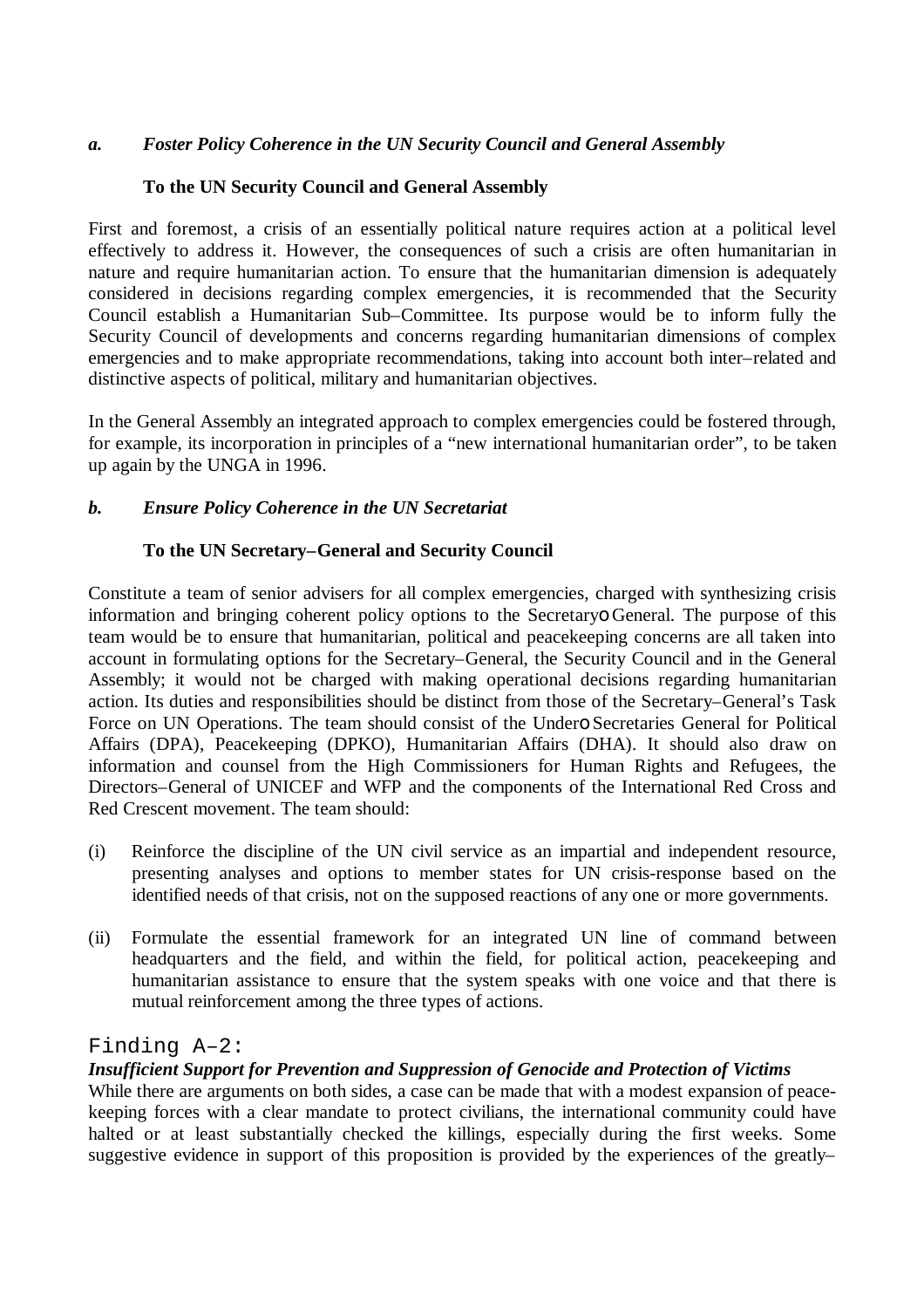reduced UNAMIR force and the French Opération Turquoise, whose protective efforts in Kigali and in south-western Rwanda saved tens of thousands. In addition ICRC protected similar numbers through repeated calls for respect of humanitarian principles and regular visits where persons at risk stayed.

Among the reasons this option of modest expansion was not pursued were the already described lack of policy coherence at the top of the system as well as a lack of understanding of the situation and the risks of intervention. Cumbersome procedures and a gap in the UN Charter Chapters regarding peacekeeping and related operations contributed to this lack of understanding: the Rwanda situation was defined in April as having moved from a low–cost, consensual peacekeeping mission to a crisis where only a full–fledged, high–risk enforcement operation would have an impact. The consequences of this assessment were particularly important because the Security Council had a low threshold for risk in the case of Rwanda, reflecting the country's strategic marginality to the major powers.

#### **Recommendation:**

## *Effective Prevention and Early Suppression*

# **To the Security Council, the Secretaries–General of the UN and the OAU and the High Commissioner for Human Rights, in Consultation with the International Red Cross and Red Crescent Movement, and to Member States**

- a. Urgently develop a UN-sponsored programme through governments, NGOs, and other organizations to sensitize leadership of the international community to genocidal conspiracy and incitement anywhere and to obligations of all governments to prevent and suppress it. Adopt in the General Assembly criteria for proclaming a Genocide Emergency when justified and review Article VIII of the Genocide Convention with a view to strengthening the obligation of Contracting Parties.
- b. Develop standard operating procedures for UN peacekeeping operations, with a clear mandate to protect civilians when large numbers are threatened by violence; in effect, a "6.5" mandate between the UN Chapter VI and VII mandates. In addition:
- (i) Establish procedures for rapid deployment of forces under UN authority as both deterrent and actual capability; encourage and support development and first use of rapid–response capabilities under regional organizations like the OAU and the OAS, with UN authorization and support where needed.
- (ii) Provide terms of engagement sufficiently broad to political and military field officers, including those of "6.5 mandate" operations, to permit them to respond to changing circumstances with innovation and dispatch.
- (iii) Expand the use by the UN and regional organizations of speciallyo trained civil policemen and policewomen in complex emergencies.
- (iv) Deployment, by the High Commissioner for Human Rights, of an independent Human Rights Monitoring Unit along with every UN peace operation. Member states must provide the requisite funding for this initiative, which is already in force but has been impeded by lack of funding.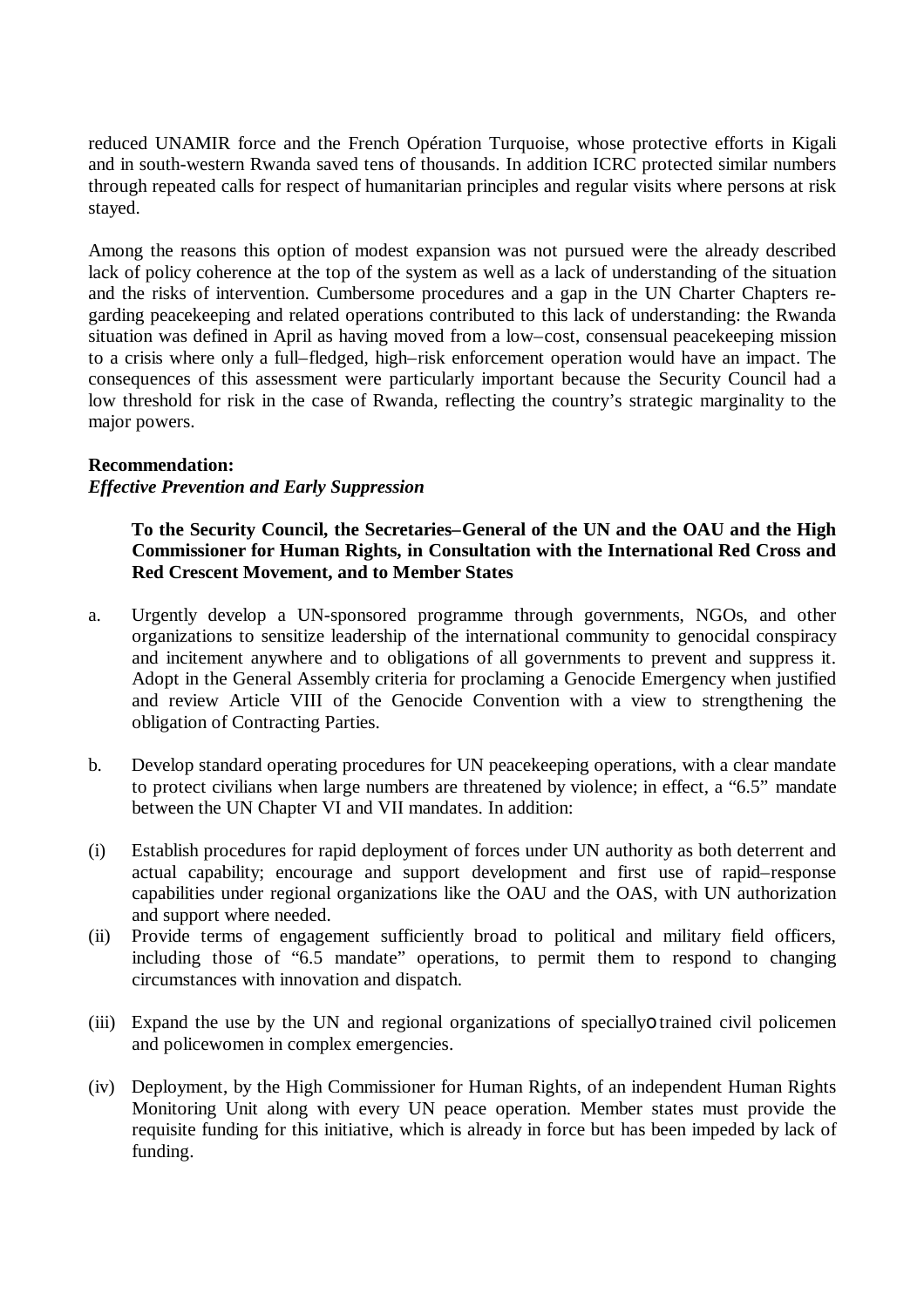(v) Ensure ICRC access for monitoring the application of international humanitarian law and humanitarian basic principles by all parties concerned.

## Finding A–3:

#### *Non–Reading and Mis–Reading of Early Warnings of Genocide*

There were increasing warning–signs from NGOs, academics, the UN Special Rapporteur on Extrajudicial, Summary or Arbitrary Executions, UNAMIR and others of intent and preparation for an organized genocidal attack on Tutsi and an assassination of moderate Hutu from early 1993 onwards. But the apex of the international community in the UN Secretariat and Security Council did not recognize the signs for what they were, nor did they strategically analyze them. Lack of any effective response to these increasingly open indications gave intending perpetrators no reason to pause in their preparations; the weakness of UN peace forces both in numbers and mandate provided further reassurance.

#### **Recommendation:**

#### *A More Effective Conflict Early Warning System*

#### **To the UN Secretary–General**

Establish a unit for strategic analysis of early warning of conflicts, including genocide and political assassination, directly under the Office of the Secretaryo General, drawing on, but not substituting for, the information provided by UNHCHR, UN/DHA and a worldwide network of states, regional organizations, institutes and NGOs. This unit should have the capability to analyze, interpret and develop strategic options to be presented to the Secretary–General, but should not have other operational responsibilities. The head of this unit should have guaranteed direct access to the Secretary–General. The unit would not substitute for a Humanitarian Early Warning System (see Recommendation C–2, below).

#### Finding A–4:

#### *Insufficient Reliance on Regional Organizations and Sub–Regional Groupings*

Despite rhetoric emanating from the international community about greater reliance on regional and sub–regional organizations, such as the Organization for African Unity (OAU) and the Economic Community of the Great Lakes Countries (Communauté économique des pays des Grands Lacs – CEPGL), and the neighbouring states individually, these were given neither the mandate nor the resources nor the actual cooperation at some critical stages in the Rwanda emergency. In fact, as brought out in Study II, the OAU, which had played a vigorous and effective role in mediating the Arusha Accords, was discouraged by the UN Security Council and Secretary–General from playing a significant role in their monitoring and implementation. Given the paucity of its own resources and the limited capacity of its member states to contribute financially, the OAU would have had to rely on financial and/or mat\_riel support from the UN or wealthier states outside the region. But with such support the OAU could have played the more significant role it was willing to play in conflict resolution and peace monitoring efforts, a role that could have made a major difference to the genocidal outcome.

#### **Recommendation:**

*Strengthen and Involve the Mediation and Peacekeeping Capacities of Regional and Sub– Regional Organizations and Local Parties*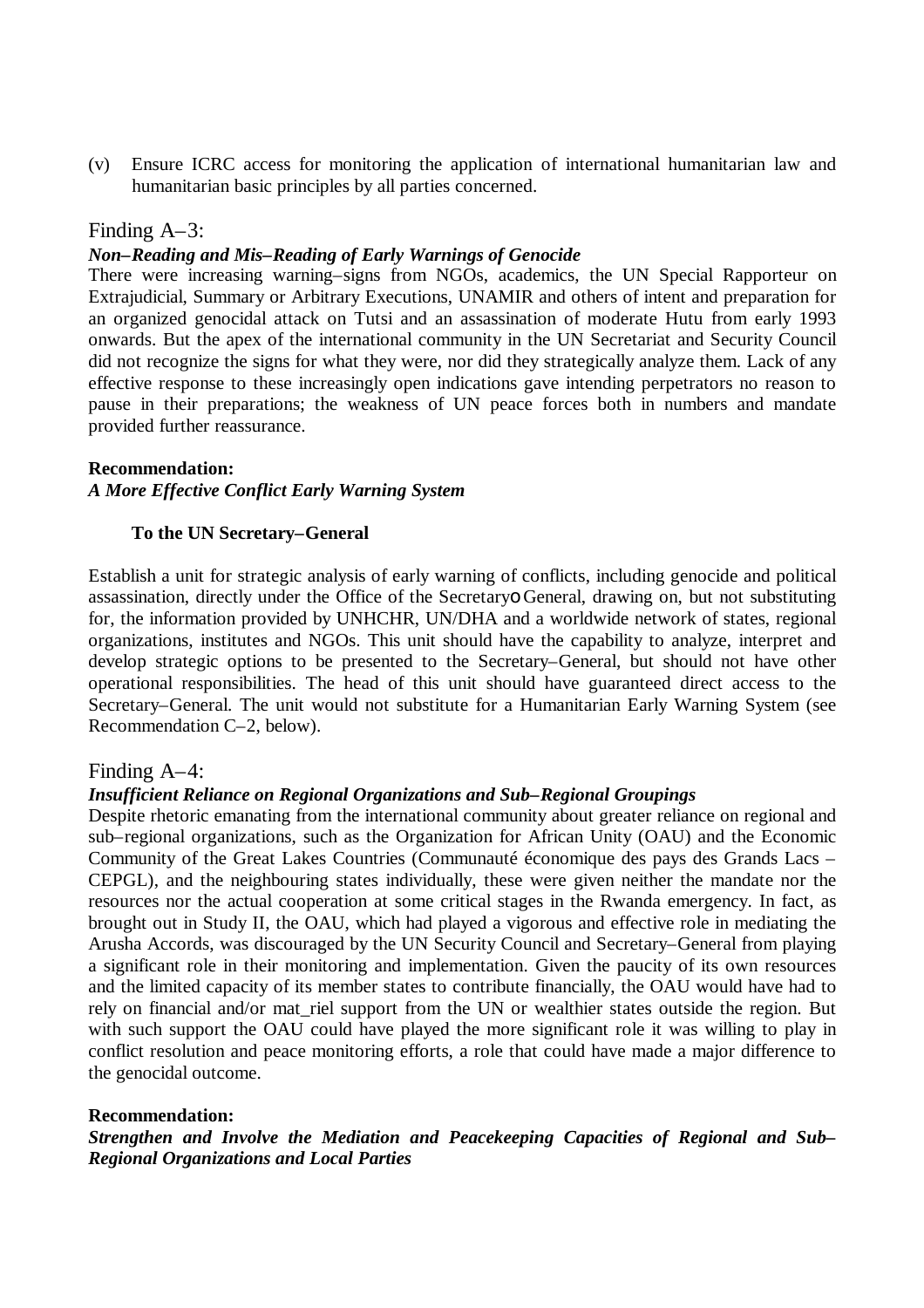# **To the Secretaries–General of the UN, OAU and OAS for Follow–up and to Member States for Necessary Action**

- a. Ensure that regional participation in preventive diplomacy carries over into peacekeeping so as to establish continuity between mediation and peacekeeping.
- b. Allocate adequate resources to regional and sub–regional organizations and neighbouring states to enable them to be effective in preventive diplomacy and peacekeeping, taking into consideration that most of the world's conflicts occur in regions where these parties have the fewest resources to deal with them.
- c. Ensure that the UN sanctions action, sets parameters and monitors implementation of forceful intervention and, where needed, helps finance and otherwise support such actions, but remains the body of last resort for implementation.
- d. Accelerate current plans for strengthening OAU's peacekeeping functions with the support of the UN.

## Finding A–5:

## *Flawed Human Rights Mechanisms and Performance*

The UN High Commissioner for Human Rights/Centre for Human Rights and the UN Special Rapporteur on Extrajudicial, Summary or Arbitrary Executions, were involved in the different phases of the Rwanda crisis. The performance of these mechanisms has been mixed for a number of reasons, including a lag in evaluating and reporting accounts of threatened genocide and failure of member governments to take action when reports were submitted. The Human Rights Field Operation for Rwanda, the first under the High Commissioner and back–stopped by the Centre, has encountered a range of internal and external problems, enumerated in Study IV, that have impeded its effectiveness. One underlying factor has been lack of regular budgetary funding, which has \_created uncertainty and staff discontinuity.

#### **Recommendation:**

#### *Strengthen Human Rights Machinery*

# **To the High Commissioner for Human Rights and Member States**

- a. Establish a small high–calibre unit under the High Commissioner for Human Rights, with the sole function of analyzing and interpreting information on indications of conspiracy to genocide and all other escalating violations of human rights. This unit should have direct access to the proposed early warning unit in the Secretary–General's office (see Recommendation A–3). Its performance will partly depend on the effectiveness of an adequately–funded field presence for information–gathering and fact–finding.
- b. Effective human rights machinery must have adequate standing procedures for vigilance over threatened genocide and for prompt investigative action. It requires adequate budgetary resources, clear mandates and qualified professional staff at both headquarters and field levels.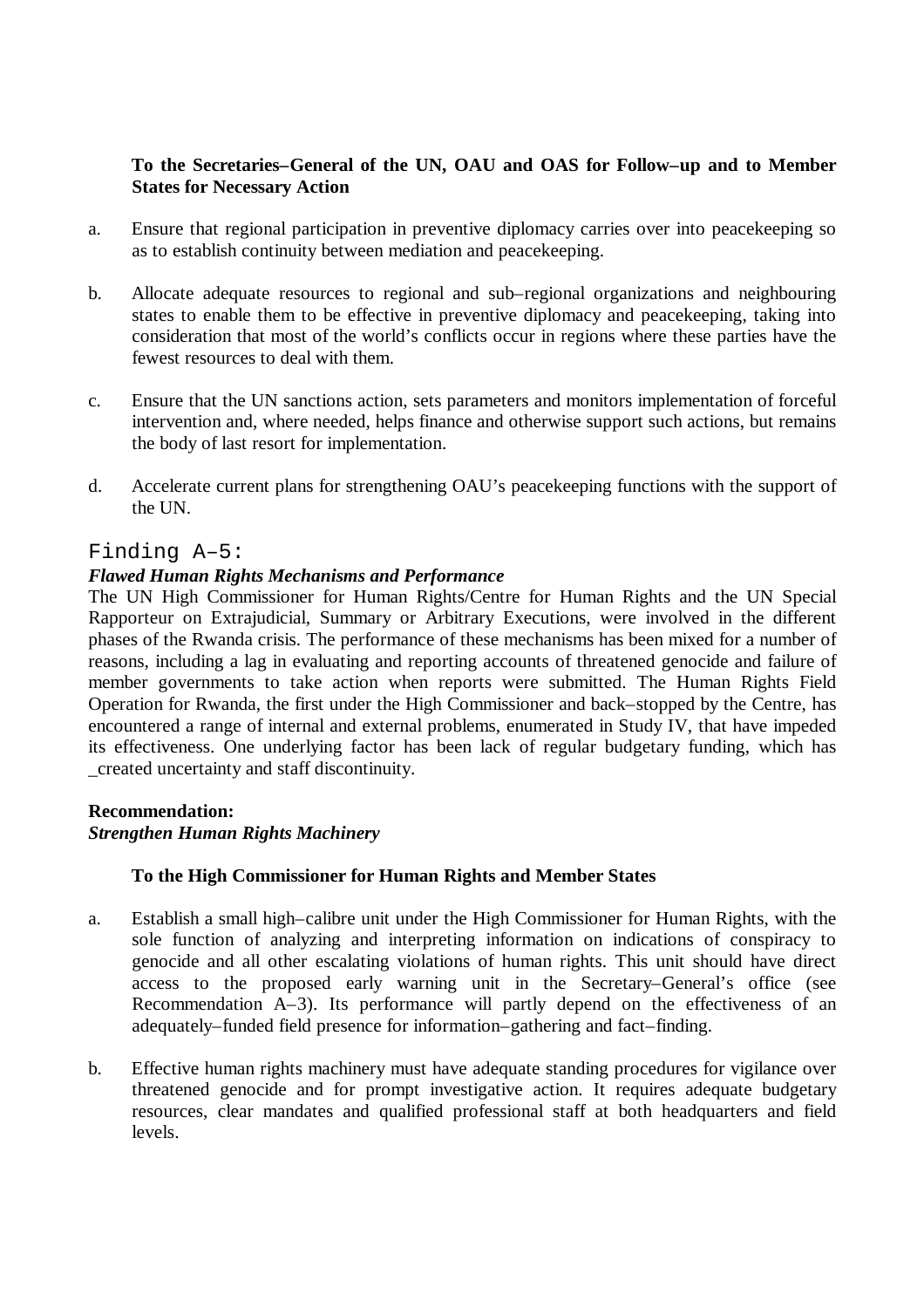- c. In seeking improved effectiveness of human rights machinery, complementarity should be ensured with activities of other organizations mandated for protection of victims of conflict or other vulnerable groups.
- d. Fund and conduct an independent evaluation of the Human Rights Field Operation for Rwanda and charge it with making highly professional and specific recommendations for optimal UN machinery and response to threatened genocide and human rights deprivations.

# Finding A-6:

#### *Contingency Planning, Preparedness Measures, Choice of Interventions and Donor Response*

Humanitarian response of official multilateral and bilateral agencies and NGOs to massive population displacements, triggered by the Rwanda genocide, was extraordinary. While it is impossible to estimate what the toll would have been in the absence of these efforts, it undoubtedly would have been staggering from starvation alone. Even so, an estimated 80,000 died in camps in Zaire, Tanzania and inside Rwanda in 1994, primarily from cholera and dysentery. It is true that agencies and NGOs had to confront extremely difficult and often dangerous conditions in Goma, Zaire, and an inhospitable physical and political environment as well. Nonetheless, more attention to needs and capacities assessments, contingency planning, preparedness measures, and adoption of the most cost–effective interventions by UN agencies, NGOs and donor governments, including military contingents providing humanitarian assistance, would have resulted in better allocation of relief resources and, more importantly, could have saved even more human lives.

One problem regarding such concepts as contingency planning and preparedness measures is lack of consistent working definitions among agencies. As discussed in Study III, it is important that preparedness be broadly conceived to include the advance placement of key technical and logistics staff and adequate mapping and communications equipment. The development and promulgation by UNHCR of "service packages" was an important innovation during the Rwanda crisis. In continuing efforts to improve this approach, better standby arrangements for larger strategic equipment items, such as bulldozers and water tankers, are needed.

It is important to underline that donor governments can be just as deficient in inadequate planning and preparedness as other agencies. Study III found instances of donors being prepared to fund transportation of inappropriate commodities (bottled water being an egregious example) and others where UN agencies had made timely identification of appropriate needs, but donor governments did not live up to their commitments to provide them, or did not provide them in a timely manner. Long delays in providing water tanker trucks and bulldozers to the Goma area are the most serious examples, examples that did result in deaths that could have been prevented.

#### **Recommendation:**

#### *Policy and Funding for Preparedness Measures*

**a. To the UN Inter–Agency Standing Committee and Agencies, Bilateral Donors, OECD/DAC, International Red Cross and Red Crescent Movement and NGO Network Organizations, and to Member States for Necessary Support**

Each group to whom this recommendation is addressed should develop policy guidelines and \_operating procedures appropriate to their functions for undertaking needs and capacities assessments, contingency planning, preparedness measures and procurement of supplies and equipment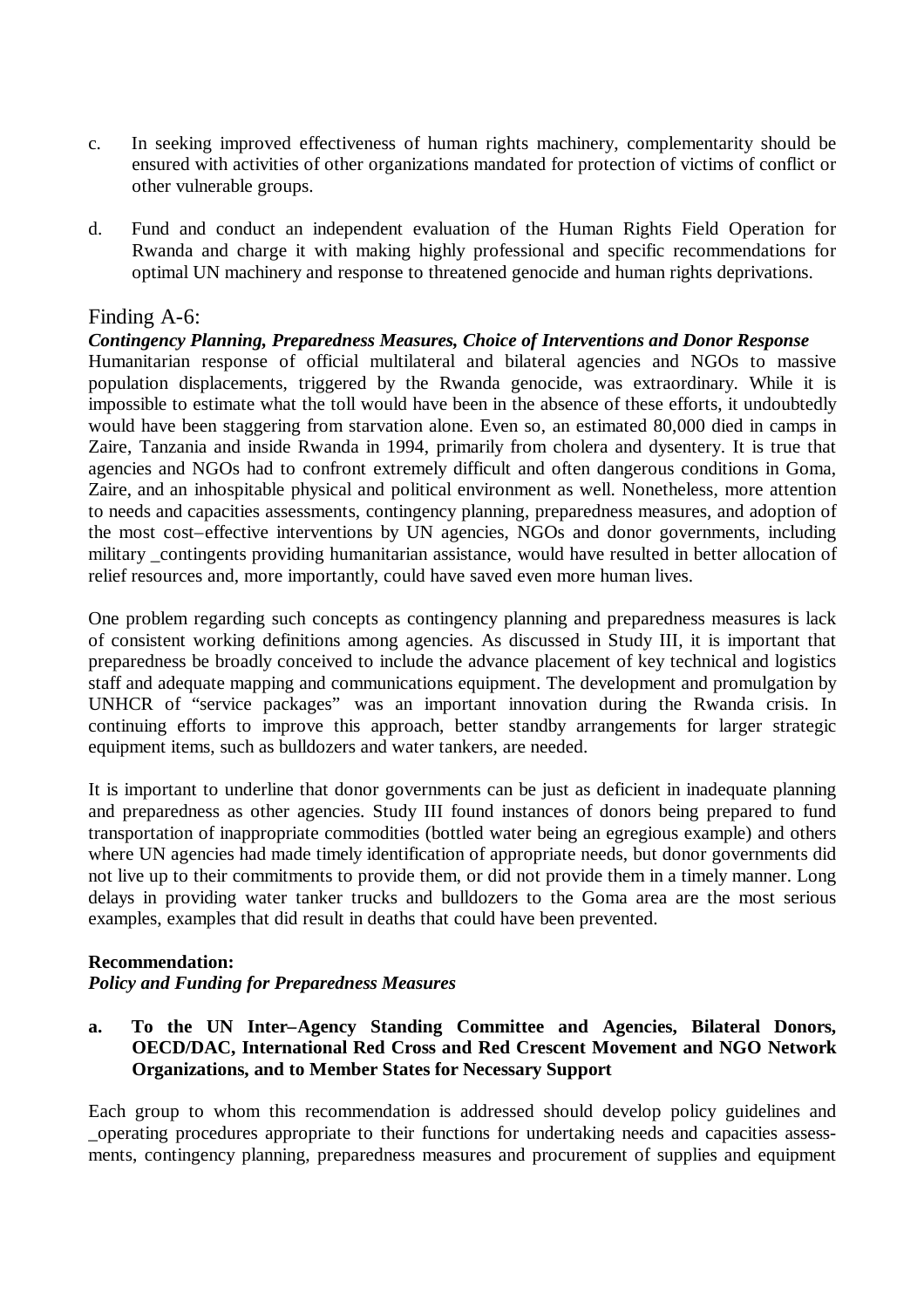for cost–effective interventions (e.g., bucket chlorination for water purification, oral rehydration salts), as well as for cost–effective investments in mitigating critical logistical bottlenecks, such as key transportation links.

However, there should be as wide agreement as possible on consistent working definitions of contingency planning and preparedness measures to be used by agencies and organizations involved in humanitarian relief operations. The UN Inter–Agency Standing Committee, with the participation of NGO implementing partners, would be a logical forum to agree on a common set of definitions from those that have been developed by such agencies as DHA and UNHCR. Consultations should also take place with the components of the International Red Cross and Red Crescent movement and with OECD/DAC.

In order to fulfil its purpose of anticipating possible developments, contingency planning should project a range of scenarios and analyze factors bearing on the likelihood of each scenario. An important basis for drawing up contingency plans should be information and analysis drawn from the integrated humanitarian early warning capacity recommended in C–2 below. Just as important, the contingency plan must then be updated to reflect relevant changes in the environment.

Preparedness measures should be conceived broadly, to include needs for advance placement onthe-ground of technical and logistics staff, adequate mapping, appropriate communications equipment and standby arrangements for larger strategic equipment. They also require a coordinated approach, and should therefore come under the sphere of improved coordination efforts as recommended in C–3 below.

# **b. To the UN Inter–Agency Standing Committee and Agencies, Donor Governments, Bilateral Agencies and OECD/DAC**

- i. Donors should be prepared to provide increased up–front funding to agencies for contingency planning and preparedness measures for major complex emergencies and honour pledges to do so. For activities that draw on funds channelled through the UN, the existing contingency fund overseen by DHA should be expanded and procedures for its utilization streamlined.
- ii. Donor funding sources and implementing agencies need to be brought together, perhaps through OECD/DAC, to seek a common understanding regarding mutually acceptable levels of investment in contingency planning and preparedness measures and accompanying levels of risk.
- iii. Donors should be prepared to fund costs for appropriate and cost–effective interventions and they should implement expeditiously commitments made to agencies to supply equipment and supplies.

# Finding A–7:

# *Slow and Restricted Recovery Aid*

In the aftermath of the genocide, donors were generally not well–prepared to assist in the recovery \_of Rwanda. Significant pledges of development aid were made by the beginning of 1995, but the flexible, fast-disbursing aid needed by the government to restore basic capacities was slow in materializing.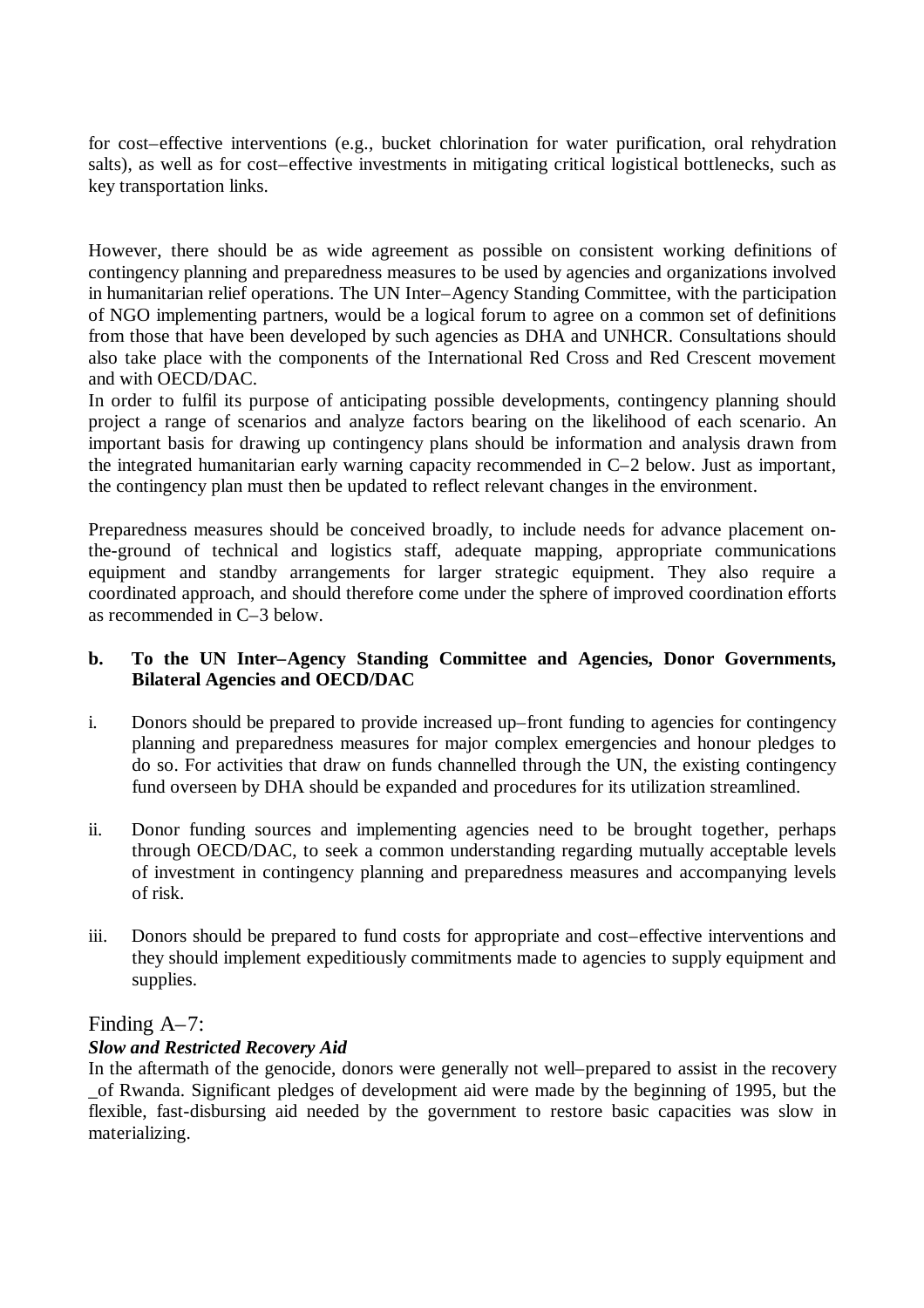Among the reasons for this lag have been: donor government concerns regarding the legitimacy of the post–genocide government; normal agency procedural requirements that resulted in prolonged processing, leading to delayed commitments and disbursements; frequent turnover of key personnel and political rivalries within the government; and continuing incidents of violence within Rwanda. But a major factor has been the inability to achieve a mutual understanding between donors and the new government over their respective requirements and constraints. To provide fast–disbursing aid (programme or budget support), donors need assurance about the transparency and accountability of the government's budget preparation and execution processes.

## **Recommendation:**

# *Rapid Availability of Flexible Resources for Key Functions*

## **To the Bilateral Donors, Multilateral Development Banks, UN/DHA, UN Development Agencies and the OECD Development Assistance Committee**

- a. Initiate, at the earliest possible stage, consultations between donors and the government to address concerns on both sides, and to agree on the conditions under which donors will provide assistance.
- b. Develop guidelines through DAC for countries recovering from complex emergencies that:
- l ask donors to allocate designated resources to "recovery funds" as a category distinct from emergency relief funds on the one hand, and longer–term development funds on the other.
- l provide rapid and flexible procedures for disbursing recovery funds along the same lines as procedures for emergency assistance;
- l indicate how basic donor accountability requirements can be met in provision of fastdisbursing and untied recovery funds without reo introducing protracted processes and requirements that recovering countries will not be able to meet; and
- l propose procedures dealing with such matters as utilization of NGOs, donor coordination, etc., tailored to the circumstances of complex emergencies.

# **B. Detection, Prevention and Suppression of Genocide and Civil Violence**

This section presents additional findings and recommendations that relate to issues dealt with by Study II.

#### Finding B–1:

#### *Flawed Use of Conditionality*

Some members of the international community did attempt to influence the government of Rwanda to curb increasing violations of human rights during the three–year period preceding the genocide. These efforts included diplomatic representations and, in one case, clear warnings that economic and military aid would be reconsidered unless the situation was rectified. While a few human rights cases were attended to, for the most part these efforts had no impact on the escalation of civil violence. In principle, most bilateral donors made economic aid, which had become very substantial by the early 1990s (almost US\$50 per capita), conditional upon observance of human rights, but in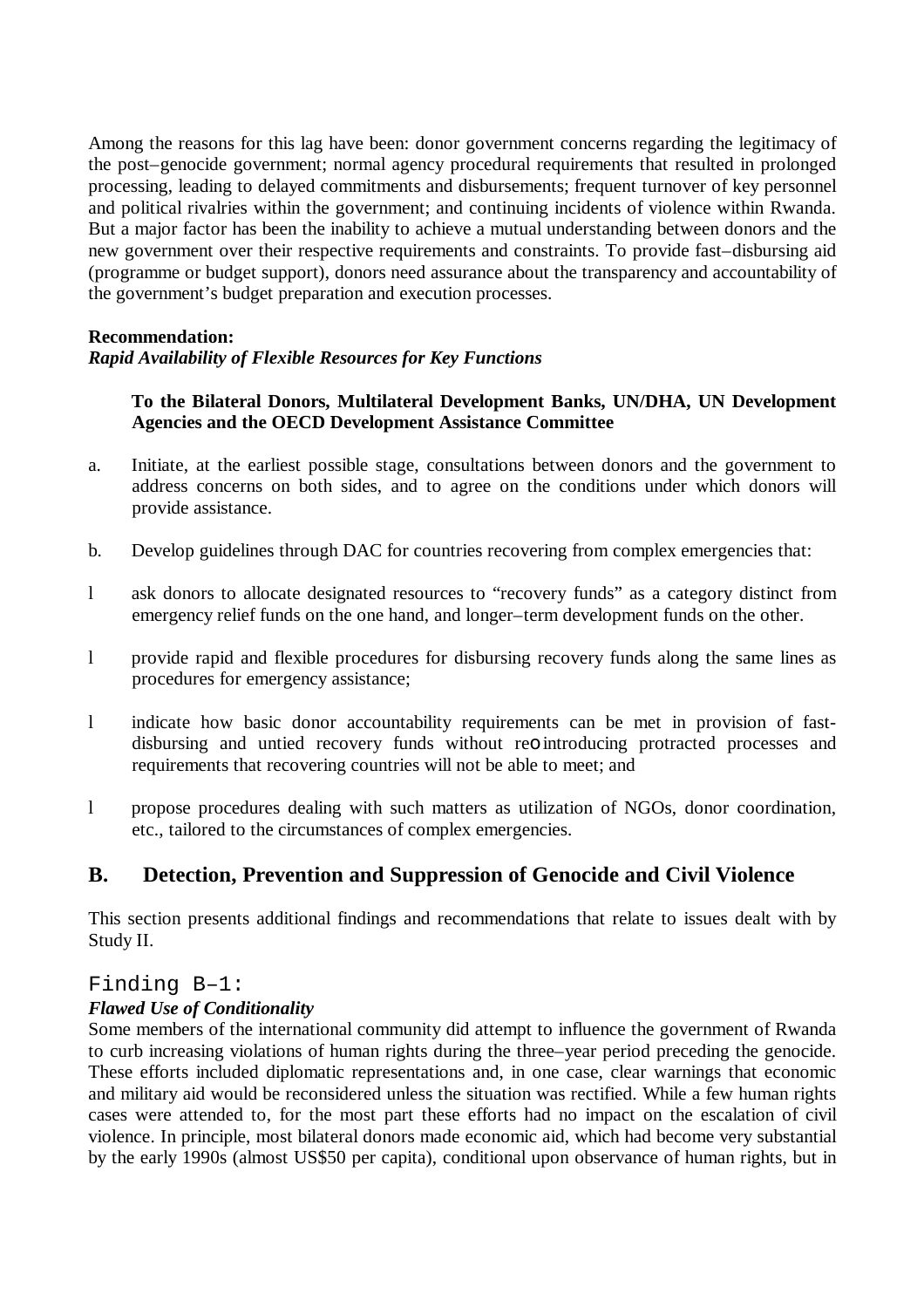practice virtually no donor reduced aid with specific and exclusive reference to human rights violations. Canada did indicate that its reductions were a result of human rights violations, even though other factors influenced the decision. Some bilateral donors hoped that "positive conditionality," by promoting democratization through support for a free press, local human rights organizations and the justice system would check human rights violations. However, violations continued to increase in severity. Severe drought and massive population displacements caused by the RPF offensive of early 1993 resulted in a substantial shift to humanitarian aid, which provided less leeway for conditionality. By suspending aid in late 1993 and early 1994 with reference to bookkeeping and project feasibility rather than human rights criteria, donors sent the message that human rights conditionality was preached but not practised.

#### **Recommendation:** *More Effective Conditionality*

## **To the OECD Development Assistance Committee, UN Inter–Agency Standing Committee and International Financial Institutions.**

Identify and be prepared to implement consistently a range of measures intended to pressure a government to halt severe civil violence and human rights violations. Between diplomatic representations at one end of the range and intervention of peacekeeping forces at the other, are such measures as implementation of economic and military assistance conditionality, freezing of foreign bank accounts and application of selective embargoes. As noted in the finding above, assistance conditionality may be either "positive" or "negative." An approach often used in conjunction with positive or negative conditionality is policy dialogue through day–to–day contact or in more formal settings, such as Consultative Group and Round Table meetings that bring all major donors together with the government.

Economic conditionality imposed by outside actors must be formulated with a view to its likely impact on human rights conditions and conflict in the receiving country. Actual measures adopted must be tailored to the specific situation, taking into account the possibility that a given measure might increase rather than decrease violence. For this reason, a systematic study of past experience, including an in–depth study of Rwanda, regarding timing, nature and effects of both positive and negative conditionality would be highly desirable.

Drawing from such a study, the formulation of a clear and uniform policy will require consultations within and among such bodies as the OECD Development Assistance Committee, the Development Committee for the Bretton Woods institutions and regional development banks, and the UN Inter-Agency Standing Committee.

#### Finding B–2:

#### *Illegal Arms Trade Fuelled the Violence*

Outside arms suppliers contributed to and exacerbated the conflict in Rwanda in violation of the spirit if not the text of the Arusha Accords, preceding cease–fire agreements and the UN arms embargo. After the genocide, continued rearming of former government military and militia, as reported to have been occurring in Zaire, increased the threat of repetition of the cycle of massive violence. The recently established International Commission of Inquiry, charged with investigating these reports, will hopefully lead to a cessation of such arms shipments.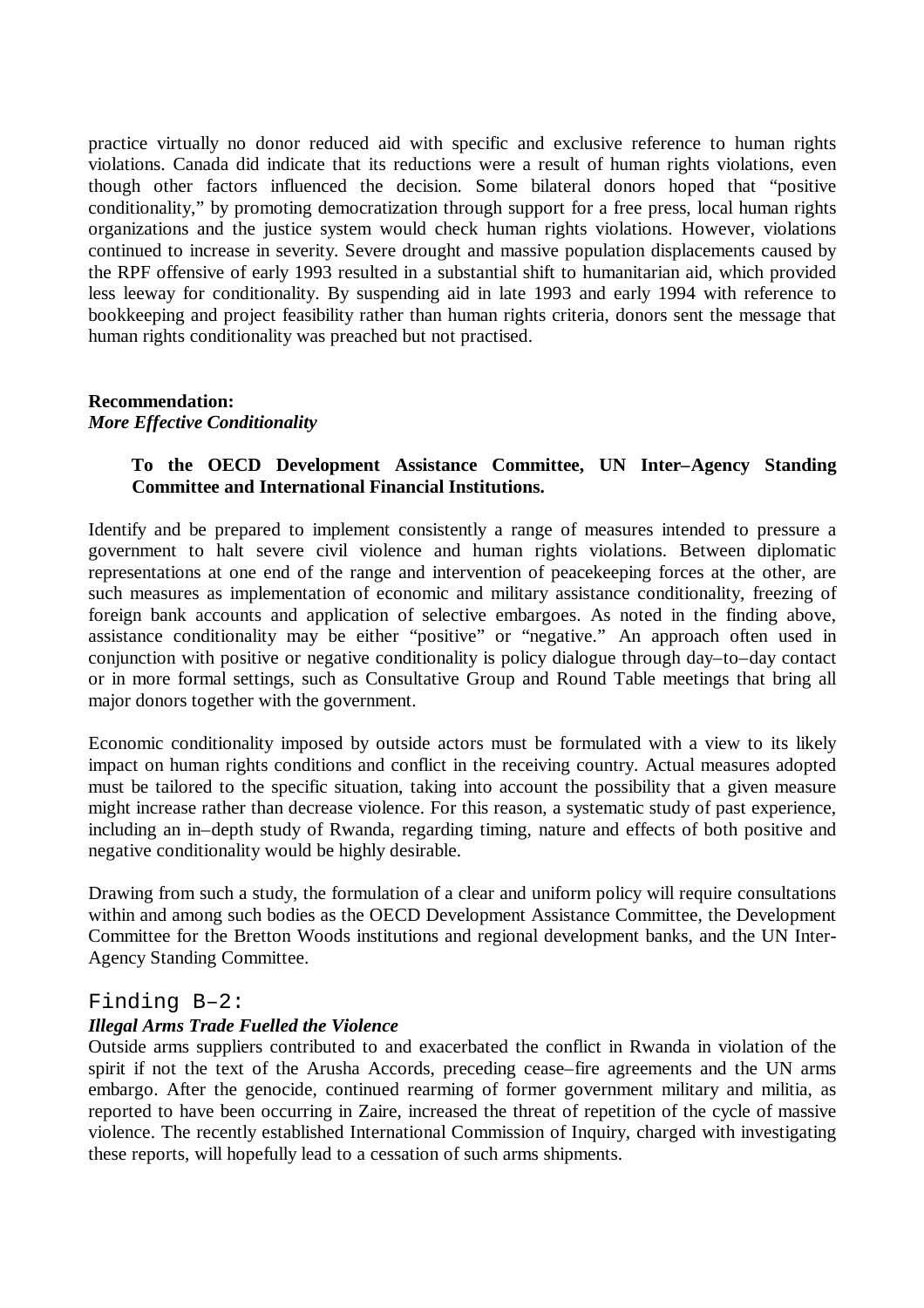# **Recommendation:** *Enforce Arms Embargoes*

## **To the UN Secretary–General, Member States and the Media for Necessary Action**

- ? Investigate and penalize breaches of arms embargoes agreed to by treaties or instituted by the UN.
- ? Establish or tighten controls on arms export licences so as to halt arms sales to countries committing acts of violence against their citizens.
- ? Carefully review findings of the International Commission of Inquiry charged with investigating reports of supply of arms and related matériel to former Rwanda government forces in the Great Lakes region. Take action as appropriate.
- ? Encourage the press to investigate and publicize instances of arms sales and shipments that are illegal or are made to countries that commit acts of violence against their citizens.

## Finding B-3:

## *Flaws in the Peace Process*

As reflected in the Arusha Accords process, negotiations and peace agreements entail risks, tending to further polarize those who reject the agreements. In particular, the problem posed by Hutu extremists who were left out of the AccordsÕ powero sharing arrangements was not addressed, or even sufficiently recognized as a serious problem by the international community at the time. Implementation and monitoring requirements, including the peacekeeping force called for by the Accords, received insufficient attention and action by the international community. In particular, the UN failed to make adequate use of the OAU and local African states, who had been intensively involved in negotiations, in the implementation phase.

#### **Recommendation:**

#### *Sustainable Peace Agreements*

## **To the Secretaries–General of the UN, OAU and OAS for Follow–up and to Member States for Necessary Action**

Peace agreements require careful follow–up and monitoring to ensure their consolidation and implementation. This may require special measures to speed up demobilization of the warring parties, disarm or neutralize opponents of the agreement, and provision of incentives to maintain momentum. Regional organizations and neighbouring states should be actively involved at every stage of the process.

? The UN Secretariat should undertake a study, in consultation with OAU and OAS, with a view to developing guidelines on follow–up and monitoring of peace agreements. Any guidelines would have to take into account the complexity of such agreements and the need for follow–up to be tailored to their unique characteristics.

# **C. Management of Relief**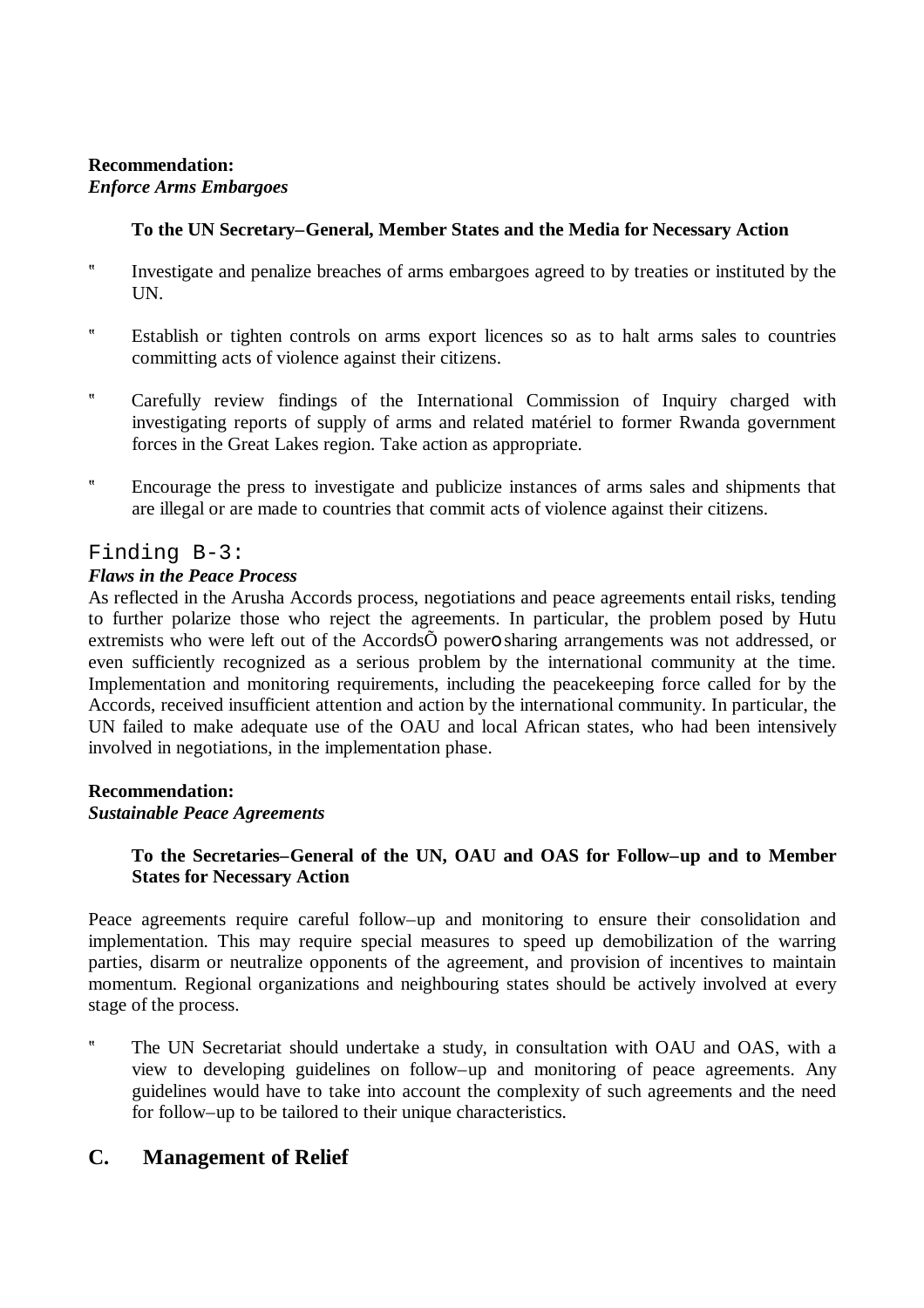This section presents additional findings and recommendations that relate to the management of humanitarian relief assistance to refugees outside Rwanda and to displaced persons and survivors of genocide and violence within Rwanda. These are topics covered by Study III.

While not framed as a finding or recommendation, there is an issue of balance between attention to relief needs of refugees and survivors within the country. Given the refugees' near total lack of resources of their own, it is perhaps understandable that the largest portion of international relief assistance committed for the Rwanda crisis has been allocated to ÒoutsidersÓ rather than to "insiders," even though those in need of relief within the country may have at one point considerably outnumbered those outside. Given both their visibility (e.g. in international media) and immediacy of their needs, international attention focused initially on refugees, then on the internally displaced and finally – and belatedly – on survivors.

While some agencies sought to achieve a balance between humanitarian aid provided to refugees and those in need inside the country, a real problem was that information on the needs of vulnerable groups, such as widows and unaccompanied children<sup>9</sup>, within Rwanda was much poorer than information on needs of refugees. Also, agencies' organizational capacities to serve these needs were generally less well developed, especially in the early months, within Rwanda. By the autumn of 1994 donor attention within Rwanda was shifting from relief to rehabilitation and recovery.

# Finding C–1:

## *Insecurity in Refugee Camps*

Physical protection of refugees and displaced persons in camps can be problematic even in "normal" circumstances. In the Rwanda crisis, this issue quickly became of paramount importance. The continued dominance of former commune and other leaders, some of whom were perpetrators of the genocide, and the presence of armed elements in refugee camps, inflicted more trauma, insecurity and diversion of resources destined for bona fide refugees; and posed a security threat to relief agency staff. Occasional ostentatious or other forms of reckless or imprudent behaviour of agency staff unnecessarily increased the risk of security problems as well. Experience from complex emergencies has shown that behaviour of staff and the way they choose to interact with the beneficiary community has a major influence on the refugees' and their own security.

#### **Recommendation:** *Refugee Camp Security*

-

**To the High Commissioner for Refugees, the Under Secretary–General for Humanitarian Affairs and Heads of NGO Network Organizations for Follow–up, in Consultation with the Components of the International Red Cross and Red Crescent Movement, and to the Security Council, Member States and Donor Agencies for Necessary Action and Support**

In situations where the international community has assumed humanitarian responsibility at refugee and/or IDP camps, take the following actions with respect to camp security measures:

<sup>&</sup>lt;sup>9</sup> As noted in Chapter 4, great efforts have been made over the past year by ICRC, UNICEF, UNHCR and by NGOs such as Save the Children (UK and US), to trace unaccompanied children.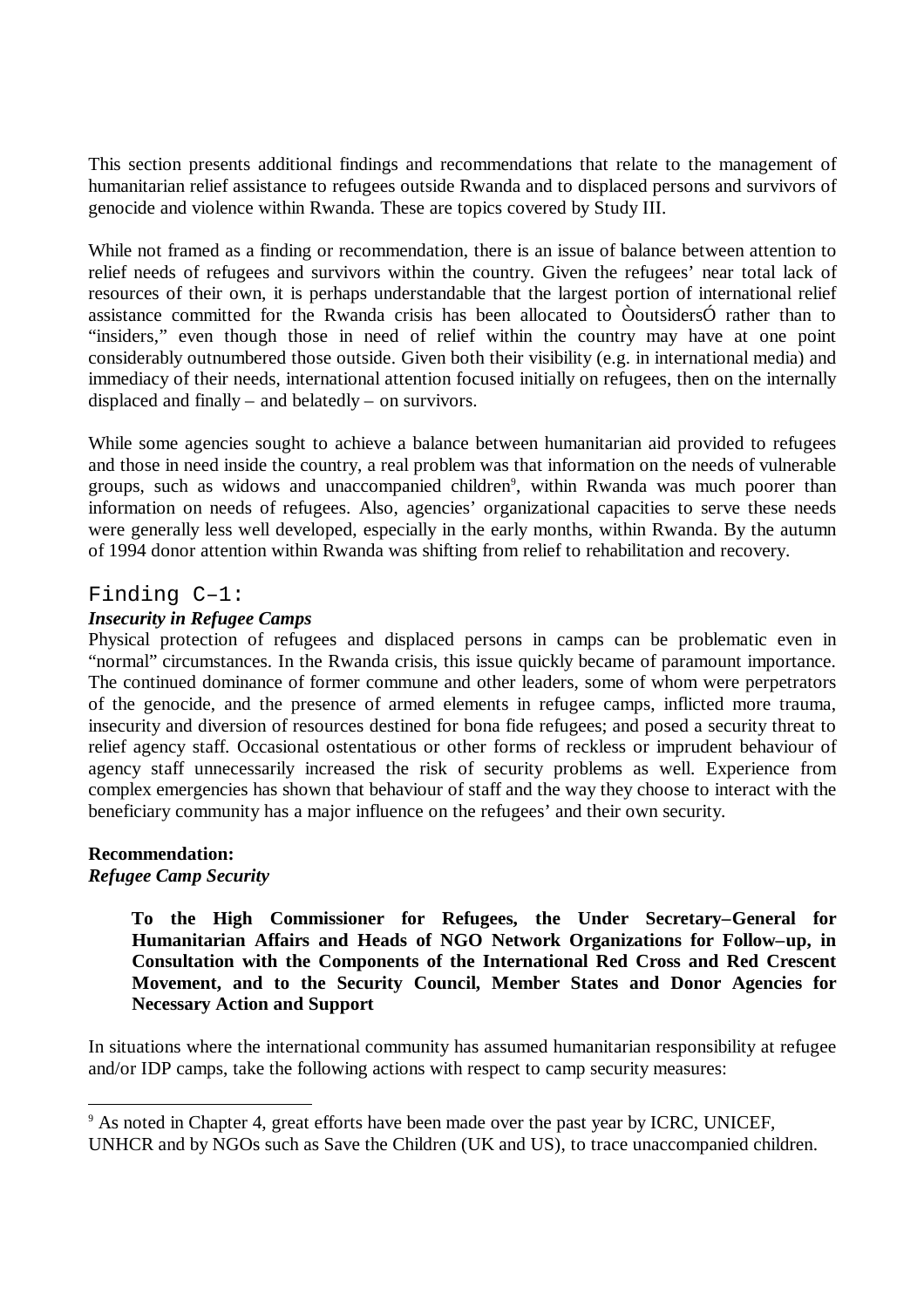- a. Give UN peace missions authority and the appropriate means to ensure protection, in coordination with host governments or otherwise, of camp populations and staffs of relief organizations.
- b. Work with host governments to take other measures, such as disarming camp residents, separating genuine refugees from those not entitled to refugee status, barring arms trading, preventing military training of residents, expelling hostile leadership from camps, halting the operations of hate media, and splitting up large camps into smaller ones at a greater distance from the border.
- c. Advise official and non–governmental agency staffs on prudent patterns of behaviour that will not invite security problems as well as on how effectively to maintain an open and continuous dialogue with the beneficiary community.

# Finding C–2:

*Inadequate Early Warning of Population Displacements and Sudden Increases in Relief Needs* Detailed study of the information flows and decisions leading up to the Goma influx reveal that an integrated mechanism for gathering and analyzing information that could provide advance warning of large population displacements did not exist. The UNREO Information Cell came closest to fulfilling such a role but its objective was to collect and share information for coordination rather than warning purposes. It was heavily dependent upon a) relief agencies or UNAMIR contingents being present in an area and b) providing regular monitoring reports on developments/events in their area. These conditions were not met in much of north–west Rwanda during the critical period of May and June 1994. Study III also highlighted the need for information to be circulated as widely as possible among all agencies involved in the response, including NGOs, and to all agency sub–offices, many of which did not receive situation reports sent to headquarters.

#### **Recommendation:**

#### *Development of an Integrated Humanitarian Early Warning System*

## **To the UN Secretary–General and Inter–Agency Standing Committee, in Consultation with the Components of the International Red Cross and Red Crescent Movement and NGO Network Organizations**

Establish an Integrated Early Warning Cell, adequately resourced, within the DHA region coordination office once emergency operations have commenced. All agencies – governmental, inter-governmental and NGO – operating in the region should be encouraged to feed reports on developments within their area of operation into the Cell.

- ? Where coverage of areas is incomplete the integrated early warning cell should have capacity to place field observers/monitors to complement relief agencies or, in those areas where security is very poor, to call upon aerial reconnaissance capacity through standby arrangements with suitable military forces.
- ? Information from all sources should be combined and analyzed and the likelihood of events requiring substantial humanitarian responses estimated.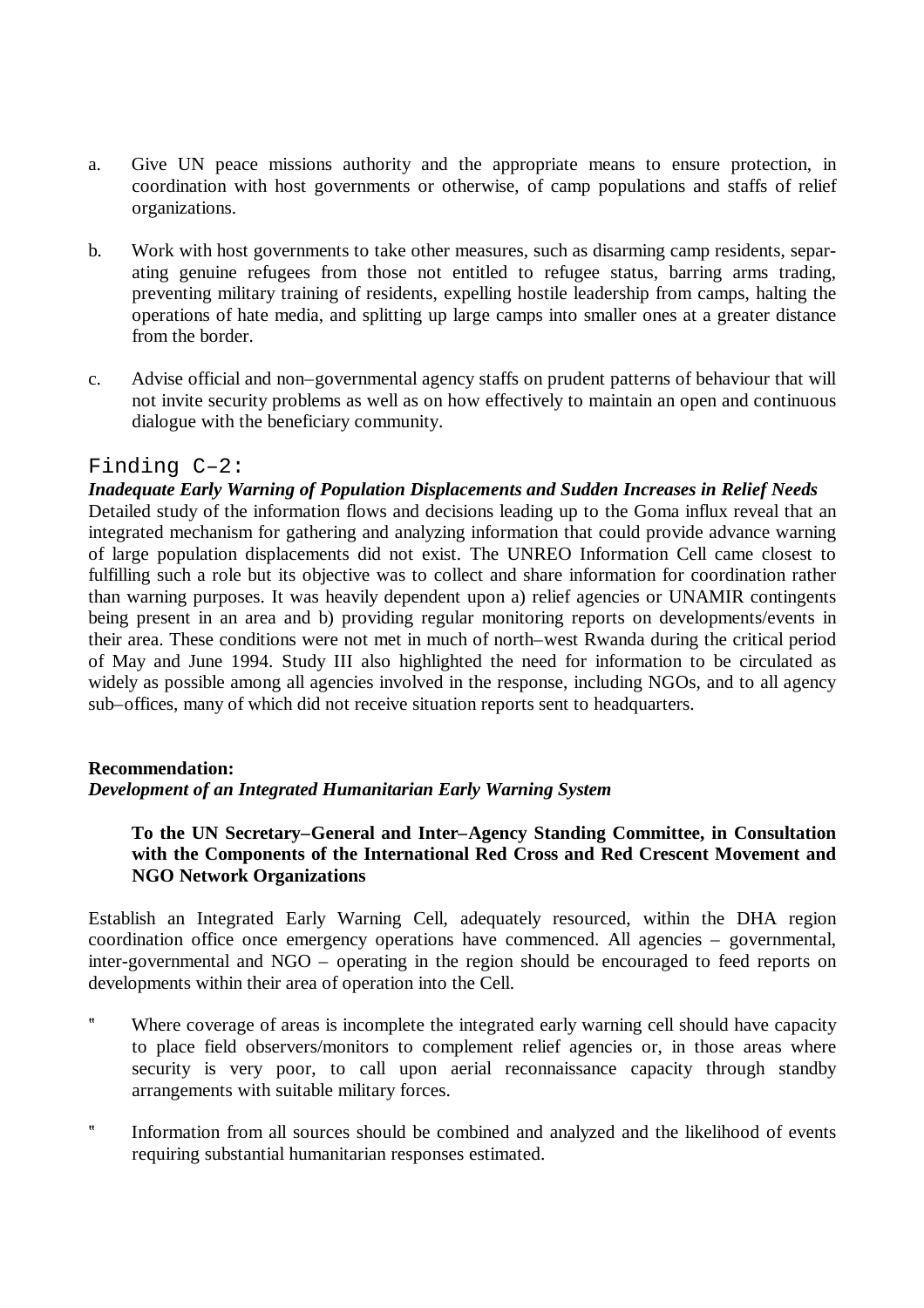? Reports containing information on key developments in each area and assessments of likelihood of substantial population displacements should be disseminated widely to all sub– offices of agencies involved in the response that have a proven record of treating sensitive information confidentially. In extremely fluid and tense situations, reporting should be daily.

## Finding C–3:

#### *Mixed Performance in Coordination*

Coordination mechanisms existed at many different levels within the system.

At least seven UN agencies and the Department of Humanitarian Affairs were directly involved in the response. Collaboration and coordination among UN agencies was affected by overlapping mandates and a regrettable rivalry. Overall coordination was characterized by what Study III termed a "hollow coreÓ with a small, ad hoc, not highlyo regarded body with a coordination mandate only within Rwanda (DHA/UNREO) attempting to coordinate very large operational agencies (notably WFP and UNHCR) supporting refugees in neighbouring countries as well as programmes inside Rwanda. Responsibility for technical and sectoral coordination within Rwanda was further split between UNICEF and WHO. All these agencies relied to a significant degree upon NGO implementing partners, some 250 organizations, which presented coordinating agencies with extremely wide variations in terms of experience, professional qualifications and attitudes toward coordination efforts (see Study IV, Chapter 6).

There was also lack of clarity in division of responsibilities among senior UN officials who had various leadership and coordination functions (i.e. UNAMIR Force Commander, Special Representative of the Secretary General, Humanitarian Coordinator/Head of UNREO, Special Envoy of the High Commissioner for Refugees) and their relationship viso ˆo vis senior personnel from UN agencies and departments. Such overlaps and lack of clarity hampered operational effectiveness.

At lower levels there were instances of successful coordination, notably in relation to refugees where UNHCR's Technical Coordinator structure performed well and the agency's ability to encourage NGO cooperation and team efforts among all agencies was enhanced by substantial financial support from ECHO. The best case of operational coordination was Ngara where UNHCR, backed up by the government of Tanzania, limited the number of NGOs working in camps and provided strong leadership. Within Rwanda, in a context where a large number of NGOs were involved in operations, the DHA/UNREO–supported Integrated Operations Centre (IOC) was obliged to adopt a less directive approach to coordination but nevertheless, by providing excellent information and facilitating collaboration among agencies, was able to achieve an impressive level of coordination.

#### **Recommendation:**

#### *Effective Coordination Among and By Official Agencies*

## **To the UN Secretary–General and Inter–Agency Standing Committee**

Three options are formulated below to address the weaknesses identified in the above finding. The options vary in the degree of reform required. Each has relative advantages and disadvantages.

(i) Strengthen and extend existing inter–agency coordinating arrangements and mechanisms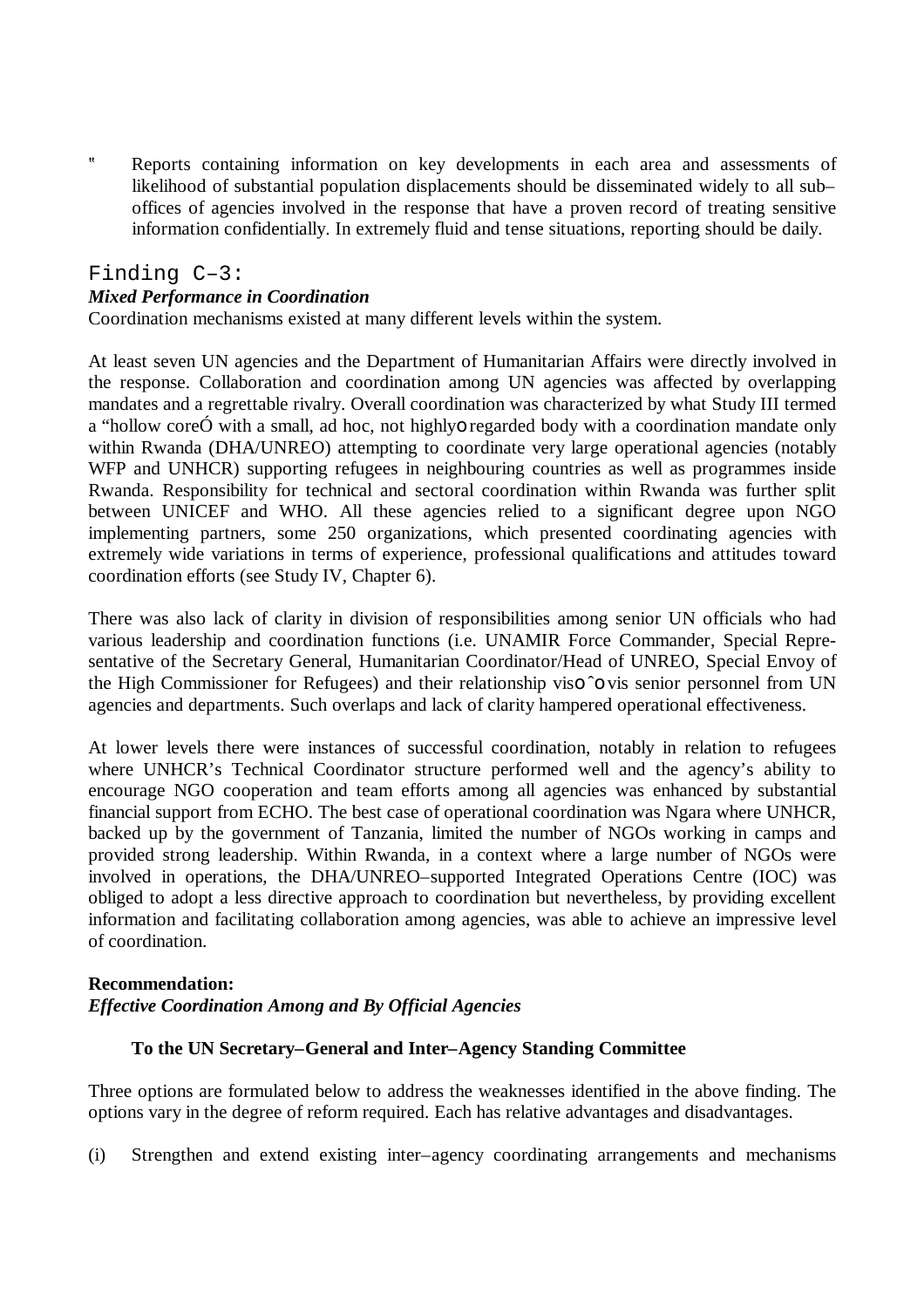through:

- a) use of inter–agency Memoranda of Understanding (such as that between UNHCR and WFP);
- b) strengthening DHA by assuring its funding base and giving it responsibility for providing common services to UN and other agencies (air cell management responsibility, integrated humanitarian early warning system, etc.);
- c) structure UN coordination meetings as inclusive task forces, chaired by DHA, and to which representatives of the Red Cross and Red Crescent Movement, major bilateral donors and key NGOs would be routinely invited to participate;
- d) reducing the number of senior officials with coordination and leadership roles and clarifying lines of authority of those present.
- (ii) Considerably strengthen the central coordinating role of UN/DHA. Under this option humanitarian assistance funding for UN agencies and their NGO implementing partners would be channelled through DHA, which would decide on priorities and determine the amount of funds each agency would receive. To perform effectively this expanded role, DHA would need additional expert staff, including those with technical backgrounds, to be posted to the field as well as headquarters.
- (iii) Consolidate in a new, expertly–led and –staffed and fully operational mechanism of the United Nations, the emergency response functions of the principal UN humanitarian agencies (UNHCR, WFP, UNICEF and DHA). This is the option recommended by Study III.

Option (i) would be the least costly and disruptive, but the findings of Study III suggest that these efforts would not be enough to eliminate the confusion and competition experienced during the Rwanda emergency. Option (ii) would entail some additional cost but it would also strengthen the coordinating function at one focal point, with control over resource allocation. This would not \_require the creation of additional organizations but would strengthen one that is already there. Option (iii) would ensure coordination by centralizing all policy and operational responsibility in one agency/department. It should be noted that this agency/department need not be created outside the existing agency structure, but could be created within one of the existing agencies, such as DHA. Nonetheless, it would be the most disruptive of the three options. It has also been argued that there is a value to having some specialized institutional competence as well as possible cross- \_fertilization from having relief and development functions in the same agency (as in the cases of UNICEF and WFP). A similar case has been made regarding the value of having relief and refugee protection functions in the same agency, as currently is the case in UNHCR. But an opposite case can also be made that the two functions can come into conflict and compete for attention and resources, suggesting that each would be performed better in separate agencies.

Whichever option is chosen, a plan of action should be formulated, including a full review of staff needs by a special panel of international experts, governments and NGOs. A report containing the reasoning for selecting the option as well as the plan of action should be submitted by the Secretary–General to the General Assembly.

Finding C–4: *Mixed NGO Performance*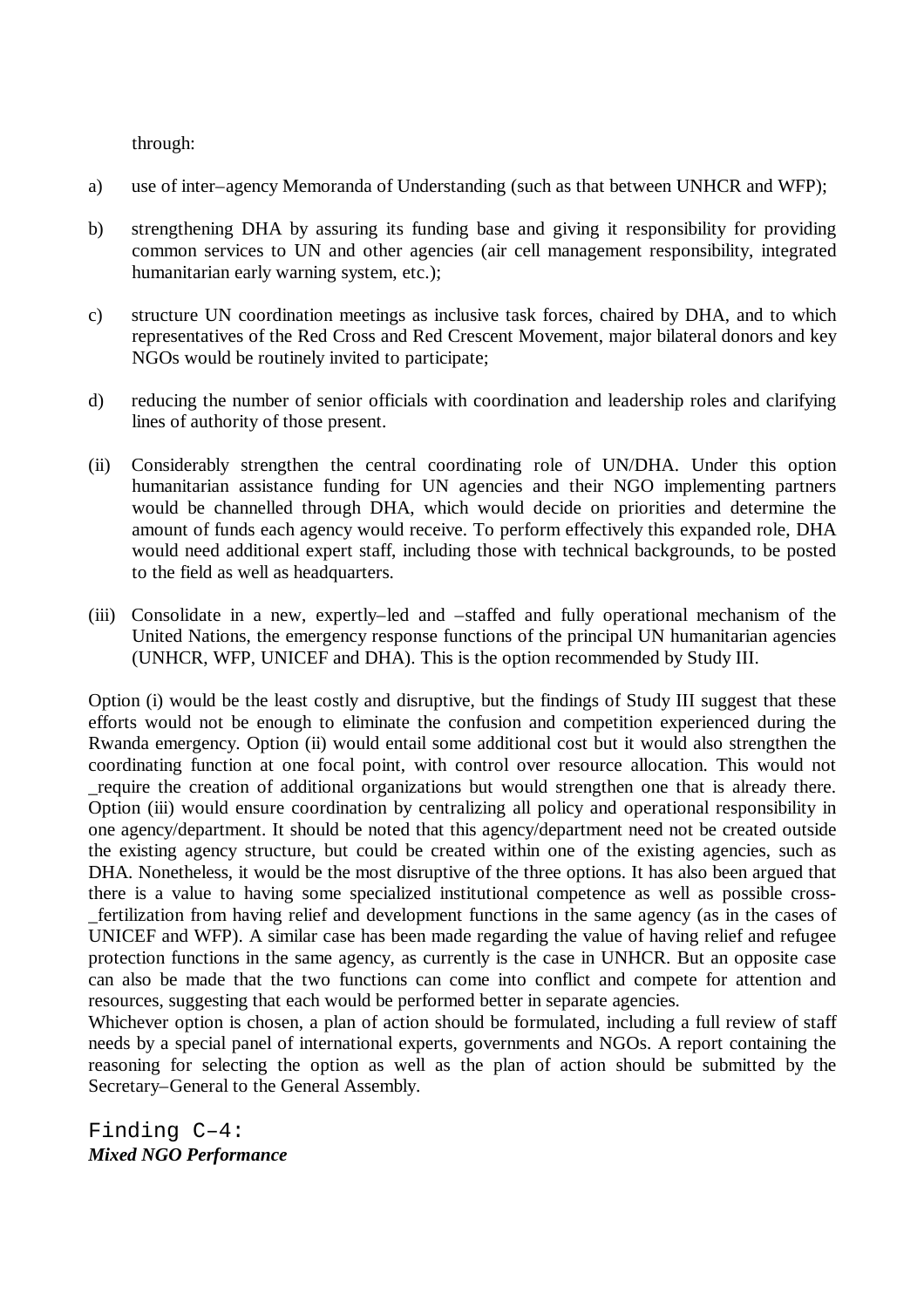The performance of NGOs in providing humanitarian assistance was mixed. A number behaved professionally and compassionately and delivered high–quality care and services. But, as reported by Study III, other NGOs performed in an unprofessional and irresponsible manner that resulted not only in duplication and wasted resources but, in a few egregious cases, in unnecessary loss of life.

## **Recommendation:** *Professional NGO Performance*

To address the problems identified in the above finding, it is imperative that NGOs operating in complex emergencies:

- ? field qualified professional staff with previous work experience in such settings and appreciation of the need to be sensitive to the local culture;
- ? establish partnership with local organizations;
- ? include at least some staff or advisors with considerable experience in the country or sub– \_region;
- ? be prepared to work collaboratively with UN, donor and host–government officials.

#### **a. To Heads of Non–Governmental Organizations, their Network Associations and the Components of the International Red Cross and Red Crescent Movement**

A set of standards is being developed by several NGO networks that is intended to supplement the Code of Conduct promulgated by ICRC, IFRC and NGO associations. Both the Code of Conduct and set of standards should be widely disseminated and promoted among NGOs, official agencies and governments.

b. To above Entities, UN Inter–Agency Standing Committee, Donor Agencies and OECD Development Assistance Committee for Followo up and to Member States for Necessary Action

While voluntary adoption and implementation of the Code of Conduct and standards is clearly preferable to edicts imposed on NGOs from outside, the Rwanda experience indicates that it will not be enough to rely on voluntary adoption alone. Some form of regulation or enforcement is needed. Two options are formulated below, followed by a brief discussion of pros and cons of each.

- (i) Self–managed regulation. Under this option, NGO networks could be assisted in acquiring greater capacity to monitor member compliance with the Code and standards.
- (ii) An international accreditation system. Under this option, core criteria for accreditation would be developed jointly by official agencies and NGOs. These criteria would need to be adapted and supplemented for a specific complex emergency. This is the option recommended by Study III.

As stated, the second option is stronger than the first in terms of enforcement, but it raises a number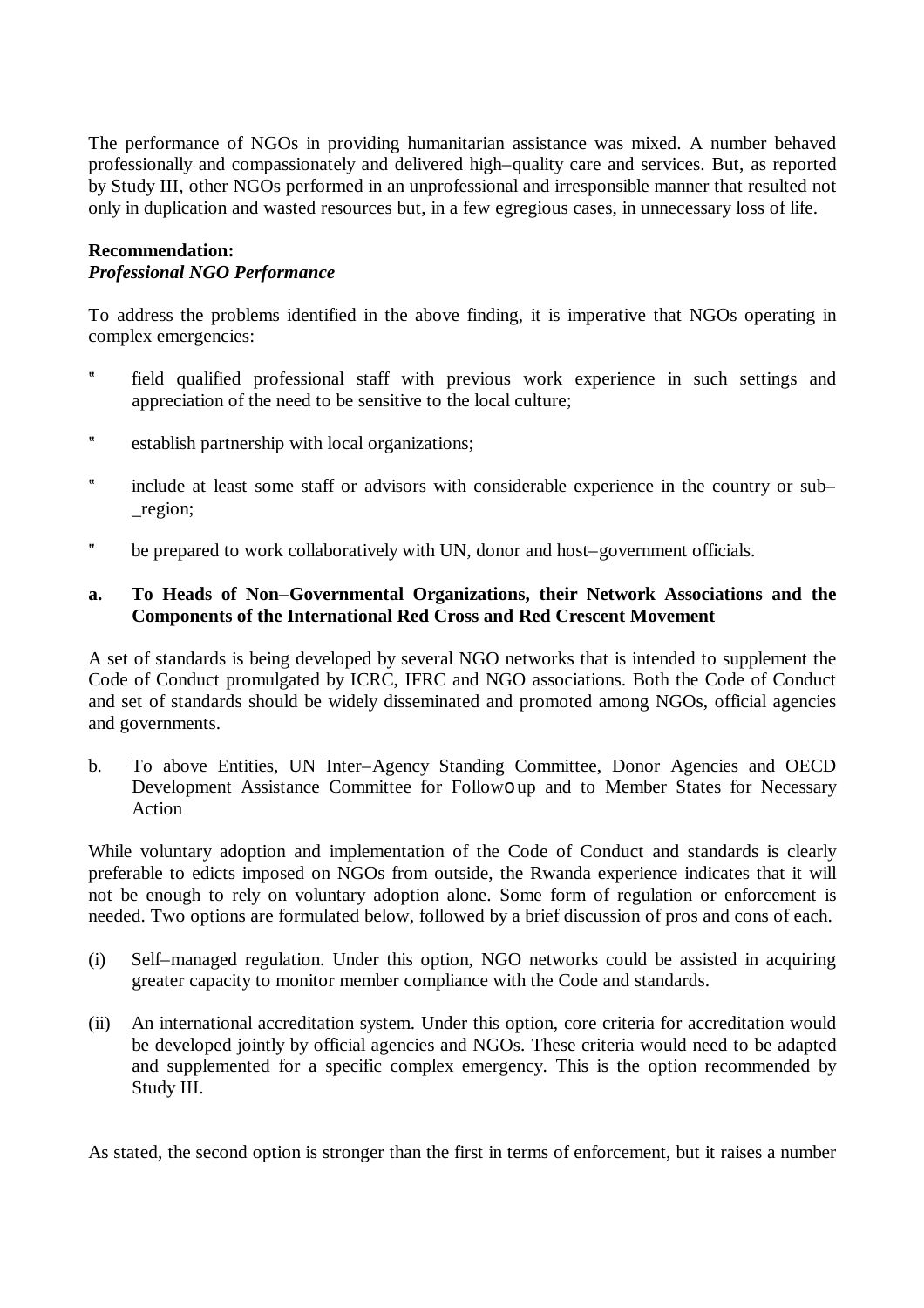of issues that would have to be resolved, such as selection of an entity to administer accreditation, funding, reporting relationships, etc. Self–regulation under the first option would be encouraged if donors and donor governments agreed to restrict their funding and tax–free privileges to agencies that have adopted the Code and standards. Similarly, host–country governments could restrict registration, work permits and duty–free importation privileges to adopting agencies. If implemented, these incentives and disincentives would compensate for the enforcement weakness of the first option. Donors and governments must, of course, be prepared to hold NGOs accountable to the Code and standards and employ disincentives in the event of non–compliance. The media have played and can play a positive role by exposing instances of unprofessional and irresponsible conduct by NGOs.

# Finding C–5:

#### *Military Contingents*

Military contingents from OECD countries have played increasingly significant roles in support of humanitarian operations in complex emergencies **o** both in the provision of relief assistance and in support of relief agencies. They played such roles in Rwanda and eastern Zaire. However, in view of the inability of Study Team III to obtain sufficiently precise and comparable data on costs and performance, it was not possible to make definitive comparative assessment. The Rwanda experience with military contingents does raise questions about predictability, effectiveness, costs and ability to participate collaboratively in operations involving several official agencies and numerous NGOs.

#### **Recommendation:**

*Systematically Assess Comparative Cost–Effectiveness of Use of Military Contingents in Humanitarian Relief Operations*

#### **To Donor Countries and Agencies and OECD/DAC**

Undertake a systematic study of the performance and costs of military contingents in humanitarian relief operations as compared with that of official agencies, NGOs and the private sector performing the same functions.

# Finding C–6:

#### *Weak Accountability*

The availability and quality of performance data and reporting by official agencies and NGOs involved in emergency relief operations were highly variable. In some locations (e.g. Goma) the situation was more satisfactory but in others (e.g. within Rwanda) available data did not provide a sufficient basis for assessing impact or performance, or  $-$  just as importantly  $-$  for making adjustments in programme activities. A tendency by some official agencies and NGOs to emphasize or inflate positive accomplishments and play down or ignore problems resulted in distorted reporting. Even basic data on staff, finances and activities were difficult or impossible to obtain from a number of NGOs.

While the evaluation teams did not undertake an in–depth review of the evaluation procedures of agencies, they did become aware of efforts by both UN/DHA and UNHCR to evaluate their operations in the Rwanda crisis. Such efforts led DHA in mid–1995 to embark on a programme of evaluations and lessons-learned studies covering the full range of its operations.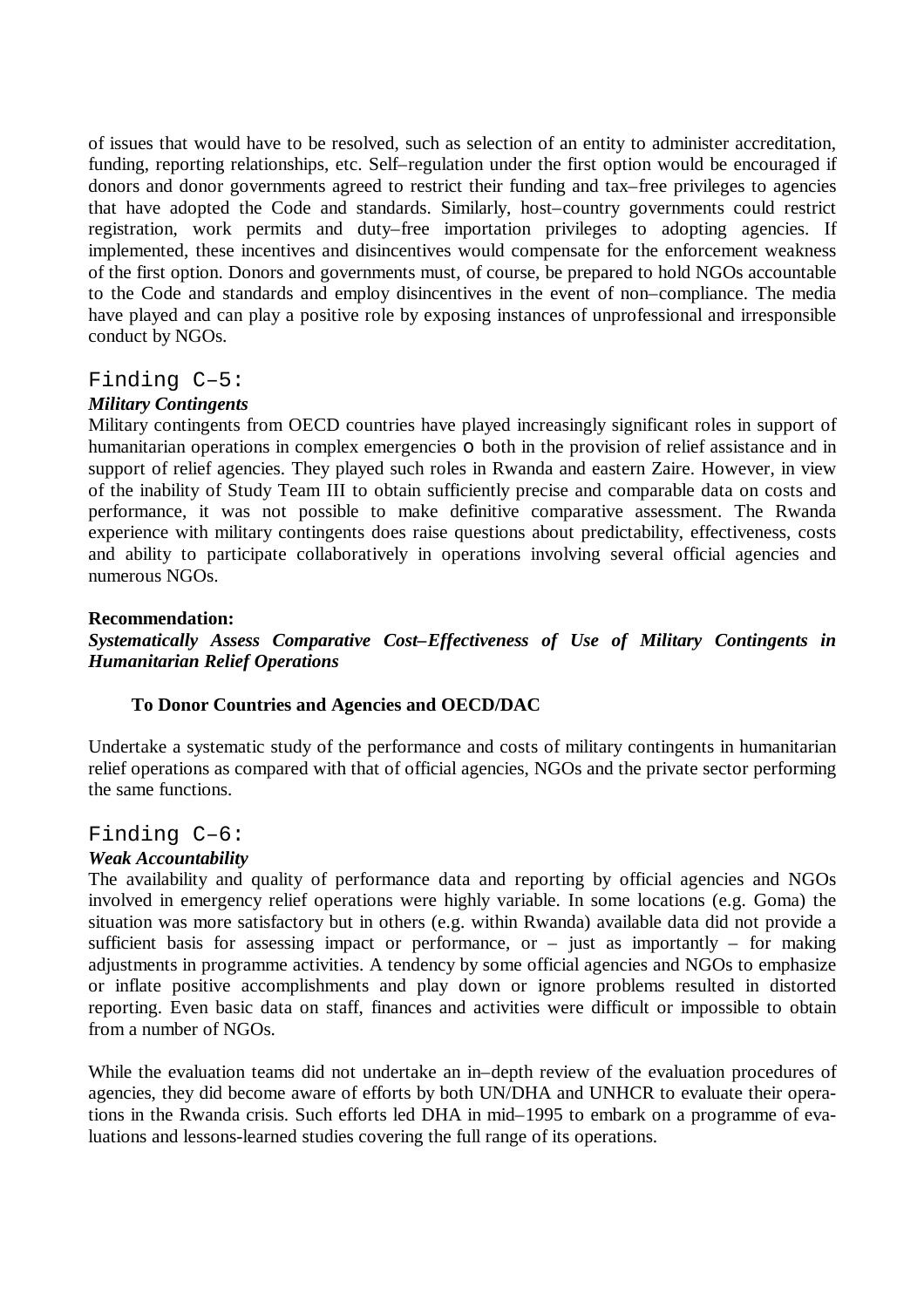The availability and quality of data collected and made available by donor governments varied \_considerably. Some donors rarely if ever provided data to the UN/DHA Financial Tracking System. Donors tended to compound the problem by asking for information with widely varying formats from agencies and NGOs they funded.

#### **Recommendation:**

#### *Ensure Accountability*

**a. To the UN Inter–Agency Standing Committee, Bilateral Donors and Multilateral Development Banks, OECD/DAC and Heads of NGO Network Organizations**

Several options are formulated below to address the problems identified in the above finding. An additional recommendation is addressed to donor governments and bilateral agencies.

- (i) By strengthening the effectiveness of official agency coordination and standards of NGO conduct along the lines recommended in C–3 and C–4, above, accountability would be strengthened, especially if implementation of these recommendations includes standards for data collection and reporting. The current Red Cross/NGO Code of Conduct commits signatories to "hold ourselves responsible to both those we seek to assist and those from whom we accept resources." Full implementation of this commitment would entail establishment of NGO mechanisms for consultation with people affected by humanitarian emergencies.
- (ii) Establish a unit in UN/DHA that would have no other responsibilities but to conduct the following functions:
- ? undertake regular field–level monitoring and evaluation of emergency humanitarian assistance, and review adequacy of standards followed;
- ? serve as ombudsman to which any party can express a concern related to provision of assistance or security;
- ? set up and manage on behalf of the international community a database on emergency humanitarian assistance operations; and
- ? prepare periodic status reports for the public domain.
- (iii) Identify a respected, independent organization or network of organizations to act on behalf of beneficiaries of humanitarian assistance and member states to perform the functions described in option (ii) above. This is the option recommended by Study III.

Option (i) would entail least cost and disruption to the humanitarian assistance system, but it would not provide one focal point for a database or for dissemination of information throughout the system. Option (ii) provides the focal point but as part of a UN unit it could be viewed as lacking independence. Option (iii) provides both independence and a focal point but poses issues in terms of selection of the entity, accessibility, and reporting relationships (its own accountability). While both options (ii) and (iii) would have cost implications, their contribution to effectiveness and accountability should also be kept in mind. It is essential that either option be adequately resourced. It should also be noted that option (iii) need not require the creation of a new entity, but could well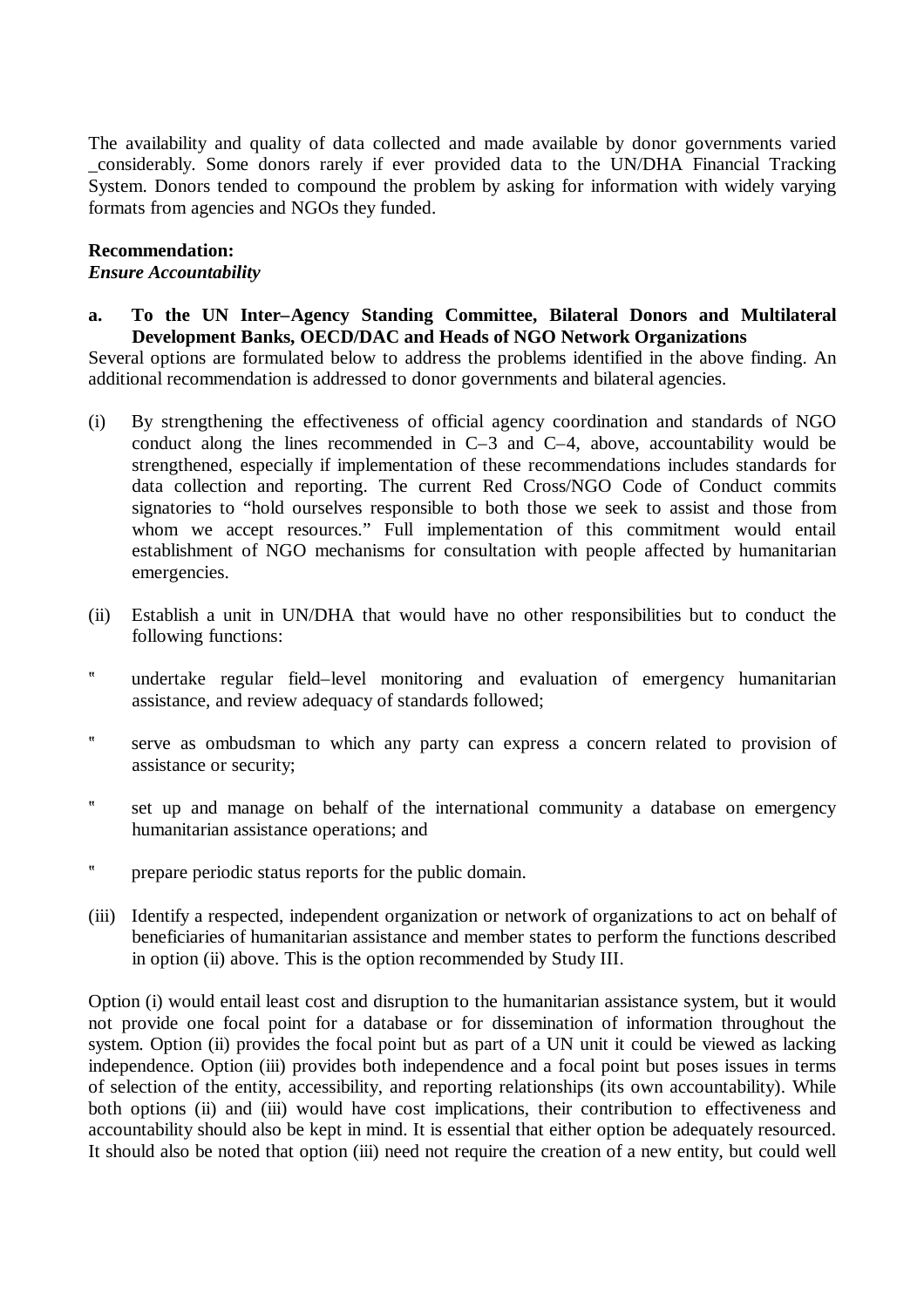entail the selection of an existing institution to assume the functions outline above.

# **b. To Donor Governments, Bilateral Agencies and OECD/DAC**

Donors have a responsibility to improve accountability both to their taxpayers and to the beneficiaries of their assistance. They have a responsibility to improve their own performance information and reporting (including on any humanitarian role played by military contingents), but they also have a leadership role in promulgating consistent standards, including adequate breakdown of data by activity and area, for the humanitarian assistance community as a whole. Finally, donors have a responsibility to standardize among themselves the formats they use for reporting requirements of agencies to whom they provide funding.

- ? The Development Assistance Committee of the OECD should develop guidelines for adequacy, consistency and standardization of performance data and reporting on humanitarian assistance activities.
- ? Ensure adequate support to the DHA Financial Tracking System and prompt provision of requested data.

## Finding C–7:

## *Adverse Impacts on Local Populations and Environment*

There were clear environmental and other costs imposed by the large refugee camps on local populations in the neighbouring countries of Zaire, Tanzania and Burundi as well as on local populations surrounding displaced person camps. Some of these costs resulted from flawed agency policies, e.g. not taking into account environmental impact of fuelwood requirements of the massive refugee population. Moreover, armed elements in refugee camps posed a security threat to local populations. While certain groups and enterprises derived at least some temporary benefits from hosting large refugee or displaced populations, these were distributed unevenly.

#### **Recommendation:**

#### *Minimize Adverse Local Impacts*

**To the High Commissioner for Refugees, the Director–General of the World Food Programme, UNICEF and Other UN Development Agencies, NGO Implementing Partners and Bilateral Donor Agencies, in Consultation with the International Red Cross and Red Crescent Movement and NGO Network Organizations**

Prepare and issue standard operating policies and procedures that will minimize and mitigate adverse impacts of relief operations (whether refugee or IDP) on surrounding populations and their environment. These will have implications for donors as well as UN agencies and NGOs. The following specific recommendations, drawn in part from Study III, are relevant:

- (i) Provide food that minimizes cooking requirements (e.g. flour) or includes milling costs in the transportation and storage costs funded by donors.
- (ii) Establish a quick-disbursing fund, or draw from the existing UNHCR Emergency Response Fund, to provide early compensation to host communities adversely affected by refugee concentrations.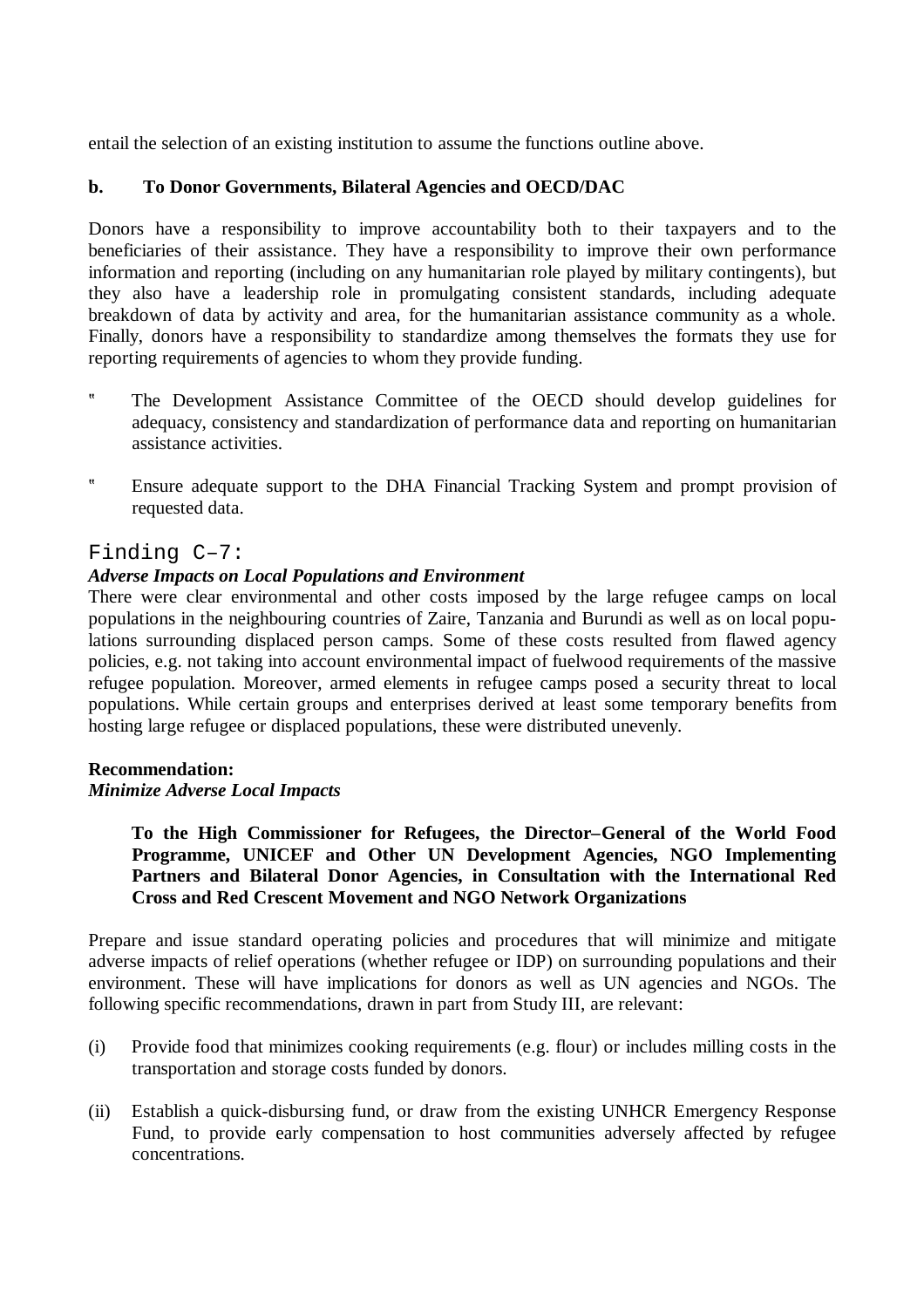(iii) Provide other kinds of assistance, such as fuel for cooking, extension of camp infrastructure and services (water supply, health care, etc.) to surrounding local populations and rehabilitation of physical infrastructure damaged in meeting relief needs (e.g. roads and airstrips).

Effective implementation of Recommendation Co 1 on ÒRefugee Camp SecurityÓ will also address security threats to host populations.

# Finding C-8:

## *Inequitable Food Distribution*

The use of former leadership in many camps as an expedient mechanism for food distribution reinforced its power and resulted in rations being manipulated by extremist leaders and diverted from refugee consumption. There is evidence that in such circumstances direct distribution of food to the household results in a higher proportion of rations actually being received by intended recipients. While the evidence in terms of impact varies and may depend on cultural context, direct distribution to women is an option that should be explored.

Circumstances often confronted by agencies and NGOs in the face of rapid influxes of large masses of refugees and displaced persons made it difficult to implement quickly alternative distribution systems. The fact that the former leaders and their command structures often arrived intact with refugees, accompanied by high levels of insecurity and violence, especially in the large camps, made it extremely hazardous to distribute food directly. Difficult terrain and lack of heavy equipment that precluded establishing more than one distribution site per camp in the Goma area also made direct distribution to families, particularly in the large camps, unfeasible. Yet, some organizations were able to move to direct distribution systems considerably earlier than others in spite of the difficulties.

#### **Recommendation:** *Equitable Food Distribution*

## **To the High Commissioner for Refugees, Directoro General of WFP, NGO Implementing Partners, in Consultation with the International Red Cross and Red Crescent Movement**

Develop and get inter-agency and, to the extent feasible, from the relevant governmental authorities, advance agreement on operational guidelines for food distribution. These guidelines should provide for direct distribution of food at household level if there is a risk of exploitation of the food distribution system by camp leadership. They should also recommend exploring the desirability and feasibility of direct provision to women.

# **D. Supporting the Rebuilding of Society**

This section presents additional findings and recommendations that relate to efforts of the international community to assist in the rehabilitation and rebuilding of a society attempting to recover from a complex emergency. These are topics covered by Study IV.

Unfavourable comparisons have made between international assistance provided to Rwandese refugees outside the country and assistance provided for rehabilitation and recovery within the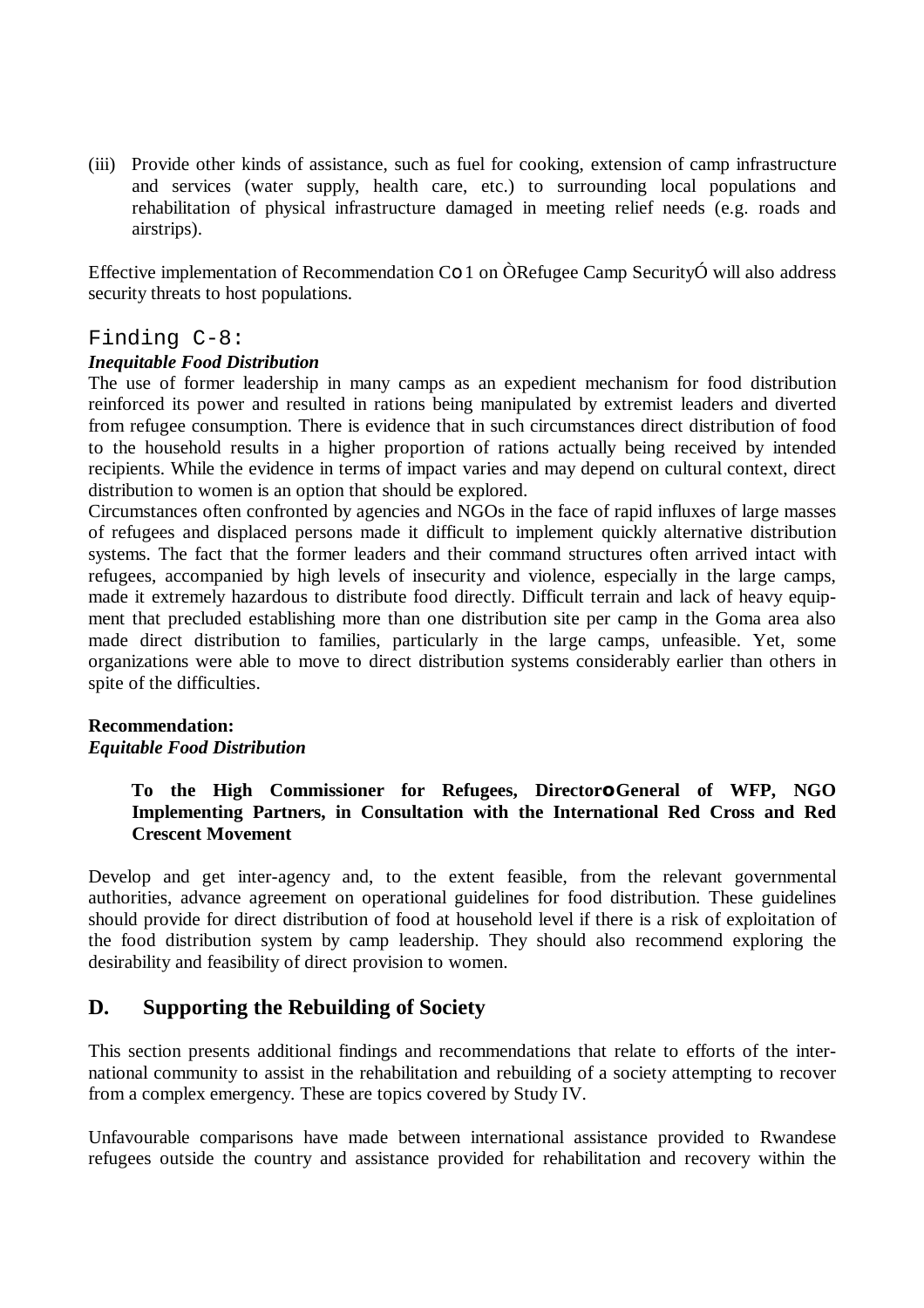country. As indicated in previous sections, there are a number of reasons that explain the relatively large amount of assistance devoted to refugee assistance and the relatively small, but growing amount of aid devoted to recovery and development. Nonetheless, some of the delay in provision of external resources for rebuilding Rwanda's decimated human, institutional and governance capacities resulted from lack of mutual understanding between government and donors of their respective requirements and constraints. The level of attention and resources required for recovery and development must be defined through a process involving a meeting of the minds of government and international community.

As noted previously, the country's authorities and communities have primary responsibilities for achieving and shaping society; external support should aim at strengthening their institutional capacities. Clear understandings between donors and recipient country need to be achieved regarding re-establishment of capacity as well as minimal legitimate accountability requirements and the temporary need for expatriate involvement in implementation.

# Finding D–1:

## *Non–Functioning Justice System*

One prerequisite to repatriation of the majority of the huge number of refugees living just outside Rwanda is a functioning justice system that will put an end to the long–prevailing "culture of impunity." A functioning system will have to assess degrees of guilt among those accused of participating in the genocide and political killings as well as resolve disputes over property owned by recent Hutu refugees but now occupied by former Tutsi refugees.

Some donors have been slow to provide support in this area and in a few cases are precluded by their own legal restrictions from support to certain elements of the justice system such as law enforcement and penal institutions. The international community has also been slow in providing the resources needed for the International Criminal Tribunal for Rwanda to indict and try expeditiously those Rwandese accused of crimes against humanity who are living in exile.

The government has also been slow in taking certain essential actions, such as appointment of Supreme Court and lower–level magistrates, in expediting due process procedures for almost 60,000 detainees and ameliorating the extremely harsh conditions of their confinement. It is hard to avoid the conclusion that, as observed in Study IV, paralysis of the judicial process and inability to try suspected criminals has resulted not just from lack of staff and equipment but also from lack of resolve. The government's enthusiastic sponsorship of the International Conference on "Genocide, Impunity and Accountability: a Dialogue for a National and International Response," 2–6 November 1995, signalled resolve, but much more remains to be done.

#### **Recommendation:**

#### *Expand Support for Justice System and Law Enforcement*

## **To Bilateral Donors and Multilateral Agencies, the UN High Commissioner for Human Rights and the OECD/DAC for Follow–up and to Member States for Necessary Action**

- a. Develop with the host government a comprehensive plan for assisting reconstruction of the justice system, including assistance to civilian law enforcement and penal institutions.
- b. Review and adjust legislative restrictions that preclude some donors from providing assistance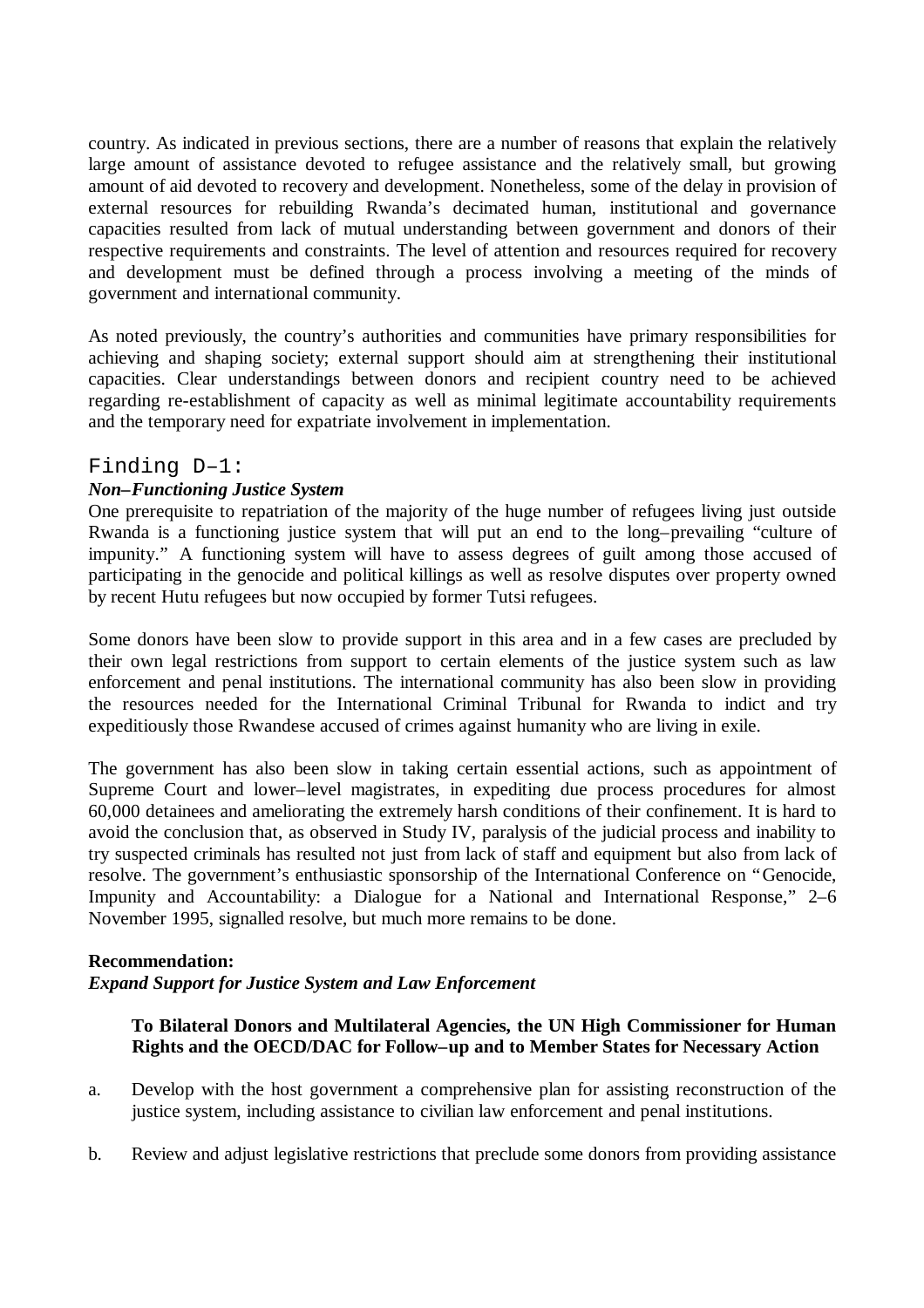for justice and law enforcement systems in order to permit such assistance to countries attempting to recover from a complex emergency.

- c. Strengthen the International Criminal Tribunal mechanism:
- ? In the short–term this requires that the Tribunal has an adequate budget and delegated authority to carry out its responsibilities.
- ? The Tribunal's effectiveness also requires that UN member states give prompt and full cooperation to its requests.
- ? For the longer-term, the proposed International Criminal Court must be established on a permanent basis in order to expedite the prosecution of those accused of genocide and other crimes against humanity.

## Finding D–2:

## *Barriers to Repatriation*

Very few of the over two million refugees who fled from Rwanda in the aftermath of genocide have returned to Rwanda. Much of their resistance to repatriation is due to actual fear of returning, whether grounded or not. This fear, in turn, springs from several major sources. Attempts by refugees to repatriate, or even discuss repatriation, have been met by threats, intimidation and repression by camp leaders and militia. Physical insecurity and a nono functioning justice system inside Rwanda have also been major factors discouraging repatriation. Both actual and false accounts of violent reprisals, arbitrary arrests and harsh detentions have contributed to this outcome. Lack of detailed and widely–promulgated government policies regarding re-occupation of property and land have also discouraged repatriation. Lack of basic services and productive employment have also been sources of concern. Finally, the relatively large numbers of people in refugee camps who were involved to some degree in the genocide and killings have undoubtedly resisted repatriation, especially in the absence of clear policies regarding degrees of guilt and corresponding penalties for participating in the killings. For all these reasons, the view in some quarters of the international community that major repatriation and reintegration could occur quickly was clearly unrealistic and mistaken.

The recent arrests in Zaire of extremist leaders, as well as an agreement to accelerate voluntary repatriation, may portend weakening of a major repatriation barrier. But even if these developments turn out to be significant, several additional substantial impediments remain within Rwanda.

#### **Recommendation:** *Remove Barriers to Repatriation*

## **To the High Commissioner for Refugees, the High Commissioner for Human Rights, Bilateral Donors and Multilateral Development Banks and Agencies and NGO Network Organizations for Follow–up, and to Member States for Necessary Support**

Implementation of Recommendation Co 1 on ÒRefugee Camp SecurityÓ will remove the source of intimidation and repression that has acted as one important barrier to voluntary repatriation.

The following measures would both alleviate the concerns of refugees and improve conditions for people inside the country. The government of Rwanda must play a very active part in these efforts: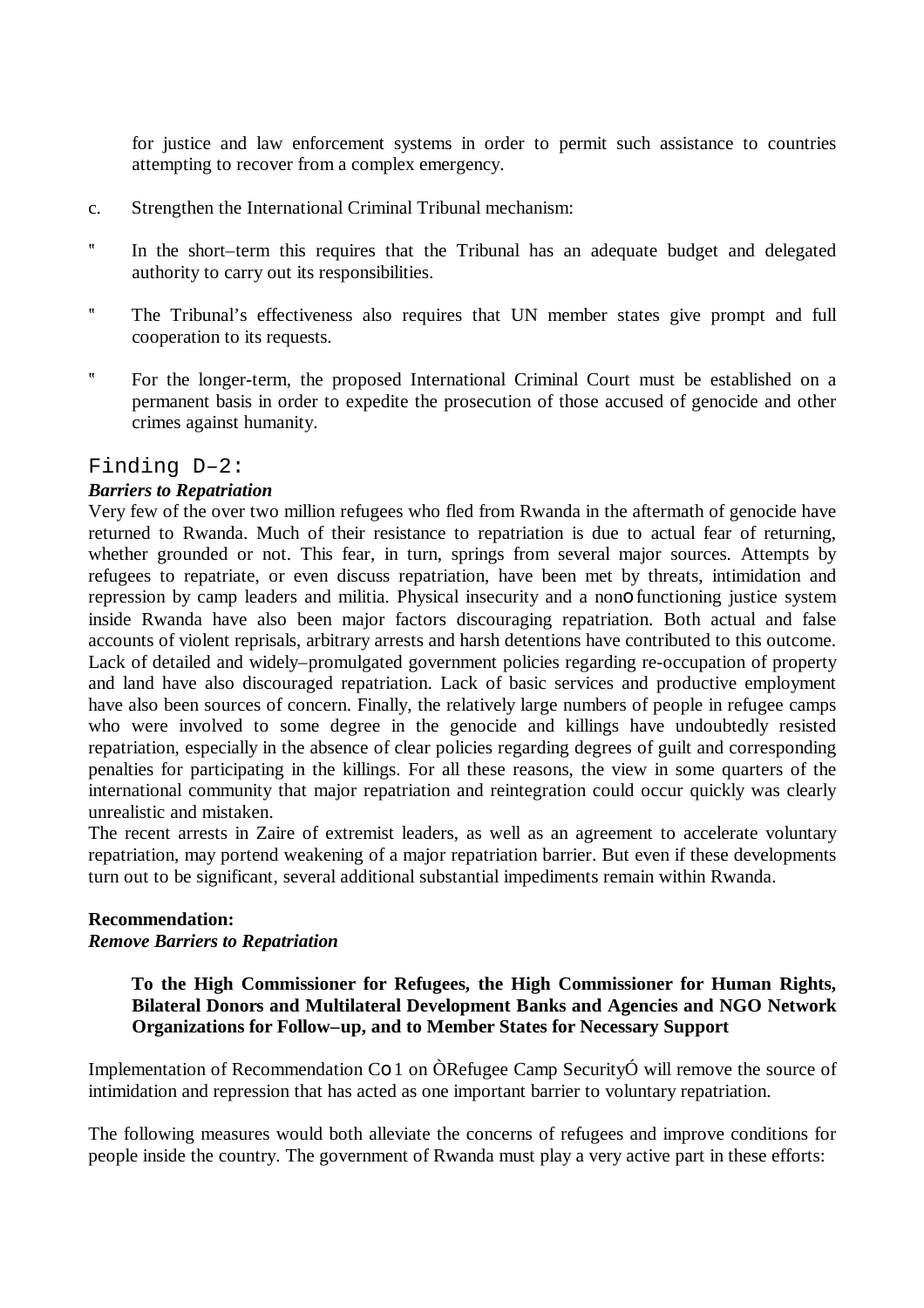- (i) Support the government's current efforts to establish and promulgate degrees of guilt and punishment for participation in the genocide and other killings, as well as efforts to strengthen the justice system in other ways (see Recommendation D–1, "Expand Support for Justice System and Law Enforcement").
- (ii) Insist on compliance with the rule of law and observance of fundamental human rights principles, and monitor closely abuses by the government.
- (iii) Provide expanded support for strengthening local capacities to provide basic governmental and related services, such as education, health and agricultural research and extension, and for income–generating activities (e.g. microo enterprise, rural works programmes, etc).
- (iv) Provide further support, as appropriate, to the government to develop and implement land tenure and property rights legislation, especially the right of women to inherit and own land; and to develop clear procedures and identify institutions for dispute settlement.
- (v) Provide support for experts under auspices of the UN High Commissioner for Human Rights to work with authorities and local NGOs to design and implement human rights training and education programmes, in accordance with OAU, UN and Red Cross Conventions.
- (vi) Facilitate establishment by the government of broadly–based "peace committees" in communes to monitor security of returnees; screening of returnees should be performed in close proximity to home communes, so as to give them confidence in the process.

# Finding D–3:

#### *A Potential for Reconciliation*

Women's groups and some elements of the church have been providing support to the vulnerable and building bridges across ethnic boundaries. Some church denominations have made an effort to examine critically their role and behaviour during the crisis. But the role of the church as a whole as an agent of healing and reconciliation will be limited until it confronts and admits more directly that some of its elements were involved in the genocide and assassinations. Attempts at reconciliation will make little progress until tangible progress is made in administration of justice.

# **Recommendation:**

#### *Support to Reconciliation Efforts*

#### **To Bilateral Donors, Multilateral Agencies and NGO Network Organizations**

As the International Tribunal and the national system of jurisprudence begin to make progress in rendering justice, support should be expanded for local NGOs involved in activities attempting to open dialogue and build bridges among groups in society. This will be a long process marked with reversals as well as gains. In addition to women's groups and religious movements, there is an urgent need to work with young people who have been profoundly affected by genocide and conflict. This "intermediate generation" will become decision–makers and opinion leaders in coming years. Unless they are actively involved in the reconciliation process, seeds for future violence will flower. Education of children and teachers (in problem–solving, non–violent conflict resolution, etc.) has a critical role to play in the process of reconciliation. The international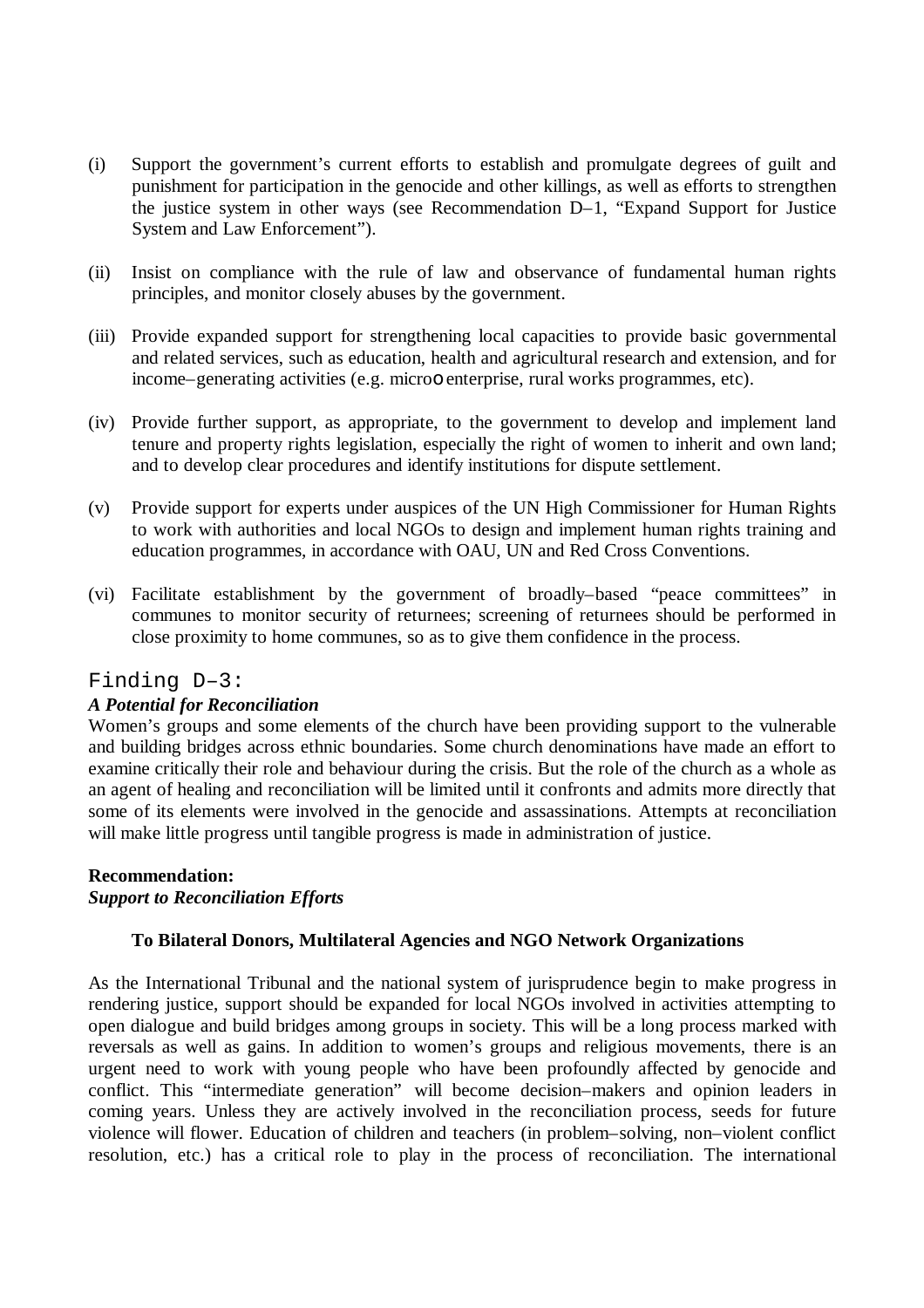community has a challenge and an opportunity to support innovative efforts in this area.

# **E. Roles of the Media**

This section presents a finding and recommendation on the roles of the media, a subject that is addressed in both Study II and Study III.

# Finding:

# *The Mixed Impact of the Media*

By and large, the international media chose not to report on (or to publish, if news reports were filed) evidence of plans and organizing for large–scale massacres. This contributed to failure by the international community to perceive the genocide for what it was and to insist on an adequate response. This failure occurred in spite of local media, which became dominated in the early 1990s by a radio station and newspaper whose vitriolic propaganda incited hatred and violence.

Inadequate and inaccurate reporting by international media on the genocide itself contributed to international indifference and inaction. However, intense media coverage of certain aspects of emergency relief operations, particularly in Goma, influenced both political decision–makers and agencies to make ad hoc decisions that were not always in line with sound operating principles and resulted in a skewed emphasis on some relief activities at the expense of others. Neglect of the survivors and some instances of sub–optimal placement of relief resources reflected, in part, unbalanced and inaccurate reporting by the international media.

However, international media coverage also influenced agencies to act urgently and responsibly, and raised awareness of politicians and the public at large, which in turn helped to generate funds.

# **Recommendation:** *Assess the Roles of the Media*

# **To the Media**

The media, individually and through professional associations, should review their reporting on Rwanda to explain and draw lessons for responsible reporting of future complex emergencies.

Organize a conference for and by the international media, under sponsorship of an organization such as Reporters sans frontières, to examine media reporting on Rwanda and draw lessons for responsible reporting on future complex emergencies.

# **F. The Regional Dimension**

The Great Lakes region, which includes the countries of Rwanda, Burundi, Uganda, Zaire and Tanzania, is important to the evaluation for two reasons: first, Rwanda has been and continues to be significantly affected by socio–political developments in the region; and second, the intensifying crisis and open conflict in Burundi, which shares a number of causes with the Rwanda crisis, is currently threatening to explode with grave repercussions for the stability of Rwanda and the region.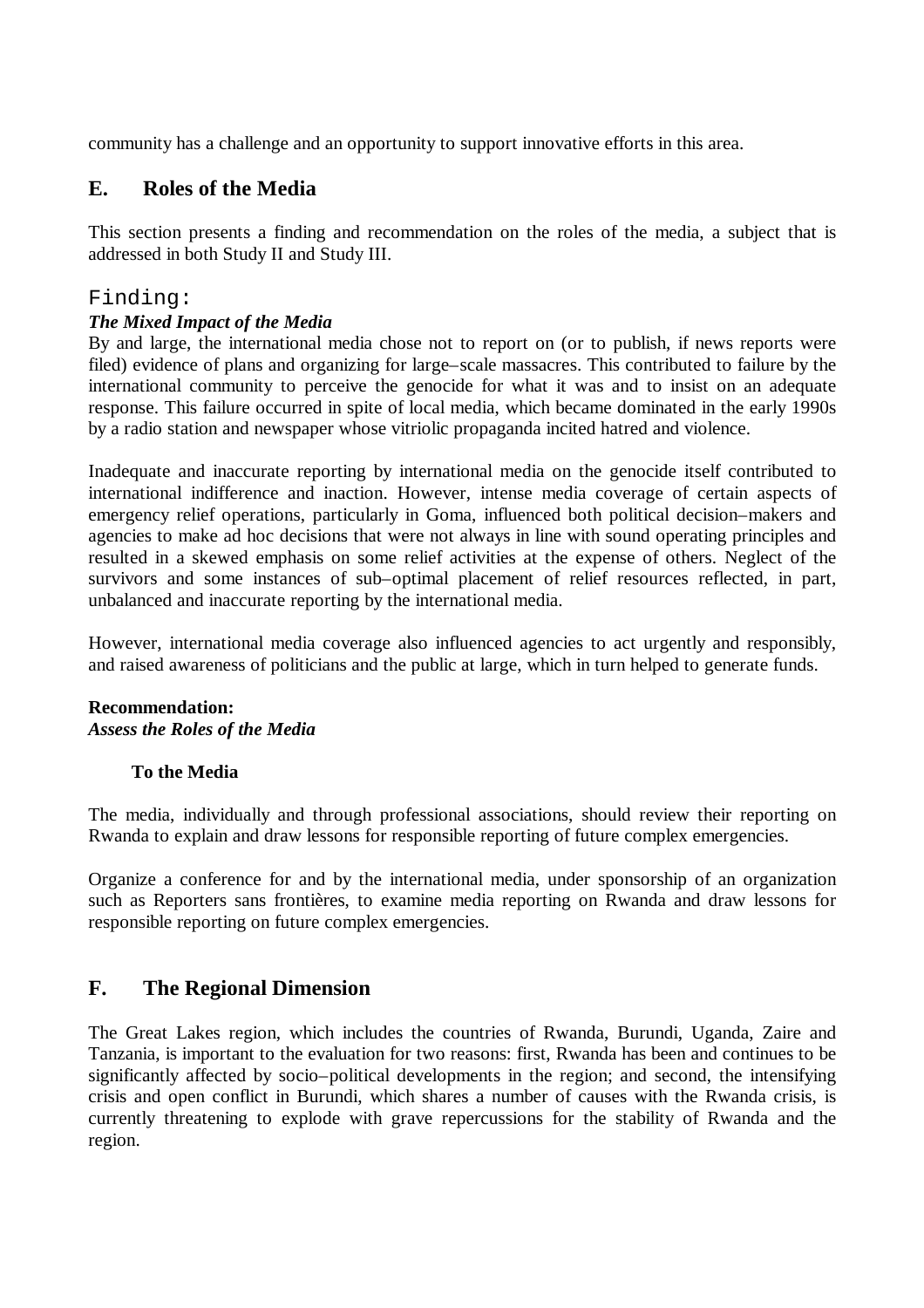Another reason why a regional perspective is important is brought out in Study I: the two major population groups in Rwanda, Hutu and Tutsi, are part of a larger regional population group, the Banyarwanda. The Banyarwanda share the same language and culture and are found in large numbers in the border regions of Uganda, Zaire and Tanzania, as well as in Burundi, where they are close relatives of the predominant Barundi. While some Banyarwanda, especially in Tanzania, have become citizens and integrated into society at large, their fate and legal status have been more uncertain in Uganda and Zaire where they have been subject from time to time to discriminatory policies and actions. Over the decades there have been substantial and often destabilizing movements of Banyarwanda across national borders of the region. Recurring political upheavals and violence in Rwanda and Burundi have been major reasons, but not the only ones, for such population shifts. These movements have often imposed substantial burdens on receiving countries.

The current deterioration of the situation in Burundi has been described in very grave terms in the recent initial report by the Special Rapporteur for Burundi of the UN High Commission on Human Rights. The report underlines a "real danger that the deteriorating situation could explode any time in the country, with consequences as grave as those seen previously in Rwanda." A crisis in Burundi of the proportions of the Rwanda crisis would constitute an immense calamity for the Great Lakes region, for Africa and for the world. Further underlining the critical nature of the situation are recent proposals by the UN Secretary–General to station a modest UN rapid–reaction force in neighbouring Zaire, with the ability to intervene in Burundi, and an international police force to guard relief workers. The Secretary–General of the OAU has given highest priority to Burundi and engaged in intensive dialogue with its leaders to try to find ways to halt the escalating violence.

As shown in Study I, economic factors have interacted with socioo political factors in contributing to the recurring crises and violence that have impacted upon the region. Economic growth has been overwhelmed by rapid population growth, increasing fragmentation of land holdings, adverse weather, and destruction accompanying political violence and conflict.

In sum, a sustainable solution to the socio–political problems of any country of the Great Lakes region, but particularly Rwanda and Burundi at its heart, cannot be found in that country in isolation but must address and involve the region as a whole. Similarly, sustained socio-economic development of the region, accompanied by expanding human and civil rights for all groups, offers a main hope for stability and an end to the cycles of violence.

Two collective efforts on the part of the international community to address the problems of Rwanda and Burundi on a regional basis are noteworthy:

- ? The Regional Conference on Assistance to Refugees, Returnees and Displaced Persons in The Great Lakes Region, held in Bujumbura, 12o 17 February 1995.
- ? The Cairo Conference of Heads of State from the Great Lakes Region, held in Cairo, 28–29 November 1995.

The Plan of Action of the Bujumbura Conference and the Declaration signed by the heads of state at the Cairo Conference endorse a number of measures and commitments that are contained in the recommendations set forth above.

#### **Recommendation F–1:**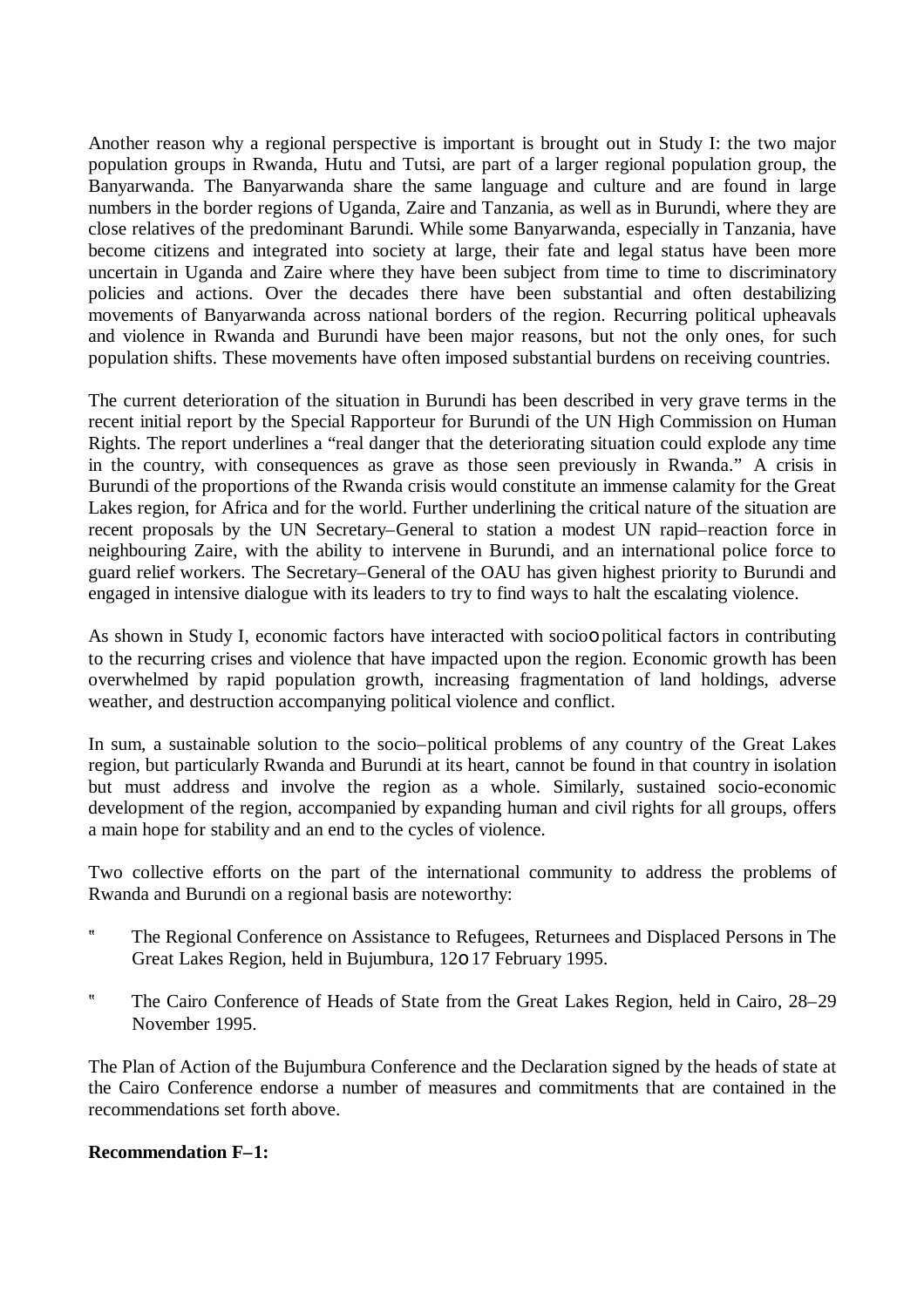#### *Immediate and Urgent Measures for Burundi*

**To the Secretaries–General of the UN and OAU, Bilateral Donors and Multilateral Development Banks and Agencies, Member States (including Governments of the Great Lakes Region), Components of the Red Cross and Red Crescent Movement, Non-Governmental Organizations and the Media**

The following evaluation recommendations should command immediate attention for their applicability to the crisis in Burundi:

- ? Provide support to further strengthen OAU mediation and peacekeeping functions. (See Recommendation A–4)
- ? Expedite contingency planning and preparedness measures for humanitarian relief, learning from the Rwanda experience. (See Finding and Recommendation A–6)
- ? Support measures to ensure the physical security of refugees, displaced persons and relief workers who are attempting to provide humanitarian assistance. (See Recommendation C–1)
- ? Provide adequate support for the deployment of effective human rights machinery in the field, with adequate standing procedures for vigilance over threatened genocide and for prompt investigative action. (See Recommendation A–5)
- ? Expand assistance to Burundi for the restoration of an effective system of justice in order to break the vicious cycle of impunity (including support for assistance by magistrates from other African countries, as suggested by the UN Special Rapporteur for Human Rights in Burundi). (See Recommendation D–1)
- ? Identify and be prepared to implement consistently a range of measures intended to put pressure on those who are inciting and perpetrating escalating civil violence. (See Recommendation B–1)

The international community should not send mixed signals to Burundi that would allow for manipulation of their potential contradictions. Rather, it should speak consistently and with one voice with respect to the positions it takes and the actions it implements.

#### **Recommendation F–2:**

#### *Formulate a Supportable and Sustainable Development Strategy for the Region*

## **To the Secretary–General of the OAU, Governments of the Great Lakes Region, the World Bank and African Development Bank, Bilateral Donors, UN Specialized Agencies and NGO Network Organizations**

A sustainable, long–term solution to the cycles of civil and ethnic violence must involve the people and be a regional one. The countries of the Great Lakes Region must take the lead in developing this solution. But strong support from bilateral and multilateral development agencies and international NGOs is also essential.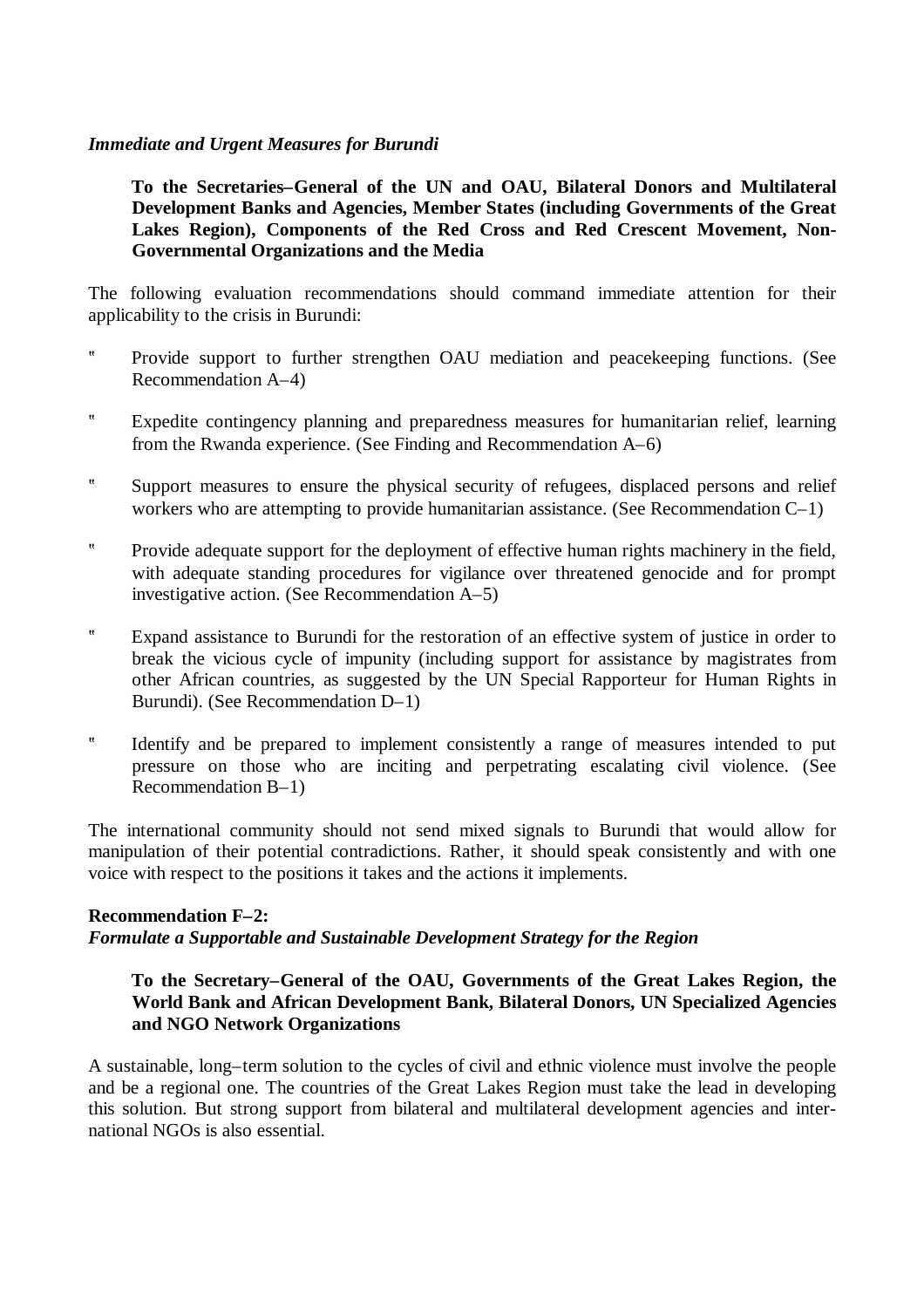Given the difficult–to–explosive situations facing Rwanda and Burundi and some other parts of the region, a recommendation to formulate a sustainable development strategy for the region may seem foolish and unrealistic. However, if the premise of the finding above is accepted, that the sustained development of the region offers a main hope for ending the cycles of violence, then embarking on such an effort is imperative.

Several tracks will be required:

- ? First, the international community should provide full support to the implementation of the recommendations of the Bujumbura and Cairo Conferences cited above.
- ? Second, as noted in the Introduction, the evaluation did not undertake an ino depth examination of the regional dimension. Further research and analysis on this subject would be highly desirable as it would provide a firmer basis for the formulation of development strategy options. It would be very important to involve an African research institution in the work, perhaps teamed with a research institution based in Europe and/or North America. Funding and oversight would need to be provided by a donor agency or group of agencies. The research should be initiated as soon as possible, so it could make a contribution to the third track.
- ? Third, an essential element of formulating a development strategy for the region would be actively to engage the population of the region in the formulation process. This should include dialogues in the form of meetings at local, national and regional levels that draw in a wide range of non–governmental and governmental representatives to discuss needs, priorities, alternative solutions and resources. Part of the dialogue should include such issues as how to ensure human, civil and other kinds of rights that will bring security and stability to the region; what kind of political system can best serve the deeply–divided societies of the region; culturally-sensitive approaches to non–violent conflict and dispute resolution, etc. Institutes and resource persons from other divided societies in other regions could be invited to participate. There are successful precedents, including in such African countries as South Africa and Togo, to the kind of broadly participatory development planning process outlined above.
- ? Fourth, based on the strategy emerging from the second and third tracks, a carefully–planned major donor conference should be called to marshal external support.

The challenges that this process will confront are formidable. However, in the absence of such an effort it is difficult to envision how a brighter future for Rwanda and its neighbours can be achieved.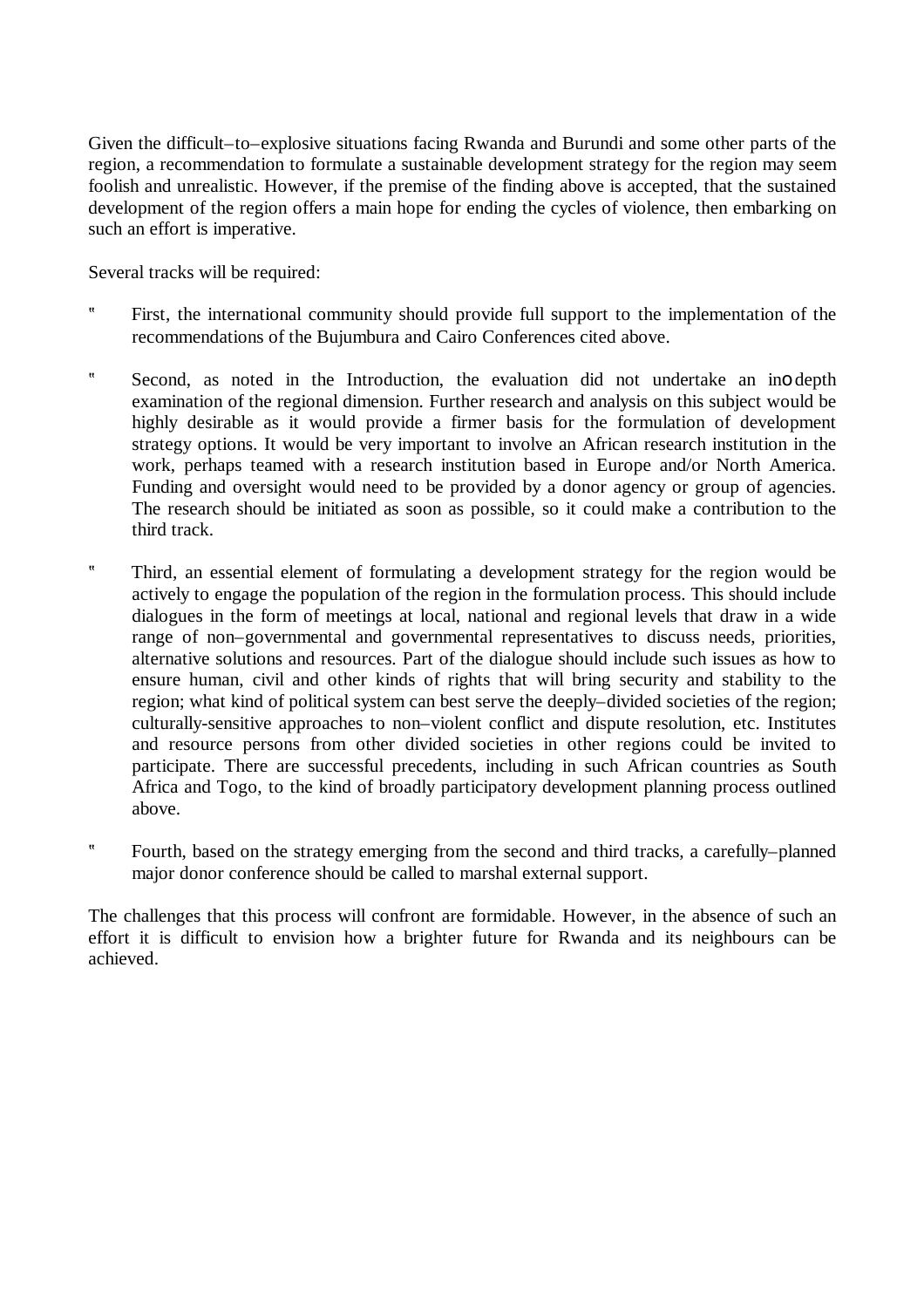### Annex 1

### Terms of Reference: Evaluation of Emergency Assistance to Rwanda

### **Justification**

- 1. More than one million people have died and more than two million have been displaced as a result of the conflict in Rwanda. The human suffering is of an incomprehensible scale. The recent escalation of the conflict and violence has received wide international concern and attention. The international community has provided substantial assistance to alleviate the human suffering and has contributed to efforts to find a peaceful solution to the conflict.
- 2. Natural and man–made catastrophes claim an increasing share of the stagnating international aid. Total emergency assistance will in 1994 exceed US\$5 billion or about 10% of ODA. Donor assistance to the Rwanda emergency alone amounts to more than US\$840 million during the first nine months of 19948. Total needs for 1994 are well beyond US\$1 billion, corresponding to about 2% of ODA.
- 3. In recent years an increasing number of countries have experienced emergencies caused by a combination of natural and man–made disasters or by conflict. These emergencies are inherently complex, of prolonged duration and cause large–scale human suffering and economic losses. Although some evaluations of emergency assistance have been carried out, experience from planning and execution of large–scale relief activities and their effects is not, as yet, extensively documented.
- 4. There are two obvious reasons for evaluating the emergency assistance to Rwanda:
- i) The donor community needs to account for the relevance, effectiveness and impact of the substantial share of overall aid.
- ii) Despite the uniqueness of each emergency, valuable lessons for planning and execution of future relief operations can, and should, be derived.

### Objectives

- 5. The main objective of the evaluation is to draw lessons from the experience in Rwanda that will be relevant for future complex emergencies as well as for the operations in Rwanda and the region, including their prevention, the preparation for and provision of emergency assistance, and the transition from relief to development.
- 8 As of October 1994. The amount does not include substantial in–kind contributions. DHA Rwanda Financial Update no. 3

### Context

6. The emergency relief activities covered by the evaluation were and are carried out in the con-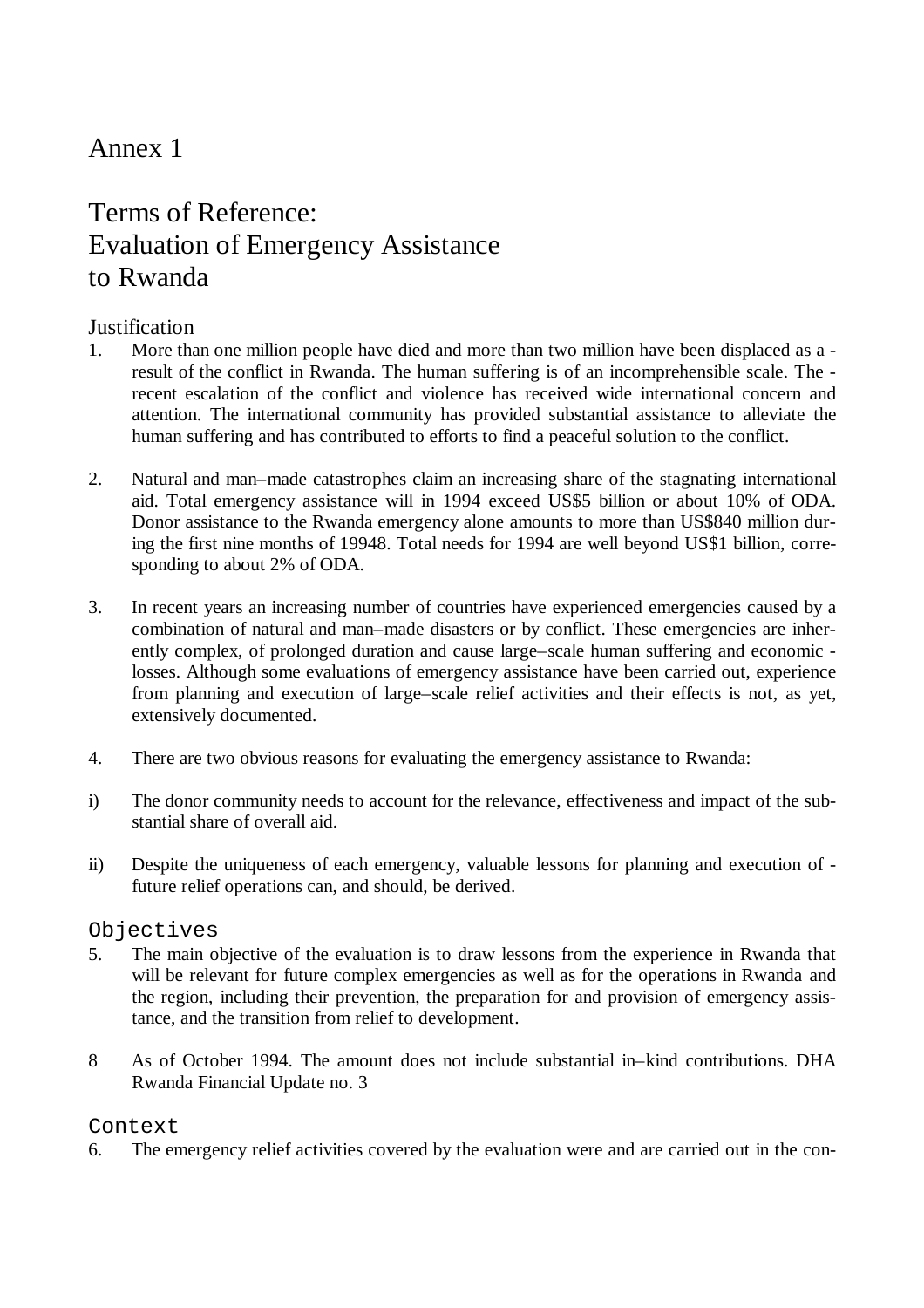text of three fairly distinct scenarios9, each with its clear implications. In each scenario the nature of events and political context changed, new groups of the population required assistance, geographical focus shifted quickly, access to areas and people was opened up or closed, and operational challenges shifted. A key concept which justifies framing the evaluation according to the three scenarios is the humanitarian space10. The humanitarian space sets the framework for humanitarian assistance in complex emergencies and influences parameters for setting priorities, access to target groups, security and need for protection and a range of possible activities within the continuum emergency prevention – emergency relief – reconstruction – rehabilitation – development.

- 7. The three scenarios can be categorized by the following events and contexts:
- ? Mass killings, mass movements and social collapse. The major focus was on mass displacement within Rwanda, access to affected people in Rwanda and containment of the killings, and on refugee flow into Tanzania.
- ? Stabilization of refugee/displaced situation, authority vacuum, military offensive and new mass movements. The major focus was on stabilization of emergency assistance to refugee camps inside Rwanda (Sector 4) and in Tanzania, new refugee flow into Zaire due to major military offensive, establishment of security zones and access to affected people in all areas of Rwanda.
- ? Consolidation and attempts at reo establishment of authority. The major focus was and is on supporting basic political and social functions, repatriation, rehabilitation and reconstruction.
- 8. New developments may quickly bring about yet another scenario that will influence future emergency relief activities. As will be seen in the following sections, both the second study on prevention efforts, and the third study on actual provision of emergency assistance, are relevant to each of these scenarios.

### Scope

- 9. The emergency relief activities covered by the evaluation comprise the continuum: emergency prevention; emergency preparedness and delivery; repatriation, rehabilitation and reconstruction; and the relationship between emergencies, emergency aid and long–term development. The continuum will be covered through a multidimensional approach with four component studies, each of which represents a dimension of a very complex emergency in Rwanda seen in a regional context. Focus will be on the linkages among political, military and humanitarian assistance by the international community.
- 10. The first study, the historic background, will outline the roots and course of events of the conflict within Rwanda society and seek to identify possibilities of reconciliation, the ultimate conflict/emergency–resolution in the country.
- 9 The term scenario (sequence of events) is used as an analytical tool to portray main components of a complex situation.
- 10 The term humanitarian space refers to the degree of access and acceptable conditions for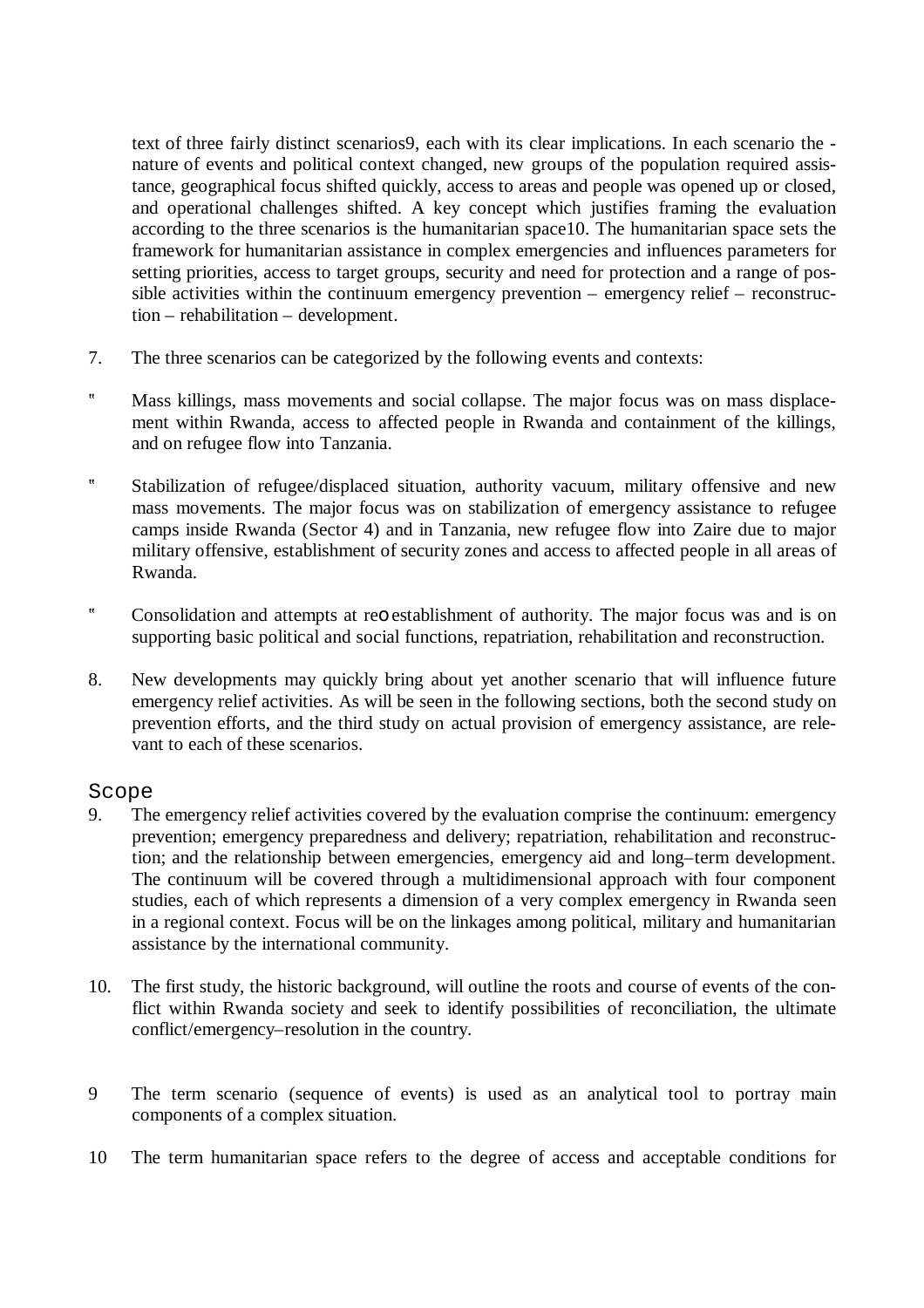humanitarian assistance. Humanitarian space is limited by e.g. actions of war, unsafe environment, physical destruction and political constraints. Humanitarian space may be created and widened through negotiations of mercy corridors, zones of tranquillity, safe havens and other mutually agreed arrangements; through involvement of sanctions and military force to varying degrees; or through crosso border operations from neighbouring countries.

- 11. The second study will focus on the relevance and effectiveness of emergency–prevention efforts, including mechanisms for monitoring and responding to approaching emergencies (early warning system) and conflict management. It will aim at assessing the need and mechanisms for early action and systematic containment efforts in situations of approaching emergencies, not only for Rwanda but other countries as well.
- 12. The third study will assess mechanisms for and effectiveness of preparation and coordination of emergency assistance programming, the impact of emergency assistance. It will, with due consideration of the complexity and dynamics of the emergency, concentrate on the effectiveness of coordinated action as well as timely and appropriate assistance through numerous channels to people in dire need. It will further assess contingency plans for possible new emergency scenarios.
- 13. The fourth study will assess the planning and preparation for repatriation and rehabilitation to recreate and consolidate the capacities of emergency victims, reconstruct their communities and launch sustainable development programmes in their societies in order to ensure a level of living which is more secure than the pre–disaster situation.
- 14. Certain specific issues, in particular human rights as well as gender issues in humanitarian assistance, special needs of unaccompanied children and the role of the military in providing logistical support for humanitarian assistance, are cross–cutting and will be given special attention in the four studies.
- 15. The results of the four studies will be synthesized in a final report that will present the findings and lessons learnt for each element of the continuum taking into consideration the complexity of the various scenarios. Within this perspective, the lessons learnt from the evaluation will be useful in dealing with future disasters, including Rwanda, to the benefit of everybody concerned; victims, affected societies, aid organizations and donor countries.

### Approach

- 16. Given the present complex political context of the evaluation, the evaluation will be carried out in an objective, sensitive and perceptive manner with varied and balanced consideration of both positive and negative aspects. The evaluation will be oriented towards lessons learnt from the Rwanda emergency assistance experience that could be applicable to programme– adjustment and policy–formulation affecting responses to present and future complex emergencies, rather than a report oriented to assigning accountability for past actions or lack of action.
- 17. The evaluation will be based on documentation, including results of recent and ongoing reviews and evaluations, from involved national, bilateral and multilateral agencies and NGOs at headquarters and field level, interviews with these agencies' representatives, Rwandan offi-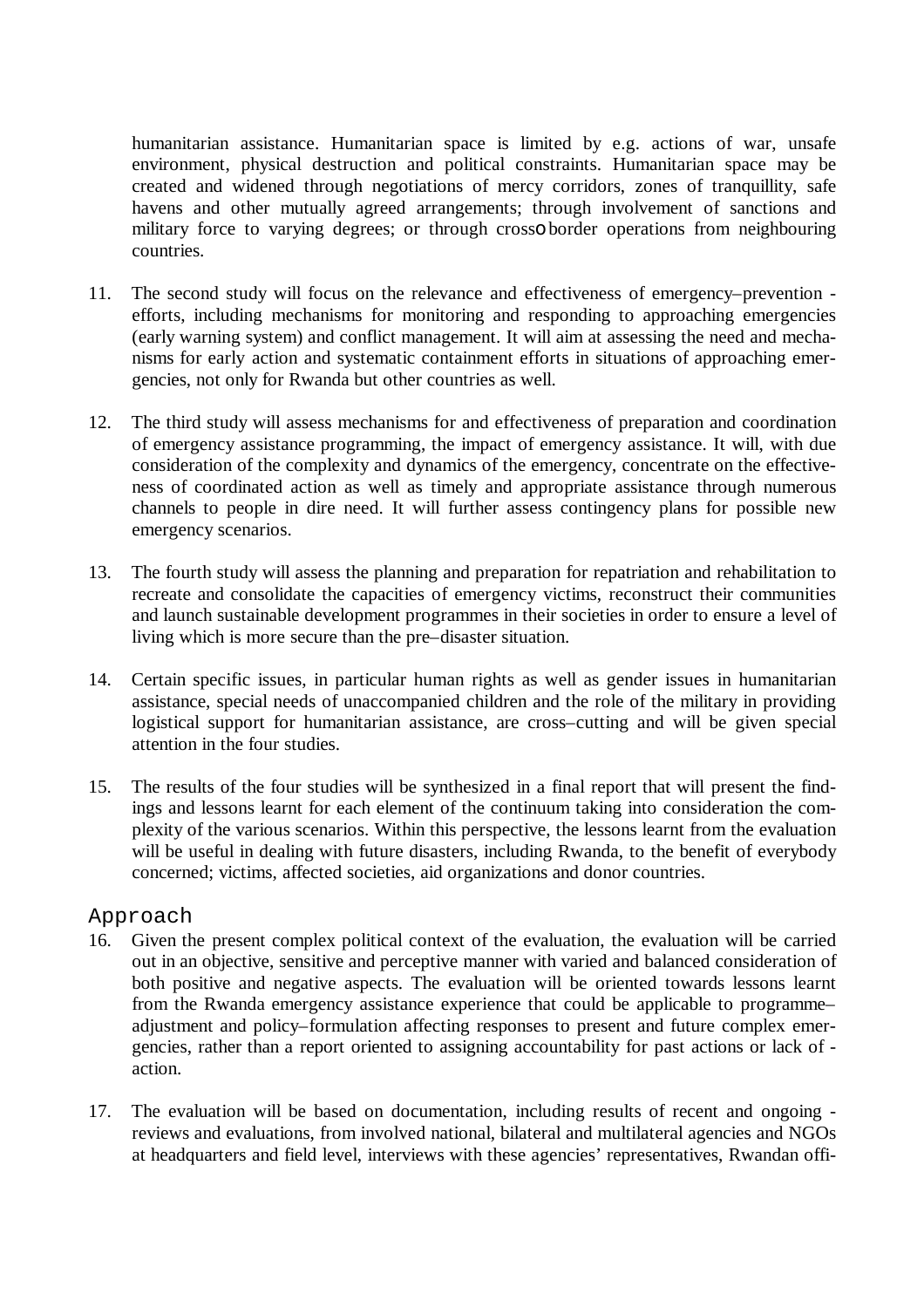cials and experts, and with field workers and recipients, and on other fact–finding as necessary and appropriate. Fieldwork will be limited and will be planned and organized in close collaboration with the agencies concerned so as not to interfere with emergency relief activities and not duplicate existing or ongoing surveys and studies. Alternative sources of information will be explored, including lessons from other emergencies.

18. In view of the diversity of the issues to be evaluated, the separate studies, each with separate terms of reference and reports, will be contracted to independent institutions or individuals with requisite qualifications in the fields of i) emergency assistance management, planning, and implementation, ii) repatriation and rehabilitation of refugees, iii) regional and specifically Rwanda's history and situation, iv) institution and capacity building, v) conflict and emergency analysis, vi) socio–cultural and gender aspects.

#### Management of the evaluation

- 19. The overall management of the evaluation will be entrusted to a Steering Committee comprising the interested members of the international aid community. The Steering Committee will, based on the objectives and scope as defined here, design and manage the evaluation, and present the final report to all donors and to the agencies involved as subjects of the evaluation. The Steering Committee will be responsible for raising funds. The Evaluation Unit of Danida will be the lead agency and overall coordinator.
- 20. The Steering Committee will meet at least four times to:
- a) finalize the TOR and approve short list of qualified evaluators (institutions/individuals) and approve budget and funding (mido December 1994);
- b) discuss and provide feedback on study reports and approve outline of synthesis report (mid-July 1995),
- c) discuss and provide feedback on draft synthesis report (end November 1995);
- d) present the final report to the international community (end December 1995).
- 21. Each study will be managed by a lead agency: Study I: Sweden; Study II: Norway; Study III: United Kingdom; Study IV: United States of America. The four lead agencies with Denmark in the Chair will constitute a management group and will contract, assign and supervise the work of consultants/institutions within these terms of reference and the resources available. Each lead agency will seek close cooperation and coordination with relevant UN and other international and national agencies.
- 22. The costs of the evaluation will be met by voluntary contributions from interested parties. For purposes of budget administration the procedures and practices current in the lead agencies will be adopted. Danida will make arrangements for administration of contributions within the established budget.

#### Duration

23. The evaluation will commence in January 1995 and last until December 1995. Interim study reports will be ready for discussion in the Steering Committee, and with the concerned parties, at the end of June 1995. The final evaluation reports: a synthesis report and the various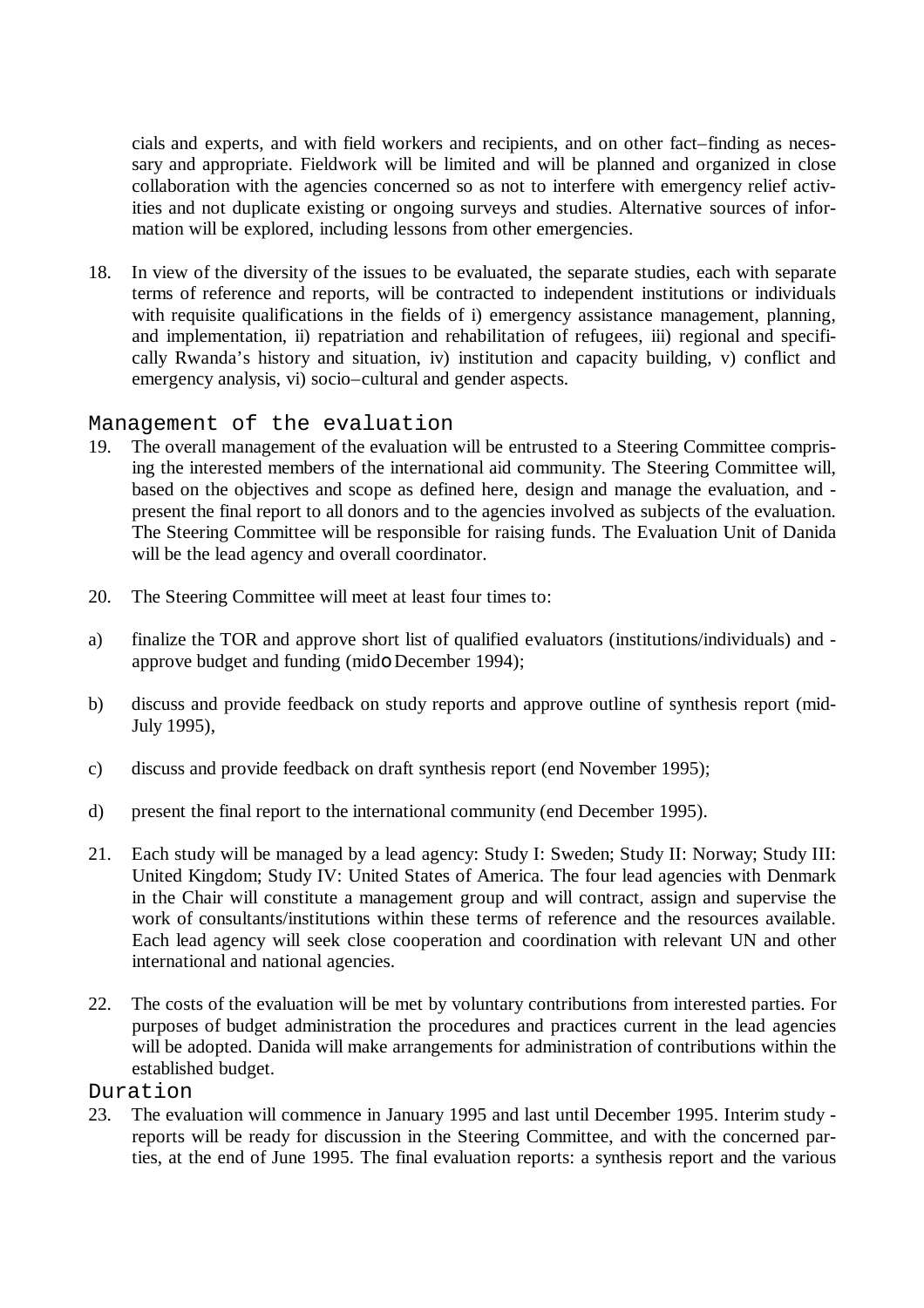study reports, will be available at the end of December 1995.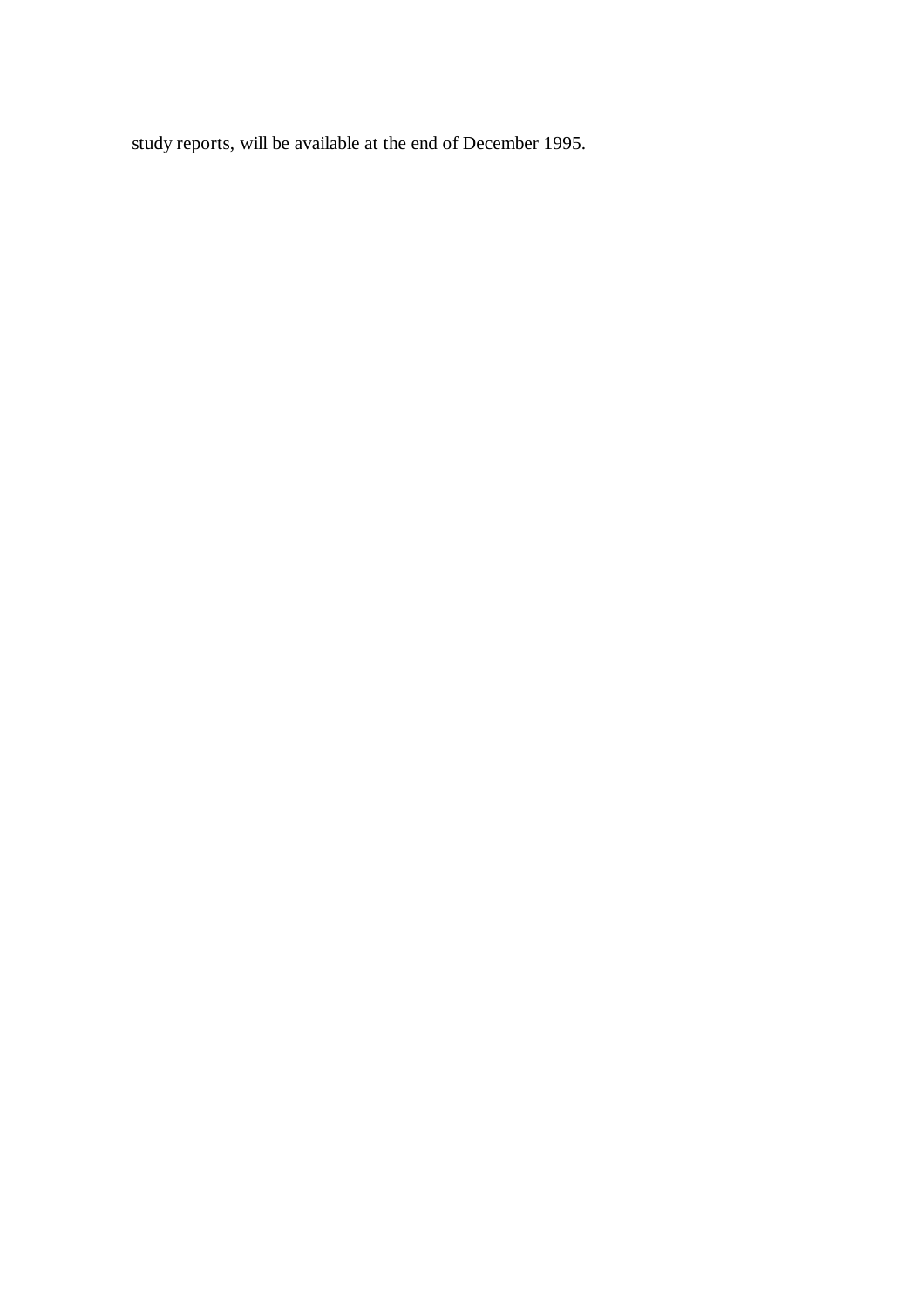## Annex 2

### Chronology 11

### **Based mainly on Dorsey 1994, Reyntjens 1994:1 and McHugh 1995.**

1860: The new mwami, Kigeri Rwabugiri (1860–1895), expands his power in the central kingdom and in the western region. He also expands the system of clientship.

1880s: The first European explorers arrive in Rwanda.

1895: New mwami: Mibambwe Rutarindwa.

1896: Mwami Rutarindwa is assassinated and succeeded by Yuhi Musinga.

1899: Germany establishes colonial rule in Ruanda–Urundi and the territory becomes part of German East Africa. The first missionaries arrive.

1910: The frontiers of the Belgian Congo, British Uganda and German East Africa – including the territory of Ruanda–Urundi – are fixed at a conference in Brussels.

1911: A popular uprising in northern Rwanda is crushed by the German Schutztruppe and Tutsi chiefs, leaving continuing bitterness among northern Hutu.

1916: Belgium takes over the territory, which after the First World War is administered under a League of Nations mandate.

1931: Mwami Musinga is deposed by the Belgians in favor of his son, Charles Rudahigwa Mutara.

1930s: A process of "Tutsification" results in a monopoly of political and administrative power in the hands of Tutsi. Ethnic classification through the introduction of identity cards.

1957: The Bahutu Manifesto, a document criticizing the Tutsi monopoly, is issued by nine Hutu intellectuals.

1959: The jacquerie takes place – a social revolution by the Hutu population supported by Belgium. Tens of thousands of Tutsi flee into exile. The same year, mwami Mutara Rudahigwa dies mysteriously in Bujumbura. He is succeeded by his brother, Kigeri Ndahindurwa.

1960: Rwanda's first local elections result in an overwhelming victory for the party Parmehutu. Mwami Kigeri Ndahindurwa chooses not to return from the independence celebrations in the Congo.

1961: The monarchy is formally abolished by a referendum. On 25 September, the first parliamentary elections in Rwanda are held. Parmehutu receives 78% of the vote.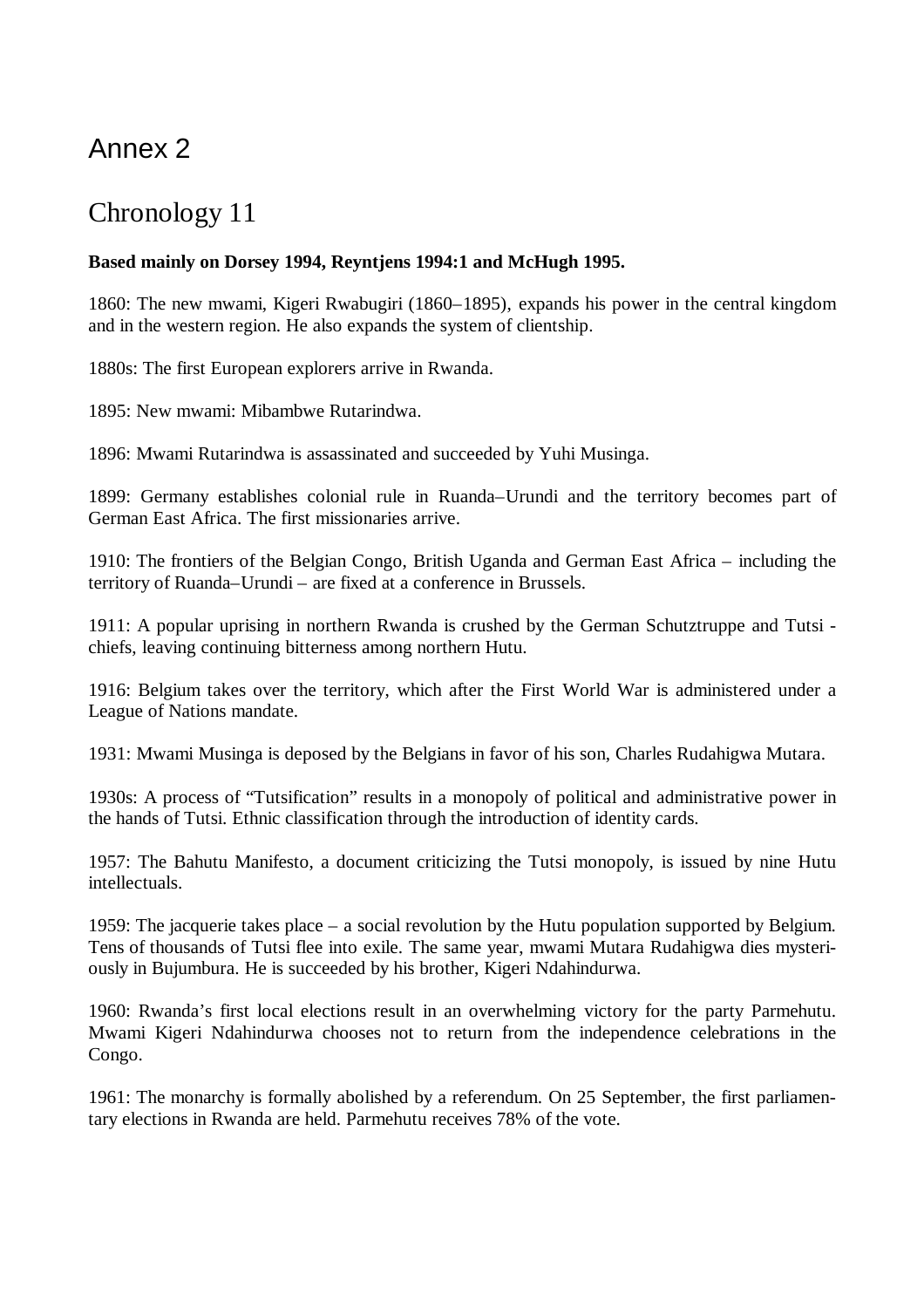11 Reproduced from Study 1, Historical Perspective: Some Explanatory Factors

1962: On 1 July, Rwanda and Burundi gain independence from Belgium. The first President of independent Rwanda is Grégoire Kayibanda from the Parmehutu party.

1963: Armed attacks by Tutsi exiles from Burundi, the so–called inyenzi, deepen ethnic tension in Rwanda. In the violence, which escalates in November–December, some 1,000 Tutsi are killed and there is a new wave of Tutsi refugees to Uganda, Tanzania, Burundi and Zaire.

1973: Coup d'état; Major–General Juvénal Habyarimana assumes power. He founds a new party, the National Revolutionary Movement for Development (Mouvement Révolutionnaire National pour le Développement, MRND). Beginning of the Second Republic.

1978: MRND becomes Rwanda's only party under a new constitution. Habyarimana is confirmed as President in 1978, 1983 and 1988, with more than 99% of the vote.

1987: A military coup takes place in Burundi. President Bagaza is overthrown and Major Pierre Buyoya takes power.

1988: In April, ethnic tensions in Burundi cause a wave of refugees into Rwanda. In connection with a conference on Rwandese refugees, held in Washington D.C., the Rwandese Patriotic Front (RPF) is founded.

### 1990

July: A first breakthrough in negotiations between Rwanda, Uganda and UNHCR on the repatriation of Rwandese refugees in Uganda is achieved.

5 July: President Habyarimana recognizes the necessity of a separation between the MRND party and the state.

1 September: A protest letter denouncing the one–party system is published by 33 intellectuals.

24 September: A National Commission is set up to prepare for the introduction of a multi–party system.

1 October: Uganda–based RPF invades the northern parts of Rwanda, demanding the right to settle thousands of (mainly Tutsi) refugees and political reforms, such as introduction of a multio party system. In the war that follows, several RPF leaders are killed and the attack is repulsed.

Mid–October: Local Hutu take revenge on Tutsi in the commune of Kibilira (in Gisenyi). More than 300 people are killed.

24 October: A cease–fire concluded in Mwanza, Tanzania, a week earlier is violated.

27 October: The heads of state of Uganda, Rwanda, Burundi and Zaire agree to form a military peace–monitoring force as a first step to end the civil war in Rwanda.

End of October: There is a stalemate in the war. RPF abandons conventional fighting and reverts to guerrilla warfare.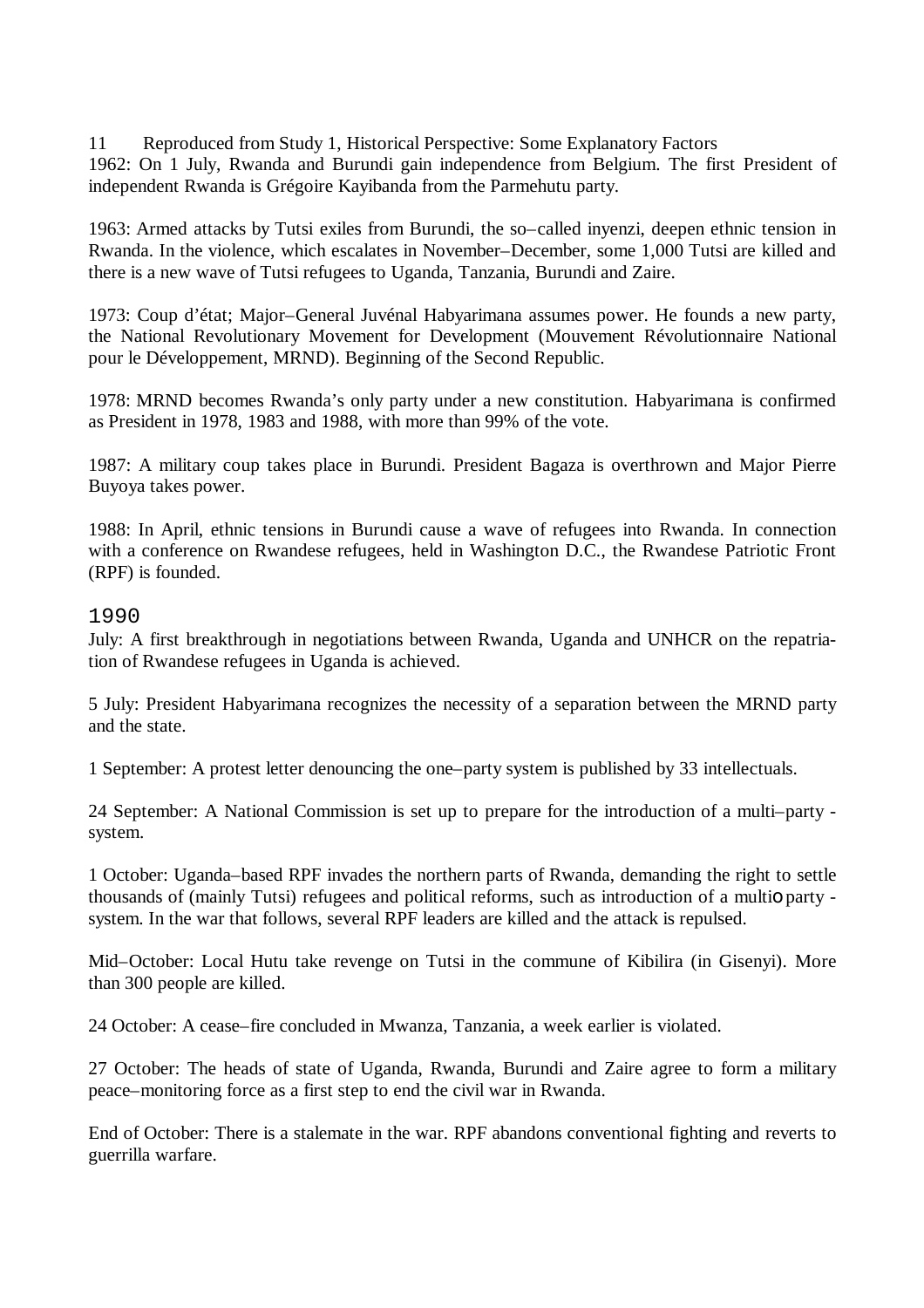October–November: Thousands of RPF "collaborators" are arrested. Most of them are released in March/April 1991.

13 November: President Habyarimana announces the introduction of multi–partyism and the abolition of ethnic identity cards. The ID cards were, however, never abolished.

20 November: A cease–fire is concluded in Goma, Zaire. An agreement on an OAU observer force is signed.

### 1991

January–February: Trials of arrested RPF "collaborators" start. Several prisoners are sentenced to death, but no executions are carried out.

23 January: RPF raid in Ruhengeri. Prisoners are liberated, some of whom join the RPF.

29 March: A cease–fire between RPF and the Rwandese government is reached. An agreement on the integration of RPF in a transitional government is signed.

28 April: MRND holds an extraordinary congress, where multi–partyism is accepted and the name and status of the party are changed. New name: Mouvement Républicain pour le Développement et la Démocratie (still abbreviated MRND).

10 June: A new constitution is introduced.

18 June: A law on multi–partyism is promulgated.

31 July: The domestic opposition denounces plans to hold elections, insisting that ample time must be allowed for preparations.

16 September: OAU summit in Gbadolite, Zaire. The earlier cease–fire agreement is amended.

Early November: Widespread ethnic violence.

17 November: A Committee of Consultation organizes political demonstrations in Kigali against the government and the one–party system. Some 10,000 people participate.

Early December: The Rwandan Catholic church takes a political stance, calling for serious talks with RPF and formation of an independent transitional government.

30 December: Formation of the Nsanzimana government with one minister from Partie Démocrate Chrétien (PDC) and the rest from MRND.

1992

8 January: Demonstrations in Kigali against the government and the one–party system with some 30,000 participants.

Beginning of March: Ethnic violence in Bugesera. At least 300 killed.

13 March: New negotiations between the government and main opposition parties.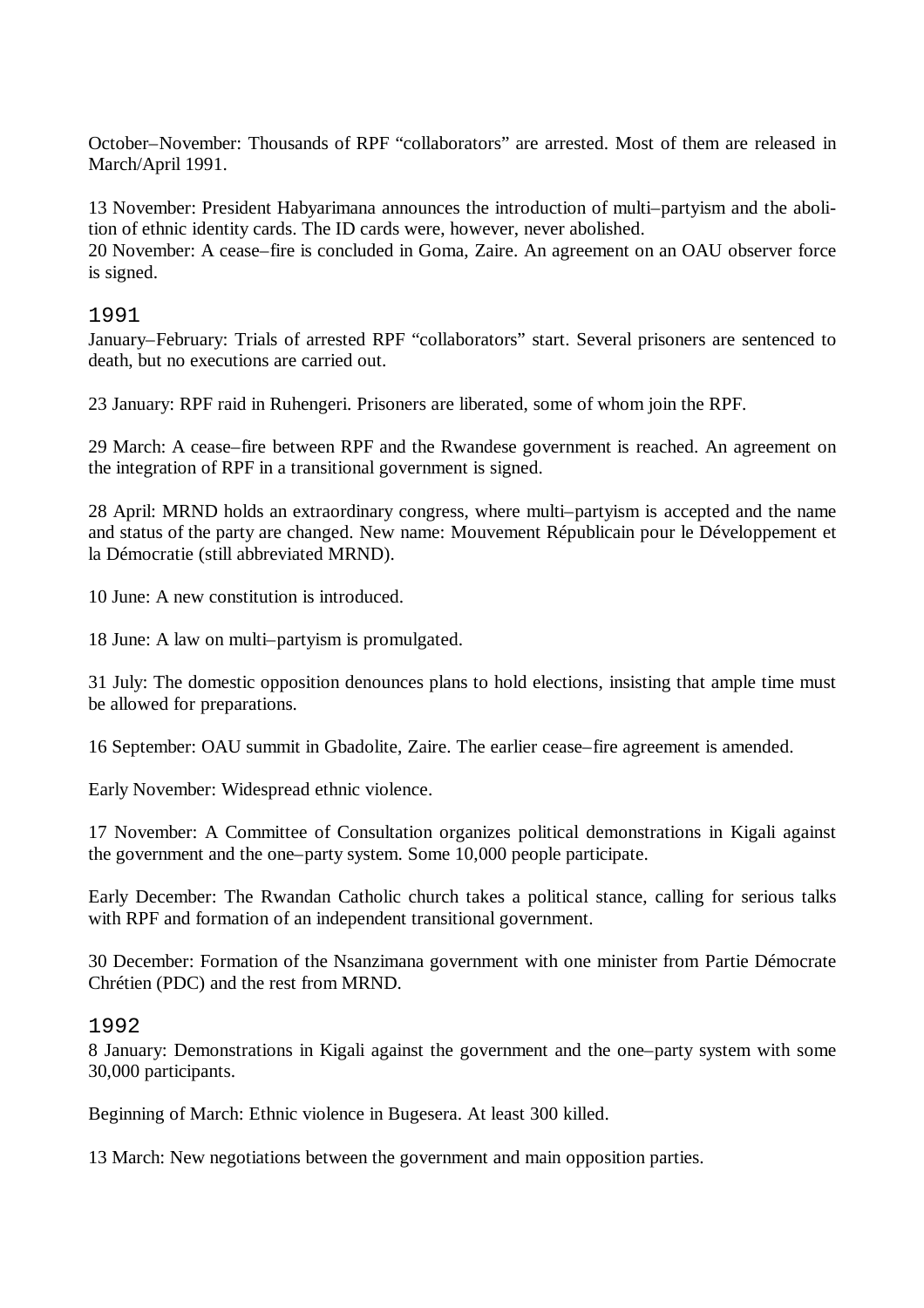March: CDR (Coalition pour la Défence de la République) and MRND militias are built up by extremist Hutu supporters.

16 April: Inclusion of all major opposition parties in the government (MDR, PSD, PL, PDC). Prime Minister: Nsengiyaremye.

May: A major RPF attack on Byumba results in a wave of Hutu peasants from the north moving southward (some 350,000 people).

2 June: Government army forces begin looting in several towns in anticipation of losing their jobs if the government signs a peace pact with RPF.

9 June: After talks in Brussels and Paris between RPF and all government parties except MRND, an agreement to hold a peace conference to end the two years of civil war is reached.

10 August: Formal opening of the peace conference in Arusha, Tanzania.

10–18 August: Negotiations on the Arusha protocol on the rule of law.

7–18 September and 5–30 October: The second Arusha protocol on transitional institutions is discussed.

November: Political violence by extremist Hutu interahamwe militia escalates.

End of November: A demonstration, in favour of the peace–talks and against Habyarimana's veto to the protocol on transitional institutions, takes place despite the governmentÕs attempts to stop it.

24 November–9 January 1993: A protocol on power–sharing and a transitional parliament is discussed in Arusha, but President Habyarimana refuses to sign it.

### 1993

21–26 January: Ethnic violence in the north–west. Some 300 people are killed.

8 February: RPF occupation of an important zone in the préfectures of Ruhengeri and Byumba. As a consequence, almost one million people are displaced. The French reinforce their troops in Rwanda by 300 men.

25 February–2 March: Peace negotiations between RPF and the opposition parties within the government on the withdrawal of all French troops and their replacement by UN or OAU troops.

7 March: A new cease–fire agreement is signed in Dar–es–Salaam, Tanzania.

Mid–March: The 300 extra French troops are withdrawn.

15 March: Peace talks are taken up again in Arusha (and continue until 24 June).

April: The International Committee of the Red Cross (ICRC) warns that the 900,000 displaced people in Rwanda face a major humanitarian catastrophe. ICRC says that famine is imminent.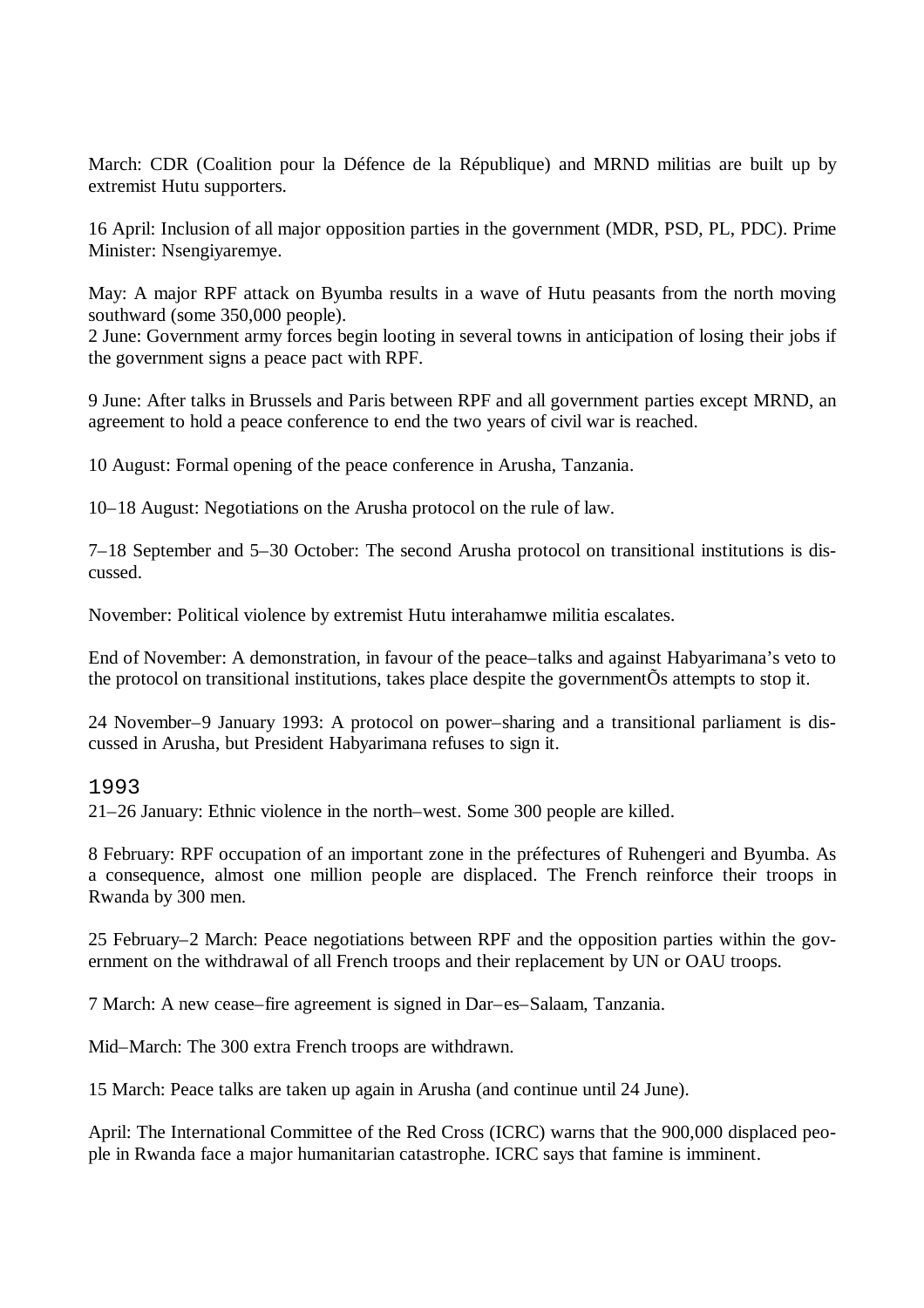1 June: Presidential elections in Burundi. New President: Melchior Ndadaye (Hutu).

9 June: Agreement concerning refugees and internally displaced people. An estimated 500,000 displaced people are reported to return home.

24 June: Arusha protocol on inclusion of RPF in the army and the gendarmerie, and specifications on the transitional institutions.

8 July: The Hutu extremist Radio T\_l\_vision Libre des Mille Collines (RTLM) starts broadcasting.

16 July: The Prime Minister's transitional mandate expires. 17 July: A new government is formed with Agathe Uwilingiyimana as Prime Minister. This results in a division within MDR.

23–24 July: Extraordinary congress of MDR. Its president, Faustin Twagiramungu, is excluded from the party.

25 July: A more detailed agreement (on military matters) is signed in Kinihira. It is also agreed that Twagiramungu will be Prime Minister when the new transitional government is established.

4 August: Rwanda's government and RPF sign an accord in Arusha to end the civil war, allowing for power–sharing and the return of refugees.

5 October: The UN Security Council approves a 2,500–strong peacekeeping force to Rwanda, the UN Assistance Mission for Rwanda (UNAMIR).

17–18 October: 37 MRND supporters are killed in the Ruhengeri area.

21 October: A military coup takes place in Burundi, in which Hutu President Ndadaye is killed. The ethnic violence that follows results in tens of thousands of dead and some 600,000 Burundis fleeing into neighbouring countries. Escalated political and ethnic violence in Rwanda.

1 November: The UN starts placing UNAMIR forces in Rwanda.

30 November: At least 20 people are killed when RPF forces break the cease–fire and attack government troops in north–western Rwanda.

28 December: 600 RPF soldiers arrive in Kigali in accordance with the Arusha agreement.

#### 1994

30 December 1993–5 April 1994: Transitional government fails to take off, with each side blaming the other for blocking its formation.

6 April: President Habyarimana of Rwanda, President Ntaryamira of Burundi and a number of government officials are killed in a plane crash in Kigali. President Habyarimana's death sparks violence and widespread massacres in Kigali, which spread throughout the country. The violence soon escalates, mainly targeting Hutu moderates and the Tutsi population.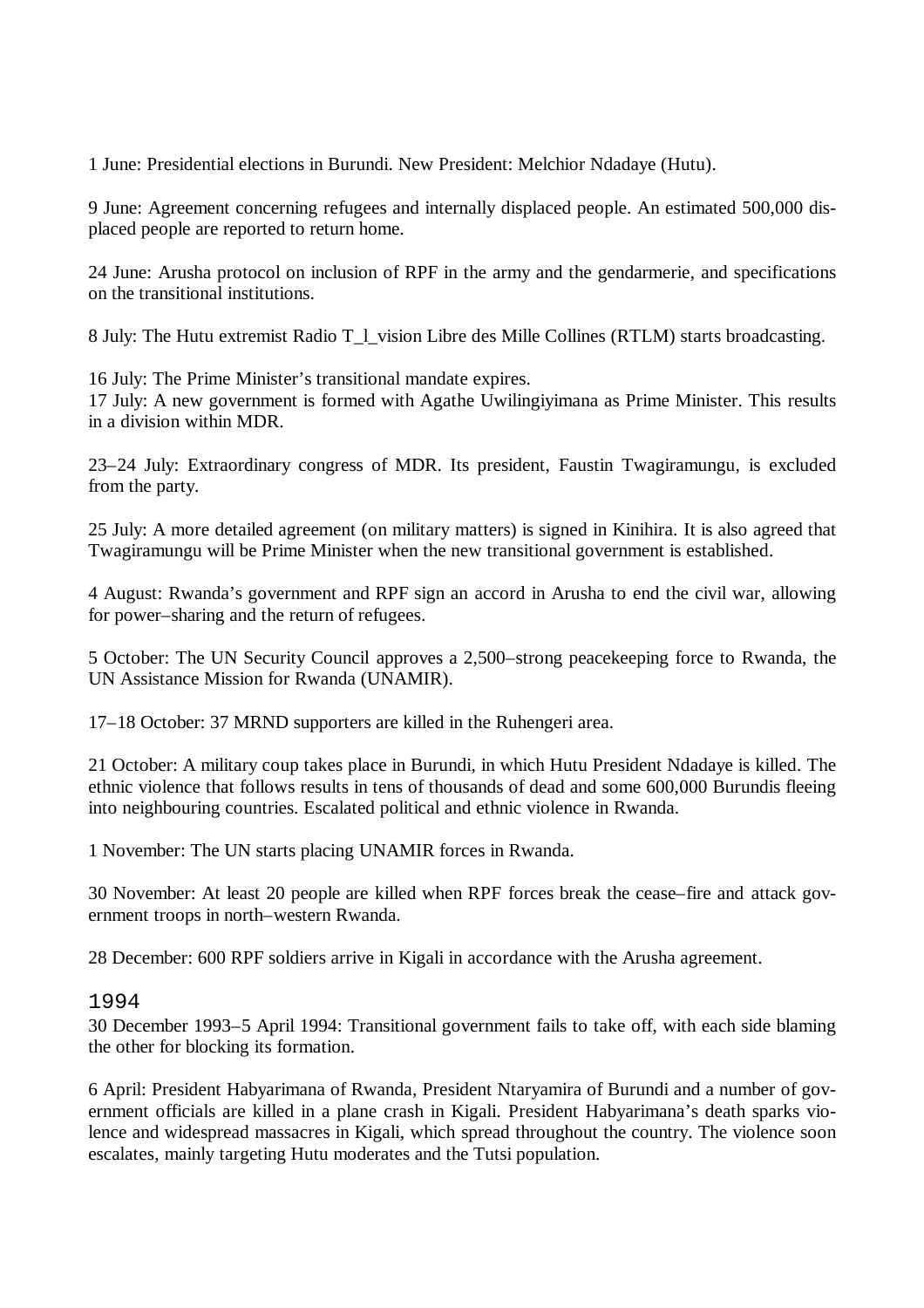7 April: Prime Minister Agathe Uwilingiyimana is killed by government forces. Ten Belgian UN peacekeeping soldiers, who were guarding her, are killed. As a result, Belgium withdraws its forces. The 600 RPF soldiers in Kigali leave their headquarters.

8 April: RPF forces in northern Rwanda launch an offensive. Former Speaker of parliament Theodore Sindikubwabo announces the formation of an interim government and declares himself interim President. Prime Minister: Jean Kambanda (MDR).

11 April: Relief officials estimate that as many as 20,000 people have been killed in Kigali alone in five days of violence. With foreign journalists out of Rwanda, news from the country is restricted.

12 April: The interim government moves from Kigali to Gitarama as RPF threatens the capital.

21 April: The UN Security Council resolution No. 912 reduces the UNAMIR peacekeeping force in Rwanda from 2,500 to 270 men with an unchanged mandate.

End of April: An estimated 250,000 people stream across the Rwandese border to seek refuge in Tanzania, reportedly the largest mass exodus of people ever witnessed by UNHCR.

30 April: UN Security Council affirms the need to protect refugees and help restore order, but does not mention peacekeepers. At least 100,000 people have been killed and more than 1.3 million have fled their homes.

17 May: The UN Security Council passes a new resolution (No. 918), approving the deployment of 5,500 UNAMIR troops to Rwanda.

22 May: RPF forces gain control of the airport in Kigali and the Kanombe barracks, and extend their control over the northern and eastern parts of Rwanda.

17 June: France announces its plan to the UN Security Council to deploy 2,500 troops to Rwanda as an interim peacekeeping force until the UNAMIR troops arrive.

22 June: The UN Security Council narrowly approves a resolution (No.929) to dispatch 2,500 French troops to Rwanda (Opération Turquoise) for a two–month operation under a UN peace keeping mandate.

28 June: The UN Human Rights Commission's special envoy releases a report stating that the massacres were pre–planned and formed part of a systematic campaign of genocide.

4 July: RPF wins control of Kigali and the southern town of Butare. Its leadership states that it intends to establish a government based on the framework of the Arusha Accords. French troops in south–western Rwanda receive orders to halt the RPF advance.

5 July: The Frencho led operation has established a  $\hat{O}$ safe zone $\hat{O}$  defined roughly by the pr\_fectures of Gikongoro, Cyangugu, and Kibuye. As RPF advances towards the west, the influx of displaced persons into the zone increases from an initial 500,000 to an estimated one million within a few days.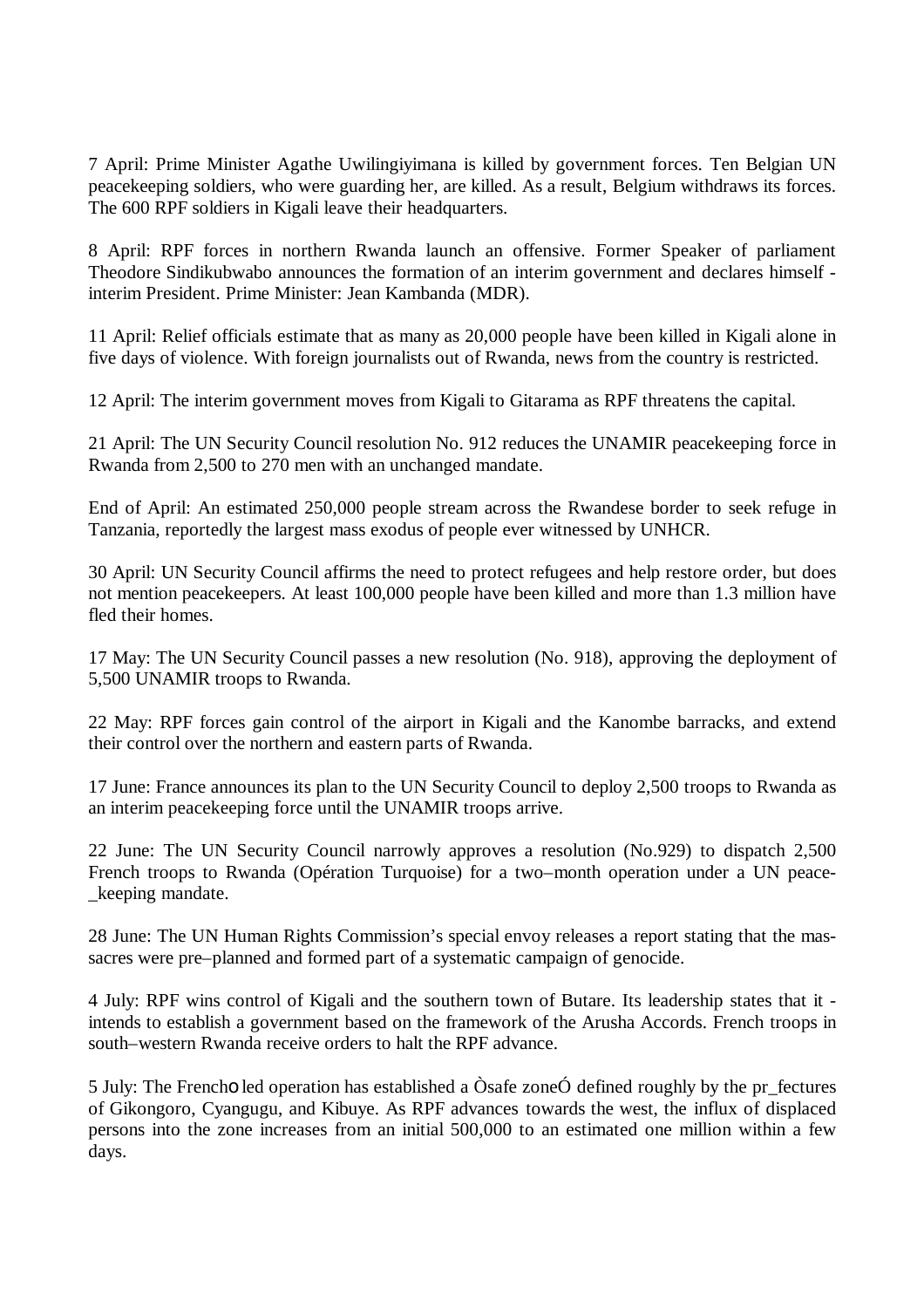13–14 July: As a result of RPF's advance in the north–west, an estimated one million people begin to flee towards Zaire. Approximately 10,000–12,000 refugees per hour cross the border and enter the town of Goma. The massive influx creates a severe humanitarian crisis, as there is an acute lack of shelter, food, water, and non–food relief items.

15 July: Members of the Hutu government escape to the French "safe zone". UN Security Council orders cease–fire.

18 July: RPF announces that the war is over, declares a cease–fire and names Pastor Bizimungu as President with Faustin Twagiramungu as Prime Minister.

19 July: The new President and Prime Minister are sworn in, and RPF commander Majoro General Paul Kagame is appointed Defence Minister and Vice–President.

End of July: The UN Security Council reaches a final agreement on sending an international force to Rwanda.

24 August: End of Opération Turquoise. UNAMIR forces take over from the French.

October: The UN estimates that there are now about five million people in Rwanda, compared to \_7.9 million before the war.

8 November: UN Security Council adopts a resolution (No. 955) on the establishment of an international court for war criminals of Rwanda.

24 December: An exile government is announced among Hutu refugees in Zaire.

1995

22 April: Soldiers of the RPF army carry out a massacre at the Kibeho camp for internally displaced persons in Rwanda.

April: Refugees are forced to return to their home districts from the camps for internally displaced persons.

23–26 August: Zaire expels refugees from the Goma camps and threatens to expel all refugees. UNCHR takes up a discussion with Zaire. 28 August: Prime Minister Faustin Twagiramungu resigns.

31 August: New Prime Minister, Pierre–Céléstin Rwigyema, and ministers approved in a cabinet reshuffle.

7 September: The UN Security Council adopts a resolution on the establishment of an International Commission of Inquiry on the sale and supply of arms and related matériel to the former Rwanda government forces in violation of the UN embargo implemented on 17 May 1994 (Resolution 1013 1995).

13 September: Zaire closes its borders with Rwanda following bomb explosions in Goma.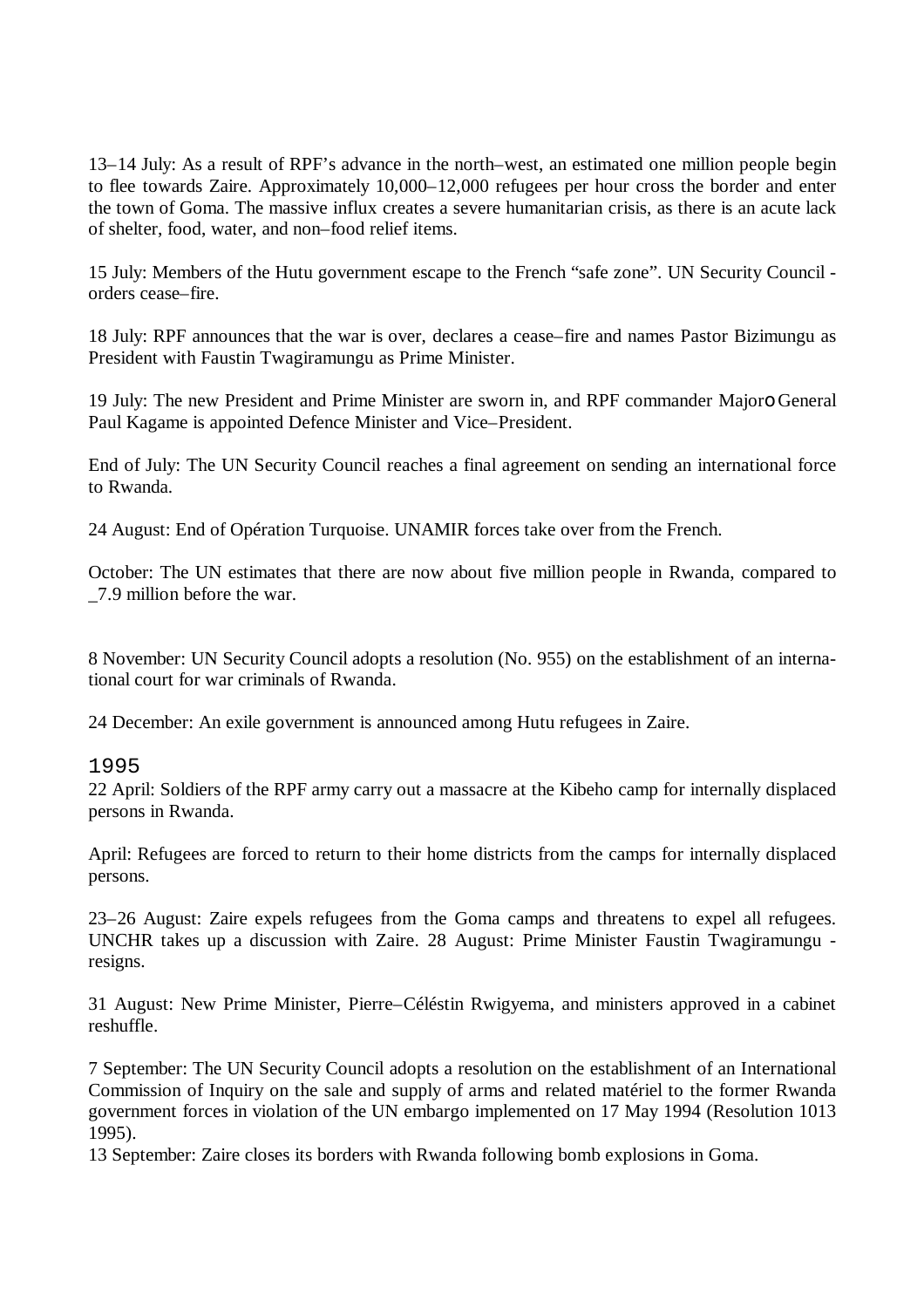17 October: A Supreme Court is established by an act of the Parliament.

2–6 November: An international conference on "Genocide, Impunity and Accountability" is held in Kigali.

7 November: Clash between the army and Hutu rebels on Lake Kivu Island. Many people are reported killed.

23 November: The prosecutor of the International Criminal Tribunal for Rwanda, Judge Goldstone, signs his first indictment.

28–29 November: A summit meeting of leaders of the Great Lakes Region takes place in Cairo, Egypt.

14 December: The UN Security Council extends UNAMIR's mandate in Rwanda for an additional three months to 8 March 1996 (Resolution 1019). The Force will be reduced from 2,100 men to 1,400 and concentrate its activities on the return of refugees.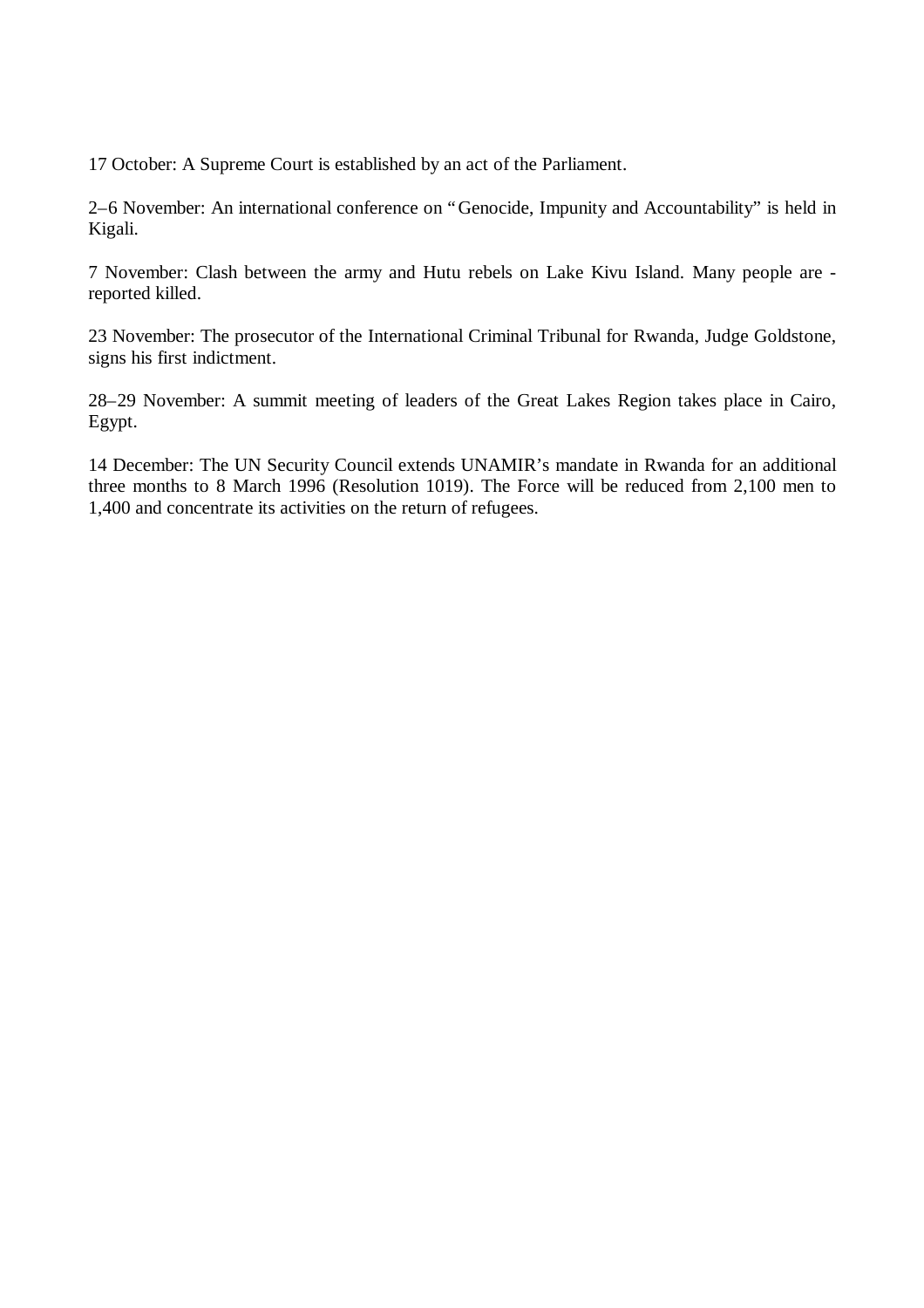# Annex 3

## Abbreviations

| <b>AIDAP</b>  | <b>Australian International Development Assistance Program</b>   |
|---------------|------------------------------------------------------------------|
| <b>DAC</b>    | Development Assistance Committee (of OECD)                       |
| <b>CDIE</b>   | Center for Development Information and Evaluation (USAID)        |
| <b>CIDA</b>   | <b>Canadian International Development Agency</b>                 |
| <b>CRS</b>    | <b>Catholic Relief Services</b>                                  |
| Danida        | Danish International Development Assistance                      |
| <b>DHA</b>    | (UN) Department of Humanitarian Affairs                          |
| <b>DPA</b>    | (UN) Department of Political Affairs                             |
| <b>DPKO</b>   | (UN) Department of Peace-Keeping Operations                      |
| EC            | <b>European Commission</b>                                       |
| <b>ECHO</b>   | European Community Humanitarian Office                           |
| EU            | European Union                                                   |
| <b>FAO</b>    | (UN) Food and Agriculture Organization                           |
| <b>FAR</b>    | Force Armée Rwandaise                                            |
| <b>HRFOR</b>  | (UN) Human Rights Field Operation for Rwanda                     |
| <b>IASC</b>   | (UN) Inter-Agency Standing Committee                             |
| <b>IBRD</b>   | International Bank for Reconstruction and Development            |
| <b>ICRC</b>   | International Committee of the Red Cross                         |
| <b>ICVA</b>   | <b>International Council of Voluntary Agencies</b>               |
| <b>IFRC</b>   | International Federation of Red Cross and Red Crescent Societies |
| <b>IDA</b>    | <b>International Development Association</b>                     |
| <b>IDP</b>    | <b>Internally Displaced Person</b>                               |
| <b>IMF</b>    | <b>International Monetary Fund</b>                               |
| InterAction   | American Council for Voluntary International Action              |
| <b>IOM</b>    | <b>International Organization for Migration</b>                  |
| <b>MSF</b>    | Médecins sans frontières                                         |
| <b>NGO</b>    | Non-Governmental Organization                                    |
| <b>OAS</b>    | <b>Organization of American States</b>                           |
| <b>OAU</b>    | Organization for African Unity                                   |
| <b>ODA</b>    | (UK) Overseas Development Administration                         |
| <b>OECD</b>   | Organization for Economic Cooperation and Development            |
| <b>OFDA</b>   | Office of US Foreign Disaster Assistance                         |
| <b>RPF</b>    | <b>Rwandese Patriotic Front</b>                                  |
| Sida          | <b>Swedish International Development Cooperation Agency</b>      |
| <b>UNAMIR</b> | United Nations Assistance Mission to Rwanda                      |
| <b>UNDP</b>   | <b>United Nations Development Programme</b>                      |
| <b>UNESCO</b> | United Nations Educational, Scientific and Cultural Organization |
| <b>UNHCHR</b> | United Nations High Commissioner for Human Rights                |
| <b>UNHCR</b>  | United Nations High Commissioner for Refugees                    |
| <b>UNICEF</b> | United Nations International Children's Fund                     |
| <b>UNREO</b>  | United Nations Rwanda Emergency Office                           |
| <b>USAID</b>  | United States Agency for International Development               |
| <b>VOICE</b>  | Voluntary Organizations in Cooperation in Emergencies            |
|               |                                                                  |